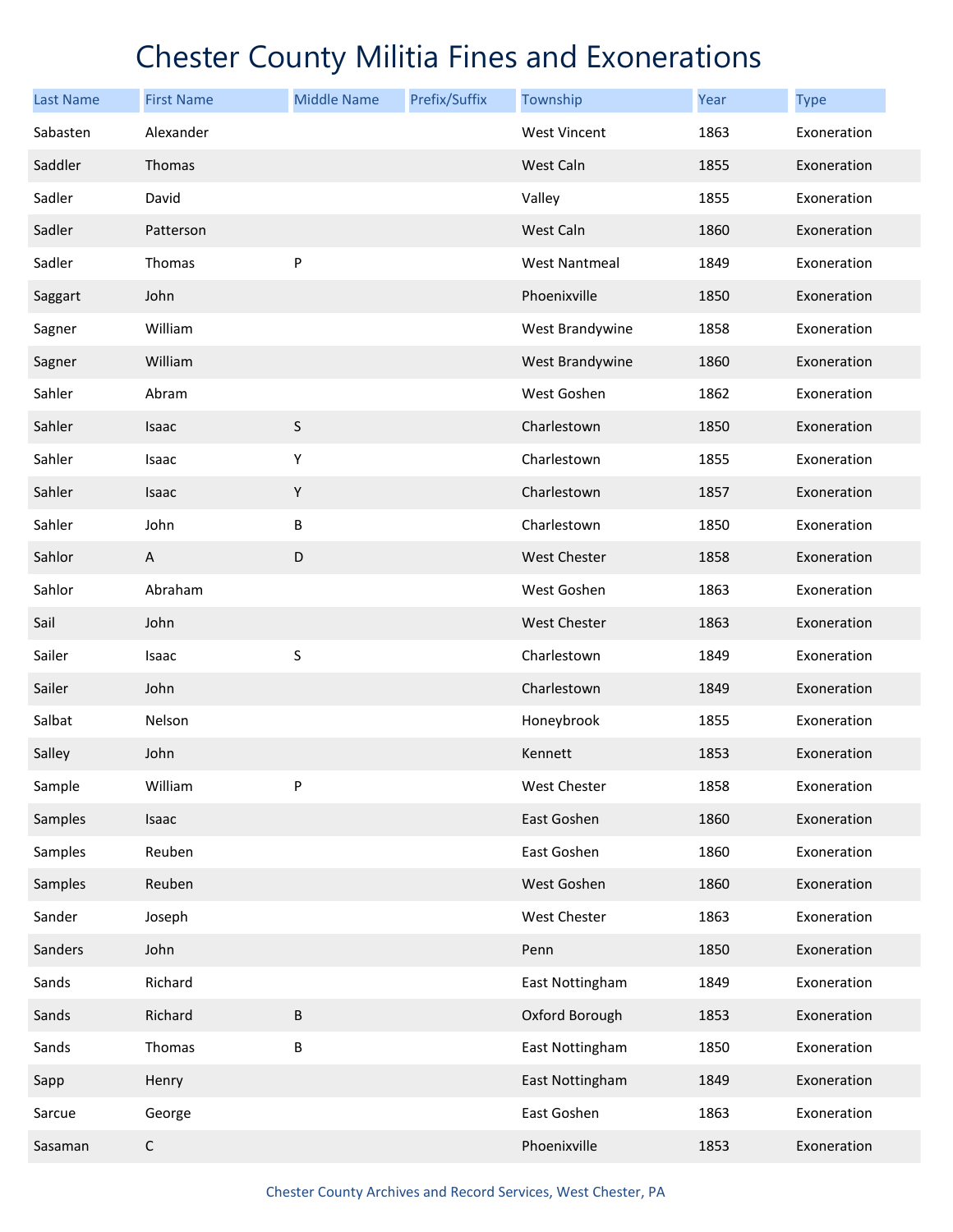| <b>Last Name</b> | <b>First Name</b> | <b>Middle Name</b> | Prefix/Suffix | Township                | Year | <b>Type</b> |
|------------------|-------------------|--------------------|---------------|-------------------------|------|-------------|
| Sassaman         | John              |                    |               | North Conventry         | 1856 | Exoneration |
| Sauers           | Erasmus           |                    |               | <b>East Vincent</b>     | 1851 | Exoneration |
| Sausamen         | George            |                    |               | North Conventry         | 1863 | Exoneration |
| Savage           | Elhanan           |                    |               | <b>East Coventry</b>    | 1853 | Exoneration |
| Savage           | James             |                    |               | East Fallowfield        | 1853 | Exoneration |
| Savage           | James             |                    |               | <b>East Fallowfield</b> | 1854 | Exoneration |
| Savage           | Josiah            |                    |               | East Coventry           | 1853 | Exoneration |
| Savage           | William           |                    |               | <b>East Fallowfield</b> | 1858 | Exoneration |
| Savage           | William           |                    |               | East Fallowfield        | 1862 | Exoneration |
| Savage           | Zenas             |                    |               | <b>East Coventry</b>    | 1859 | Exoneration |
| Savage           | Zenas             |                    |               | <b>East Coventry</b>    | 1859 | Exoneration |
| Savin            | Thomas            | L                  |               | Uwchlan                 | 1853 | Exoneration |
| Savin            | Thomas            | S                  |               | Uwchlan                 | 1851 | Exoneration |
| Savory           | Thomas            |                    |               | East Bradford           | 1850 | Exoneration |
| Sawers           | Erastus           |                    |               | <b>East Vincent</b>     | 1855 | Exoneration |
| Sawling          | Nathan            |                    |               | Tredyffrin              | 1848 | Exoneration |
| Sayman           | John              | W                  |               | Easttown                | 1853 | Exoneration |
| Scanlan          | Thomas            |                    |               | West Fallowfield        | 1850 | Exoneration |
| Scantlin         | Hughey            |                    |               | Kennett                 | 1850 | Exoneration |
| Scarlet          | John              | ${\sf M}$          |               | Kennett Square          | 1856 | Exoneration |
| Scarlet          | John              | M                  |               | Kennett Square          | 1858 | Exoneration |
| Scatchard        | George            |                    |               | <b>East Coventry</b>    | 1853 | Exoneration |
| Scatten          | William           |                    |               | Franklin                | 1863 | Exoneration |
| Schard           | Henry             |                    |               | <b>East Coventry</b>    | 1863 | Exoneration |
| Schatchard       | William           |                    |               | East Coventry           | 1860 | Exoneration |
| Schelpf          | Jacob             |                    |               | Warwick                 | 1853 | Exoneration |
| Schlipf          | Daniel            |                    |               | Warwick                 | 1862 | Exoneration |
| Schlypf          | Daniel            |                    |               | Warwick                 | 1857 | Exoneration |
| Schofield        | Edward            |                    |               | Pocopson                | 1855 | Exoneration |
| Schofield        | G                 | ${\sf W}$          |               | Sadsbury                | 1855 | Exoneration |
| Schofield        | William           |                    |               | East Whiteland          | 1847 | Exoneration |
| Schofield        | William           |                    |               | East Whiteland          | 1848 | Exoneration |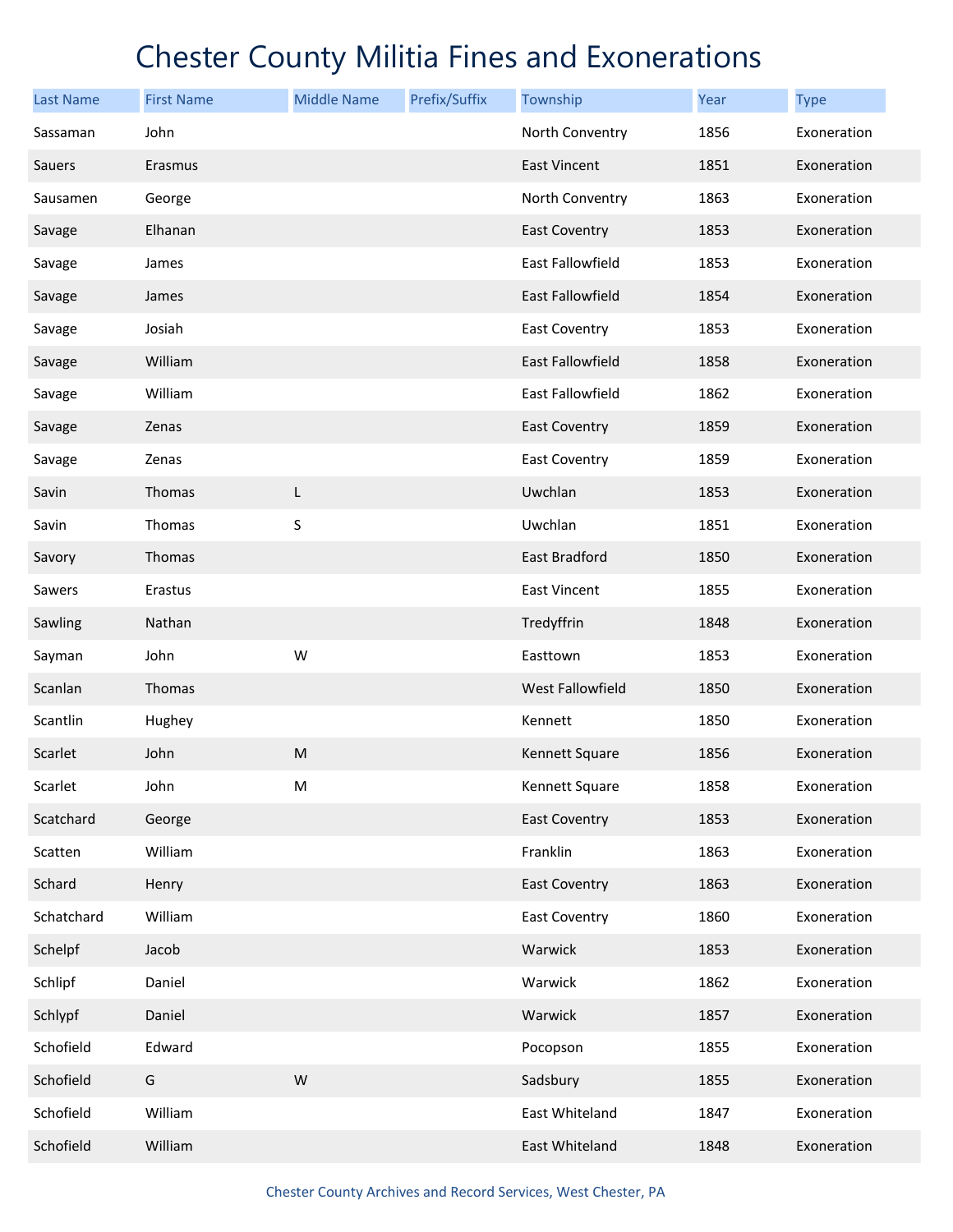| <b>Last Name</b> | <b>First Name</b> | <b>Middle Name</b>        | Prefix/Suffix | Township            | Year | <b>Type</b>  |
|------------------|-------------------|---------------------------|---------------|---------------------|------|--------------|
| Schofield        | William           |                           | Dec'd         | Tredyffrin          | 1862 | Exoneration  |
| Schofield        | William           |                           |               | Valley              | 1862 | Exoneration  |
| Schraden         | Augustus          |                           |               | <b>East Vincent</b> | 1855 | Exoneration  |
| Schreiber        | Alfred            |                           |               | Phoenixville        | 1858 | Exoneration  |
| Schreiber        | Alfred            |                           |               | Phoenixville        | 1859 | Exoneration  |
| Schwenck         | Samuel            |                           |               | Schuylkill          | 1849 | Exoneration  |
| Scix             | John              |                           |               | New Garden          | 1862 | Exoneration  |
| Scofield         | Henry             |                           |               | Tredyffrin          | 1847 | Exoneration  |
| Scofield         | William           |                           |               | Tredyffrin          | 1847 | Exoneration  |
| Scofield         | William           |                           |               | Tredyffrin          | 1848 | Exoneration  |
| Scoot            | Washington        |                           |               | East Caln           | 1858 | Militia List |
| Scott            | Alexander         |                           |               | Elk                 | 1859 | Exoneration  |
| Scott            | Charles           | W                         |               | West Bradford       | 1856 | Militia List |
| Scott            | Frank             |                           |               | Londonderry         | 1862 | Exoneration  |
| Scott            | Garrett           |                           |               | West Goshen         | 1854 | Exoneration  |
| Scott            | Henry             |                           |               | Easttown            | 1853 | Exoneration  |
| Scott            | Henry             |                           |               | Phoenixville        | 1858 | Exoneration  |
| Scott            | Henry             |                           |               | East Vincent        | 1863 | Exoneration  |
| Scott            | J                 | $\boldsymbol{\mathsf{H}}$ |               | East Fallowfield    | 1853 | Exoneration  |
| Scott            | James             |                           |               | East Whiteland      | 1847 | Exoneration  |
| Scott            | James             |                           |               | London Grove        | 1850 | Exoneration  |
| Scott            | James             |                           |               | London Grove        | 1850 | Exoneration  |
| Scott            | James             |                           |               | Willistown          | 1857 | Exoneration  |
| Scott            | Joel              | $\sf H$                   |               | West Bradford       | 1856 | Militia List |
| Scott            | John              |                           |               | Penn                | 1850 | Exoneration  |
| Scott            | John              |                           |               | West Fallowfield    | 1850 | Exoneration  |
| Scott            | John              |                           |               | West Chester        | 1860 | Exoneration  |
| Scott            | John              | $\sf H$                   |               | East Fallowfield    | 1857 | Exoneration  |
| Scott            | Joseph            |                           |               | East Caln           | 1850 | Exoneration  |
| Scott            | Joshua            |                           |               | Sadsbury            | 1850 | Exoneration  |
| Scott            | Samuel            |                           |               | London Britain      | 1853 | Exoneration  |
| Scott            | Samuel            | W                         |               | Valley              | 1855 | Exoneration  |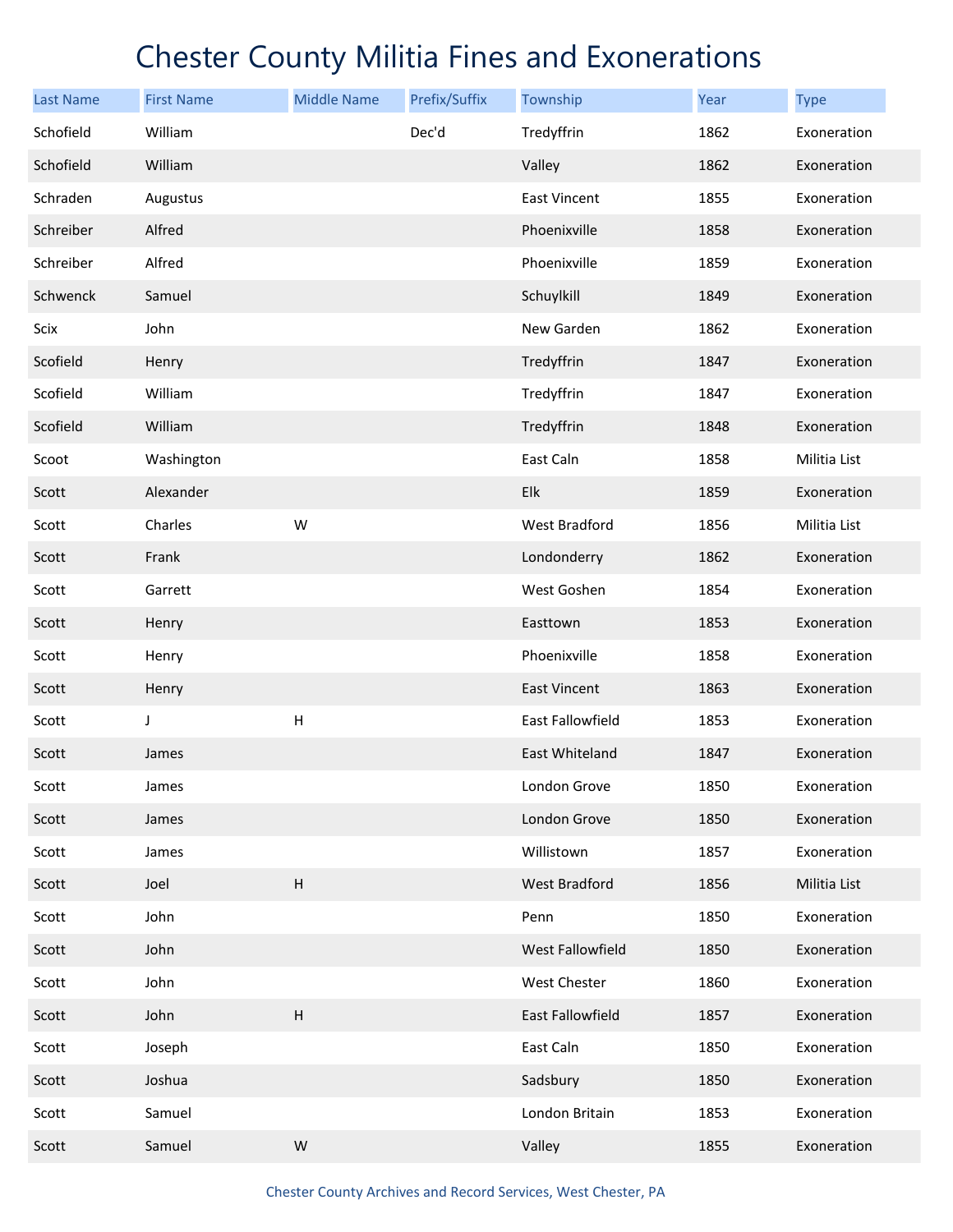| <b>Last Name</b> | <b>First Name</b> | <b>Middle Name</b>        | Prefix/Suffix          | Township         | Year | <b>Type</b>  |
|------------------|-------------------|---------------------------|------------------------|------------------|------|--------------|
| Scott            | Т                 | P                         |                        | Elk              | 1862 | Exoneration  |
| Scott            | Thomas            |                           |                        | East Caln        | 1850 | Exoneration  |
| Scott            | Thomson           |                           |                        | Elk              | 1859 | Exoneration  |
| Scott            | William           |                           |                        | Elk              | 1858 | Exoneration  |
| Scott            | William           |                           |                        | Phoenixville     | 1858 | Exoneration  |
| Scouhin          | Thomas            | $\mathsf C$               |                        | Downingtown      | 1862 | Exoneration  |
| Scratchard       | Joseph            |                           |                        | East Brandywine  | 1850 | Exoneration  |
| Seal             | Albane            |                           |                        | Birmingham       | 1853 | Exoneration  |
| Seal             | Benjamin          |                           |                        | London Grove     | 1853 | Exoneration  |
| Seal             | E                 | B                         |                        | Birmingham       | 1857 | Exoneration  |
| Seal             | Edward            |                           |                        | East Marlborough | 1853 | Exoneration  |
| Seal             | Edwin             | $\boldsymbol{\mathsf{H}}$ |                        | East Marlborough | 1859 | Exoneration  |
| Seal             | Thomas            |                           |                        | New Garden       | 1853 | Exoneration  |
| Seal             | Thomas            | L                         |                        | East Marlborough | 1860 | Exoneration  |
| Seal             | William           |                           |                        | New Garden       | 1853 | Exoneration  |
| Seal             | William           |                           |                        | Birmingham       | 1854 | Exoneration  |
| Seal             | William           |                           |                        | Birmingham       | 1855 | Exoneration  |
| Seale            | Edwin             | B                         |                        | Birmingham       | 1853 | Exoneration  |
| Seamer           | Eli               |                           |                        | West Nantmeal    | 1855 | Exoneration  |
| Sedwell          | Hugh              |                           | Dec'd                  | West Nottingham  | 1856 | Exoneration  |
| See              | J                 |                           |                        | Elk              | 1862 | Exoneration  |
| Segner           | William           |                           |                        | West Brandywine  | 1857 | Exoneration  |
| Seidner          | Martin            |                           |                        | Tredyffrin       | 1849 | Exoneration  |
| Seidner          | William           |                           |                        | Tredyffrin       | 1849 | Exoneration  |
| Seitt            | Franklin          |                           |                        | East Fallowfield | 1860 | Exoneration  |
| Selfridge        | John              |                           |                        | Penn             | 1860 | Exoneration  |
| Sellars          | Samuel            |                           |                        | West Fallowfield | 1863 | Exoneration  |
| Sellers          | Fred              |                           |                        | East Brandywine  | 1862 | Militia List |
| Sellers          | Frederick         |                           |                        | Uwchlan          | 1853 | Exoneration  |
| Sellers          | Israel            |                           | $\mathsf{J}\mathsf{r}$ | West Bradford    | 1849 | Exoneration  |
| Sellers          | Mathias           |                           |                        | West Fallowfield | 1852 | Exoneration  |
| Sellers          | Matthias          |                           |                        | West Fallowfield | 1849 | Exoneration  |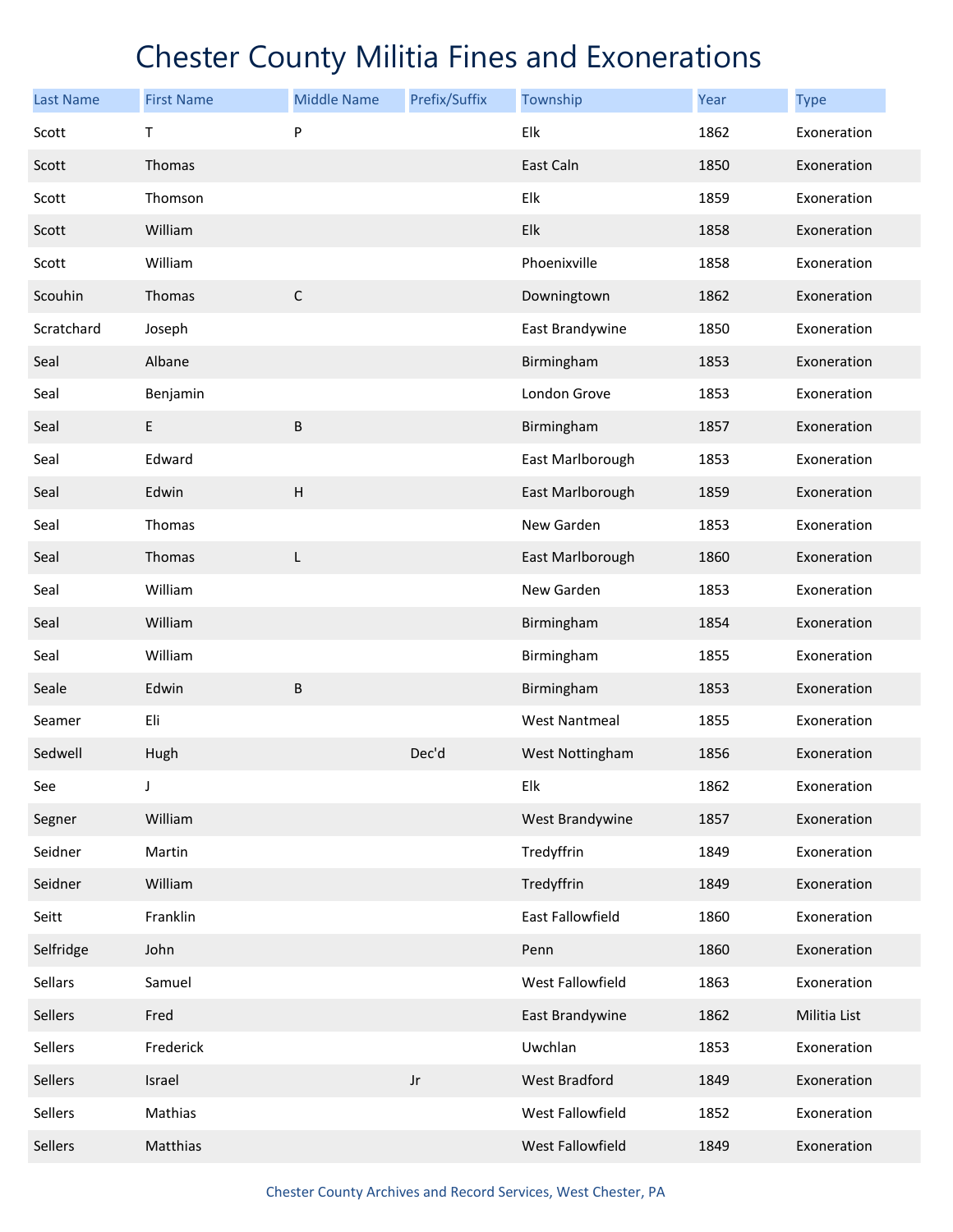| <b>Last Name</b> | <b>First Name</b> | <b>Middle Name</b> | Prefix/Suffix | Township             | <b>Year</b> | <b>Type</b>  |
|------------------|-------------------|--------------------|---------------|----------------------|-------------|--------------|
| Sellers          | Samuel            |                    |               | Uwchlan              | 1849        | Exoneration  |
| Sellers          | Thomas            |                    |               | West Fallowfield     | 1856        | Exoneration  |
| Sellers          | William           |                    |               | West Fallowfield     | 1854        | Exoneration  |
| Selley           | Alex              |                    |               | Phoenixville         | 1855        | Exoneration  |
| Selson           | Samuel            |                    |               | Highland             | 1854        | Exoneration  |
| Sener            | Squire            |                    |               | East Brandywine      | 1850        | Exoneration  |
| Sentman          | David             |                    |               | New London           | 1849        | Exoneration  |
| Sentman          | Davis             |                    |               | New Garden           | 1862        | Exoneration  |
| Sentman          | John              |                    |               | London Britain       | 1854        | Exoneration  |
| Sentman          | Joseph            |                    |               | New Garden           | 1853        | Exoneration  |
| Sepleton         | William           |                    |               | Uwchlan              | 1860        | Exoneration  |
| Sergant          | Joseph            |                    |               | Phoenixville         | 1853        | Exoneration  |
| Seslin           | Thomas            |                    |               | East Caln            | 1862        | Exoneration  |
| Sessig           | David             |                    |               | South Conventry      | 1862        | Exoneration  |
| Setzler          | Frederick         |                    |               | <b>East Vincent</b>  | 1863        | Exoneration  |
| Setzler          | Washington        |                    |               | <b>East Vincent</b>  | 1860        | Exoneration  |
| Sever            | Isaiah            | J                  |               | East Whiteland       | 1847        | Exoneration  |
| Severs           | Aaron             |                    |               | West Bradford        | 1856        | Militia List |
| Sewers           | н                 |                    | Dec'd         | Elk                  | 1862        | Exoneration  |
| Seymor           | John              |                    |               | Sadsbury             | 1850        | Exoneration  |
| Seypes           | Daniel            |                    |               | <b>East Vincent</b>  | 1851        | Exoneration  |
| Shade            | Charles           |                    |               | Phoenixville         | 1853        | Exoneration  |
| Shafely          | F                 | Paul               |               | West Chester         | 1858        | Exoneration  |
| Shafer           | Albert            |                    |               | Phoenixville         | 1854        | Exoneration  |
| Shafer           | Jacob             |                    |               | <b>East Vincent</b>  | 1848        | Exoneration  |
| Shafer           | John              |                    |               | Phoenixville         | 1855        | Exoneration  |
| Shafer           | ${\sf N}$         | $\sf S$            |               | Honeybrook           | 1857        | Exoneration  |
| Shafer           | Samuel            |                    |               | North Conventry      | 1848        | Exoneration  |
| Shafer           | Samuel            |                    |               | <b>West Nantmeal</b> | 1858        | Militia List |
| Shaffer          | John              |                    |               | North Conventry      | 1847        | Exoneration  |
| Shailcob         | Daniel            |                    |               | East Vincent         | 1858        | Exoneration  |
| Shaner           | Christopher       |                    |               | North Conventry      | 1848        | Exoneration  |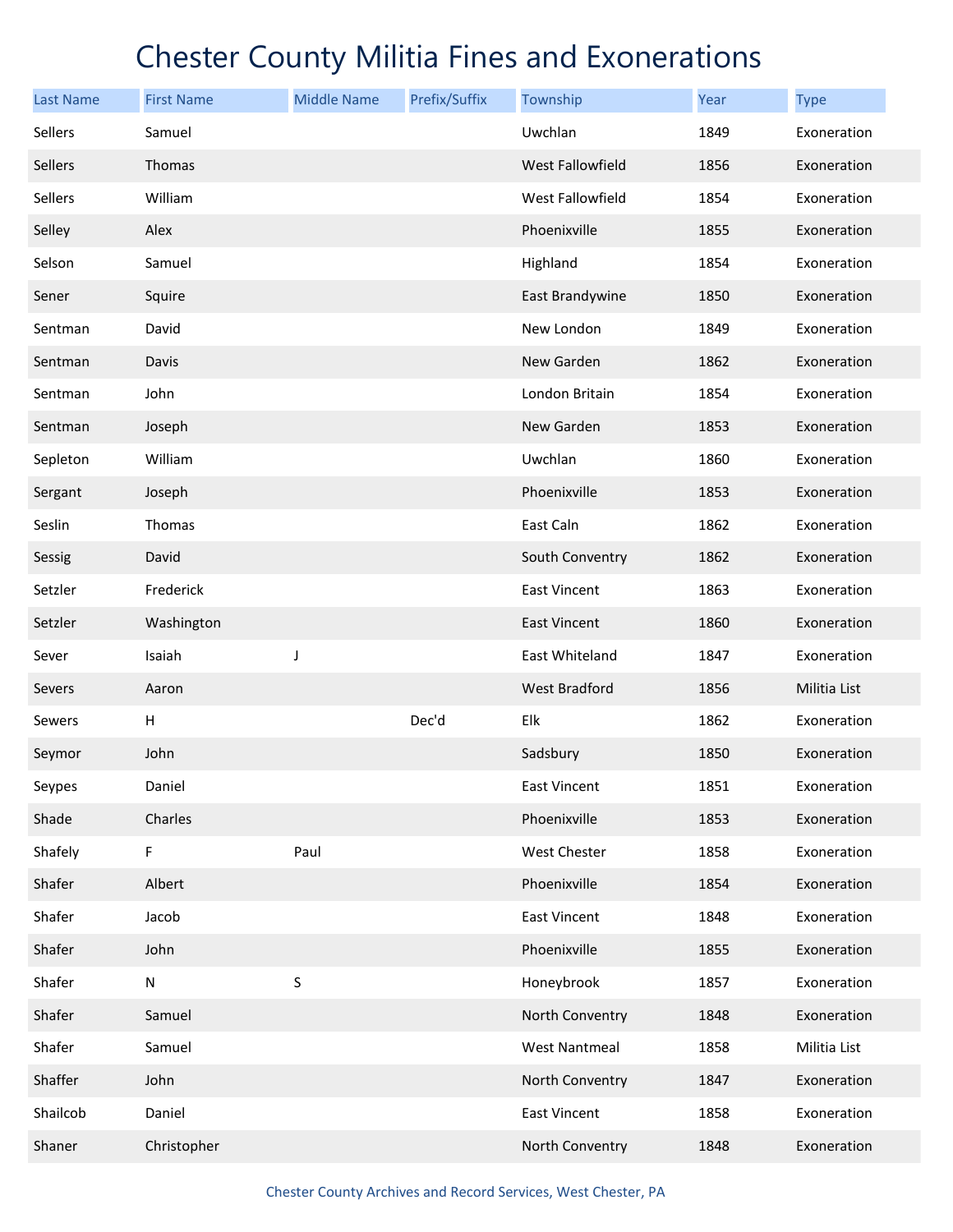| <b>Last Name</b> | <b>First Name</b> | <b>Middle Name</b> | Prefix/Suffix | Township             | Year | <b>Type</b> |
|------------------|-------------------|--------------------|---------------|----------------------|------|-------------|
| Shaner           | Christopher       |                    |               | North Conventry      | 1863 | Exoneration |
| Shaner           | Englebert         |                    |               | Warwick              | 1860 | Exoneration |
| Shaner           | Henry             |                    |               | East Vincent         | 1862 | Exoneration |
| Shaner           | Henry             |                    |               | Warwick              | 1863 | Exoneration |
| Shaner           | Henry             |                    | Dec'd         | East Vincent         | 1863 | Exoneration |
| Shaner           | John              |                    |               | Warwick              | 1856 | Exoneration |
| Shaner           | John              |                    |               | Warwick              | 1862 | Exoneration |
| Shaner           | Samuel            |                    |               | North Conventry      | 1854 | Exoneration |
| Shaner           | William           |                    |               | <b>Upper Uwchlan</b> | 1863 | Exoneration |
| Shanfield        | Samuel            |                    |               | East Caln            | 1855 | Exoneration |
| Shanke           | John              |                    |               | East Whiteland       | 1847 | Exoneration |
| Shannon          | Samuel            |                    |               | Phoenixville         | 1859 | Exoneration |
| Shannon          | William           | $\mathsf C$        |               | West Chester         | 1854 | Exoneration |
| Shantz           | Angelon           |                    |               | <b>East Vincent</b>  | 1859 | Exoneration |
| Shantz           | William           |                    | Dec'd         | East Vincent         | 1862 | Exoneration |
| Sharp            | Benjamin          | F                  |               | Valley               | 1862 | Exoneration |
| Sharp            | Edwin             |                    |               | Westtown             | 1860 | Exoneration |
| Sharp            | Frederick         |                    |               | Birmingham           | 1854 | Exoneration |
| Sharp            | George            | B                  |               | London Grove         | 1852 | Exoneration |
| Sharp            | James             |                    |               | Birmingham           | 1853 | Exoneration |
| Sharp            | James             |                    |               | Birmingham           | 1857 | Exoneration |
| Sharp            | Jefferson         |                    |               | East Caln            | 1853 | Exoneration |
| Sharp            | Jefferson         |                    |               | Newlin               | 1860 | Exoneration |
| Sharp            | John              |                    |               | New Garden           | 1862 | Exoneration |
| Sharp            | Phillip           |                    |               | Tredyffrin           | 1849 | Exoneration |
| Sharp            | Robert            |                    |               | East Caln            | 1850 | Exoneration |
| Sharp            | Samuel            |                    |               | East Caln            | 1853 | Exoneration |
| Sharp            | Samuel            |                    |               | Newlin               | 1862 | Exoneration |
| Sharp            | Thomas            |                    |               | East Caln            | 1850 | Exoneration |
| Sharp            | Thomas            |                    |               | East Caln            | 1853 | Exoneration |
| Sharpless        |                   |                    |               | West Chester         | 1859 | Exoneration |
| Sharpless        | Benjamin          |                    |               | London Britain       | 1850 | Exoneration |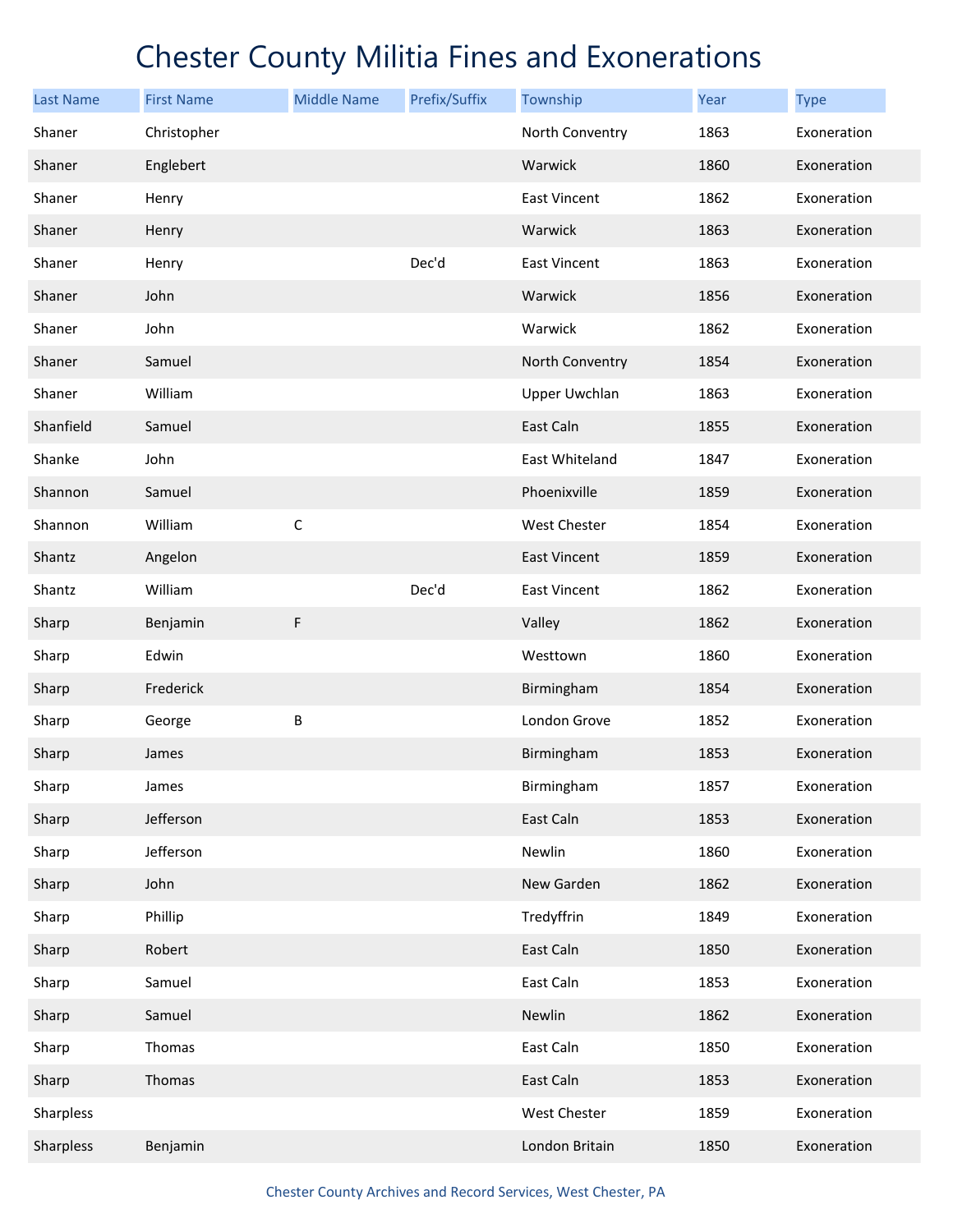| <b>Last Name</b> | <b>First Name</b> | <b>Middle Name</b> | Prefix/Suffix          | Township            | Year | <b>Type</b>  |
|------------------|-------------------|--------------------|------------------------|---------------------|------|--------------|
| Sharpless        | Benjamin          |                    |                        | London Britain      | 1854 | Exoneration  |
| Sharpless        | Edward            |                    |                        | London Britain      | 1854 | Exoneration  |
| Sharpless        | Emlin             |                    |                        | West Chester        | 1850 | Exoneration  |
| Sharpless        | Enos              |                    |                        | Willistown          | 1847 | Exoneration  |
| Sharpless        | George            |                    |                        | East Marlborough    | 1863 | Exoneration  |
| Sharpless        | Henry             | ${\sf P}$          |                        | West Whiteland      | 1849 | Exoneration  |
| Sharpless        | Henry             | P                  |                        | West Chester        | 1862 | Exoneration  |
| Sharpless        | $\mathsf{I}$      | L                  |                        | East Caln           | 1853 | Exoneration  |
| Sharpless        | Joseph            |                    |                        | East Bradford       | 1859 | Exoneration  |
| Sharpless        | Joshua            |                    |                        | Pennsbury           | 1858 | Exoneration  |
| Sharpless        | Joshua            |                    |                        | Pennsbury           | 1859 | Exoneration  |
| Sharpless        | P                 | ${\sf P}$          |                        | <b>West Chester</b> | 1850 | Exoneration  |
| Sharpless        | Pennell           |                    |                        | East Whiteland      | 1847 | Exoneration  |
| Sharpless        | Pennell           |                    |                        | Tredyffrin          | 1847 | Exoneration  |
| Shaurvaker       | Jacob             | ${\sf R}$          |                        | East Brandywine     | 1857 | Militia Tax  |
| Shaurvaker       | Jacob             | ${\sf R}$          |                        | East Brandywine     | 1859 | Militia List |
| Shaw             | Charles           |                    |                        | West Chester        | 1850 | Exoneration  |
| Shaw             | Charles           |                    |                        | Valley              | 1854 | Exoneration  |
| Shaw             | Charles           |                    |                        | Pocopson            | 1860 | Exoneration  |
| Shaw             | Charles           | $\sf B$            |                        | Pocopson            | 1853 | Exoneration  |
| Shaw             | David             |                    |                        | Phoenixville        | 1858 | Exoneration  |
| Shaw             | Eli               |                    |                        | Phoenixville        | 1853 | Exoneration  |
| Shaw             | George            |                    |                        | Penn                | 1854 | Exoneration  |
| Shaw             | George            |                    |                        | Penn                | 1857 | Exoneration  |
| Shaw             | Hensan            |                    |                        | Phoenixville        | 1859 | Exoneration  |
| Shaw             | Henson            | L                  |                        | <b>East Vincent</b> | 1862 | Exoneration  |
| Shaw             | James             |                    |                        | West Fallowfield    | 1852 | Exoneration  |
| Shaw             | John              |                    | $\mathsf{J}\mathsf{r}$ | Tredyffrin          | 1862 | Exoneration  |
| Shaw             | Joseph            |                    |                        | West Fallowfield    | 1852 | Exoneration  |
| Shaw             | Marshall          |                    |                        | East Bradford       | 1855 | Exoneration  |
| Shaw             | Thomas            |                    |                        | East Marlborough    | 1853 | Exoneration  |
| Shaw             | Thomas            | $\sf B$            |                        | East Marlborough    | 1854 | Exoneration  |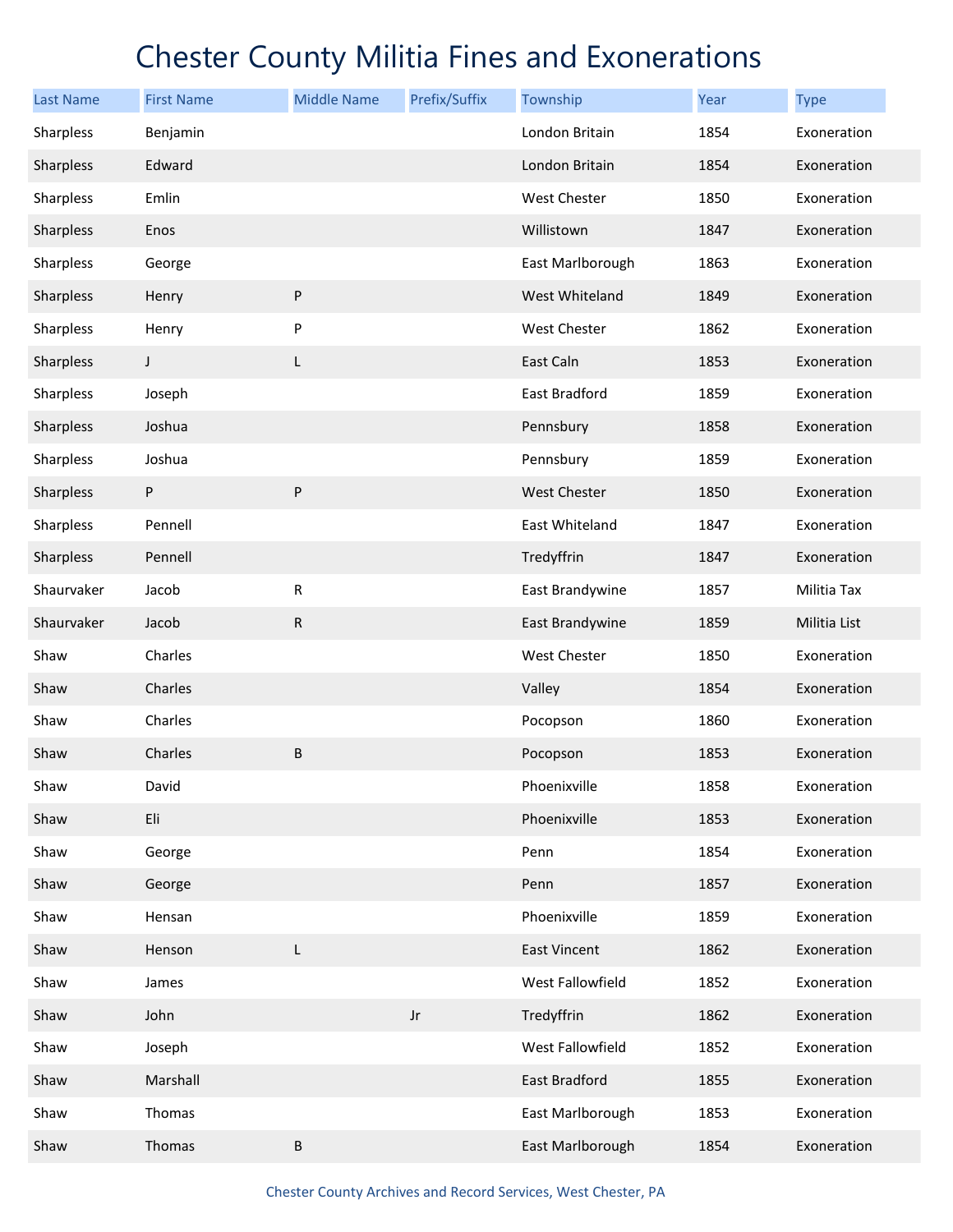| <b>Last Name</b> | <b>First Name</b> | <b>Middle Name</b> | Prefix/Suffix | Township             | Year | <b>Type</b>  |
|------------------|-------------------|--------------------|---------------|----------------------|------|--------------|
| Shaw             | Thomas            | G                  |               | East Marlborough     | 1850 | Exoneration  |
| Shaw             | William           |                    | Dec'd         | Honeybrook           | 1862 | Exoneration  |
| Shay             | Timothy           |                    |               | New Garden           | 1862 | Exoneration  |
| Shay             | Timothy           |                    |               | New Garden           | 1863 | Exoneration  |
| Shayler          | John              |                    |               | East Whiteland       | 1862 | Exoneration  |
| Shea             | Cornelius         |                    |               | West Bradford        | 1850 | Exoneration  |
| Sheals           | Patrick           |                    |               | New Garden           | 1850 | Exoneration  |
| Shean            | Peter             |                    |               | Thornbury            | 1862 | Exoneration  |
| Shearer          | Darlington        |                    |               | East Pikeland        | 1850 | Exoneration  |
| Shearer          | Dorathy           |                    |               | <b>West Vincent</b>  | 1859 | Exoneration  |
| Shearer          | William           |                    |               | East Whiteland       | 1847 | Exoneration  |
| Sheaver          | William           |                    |               | Tredyffrin           | 1847 | Exoneration  |
| Shee             | Lewis             |                    |               | East Whiteland       | 1848 | Exoneration  |
| Sheeder          | Benjamin          |                    |               | <b>East Vincent</b>  | 1848 | Exoneration  |
| Sheeder          | Frederick         |                    | Sr            | <b>West Vincent</b>  | 1859 | Exoneration  |
| Sheehan          | Timothy           |                    |               | New Garden           | 1860 | Exoneration  |
| Sheeler          | David             |                    |               | Warwick              | 1853 | Exoneration  |
| Sheeler          | Elijah            |                    |               | <b>East Coventry</b> | 1850 | Exoneration  |
| Sheeler          | Henry             |                    |               | <b>West Nantmeal</b> | 1857 | Militia List |
| Sheeler          | Henry             |                    |               | <b>West Nantmeal</b> | 1857 | Exoneration  |
| Sheeler          | Henry             |                    |               | <b>West Nantmeal</b> | 1858 | Militia List |
| Sheeler          | Jacob             |                    |               | <b>West Nantmeal</b> | 1853 | Militia List |
| Sheeler          | Jacob             |                    |               | <b>West Nantmeal</b> | 1858 | Militia List |
| Sheeler          | Jacob             |                    |               | <b>West Nantmeal</b> | 1859 | Exoneration  |
| Sheeler          | Joseph            |                    |               | Warwick              | 1863 | Exoneration  |
| Sheeler          | Levi              |                    |               | <b>West Nantmeal</b> | 1853 | Militia List |
| Sheeler          | Levi              |                    |               | <b>West Nantmeal</b> | 1857 | Militia List |
| Sheeler          | Levi              |                    |               | <b>West Nantmeal</b> | 1858 | Militia List |
| Sheeler          | Levi              |                    |               | <b>West Nantmeal</b> | 1860 | Exoneration  |
| Sheen            | Robert            |                    |               | East Caln            | 1858 | Militia List |
| Sheets           | Thomas            |                    |               | Tredyffrin           | 1847 | Exoneration  |
| Sheets           | Thomas            |                    |               | East Whiteland       | 1847 | Exoneration  |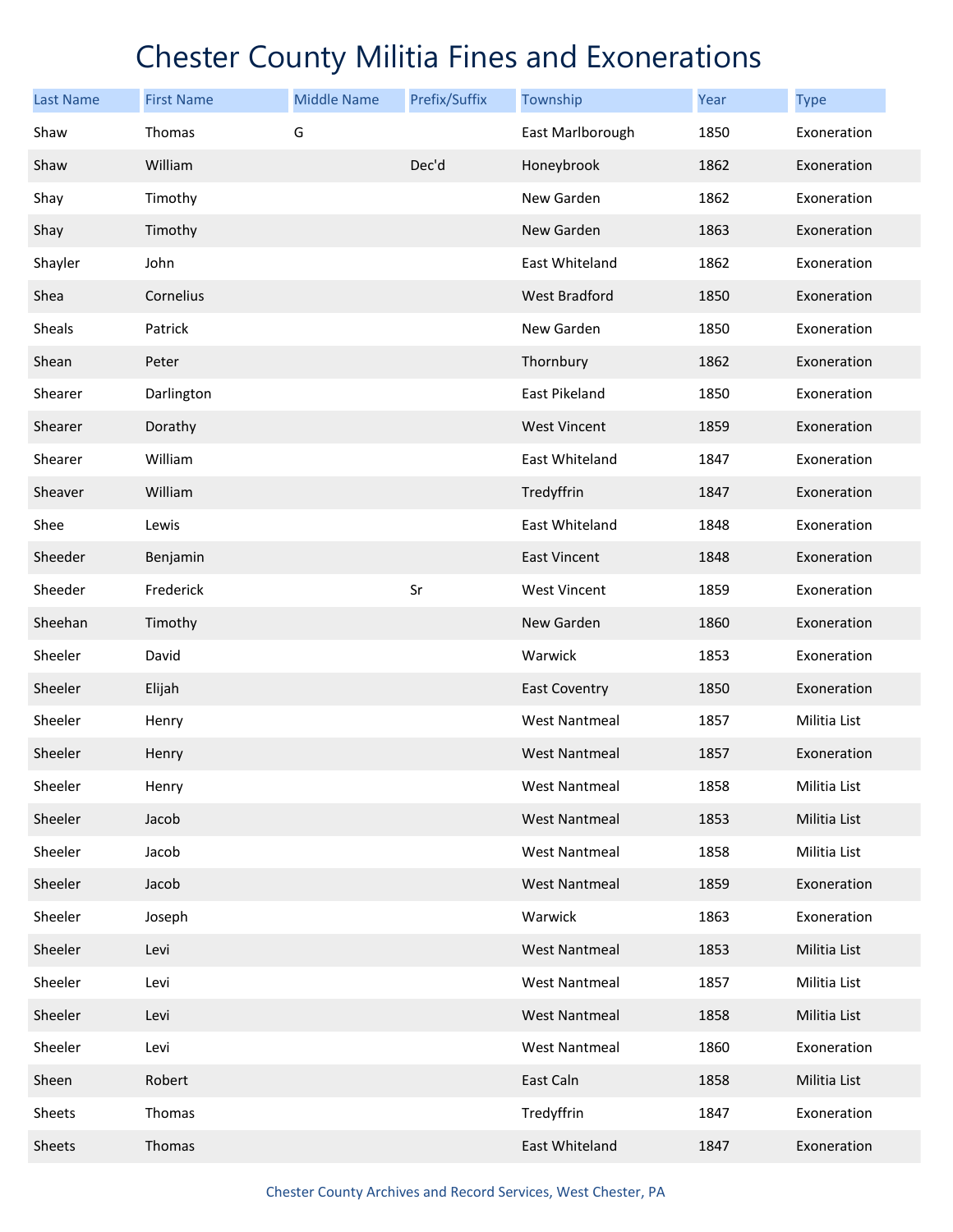| <b>Last Name</b> | <b>First Name</b> | <b>Middle Name</b> | Prefix/Suffix | Township             | Year | <b>Type</b>  |
|------------------|-------------------|--------------------|---------------|----------------------|------|--------------|
| Sheets           | Thomas            |                    |               | East Whiteland       | 1848 | Exoneration  |
| <b>Sheets</b>    | Thomas            |                    |               | Tredyffrin           | 1848 | Exoneration  |
| Sheetz           | John              |                    |               | North Conventry      | 1856 | Exoneration  |
| Sheffie          | George            |                    |               | East Vincent         | 1863 | Exoneration  |
| Sheladay         | Oliver            |                    |               | Schuylkill           | 1849 | Exoneration  |
| Shelduck         | William           |                    |               | Charlestown          | 1862 | Exoneration  |
| Shelkup          | Daniel            |                    |               | East Vincent         | 1859 | Exoneration  |
| Shelly           | John              |                    |               | West Nottingham      | 1857 | Exoneration  |
| Shelly           | John              |                    |               | East Caln            | 1863 | Exoneration  |
| Shennaman        | Davis             |                    |               | <b>West Pikeland</b> | 1855 | Exoneration  |
| Shenneman        | Benjamin          |                    |               | East Whiteland       | 1848 | Exoneration  |
| Shepard          | Isaac             |                    |               | East Nottingham      | 1856 | Exoneration  |
| Shepard          | Isaac             |                    |               | Elk                  | 1862 | Exoneration  |
| Shepard          | John              |                    |               | Elk                  | 1862 | Exoneration  |
| Shepard          | Richard           | M                  |               | East Bradford        | 1859 | Exoneration  |
| Shepard          | Robert            |                    |               | East Nottingham      | 1856 | Exoneration  |
| Shepherd         | Bill              |                    |               | East Nottingham      | 1856 | Exoneration  |
| Shepherd         | Charles           | D                  |               | Elk                  | 1859 | Exoneration  |
| Shepherd         | Irwin             |                    |               | East Nottingham      | 1849 | Exoneration  |
| Shepherd         | Isaac             |                    |               | East Nottingham      | 1850 | Exoneration  |
| Shepherd         | Isaac             |                    |               | East Nottingham      | 1858 | Exoneration  |
| Shepherd         | Isaac             |                    |               | Elk                  | 1859 | Exoneration  |
| Shepherd         | William           |                    |               | East Nottingham      | 1850 | Exoneration  |
| Sheppard         | Isaac             |                    |               | East Nottingham      | 1853 | Militia List |
| Sheppard         | John              |                    |               | East Nottingham      | 1853 | Militia List |
| Sheppard         | William           |                    |               | East Nottingham      | 1853 | Militia List |
| Shepperd         | John              |                    |               | West Goshen          | 1854 | Exoneration  |
| Shepperd         | William           |                    |               | East Nottingham      | 1853 | Exoneration  |
| Sherad           | Robert            |                    |               | Birmingham           | 1853 | Exoneration  |
| Sherden          | James             |                    |               | Newlin               | 1853 | Exoneration  |
| Sherdon          | Thomas            |                    |               | Phoenixville         | 1850 | Exoneration  |
| Sheridon         | James             |                    |               | Valley               | 1854 | Exoneration  |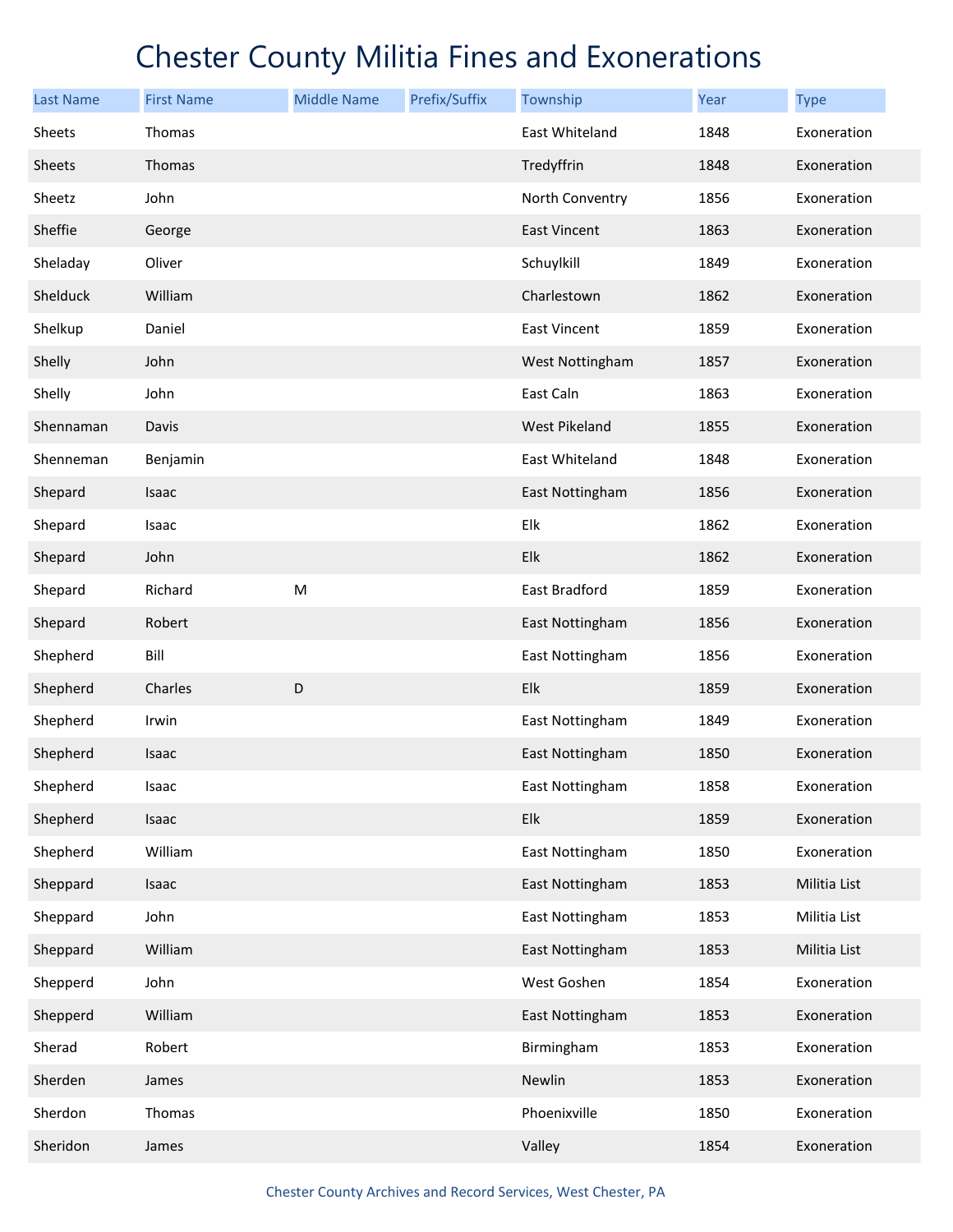| <b>Last Name</b> | <b>First Name</b> | <b>Middle Name</b> | Prefix/Suffix | Township             | Year | <b>Type</b>  |
|------------------|-------------------|--------------------|---------------|----------------------|------|--------------|
| Sherman          | William           |                    |               | East Caln            | 1850 | Exoneration  |
| Sheward          | Thomas            | M                  |               | New Garden           | 1863 | Exoneration  |
| Sheward          | William           |                    |               | East Marlborough     | 1857 | Exoneration  |
| Shey             | Timothy           |                    |               | Kennett              | 1862 | Exoneration  |
| Shick            | Amos              |                    |               | <b>East Vincent</b>  | 1862 | Exoneration  |
| Shick            | John              |                    |               | <b>East Vincent</b>  | 1850 | Exoneration  |
| Shick            | Thomas            |                    |               | Phoenixville         | 1854 | Exoneration  |
| Shields          | James             |                    |               | Thornbury            | 1854 | Exoneration  |
| Shilling         | Theodore          |                    |               | West Chester         | 1854 | Exoneration  |
| Shimer           | Andrew            | $\mathsf J$        |               | East Pikeland        | 1863 | Exoneration  |
| Shimer           | Anthony           | P                  |               | Phoenixville         | 1858 | Exoneration  |
| Shimer           | Peter             |                    |               | <b>East Pikeland</b> | 1859 | Exoneration  |
| Shimer           | William           |                    |               | Thornbury            | 1858 | Exoneration  |
| Shimer           | William           |                    |               | East Pikeland        | 1862 | Exoneration  |
| Shimer           | William           |                    |               | Thornbury            | 1862 | Exoneration  |
| Shimer           | William           |                    |               | East Pikeland        | 1863 | Exoneration  |
| Shingle          | Elijah            |                    |               | <b>West Nantmeal</b> | 1857 | Militia List |
| Shingle          | George            | W                  |               | <b>West Nantmeal</b> | 1858 | Militia List |
| Shingle          | John              |                    |               | <b>West Nantmeal</b> | 1853 | Militia List |
| Shingle          | John              |                    |               | <b>West Nantmeal</b> | 1853 | Militia List |
| Shingle          | John              |                    |               | West Nantmeal        | 1857 | Militia List |
| Shingle          | John              |                    |               | <b>West Nantmeal</b> | 1858 | Militia List |
| Shingle          | John              | D                  |               | <b>West Nantmeal</b> | 1857 | Militia List |
| Shingle          | John              | D                  |               | <b>West Nantmeal</b> | 1858 | Militia List |
| Shingle          | Levi              |                    |               | <b>West Nantmeal</b> | 1857 | Exoneration  |
| Shingle          | Philip            |                    |               | East Pikeland        | 1847 | Exoneration  |
| Shingle          | Philip            |                    |               | East Vincent         | 1849 | Exoneration  |
| Shingle          | Philip            |                    |               | <b>East Vincent</b>  | 1850 | Exoneration  |
| Shingle          | Samuel            |                    |               | <b>West Nantmeal</b> | 1857 | Militia List |
| Shingle          | Samuel            | ${\sf M}$          |               | <b>West Nantmeal</b> | 1858 | Militia List |
| Shinn            | Richard           |                    |               | Phoenixville         | 1858 | Exoneration  |
| Shinn            | Samuel            | $\sf S$            |               | West Chester         | 1850 | Exoneration  |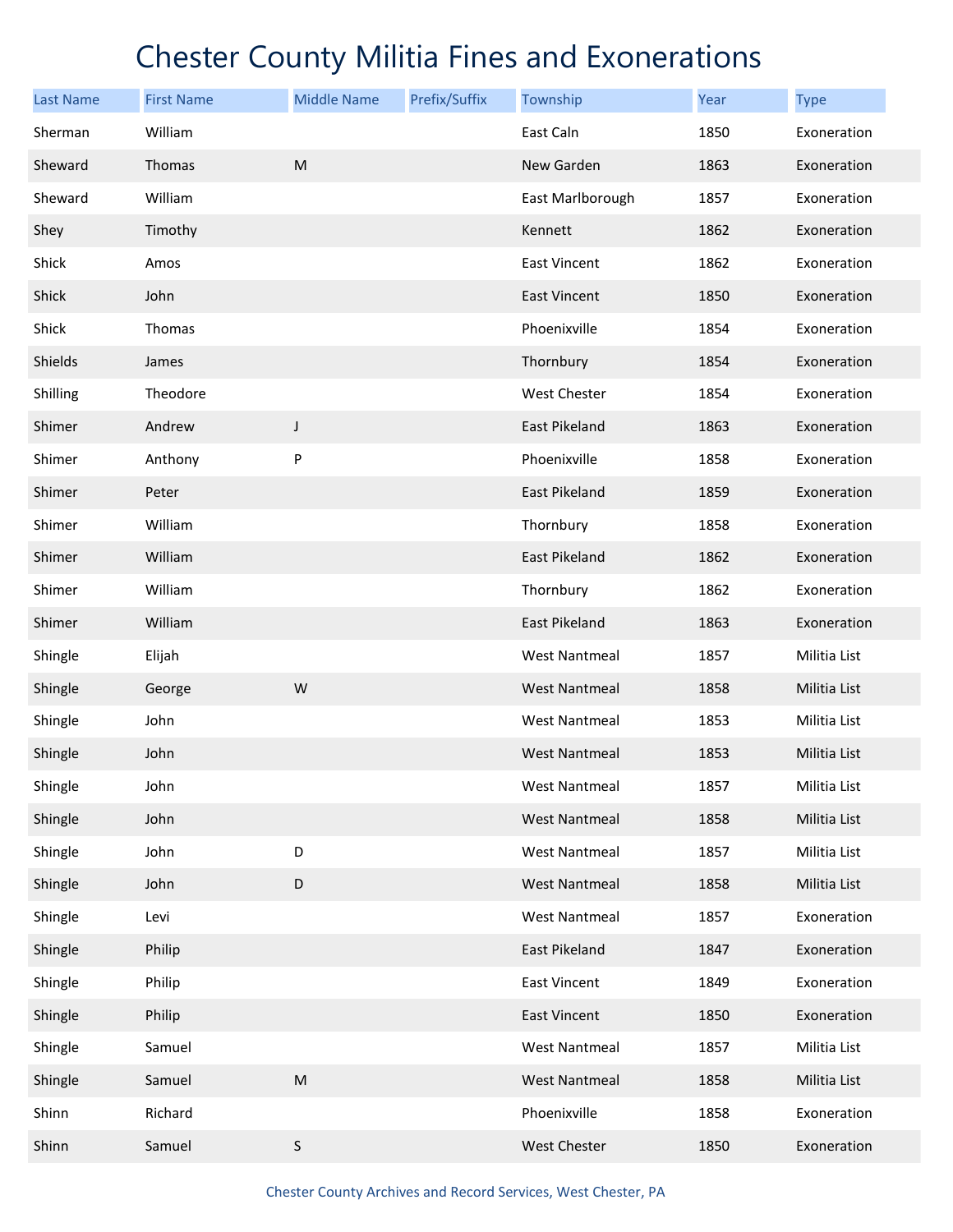| <b>Last Name</b> | <b>First Name</b> | <b>Middle Name</b> | Prefix/Suffix | Township                | Year | <b>Type</b>  |
|------------------|-------------------|--------------------|---------------|-------------------------|------|--------------|
| Shinnaman        | Benjamin          |                    |               | Tredyffrin              | 1848 | Exoneration  |
| Shinton          | Jonas             |                    |               | Phoenixville            | 1853 | Exoneration  |
| Shipley          | Joseph            |                    |               | Lower Oxford            | 1849 | Exoneration  |
| Shipley          | William           |                    |               | Lower Oxford            | 1849 | Exoneration  |
| Shivelly         | Reuben            |                    |               | West Whiteland          | 1849 | Exoneration  |
| Shivey           | Jesse             |                    |               | Valley                  | 1855 | Exoneration  |
| Shlichter        | Abraham           |                    |               | East Vincent            | 1860 | Exoneration  |
| Shnipp           | Gotlib            |                    |               | <b>West Chester</b>     | 1853 | Exoneration  |
| Shoemaker        | Amos              | Е                  |               | East Fallowfield        | 1857 | Exoneration  |
| Shoemaker        | Benjamin          |                    |               | West Chester            | 1854 | Exoneration  |
| Shoemaker        | Benjamin          |                    |               | West Caln               | 1860 | Exoneration  |
| Shoemaker        | Benjamin          |                    |               | West Caln               | 1863 | Exoneration  |
| Shoemaker        | Edward            |                    |               | East Caln               | 1855 | Exoneration  |
| Shoemaker        | Edwin             |                    |               | Valley                  | 1860 | Exoneration  |
| Shoemaker        | George            |                    |               | West Caln               | 1862 | Exoneration  |
| Shoemaker        | Kersey            |                    |               | East Caln               | 1858 | Militia List |
| Shoemaker        | Peter             |                    |               | West Caln               | 1857 | Exoneration  |
| Shoemaker        | Peter             | W                  |               | <b>East Fallowfield</b> | 1862 | Exoneration  |
| Shoemaker        | Samuel            |                    |               | West Caln               | 1853 | Exoneration  |
| Shoenfeld        | S                 |                    |               | <b>West Chester</b>     | 1859 | Exoneration  |
| Shoffner         | Daniel            |                    |               | West Pikeland           | 1847 | Exoneration  |
| Shoffner         | George            |                    |               | <b>West Pikeland</b>    | 1850 | Exoneration  |
| Shoffner         | Henry             |                    |               | Charlestown             | 1855 | Exoneration  |
| Shoffner         | Martin            |                    |               | Charlestown             | 1855 | Exoneration  |
| Shoffner         | Martin            |                    |               | Charlestown             | 1860 | Exoneration  |
| Short            | John              |                    |               | Phoenixville            | 1853 | Exoneration  |
| Short            | John              |                    |               | Phoenixville            | 1859 | Exoneration  |
| Shortlege        | Milton            |                    |               | New London              | 1849 | Exoneration  |
| Shortlidge       | Isaac             |                    |               | New Garden              | 1853 | Exoneration  |
| Shortlidge       | Isaac             |                    |               | New Garden              | 1860 | Exoneration  |
| Showalter        | Christian         |                    |               | <b>West Vincent</b>     | 1850 | Exoneration  |
| Showalter        | Daniel            |                    |               | East Whiteland          | 1848 | Exoneration  |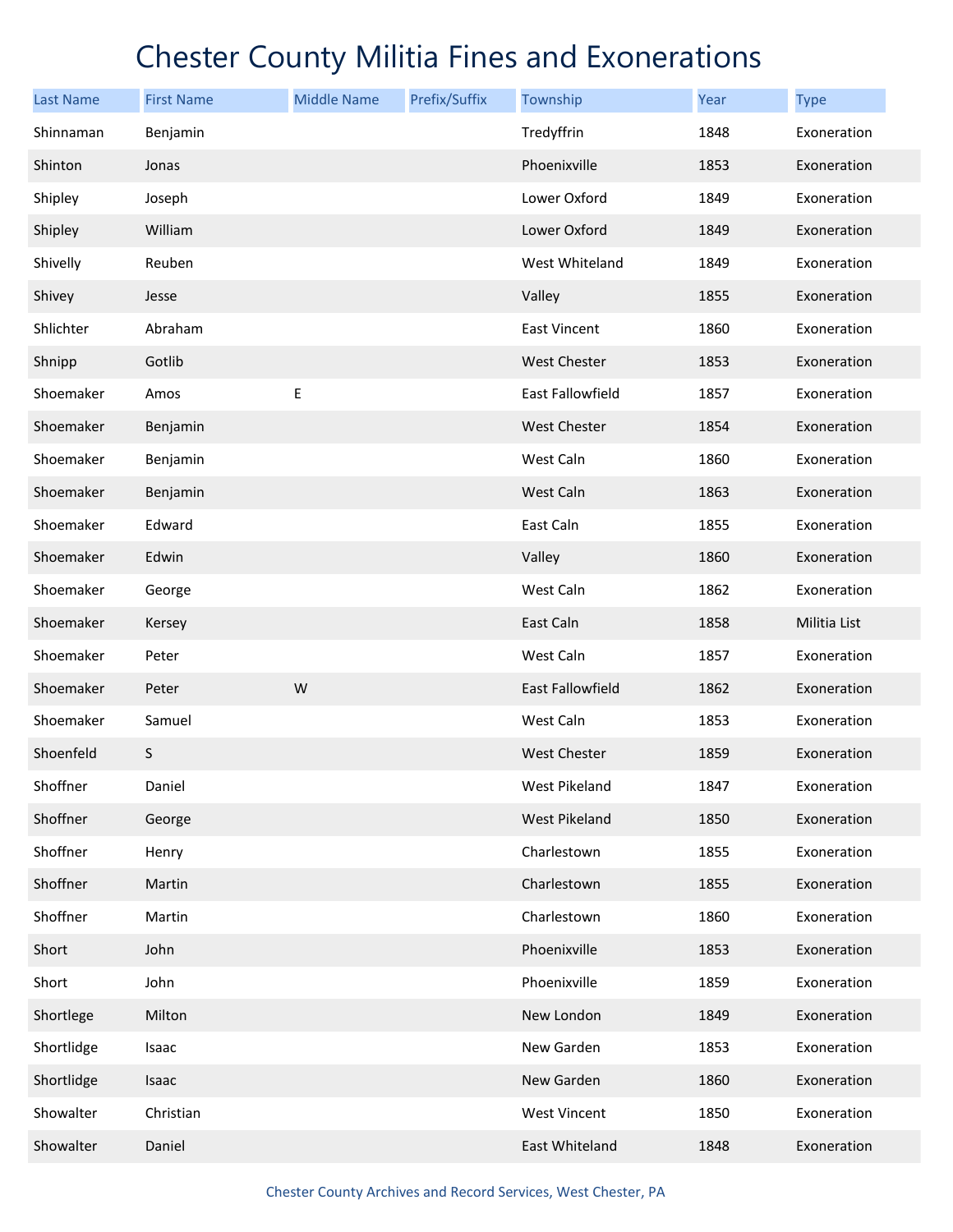| <b>Last Name</b> | <b>First Name</b> | <b>Middle Name</b>        | Prefix/Suffix | Township             | Year | <b>Type</b>  |
|------------------|-------------------|---------------------------|---------------|----------------------|------|--------------|
| Showalter        | Henry             |                           |               | Phoenixville         | 1850 | Exoneration  |
| Showalter        | Isaac             |                           |               | East Whiteland       | 1862 | Exoneration  |
| Showalter        | Peter             |                           |               | <b>East Vincent</b>  | 1863 | Exoneration  |
| Showalter        | Reuben            |                           |               | East Pikeland        | 1858 | Exoneration  |
| Showalter        | Reuben            |                           |               | <b>East Vincent</b>  | 1860 | Exoneration  |
| Showalter        | William           |                           |               | East Vincent         | 1863 | Exoneration  |
| Shrack           | Samuel            |                           |               | West Caln            | 1849 | Exoneration  |
| Shrively         | Reuben            |                           |               | West Whiteland       | 1850 | Exoneration  |
| Shriver          | John              |                           |               | Schuylkill           | 1849 | Exoneration  |
| Shrum            | Daniel            |                           |               | <b>West Vincent</b>  | 1862 | Exoneration  |
| Shryock          | Andrew            |                           |               | <b>East Vincent</b>  | 1849 | Exoneration  |
| Shryock          | Edward            |                           |               | <b>East Vincent</b>  | 1850 | Exoneration  |
| Shryock          | Edwin             |                           |               | <b>East Vincent</b>  | 1849 | Exoneration  |
| Shugar           | William           | D                         |               | West Bradford        | 1856 | Militia List |
| <b>Shugars</b>   | William           |                           |               | West Bradford        | 1853 | Exoneration  |
| Shulby           | Charles           |                           |               | <b>East Vincent</b>  | 1848 | Exoneration  |
| Shulby           | Simon             |                           |               | <b>West Vincent</b>  | 1859 | Exoneration  |
| Shulds           | David             |                           |               | Pennsbury            | 1860 | Exoneration  |
| Shuler           | Lewis             | $\boldsymbol{\mathsf{H}}$ |               | South Conventry      | 1862 | Exoneration  |
| Shuley           | George            | F                         |               | Honeybrook           | 1862 | Exoneration  |
| Shull            | Eli               |                           |               | Phoenixville         | 1854 | Exoneration  |
| Shultz           | John              | A                         |               | Westtown             | 1863 | Exoneration  |
| Shupe            | William           |                           |               | East Vincent         | 1859 | Exoneration  |
| Shurr            | Philip            |                           |               | <b>West Chester</b>  | 1855 | Exoneration  |
| Sickins          | Joseph            |                           |               | London Grove         | 1862 | Exoneration  |
| <b>Sickles</b>   | $\mathsf T$       | $\mathsf E$               |               | Kennett Square       | 1858 | Exoneration  |
| Sickles          | Theophilus        |                           |               | Kennett Square       | 1862 | Exoneration  |
| Sides            | Jacob             |                           |               | <b>West Nantmeal</b> | 1853 | Militia List |
| Sides            | Jacob             | Τ                         |               | Wallace              | 1858 | Militia List |
| Sides            | Jacob             | $\mathsf T$               |               | Wallace              | 1859 | Militia List |
| Sides            | Jacob             | T                         |               | Wallace              | 1863 | Exoneration  |
| Sidwell          | Abraham           |                           |               | West Nottingham      | 1862 | Exoneration  |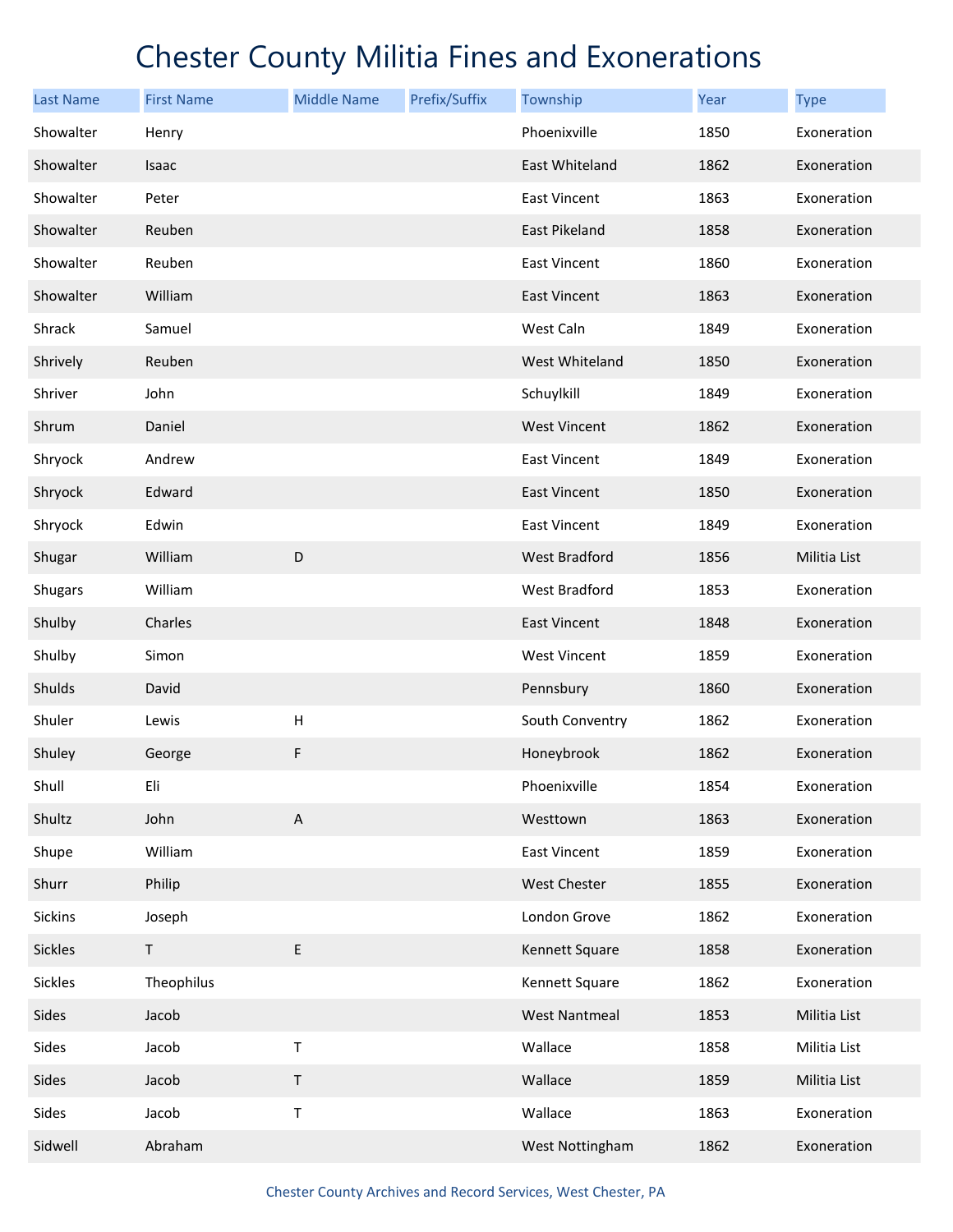| <b>Last Name</b> | <b>First Name</b> | <b>Middle Name</b> | Prefix/Suffix | Township             | Year    | <b>Type</b>  |
|------------------|-------------------|--------------------|---------------|----------------------|---------|--------------|
| Sidwell          | Thomas            | F                  |               | West Nottingham      | Undated | Exoneration  |
| Sidwell          | William           |                    |               | West Nottingham      | 1860    | Exoneration  |
| Siedrick         | Charles           |                    |               | South Conventry      | 1862    | Exoneration  |
| Sigman           | John              | $\sf S$            |               | <b>West Nantmeal</b> | 1853    | Militia List |
| Sigman           | John              | S                  |               | <b>West Nantmeal</b> | 1857    | Militia List |
| Sigman           | John              | $\sf S$            |               | <b>West Nantmeal</b> | 1858    | Militia List |
| Sigman           | Thomas            |                    |               | <b>East Nantmeal</b> | 1848    | Exoneration  |
| Sigman           | Thomas            |                    |               | <b>East Nantmeal</b> | 1853    | Exoneration  |
| Sigmon           | John              |                    |               | <b>East Nantmeal</b> | 1847    | Exoneration  |
| Signall          | L                 | J                  |               | East Nantmeal        | 1856    | Exoneration  |
| <b>Sikes</b>     | Glen              |                    |               | <b>Upper Uwchlan</b> | 1859    | Exoneration  |
| <b>Sikes</b>     | John              |                    |               | Uwchlan              | 1857    | Exoneration  |
| Silcox           | Joseph            |                    |               | East Brandywine      | 1853    | Exoneration  |
| Silknitter       | Nelson            |                    |               | <b>West Nantmeal</b> | 1860    | Exoneration  |
| Sill             | Joseph            |                    |               | Thornbury            | 1849    | Exoneration  |
| Sill             | William           | B                  |               | Willistown           | 1853    | Exoneration  |
| Sillaman         | Morris            |                    |               | East Brandywine      | 1855    | Exoneration  |
| Silliman         | Morris            |                    |               | East Brandywine      | 1854    | Exoneration  |
| Silliman         | Morris            |                    |               | East Brandywine      | 1855    | Militia List |
| Silloon          | Robert            |                    |               | West Goshen          | 1855    | Exoneration  |
| Silverthorn      | Charles           |                    |               | London Britain       | 1858    | Exoneration  |
| Silvester        | Sol               |                    |               | West Whiteland       | 1860    | Exoneration  |
| Simcox           | Adison            |                    |               | Westtown             | 1863    | Exoneration  |
| Simcox           | Amor              |                    |               | Westtown             | 1854    | Exoneration  |
| Simcox           | George            |                    |               | Willistown           | 1847    | Exoneration  |
| Simcox           | George            |                    |               | East Goshen          | 1858    | Exoneration  |
| Simcox           | George            | $\sf H$            |               | East Goshen          | 1855    | Exoneration  |
| Simcox           | George            | ${\sf M}$          |               | Willistown           | 1848    | Exoneration  |
| Simcox           | Kersey            |                    |               | East Goshen          | 1863    | Exoneration  |
| Simcox           | Leonard           |                    |               | <b>West Chester</b>  | 1860    | Exoneration  |
| Simcox           | Washington        |                    |               | Westtown             | 1854    | Exoneration  |
| Simes            | John              | ${\sf P}$          |               | Wallace              | 1859    | Militia List |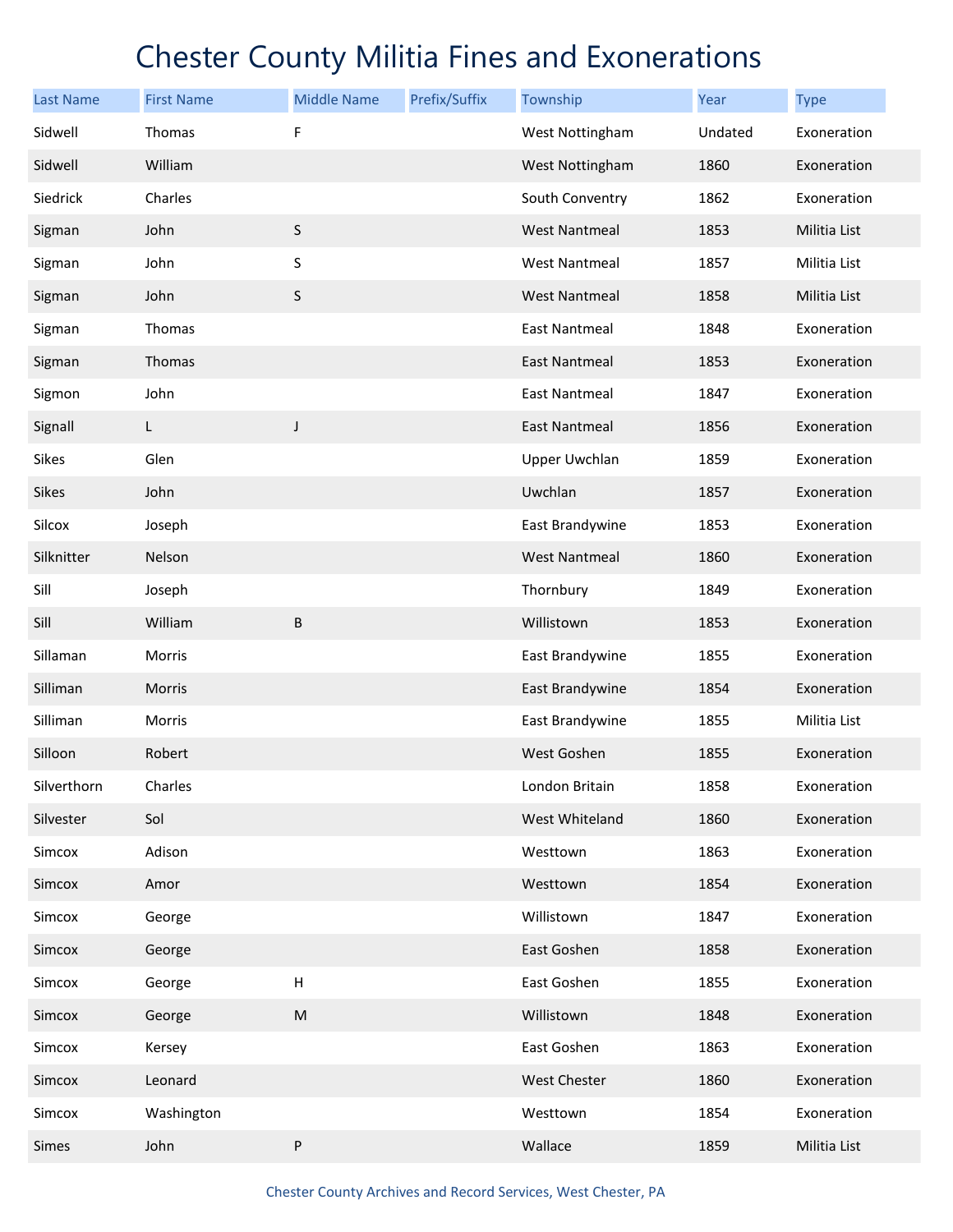| <b>Last Name</b> | <b>First Name</b> | <b>Middle Name</b> | Prefix/Suffix | Township             | Year | <b>Type</b>  |
|------------------|-------------------|--------------------|---------------|----------------------|------|--------------|
| <b>Simmers</b>   | Henry             |                    |               | <b>East Nantmeal</b> | 1853 | Exoneration  |
| <b>Simmers</b>   | John              | W                  |               | <b>West Nantmeal</b> | 1850 | Exoneration  |
| <b>Simmons</b>   | Davis             |                    |               | South Conventry      | 1850 | Exoneration  |
| Simmons          | John              |                    |               | West Nottingham      | 1850 | Exoneration  |
| Simmons          | William           |                    |               | <b>West Pikeland</b> | 1848 | Exoneration  |
| <b>Simmons</b>   | William           |                    |               | Uwchlan              | 1857 | Exoneration  |
| Simms            | J                 | J                  |               | Wallace              | 1857 | Exoneration  |
| Simons           | Philip            |                    |               | <b>East Vincent</b>  | 1862 | Exoneration  |
| Simpson          | Albert            |                    |               | <b>East Vincent</b>  | 1863 | Exoneration  |
| Simpson          | Franklin          |                    |               | <b>East Vincent</b>  | 1855 | Exoneration  |
| Simpson          | George            |                    |               | West Pikeland        | 1847 | Exoneration  |
| Simpson          | T.                |                    |               | Phoenixville         | 1853 | Exoneration  |
| Simpson          | James             |                    |               | Lower Oxford         | 1849 | Exoneration  |
| Simpson          | James             |                    |               | <b>Upper Oxford</b>  | 1850 | Exoneration  |
| Simpson          | James             |                    |               | Sadsbury             | 1850 | Exoneration  |
| Simpson          | James             |                    |               | <b>East Vincent</b>  | 1854 | Exoneration  |
| Simpson          | Jeremiah          |                    |               | Sadsbury             | 1850 | Exoneration  |
| Simpson          | John              |                    |               | Phoenixville         | 1853 | Exoneration  |
| Simpson          | Robert            |                    |               | Downingtown          | 1863 | Exoneration  |
| Simpton          | Isaac             |                    | Dec'd         | Phoenixville         | 1854 | Exoneration  |
| Sims             | John              | Τ                  |               | Wallace              | 1858 | Militia List |
| Sincox           | Addison           |                    |               | East Goshen          | 1853 | Exoneration  |
| Sincox           | Emmor             |                    |               | East Goshen          | 1858 | Exoneration  |
| Sincox           | Kersey            |                    |               | East Goshen          | 1857 | Exoneration  |
| Singleton        | John              |                    |               | New Garden           | 1855 | Exoneration  |
| Singleton        | William           |                    |               | West Marlborough     | 1850 | Exoneration  |
| Singley          | Amos              | $\sf E$            |               | East Whiteland       | 1852 | Exoneration  |
| Sinn             | $\sf B$           | G                  |               | Wallace              | 1858 | Militia List |
| Sinn             | Benjamin          | G                  |               | Wallace              | 1859 | Militia List |
| Sinn             | Benjamin          | G                  |               | Wallace              | 1860 | Exoneration  |
| Sinquet          | Franklin          |                    |               | Willistown           | 1847 | Exoneration  |
| Sinquete         | B                 | $\mathsf F$        |               | Willistown           | 1857 | Exoneration  |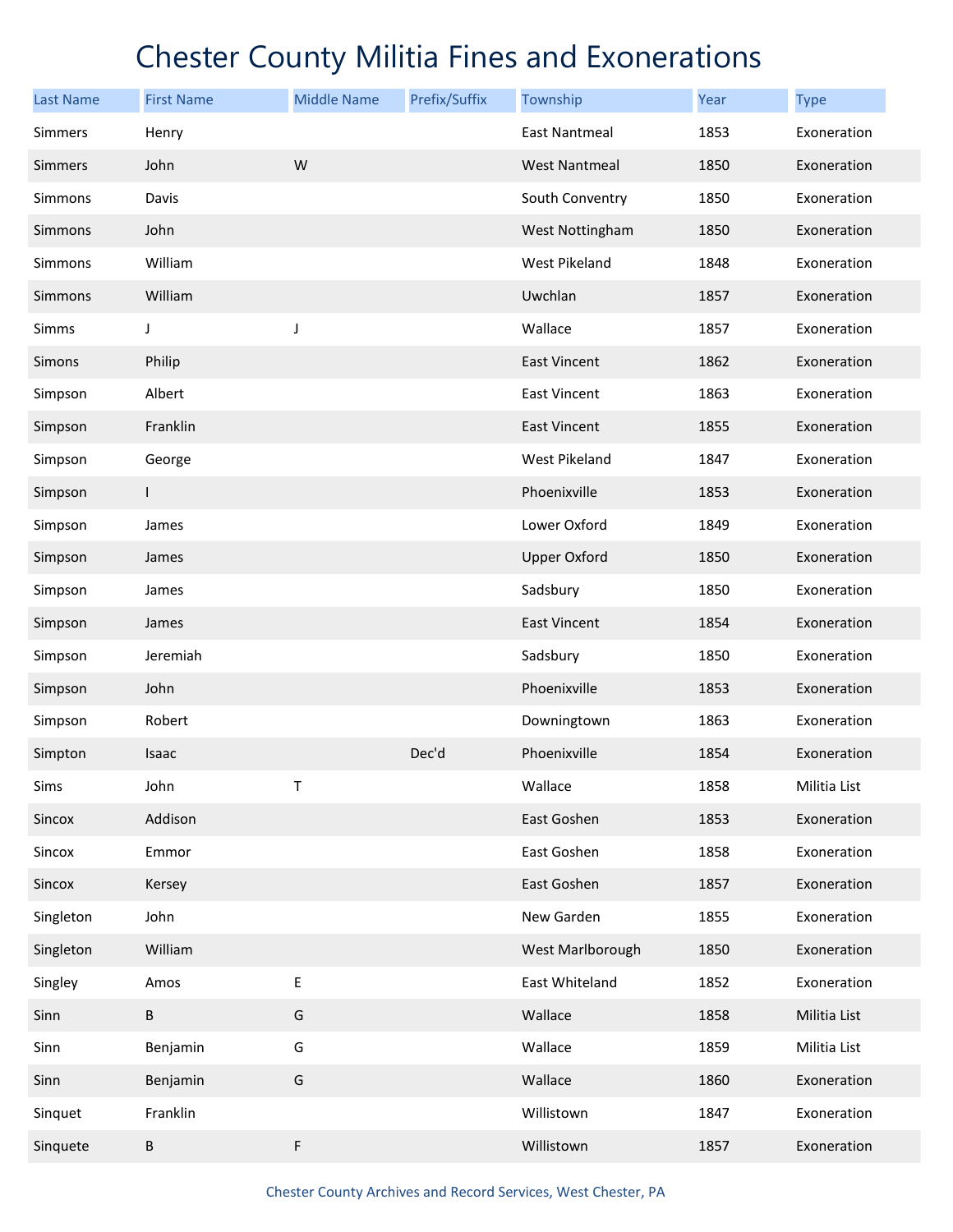| <b>Last Name</b> | <b>First Name</b> | <b>Middle Name</b>        | Prefix/Suffix | Township             | Year | <b>Type</b>  |
|------------------|-------------------|---------------------------|---------------|----------------------|------|--------------|
| Sinquett         | George            | W                         |               | West Chester         | 1850 | Exoneration  |
| Sinquett         | John              |                           |               | Willistown           | 1857 | Exoneration  |
| Sinquette        | B                 | F                         |               | Willistown           | 1857 | Exoneration  |
| Siphert          | William           |                           |               | Honeybrook           | 1855 | Exoneration  |
| Sipley           | George            |                           |               | <b>East Vincent</b>  | 1855 | Exoneration  |
| Site             | Jacob             | $\sf B$                   |               | East Pikeland        | 1856 | Exoneration  |
| Siverd           | Abraham           |                           |               | <b>West Nantmeal</b> | 1857 | Militia List |
| Siverd           | Henry             |                           |               | <b>West Nantmeal</b> | 1857 | Militia List |
| Siyars           | John              |                           |               | Uwchlan              | 1860 | Exoneration  |
| Sizer            | P                 |                           |               | Phoenixville         | 1853 | Exoneration  |
| Skean            | James             |                           |               | East Brandywine      | 1853 | Exoneration  |
| Skean            | William           |                           |               | Easttown             | 1850 | Exoneration  |
| Skean            | William           |                           |               | East Caln            | 1853 | Exoneration  |
| Skeets           | Thomas            |                           |               | Schuylkill           | 1849 | Exoneration  |
| Skein            | Benjamin          | P                         |               | West Nottingham      | 1859 | Exoneration  |
| Skein            | James             |                           |               | East Caln            | 1849 | Exoneration  |
| Skein            | Joseph            |                           |               | East Caln            | 1849 | Exoneration  |
| Skein            | Robert            |                           |               | East Caln            | 1858 | Exoneration  |
| Skelton          | <b>Ellis</b>      | $\boldsymbol{\mathsf{H}}$ |               | West Fallowfield     | 1862 | Exoneration  |
| <b>Skiles</b>    | Harman            |                           |               | Sadsbury             | 1850 | Exoneration  |
| <b>Skiles</b>    | Hugh              | T                         |               | West Caln            | 1857 | Exoneration  |
| Slack            | $\mathsf E$       | $\sf S$                   |               | West Chester         | 1863 | Exoneration  |
| Slack            | Ephraim           |                           |               | West Chester         | 1860 | Exoneration  |
| Slack            | William           |                           |               | Kennett              | 1850 | Exoneration  |
| Slanders         | John              |                           |               | Schuylkill           | 1849 | Exoneration  |
| Slatts           | Samuel            |                           |               | Willistown           | 1857 | Exoneration  |
| Slaughter        | Thomas            |                           |               | Thornbury            | 1862 | Exoneration  |
| Slaughter        | William           |                           |               | Charlestown          | 1859 | Exoneration  |
| Slaughter        | William           |                           |               | Birmingham           | 1863 | Exoneration  |
| Sletcherback     | William           |                           |               | West Chester         | 1854 | Exoneration  |
| Slider           | Calvin            |                           |               | <b>West Nantmeal</b> | 1853 | Militia List |
| Slider           | Jacob             |                           |               | <b>Upper Uwchlan</b> | 1862 | Exoneration  |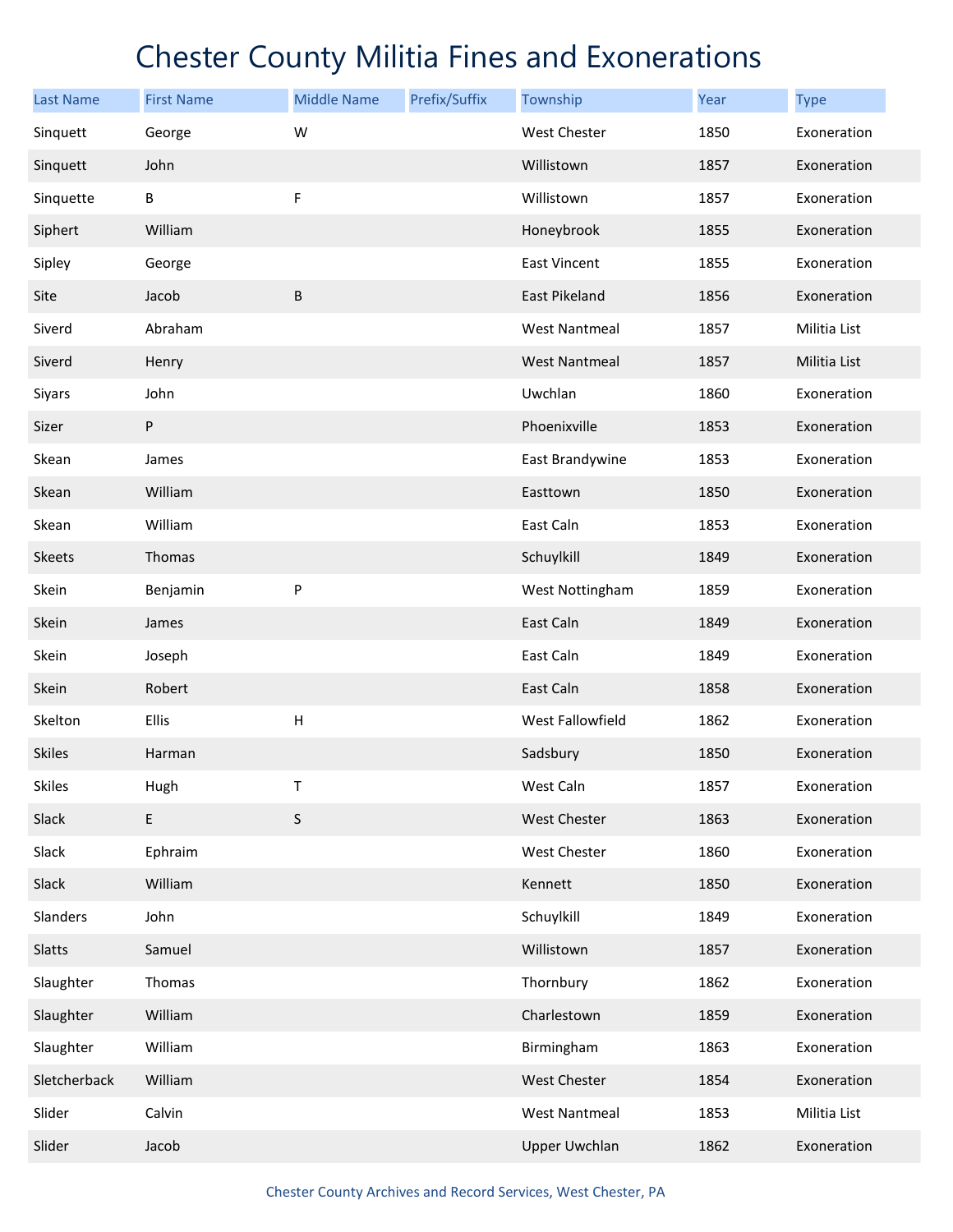| <b>Last Name</b> | <b>First Name</b> | <b>Middle Name</b> | Prefix/Suffix | Township             | <b>Year</b> | <b>Type</b>  |
|------------------|-------------------|--------------------|---------------|----------------------|-------------|--------------|
| Slip             | Fredrick          |                    |               | Wallace              | 1854        | Exoneration  |
| Sloan            | John              |                    |               | London Grove         | 1860        | Exoneration  |
| Sloan            | John              | P                  |               | Sadsbury             | 1850        | Exoneration  |
| Sloan            | Thomas            |                    |               | East Nottingham      | 1850        | Exoneration  |
| Sloanaker        | William           |                    |               | Uwchlan              | 1851        | Exoneration  |
| Sloanaker        | William           |                    |               | Uwchlan              | 1855        | Exoneration  |
| Sloanaker        | William           | ${\sf M}$          |               | Charlestown          | 1847        | Exoneration  |
| Sloane           | Patrick           |                    |               | Phoenixville         | 1850        | Exoneration  |
| Slonacer         | Samuel            |                    |               | <b>East Coventry</b> | 1863        | Exoneration  |
| Slone            | James             |                    |               | Tredyffrin           | 1848        | Exoneration  |
| Slower           | Eli               |                    |               | Tredyffrin           | 1847        | Exoneration  |
| Sloyer           | Eli               |                    |               | East Whiteland       | 1847        | Exoneration  |
| Sloyer           | George            |                    |               | Charlestown          | 1847        | Exoneration  |
| Sloyer           | Henry             |                    |               | Charlestown          | 1847        | Exoneration  |
| Sloyer           | Peter             |                    |               | East Whiteland       | 1848        | Exoneration  |
| Sloyer           | William           |                    |               | East Pikeland        | 1848        | Exoneration  |
| Slyder           | Calvin            |                    |               | <b>West Nantmeal</b> | 1858        | Militia List |
| Slyder           | Samuel            |                    | Dec'd         | <b>West Nantmeal</b> | 1852        | Exoneration  |
| Smead            | William           |                    |               | Westtown             | 1860        | Exoneration  |
| Smealey          | $\mathsf C$       |                    |               | <b>East Bradford</b> | 1853        | Exoneration  |
| Smearer          | William           |                    |               | <b>East Coventry</b> | 1860        | Exoneration  |
| Smedley          | Bartholomew       |                    |               | Willistown           | 1857        | Exoneration  |
| Smedley          | Edmund            |                    |               | West Goshen          | 1858        | Exoneration  |
| Smedley          | Edward            |                    |               | Uwchlan              | 1855        | Exoneration  |
| Smedley          | Elwood            |                    |               | Willistown           | 1857        | Exoneration  |
| Smedley          | Ezra              |                    |               | <b>West Bradford</b> | 1850        | Exoneration  |
| Smedley          | George            |                    |               | Willistown           | 1847        | Exoneration  |
| Smedley          | George            |                    |               | Willistown           | 1848        | Exoneration  |
| Smedley          | George            |                    |               | Uwchlan              | 1849        | Exoneration  |
| Smedley          | George            |                    |               | Uwchlan              | 1853        | Exoneration  |
| Smedley          | George            |                    |               | Uwchlan              | 1863        | Exoneration  |
| Smedley          | James             |                    |               | Westtown             | 1849        | Exoneration  |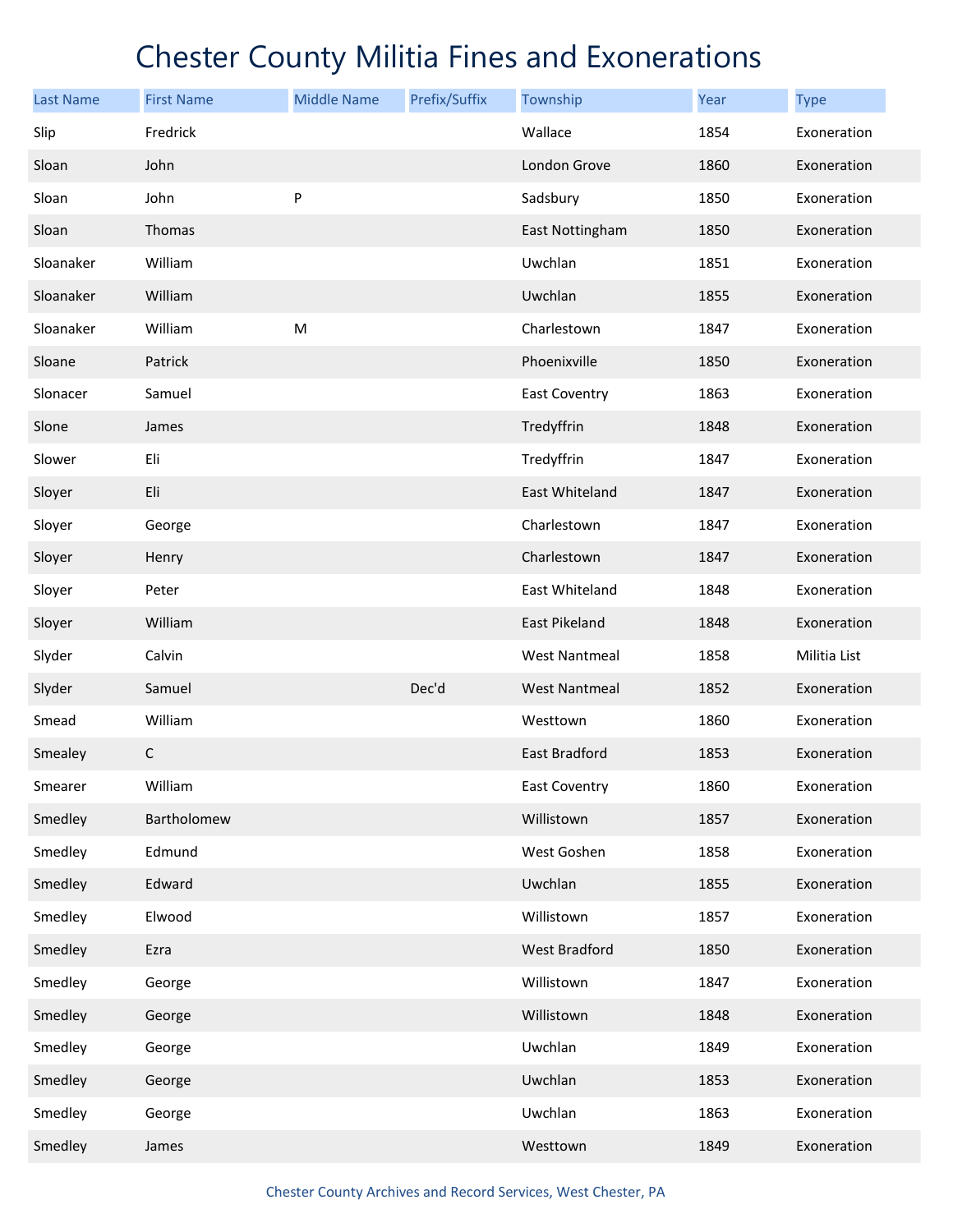| <b>Last Name</b> | <b>First Name</b> | <b>Middle Name</b>        | Prefix/Suffix | Township             | Year | <b>Type</b> |
|------------------|-------------------|---------------------------|---------------|----------------------|------|-------------|
| Smedley          | Jeffery           |                           |               | Easttown             | 1853 | Exoneration |
| Smedley          | Jeffery           |                           |               | Easttown             | 1854 | Exoneration |
| Smedley          | Jeffery           |                           |               | Easttown             | 1855 | Exoneration |
| Smedley          | Joel              |                           | $_{\rm Jr}$   | Uwchlan              | 1849 | Exoneration |
| Smedley          | Joel              |                           |               | Uwchlan              | 1853 | Exoneration |
| Smedley          | John              |                           |               | West Goshen          | 1853 | Exoneration |
| Smedley          | Joseph            |                           |               | <b>Upper Uwchlan</b> | 1859 | Exoneration |
| Smedley          | Joseph            | $\boldsymbol{\mathsf{H}}$ |               | Uwchlan              | 1855 | Exoneration |
| Smedley          | Otto              |                           |               | West Goshen          | 1855 | Exoneration |
| Smedley          | Peter             |                           |               | Uwchlan              | 1850 | Exoneration |
| Smedley          | Peter             |                           |               | Uwchlan              | 1853 | Exoneration |
| Smedley          | Peter             |                           |               | Uwchlan              | 1857 | Exoneration |
| Smedley          | Peter             | J                         |               | Uwchlan              | 1849 | Exoneration |
| Smedley          | Sharpless         |                           |               | Uwchlan              | 1849 | Exoneration |
| Smedley          | Sharpless         |                           |               | Uwchlan              | 1851 | Exoneration |
| Smedley          | Sharpless         |                           |               | Uwchlan              | 1853 | Exoneration |
| Smedley          | Sharpless         |                           |               | Uwchlan              | 1854 | Exoneration |
| Smedley          | Sharpless         |                           |               | Uwchlan              | 1860 | Exoneration |
| Smedley          | T                 | $\boldsymbol{\mathsf{H}}$ |               | East Goshen          | 1850 | Exoneration |
| Smedley          | Thomas            | $\mathsf C$               |               | Uwchlan              | 1849 | Exoneration |
| Smedley          | Thomas            | С                         |               | Uwchlan              | 1851 | Exoneration |
| Smedley          | Thomas            | $\mathsf C$               |               | Uwchlan              | 1853 | Exoneration |
| Smedley          | Thomas            | $\mathsf C$               |               | Uwchlan              | 1860 | Exoneration |
| Smedley          | Thomas            | ${\mathsf G}$             |               | Uwchlan              | 1849 | Exoneration |
| Smedley          | Thomas            | G                         |               | Uwchlan              | 1850 | Exoneration |
| Smedley          | Thomas            | G                         |               | Uwchlan              | 1853 | Exoneration |
| Smedley          | Thomas            | G                         |               | Willistown           | 1862 | Exoneration |
| Smedley          | Thomas            | $\mathsf I$               |               | Uwchlan              | 1854 | Exoneration |
| Smedley          | William           |                           |               | Uwchlan              | 1853 | Exoneration |
| Smiley           | Samuel            |                           |               | West Pikeland        | 1862 | Exoneration |
| Sminthwate       | Н                 |                           |               | West Chester         | 1859 | Exoneration |
| Smith            |                   |                           | Col.          | West Chester         | 1860 | Exoneration |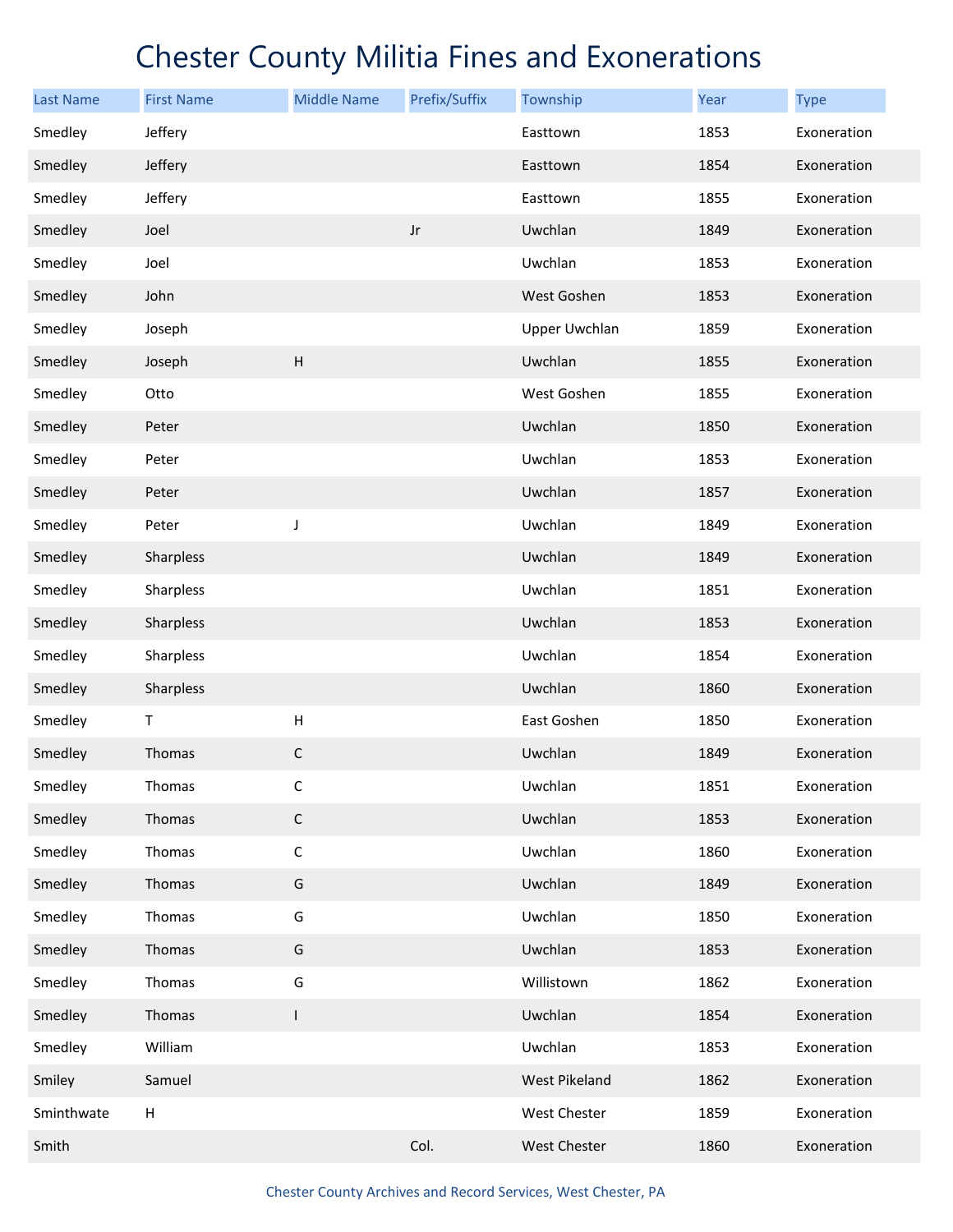| <b>Last Name</b> | <b>First Name</b> | <b>Middle Name</b> | Prefix/Suffix | Township             | <b>Year</b> | <b>Type</b> |
|------------------|-------------------|--------------------|---------------|----------------------|-------------|-------------|
| Smith            | Abraham           |                    |               | <b>Upper Oxford</b>  | 1854        | Exoneration |
| Smith            | Adam              |                    |               | New Garden           | 1850        | Exoneration |
| Smith            | Adolph            |                    |               | West Chester         | 1859        | Exoneration |
| Smith            | Adolphus          |                    |               | <b>West Chester</b>  | 1854        | Exoneration |
| Smith            | Adolphus          |                    |               | <b>West Chester</b>  | 1863        | Exoneration |
| Smith            | Albert            |                    |               | Willistown           | 1847        | Exoneration |
| Smith            | Albert            |                    | Dec'd         | Willistown           | 1848        | Exoneration |
| Smith            | Barkley           |                    |               | Lower Oxford         | 1863        | Exoneration |
| Smith            | Benjamin          |                    |               | New London           | 1853        | Exoneration |
| Smith            | Benjamin          |                    |               | Penn                 | 1858        | Exoneration |
| Smith            | Charles           |                    |               | Franklin             | 1853        | Exoneration |
| Smith            | Charles           |                    |               | Willistown           | 1860        | Exoneration |
| Smith            | Charles           |                    |               | Willistown           | 1862        | Exoneration |
| Smith            | Edward            | H                  |               | <b>West Chester</b>  | 1862        | Exoneration |
| Smith            | Elias             |                    |               | Highland             | 1858        | Exoneration |
| Smith            | Eliza             |                    |               | <b>West Nantmeal</b> | 1852        | Exoneration |
| Smith            | Emmor             |                    |               | Westtown             | 1849        | Exoneration |
| Smith            | Evan              | W                  |               | Easttown             | 1854        | Exoneration |
| Smith            | Franklin          |                    |               | <b>East Vincent</b>  | 1862        | Exoneration |
| Smith            | Frederick         |                    |               | West Fallowfield     | 1855        | Exoneration |
| Smith            | George            |                    |               | West Whiteland       | 1862        | Exoneration |
| Smith            | Harmen            |                    |               | West Brandywine      | 1854        | Exoneration |
| Smith            | Henry             |                    |               | Charlestown          | 1848        | Exoneration |
| Smith            | Henry             |                    |               | East Whiteland       | 1862        | Exoneration |
| Smith            | Henry             | L                  |               | Phoenixville         | 1858        | Exoneration |
| Smith            | Henry             | T                  |               | West Nottingham      | 1860        | Exoneration |
| Smith            | Hiram             |                    |               | East Whiteland       | 1848        | Exoneration |
| Smith            | Hiram             |                    |               | Tredyffrin           | 1848        | Exoneration |
| Smith            | Hiram             |                    |               | East Whiteland       | 1848        | Exoneration |
| Smith            | Hiram             |                    |               | East Whiteland       | 1849        | Exoneration |
| Smith            | Isaac             |                    |               | West Vincent         | 1847        | Exoneration |
| Smith            | Isaac             |                    |               | North Conventry      | 1856        | Exoneration |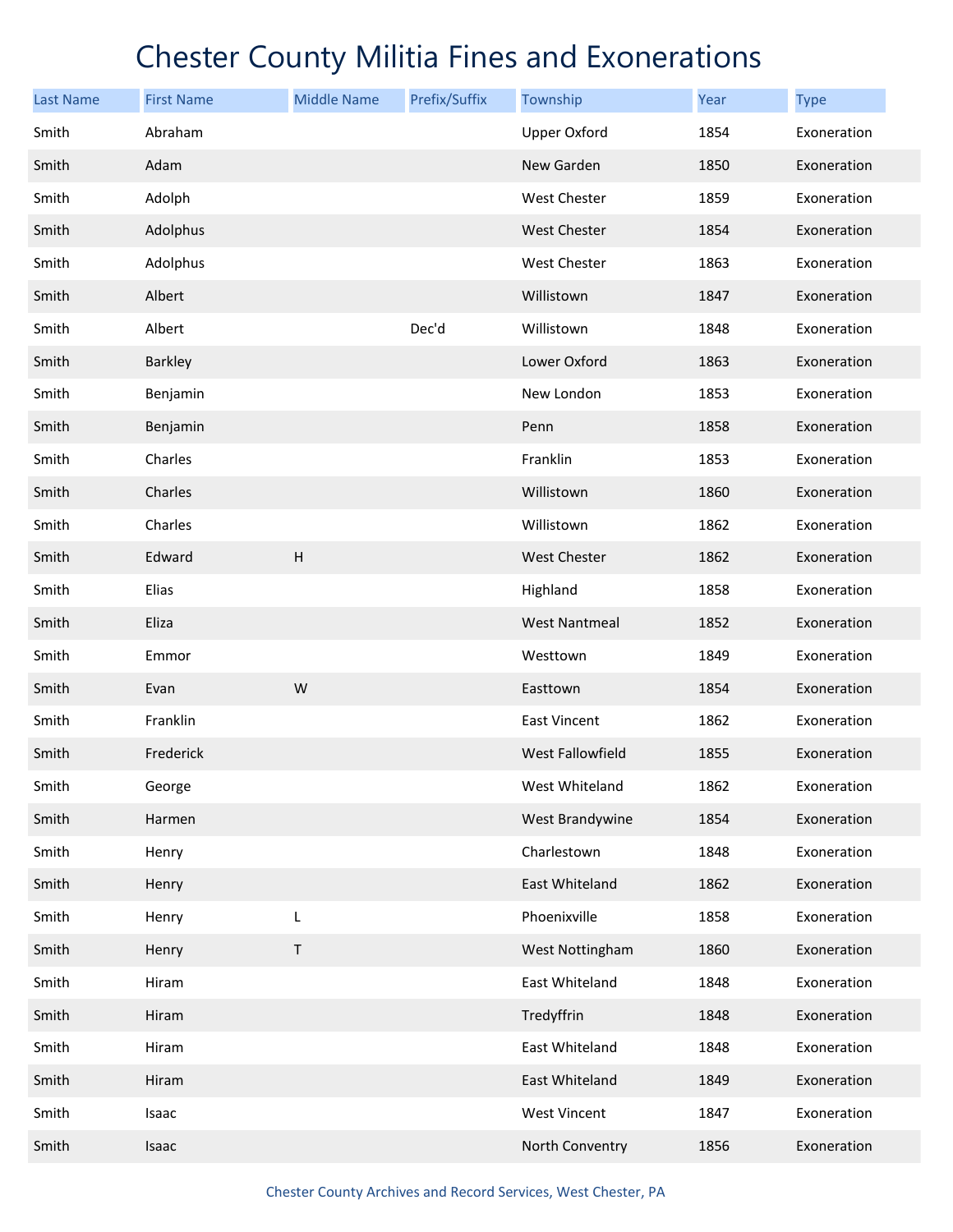| <b>Last Name</b> | <b>First Name</b> | <b>Middle Name</b> | Prefix/Suffix | Township             | <b>Year</b> | <b>Type</b>  |
|------------------|-------------------|--------------------|---------------|----------------------|-------------|--------------|
| Smith            | Isaac             |                    |               | <b>East Pikeland</b> | 1863        | Exoneration  |
| Smith            | J                 |                    |               | Hopewell             | 1863        | Exoneration  |
| Smith            | Jacob             |                    |               | West Goshen          | 1851        | Exoneration  |
| Smith            | Jacob             |                    |               | <b>East Nantmeal</b> | 1853        | Exoneration  |
| Smith            | James             |                    |               | Franklin             | 1853        | Exoneration  |
| Smith            | James             |                    |               | East Marlborough     | 1853        | Exoneration  |
| Smith            | James             |                    |               | Phoenixville         | 1853        | Exoneration  |
| Smith            | James             |                    |               | <b>West Chester</b>  | 1860        | Exoneration  |
| Smith            | James             | Υ                  |               | Lower Oxford         | 1858        | Exoneration  |
| Smith            | Jesse             |                    |               | East Caln            | 1849        | Exoneration  |
| Smith            | John              |                    |               | Willistown           | 1847        | Exoneration  |
| Smith            | John              |                    |               | Easttown             | 1847        | Exoneration  |
| Smith            | John              |                    |               | Lower Oxford         | 1849        | Exoneration  |
| Smith            | John              |                    |               | East Marlborough     | 1850        | Exoneration  |
| Smith            | John              |                    |               | Phoenixville         | 1853        | Exoneration  |
| Smith            | John              |                    |               | West Fallowfield     | 1853        | Exoneration  |
| Smith            | John              |                    |               | East Nottingham      | 1853        | Militia List |
| Smith            | John              |                    |               | East Bradford        | 1855        | Exoneration  |
| Smith            | John              |                    |               | Kennett Square       | 1856        | Exoneration  |
| Smith            | John              |                    |               | <b>East Pikeland</b> | 1857        | Exoneration  |
| Smith            | John              |                    | Jr            | North Conventry      | 1858        | Exoneration  |
| Smith            | John              |                    |               | East Bradford        | 1859        | Exoneration  |
| Smith            | John              |                    |               | <b>Upper Uwchlan</b> | 1860        | Exoneration  |
| Smith            | John              | G                  |               | Lower Oxford         | 1858        | Exoneration  |
| Smith            | John              | Н                  |               | Charlestown          | 1849        | Exoneration  |
| Smith            | John              | $\sf H$            |               | Charlestown          | 1850        | Exoneration  |
| Smith            | John              | ${\sf M}$          |               | West Chester         | 1857        | Exoneration  |
| Smith            | Joseph            |                    |               | Lower Oxford         | 1849        | Exoneration  |
| Smith            | Joseph            |                    |               | Phoenixville         | 1853        | Exoneration  |
| Smith            | Joseph            |                    |               | <b>West Nantmeal</b> | 1853        | Militia List |
| Smith            | Joseph            |                    |               | Lower Oxford         | 1853        | Exoneration  |
| Smith            | Joseph            |                    |               | Easttown             | 1853        | Exoneration  |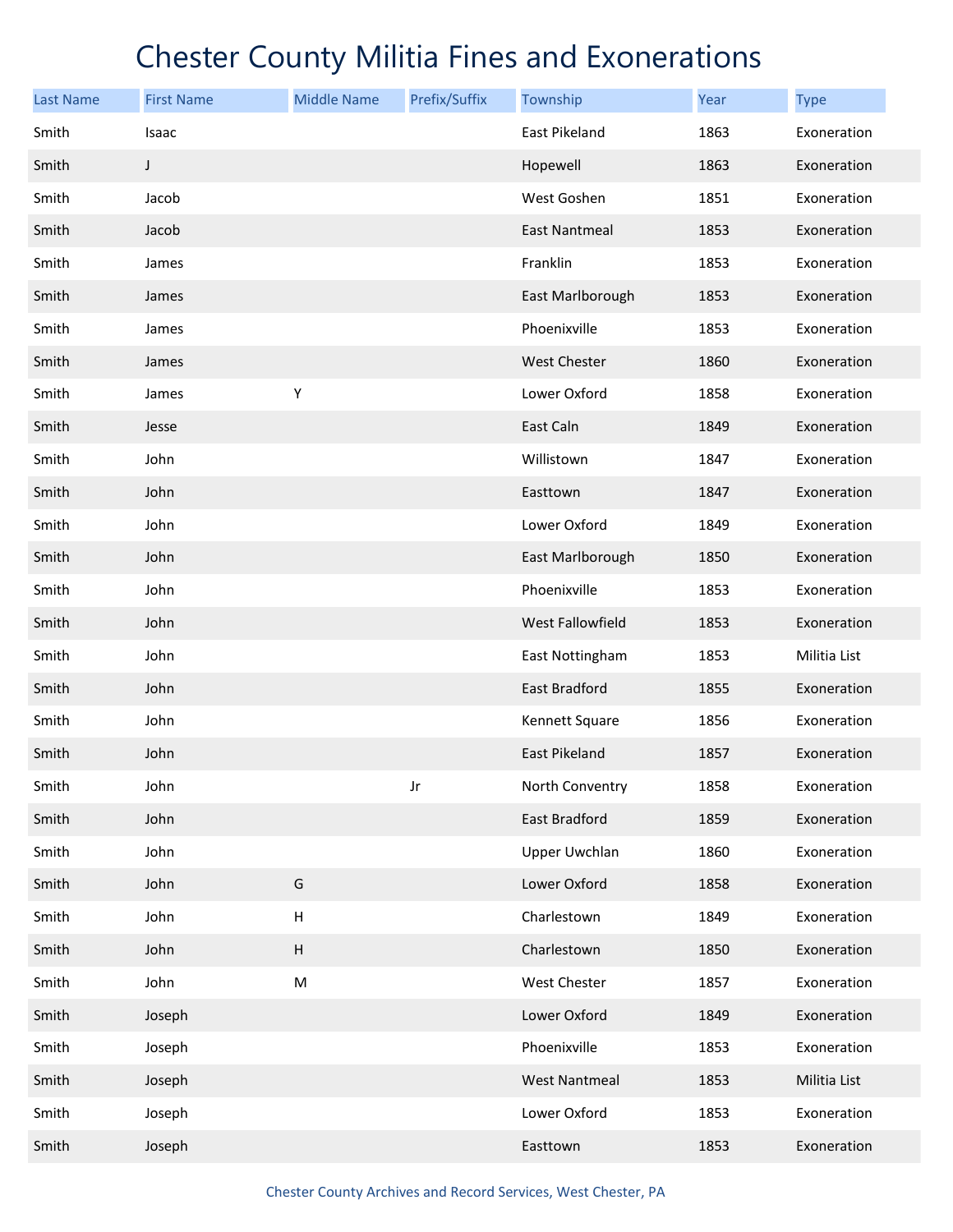| <b>Last Name</b> | <b>First Name</b> | <b>Middle Name</b> | Prefix/Suffix | Township                | Year | <b>Type</b>  |
|------------------|-------------------|--------------------|---------------|-------------------------|------|--------------|
| Smith            | Joseph            | M                  |               | <b>West Chester</b>     | 1862 | Exoneration  |
| Smith            | Levi              |                    |               | Schuylkill              | 1849 | Exoneration  |
| Smith            | Levi              |                    |               | East Whiteland          | 1855 | Exoneration  |
| Smith            | Levi              |                    |               | <b>West Vincent</b>     | 1855 | Exoneration  |
| Smith            | Martin            |                    |               | West Pikeland           | 1860 | Exoneration  |
| Smith            | Nicholas          |                    |               | Tredyffrin              | 1847 | Exoneration  |
| Smith            | Patrick           |                    |               | West Fallowfield        | 1853 | Exoneration  |
| Smith            | Patrick           |                    |               | Honeybrook              | 1859 | Exoneration  |
| Smith            | Peter             |                    |               | Phoenixville            | 1853 | Exoneration  |
| Smith            | Peter             |                    |               | Honeybrook              | 1862 | Exoneration  |
| Smith            | Richard           |                    |               | West Bradford           | 1850 | Exoneration  |
| Smith            | Robert            |                    |               | <b>East Fallowfield</b> | 1854 | Exoneration  |
| Smith            | Samuel            |                    |               | Kennett                 | 1849 | Exoneration  |
| Smith            | Samuel            |                    |               | Kennett                 | 1850 | Exoneration  |
| Smith            | Samuel            |                    |               | Kennett                 | 1850 | Exoneration  |
| Smith            | Samuel            |                    | $_{\rm Jr}$   | Oxford Borough          | 1853 | Exoneration  |
| Smith            | Samuel            |                    |               | East Fallowfield        | 1853 | Exoneration  |
| Smith            | Samuel            |                    |               | Kennett                 | 1854 | Exoneration  |
| Smith            | Samuel            |                    |               | Phoenixville            | 1855 | Exoneration  |
| Smith            | Samuel            |                    |               | Kennett                 | 1856 | Exoneration  |
| Smith            | Samuel            |                    |               | Uwchlan                 | 1862 | Exoneration  |
| Smith            | Samuel            | $\mathsf A$        |               | <b>Upper Oxford</b>     | 1853 | Exoneration  |
| Smith            | Stewart           |                    | Jr            | <b>Upper Oxford</b>     | 1850 | Exoneration  |
| Smith            | Thomas            |                    |               | Phoenixville            | 1853 | Exoneration  |
| Smith            | Thomas            |                    |               | Phoenixville            | 1855 | Exoneration  |
| Smith            | Thomas            | $\top$             |               | <b>West Bradford</b>    | 1856 | Militia List |
| Smith            | Thornton          |                    |               | Sadsbury                | 1850 | Exoneration  |
| Smith            | William           |                    |               | Willistown              | 1847 | Exoneration  |
| Smith            | William           |                    |               | Lower Oxford            | 1849 | Exoneration  |
| Smith            | William           |                    |               | Lower Oxford            | 1849 | Exoneration  |
| Smith            | William           |                    |               | Lower Oxford            | 1849 | Exoneration  |
| Smith            | William           |                    |               | Kennett                 | 1849 | Exoneration  |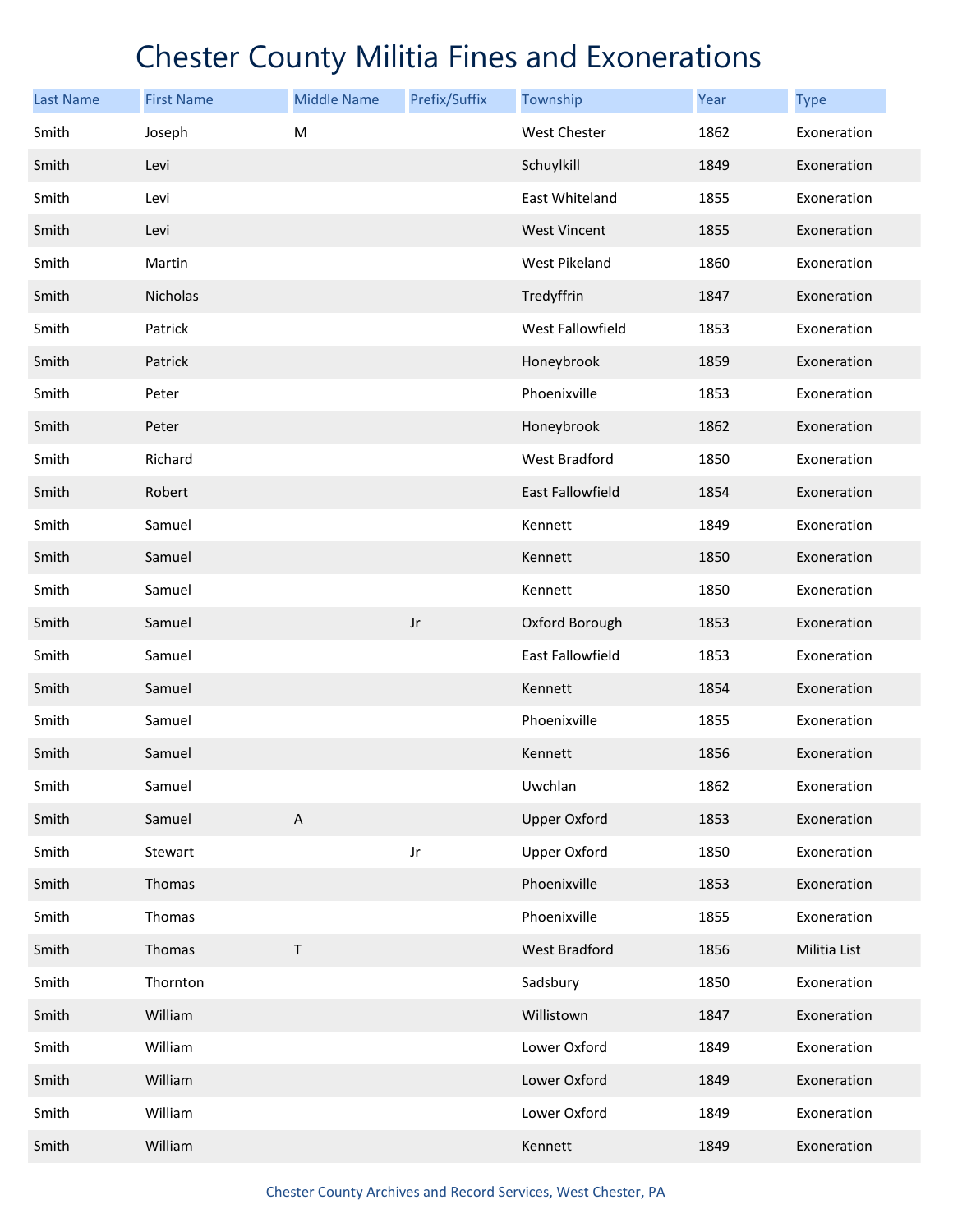| <b>Last Name</b> | <b>First Name</b> | <b>Middle Name</b> | Prefix/Suffix | Township             | Year | <b>Type</b>  |
|------------------|-------------------|--------------------|---------------|----------------------|------|--------------|
| Smith            | William           |                    |               | Kennett              | 1850 | Exoneration  |
| Smith            | William           |                    |               | Oxford Borough       | 1853 | Exoneration  |
| Smith            | William           |                    |               | Newlin               | 1853 | Exoneration  |
| Smith            | William           |                    |               | Charlestown          | 1853 | Exoneration  |
| Smith            | William           |                    |               | East Goshen          | 1853 | Exoneration  |
| Smith            | William           |                    |               | Phoenixville         | 1853 | Exoneration  |
| Smith            | William           |                    |               | Phoenixville         | 1855 | Exoneration  |
| Smith            | William           |                    |               | Charlestown          | 1855 | Exoneration  |
| Smith            | William           |                    |               | Charlestown          | 1857 | Exoneration  |
| Smith            | William           |                    |               | Oxford Borough       | 1857 | Exoneration  |
| Smith            | William           |                    |               | East Whiteland       | 1858 | Exoneration  |
| Smith            | William           |                    |               | Kennett              | 1859 | Exoneration  |
| Smith            | William           |                    |               | East Whiteland       | 1859 | Exoneration  |
| Smith            | William           |                    |               | Willistown           | 1860 | Exoneration  |
| Smith            | William           | E                  |               | East Goshen          | 1855 | Exoneration  |
| Smith            | William           | F                  |               | Phoenixville         | 1858 | Exoneration  |
| Smith            | William           | J                  |               | East Whiteland       | 1847 | Exoneration  |
| Smith            | William           | ${\sf M}$          |               | Phoenixville         | 1855 | Exoneration  |
| Smith            | William           | P                  |               | Kennett Square       | 1856 | Exoneration  |
| Smithson         | John              |                    |               | Valley               | 1853 | Exoneration  |
| Smull            | Jesse             |                    |               | <b>East Vincent</b>  | 1862 | Exoneration  |
| Snead            | John              | B                  |               | West Fallowfield     | 1854 | Exoneration  |
| Snell            | Jacob             |                    |               | Phoenixville         | 1859 | Exoneration  |
| Snell            | Jacob             |                    |               | Phoenixville         | 1859 | Exoneration  |
| Snell            | William           |                    |               | <b>East Vincent</b>  | 1855 | Exoneration  |
| Snell            | William           |                    |               | <b>East Vincent</b>  | 1856 | Exoneration  |
| Snell            | William           |                    |               | <b>East Vincent</b>  | 1862 | Exoneration  |
| Snider           | Eli               |                    |               | East Nantmeal        | 1850 | Exoneration  |
| Snider           | Henry             |                    |               | <b>West Nantmeal</b> | 1857 | Militia List |
| Snider           | Peter             |                    |               | East Nantmeal        | 1850 | Exoneration  |
| Snowden          | Joseph            |                    |               | Westtown             | 1857 | Exoneration  |
| Snyder           | Charles           |                    |               | Uwchlan              | 1851 | Exoneration  |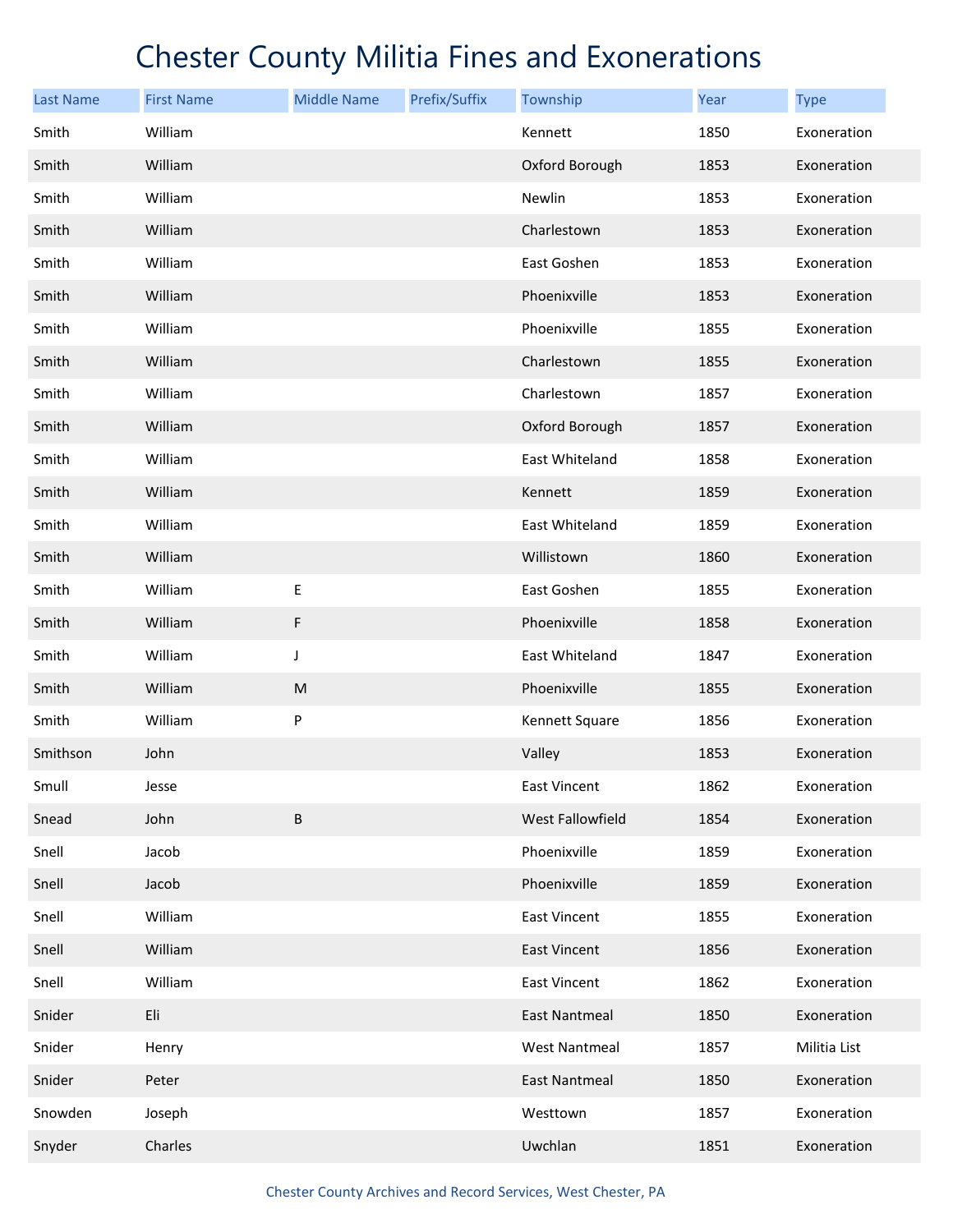| <b>Last Name</b> | <b>First Name</b> | <b>Middle Name</b>        | Prefix/Suffix | Township             | Year | <b>Type</b> |
|------------------|-------------------|---------------------------|---------------|----------------------|------|-------------|
| Snyder           | Charles           |                           |               | Upper Uwchlan        | 1863 | Exoneration |
| Snyder           | George            |                           |               | <b>East Vincent</b>  | 1853 | Exoneration |
| Snyder           | George            |                           |               | Charlestown          | 1858 | Exoneration |
| Snyder           | George            |                           |               | Charlestown          | 1859 | Exoneration |
| Snyder           | George            |                           |               | Charlestown          | 1862 | Exoneration |
| Snyder           | Gotleib           |                           |               | Phoenixville         | 1855 | Exoneration |
| Snyder           | J                 | L                         |               | Downingtown          | 1862 | Exoneration |
| Snyder           | Jacob             |                           |               | Phoenixville         | 1855 | Exoneration |
| Snyder           | Jacob             |                           |               | <b>East Nantmeal</b> | 1855 | Exoneration |
| Snyder           | John              |                           |               | Charlestown          | 1859 | Exoneration |
| Snyder           | John              |                           |               | <b>East Vincent</b>  | 1863 | Exoneration |
| Snyder           | Mox               |                           |               | East Pikeland        | 1862 | Exoneration |
| Snyder           | Mox               |                           |               | East Pikeland        | 1863 | Exoneration |
| Snyder           | Samuel            |                           |               | East Vincent         | 1853 | Exoneration |
| Snyder           | Samuel            |                           |               | West Whiteland       | 1858 | Exoneration |
| Snyder           | Samuel            |                           |               | London Grove         | 1862 | Exoneration |
| Snyder           | William           |                           |               | <b>East Vincent</b>  | 1851 | Exoneration |
| Snyder           | William           |                           |               | Charlestown          | 1854 | Exoneration |
| Solbert          | William           |                           |               | Highland             | 1862 | Exoneration |
| Somers           | Richard           |                           |               | Phoenixville         | 1855 | Exoneration |
| Sommers          | Jacob             |                           |               | East Fallowfield     | 1860 | Exoneration |
| Sorey            | John              |                           |               | East Caln            | 1853 | Exoneration |
| Souder           | Samuel            |                           |               | <b>East Coventry</b> | 1863 | Exoneration |
| Souders          | Charles           |                           |               | Valley               | 1854 | Exoneration |
| Souders          | Henry             |                           |               | North Conventry      | 1854 | Exoneration |
| Souders          | Samuel            |                           |               | South Conventry      | 1854 | Exoneration |
| Souper           | Joseph            |                           |               | West Whiteland       | 1863 | Exoneration |
| South            | Henry             |                           |               | Londonderry          | 1853 | Exoneration |
| Southwick        | M                 | $\boldsymbol{\mathsf{H}}$ |               | West Chester         | 1850 | Exoneration |
| Sowers           | David             |                           |               | Phoenixville         | 1859 | Exoneration |
| Sowers           | Jonathan          |                           |               | West Brandywine      | 1863 | Exoneration |
| Sowers           | Mahlon            |                           |               | <b>East Vincent</b>  | 1859 | Exoneration |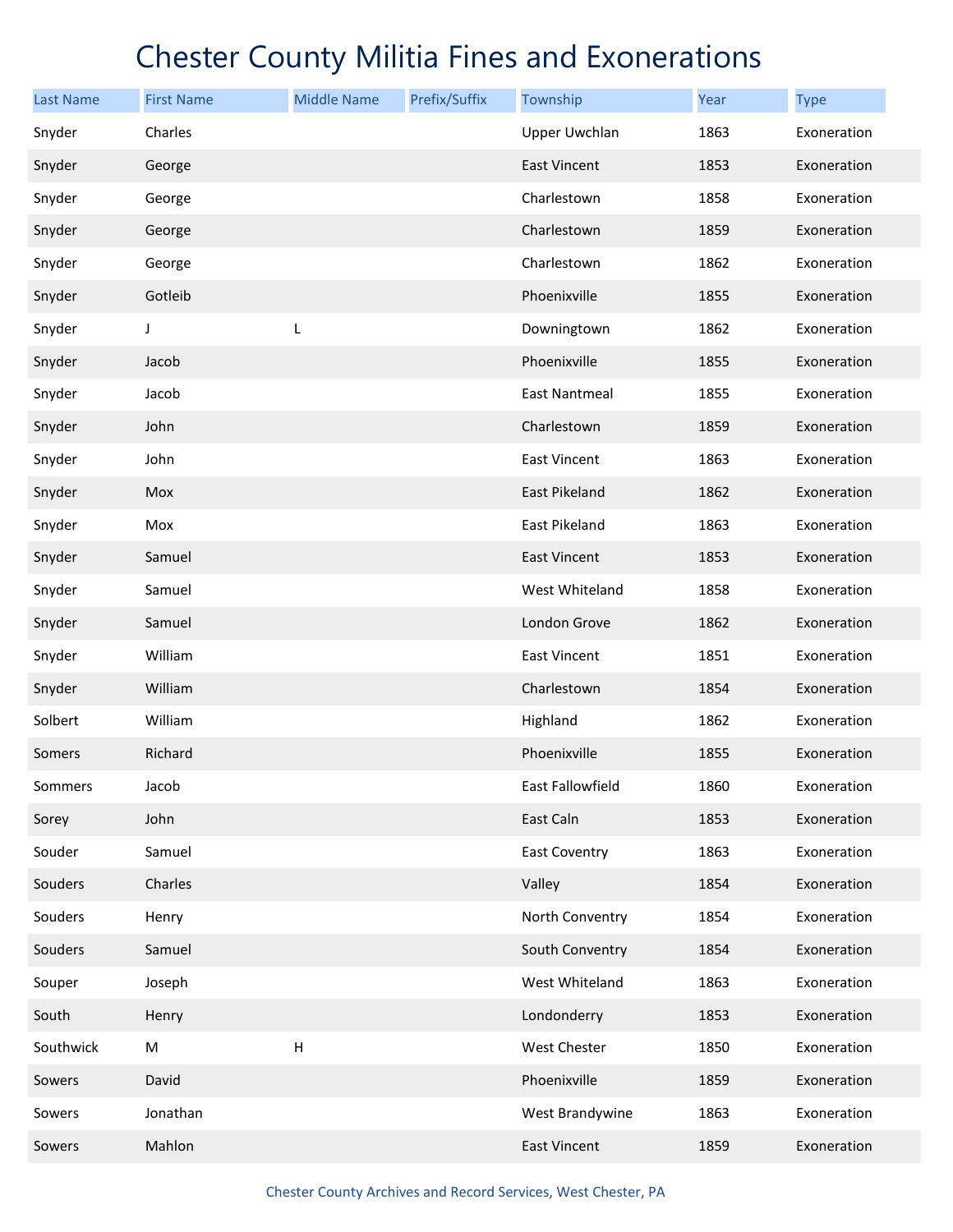| <b>Last Name</b> | <b>First Name</b> | <b>Middle Name</b>        | Prefix/Suffix | Township             | Year | <b>Type</b>  |
|------------------|-------------------|---------------------------|---------------|----------------------|------|--------------|
| Spackman         | Isaac             |                           |               | West Whiteland       | 1850 | Exoneration  |
| Spackman         | Isaac             |                           |               | East Caln            | 1858 | Militia List |
| Spalding         | Jacob             |                           |               | West Whiteland       | 1856 | Exoneration  |
| Spare            | Alfred            |                           |               | Phoenixville         | 1859 | Exoneration  |
| Spare            | Benjamin          | F                         |               | North Conventry      | 1854 | Exoneration  |
| Spare            | Levi              |                           |               | Phoenixville         | 1859 | Exoneration  |
| Speakman         | Aaron             |                           |               | London Grove         | 1853 | Exoneration  |
| Speakman         | Alexander         |                           |               | Westtown             | 1857 | Exoneration  |
| Speakman         | Allen             |                           |               | East Fallowfield     | 1857 | Exoneration  |
| Speakman         | Amos              |                           |               | London Grove         | 1853 | Exoneration  |
| Speakman         | Asa               | M                         |               | Londonderry          | 1853 | Exoneration  |
| Speakman         | <b>Brinton</b>    |                           |               | East Whiteland       | 1855 | Exoneration  |
| Speakman         | Caleb             |                           |               | London Grove         | 1854 | Exoneration  |
| Speakman         | Caleb             |                           |               | West Chester         | 1855 | Exoneration  |
| Speakman         | D                 | $\boldsymbol{\mathsf{H}}$ |               | Londonderry          | 1853 | Exoneration  |
| Speakman         | David             | $\boldsymbol{\mathsf{H}}$ |               | Londonderry          | 1858 | Exoneration  |
| Speakman         | Ebenezer          |                           |               | West Bradford        | 1856 | Militia List |
| Speakman         | Eber              |                           |               | Willistown           | 1848 | Exoneration  |
| Speakman         | Н                 | B                         |               | Highland             | 1858 | Exoneration  |
| Speakman         | Harlin            |                           | Dec'd         | London Grove         | 1850 | Exoneration  |
| Speakman         | Harlin            |                           | Dec'd         | London Grove         | 1850 | Exoneration  |
| Speakman         | Horatio           |                           |               | London Grove         | 1850 | Exoneration  |
| Speakman         | Horatio           |                           |               | London Grove         | 1850 | Exoneration  |
| Speakman         | James             |                           |               | West Bradford        | 1856 | Militia List |
| Speakman         | John              |                           |               | Lower Oxford         | 1863 | Exoneration  |
| Speakman         | Joshua            |                           |               | East Caln            | 1853 | Exoneration  |
| Speakman         | Joshua            |                           |               | <b>West Vincent</b>  | 1859 | Exoneration  |
| Speakman         | Kersey            |                           |               | Londonderry          | 1854 | Exoneration  |
| Speakman         | Lewis             |                           |               | Lower Oxford         | 1856 | Exoneration  |
| Speakman         | Peter             |                           |               | <b>Upper Uwchlan</b> | 1859 | Exoneration  |
| Speakman         | Richard           | M                         |               | West Bradford        | 1856 | Militia List |
| Speakman         | Riley             |                           |               | West Whiteland       | 1853 | Exoneration  |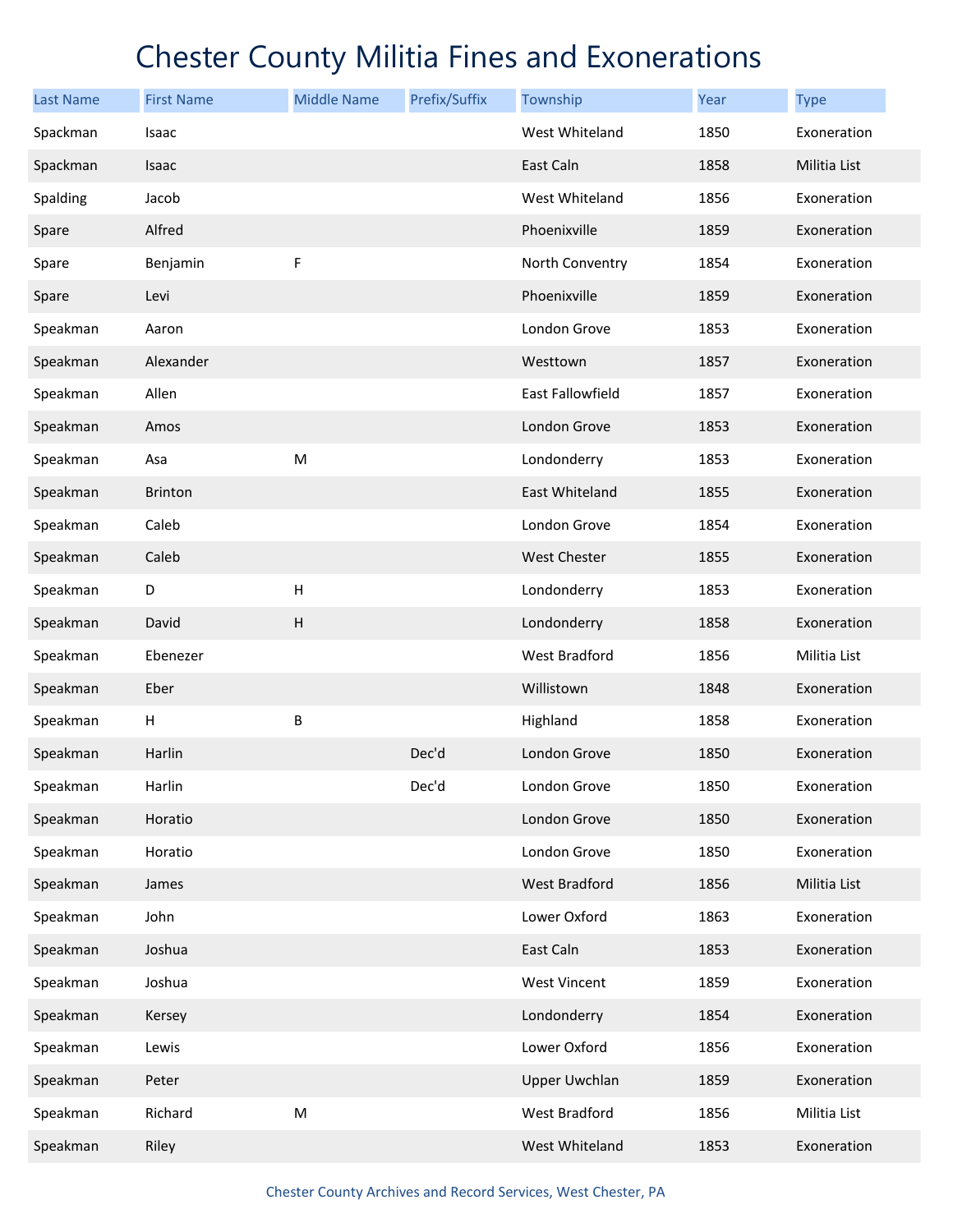| <b>Last Name</b> | <b>First Name</b> | <b>Middle Name</b> | Prefix/Suffix | Township             | Year | <b>Type</b>  |
|------------------|-------------------|--------------------|---------------|----------------------|------|--------------|
| Speakman         | Riley             |                    |               | West Goshen          | 1863 | Exoneration  |
| Speakman         | Ryley             |                    |               | West Whiteland       | 1856 | Exoneration  |
| Speakman         | S                 |                    |               | Hopewell             | 1863 | Exoneration  |
| Speakman         | Samuel            |                    |               | London Grove         | 1857 | Exoneration  |
| Speakman         | Thomas            |                    |               | West Bradford        | 1855 | Exoneration  |
| Speakman         | Thomas            |                    |               | <b>West Bradford</b> | 1856 | Militia List |
| Speakman         | William           | A                  |               | <b>West Nantmeal</b> | 1849 | Exoneration  |
| Speakman         | Z                 | $\mathsf T$        |               | Birmingham           | 1855 | Exoneration  |
| Spear            | С                 | J                  |               | Oxford Borough       | 1862 | Exoneration  |
| Spear            | Ebenezar          |                    |               | Oxford Borough       | 1857 | Exoneration  |
| Spear            | Ebernezer         |                    |               | East Nottingham      | 1849 | Exoneration  |
| Spear            | John              |                    |               | North Conventry      | 1848 | Exoneration  |
| Spear            | Joshua            |                    |               | Phoenixville         | 1859 | Exoneration  |
| Spear            | Springer          |                    |               | Phoenixville         | 1850 | Exoneration  |
| Spence           | John              |                    |               | Lower Oxford         | 1849 | Exoneration  |
| Spence           | Thomas            |                    |               | West Fallowfield     | 1850 | Exoneration  |
| Spence           | William           |                    |               | West Nottingham      | 1856 | Exoneration  |
| Spence           | William           |                    |               | West Nottingham      | 1857 | Exoneration  |
| Spencer          | James             |                    |               | West Goshen          | 1854 | Exoneration  |
| Spencer          | Samuel            |                    |               | Franklin             | 1853 | Exoneration  |
| Spiece           | Henry             |                    |               | Phoenixville         | 1858 | Exoneration  |
| Spies            | Charles           |                    |               | North Conventry      | 1854 | Exoneration  |
| Spikeman         | Thomas            | B                  |               | East Fallowfield     | 1858 | Exoneration  |
| Spots            | John              |                    |               | <b>West Nantmeal</b> | 1857 | Militia List |
| Spots            | John              |                    |               | <b>West Nantmeal</b> | 1859 | Exoneration  |
| Spotton          | John              |                    |               | Phoenixville         | 1858 | Exoneration  |
| Springer         | Briton            |                    |               | East Caln            | 1853 | Exoneration  |
| Springer         | Eli               |                    |               | Phoenixville         | 1850 | Exoneration  |
| Springer         | F                 | ${\sf R}$          |               | Elk                  | 1862 | Exoneration  |
| Springer         | Hiram             |                    |               | East Vincent         | 1858 | Exoneration  |
| Springer         | Isaac             |                    |               | East Nottingham      | 1850 | Exoneration  |
| Springer         | Isaac             |                    |               | East Nottingham      | 1856 | Exoneration  |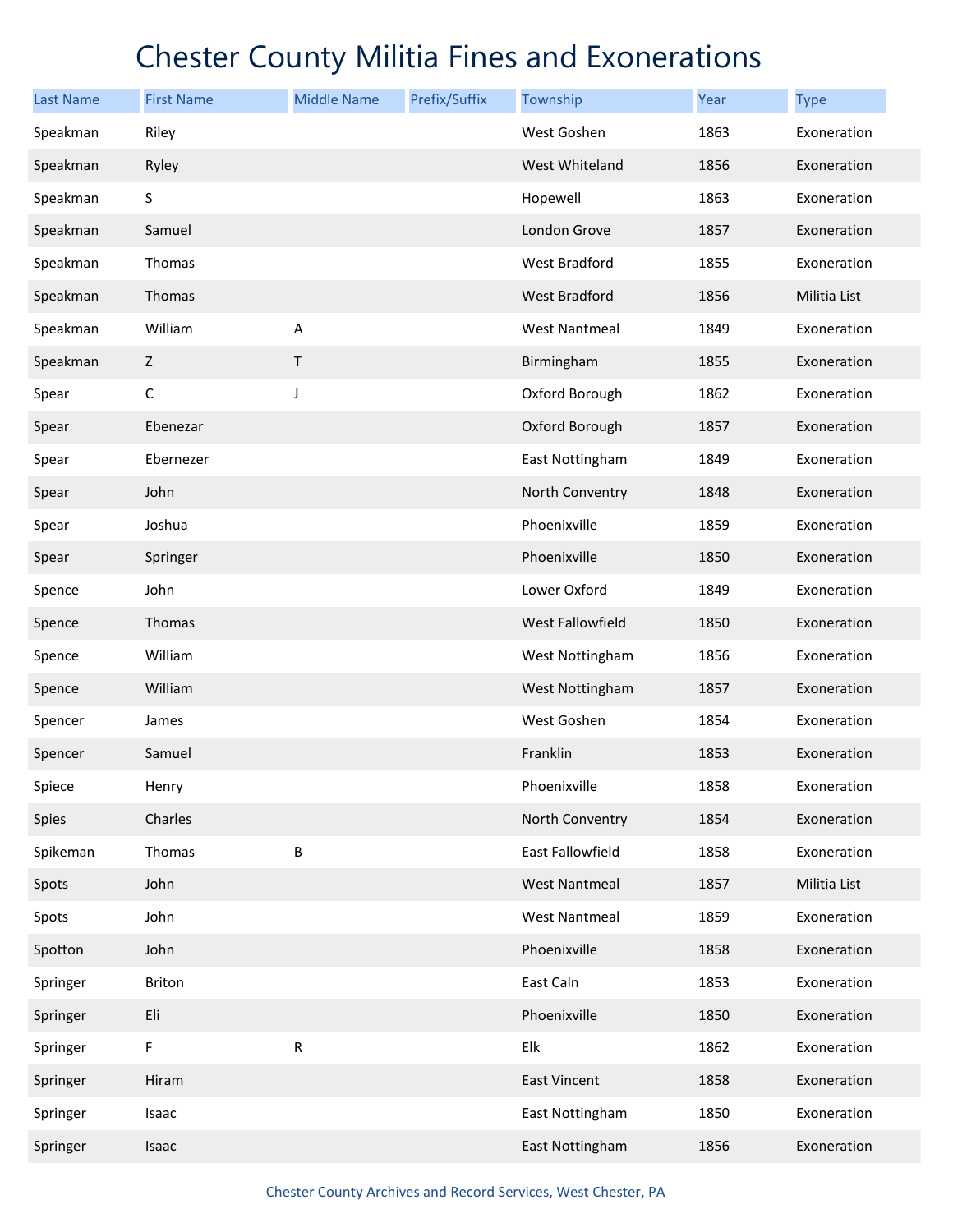| <b>Last Name</b> | <b>First Name</b> | <b>Middle Name</b> | Prefix/Suffix | Township             | Year | <b>Type</b>  |
|------------------|-------------------|--------------------|---------------|----------------------|------|--------------|
| Springer         | Jacob             | S                  |               | Wallace              | 1859 | Militia List |
| Springer         | Jacob             | $\sf S$            |               | Wallace              | 1859 | Exoneration  |
| Springer         | James             |                    |               | Lower Oxford         | 1856 | Exoneration  |
| Springer         | John              |                    |               | East Caln            | 1855 | Exoneration  |
| Springer         | Joshua            |                    |               | East Caln            | 1854 | Exoneration  |
| Springer         | Joshua            |                    |               | Downingtown          | 1863 | Exoneration  |
| Springer         | Levi              |                    |               | Lower Oxford         | 1849 | Exoneration  |
| Springer         | Levi              | ${\sf R}$          |               | Lower Oxford         | 1850 | Exoneration  |
| Springer         | Robert            | M                  |               | New Garden           | 1853 | Exoneration  |
| Springer         | Sharpless         |                    |               | <b>East Bradford</b> | 1862 | Exoneration  |
| Springer         | William           |                    |               | East Nottingham      | 1850 | Exoneration  |
| Sproul           | William           | $\sf B$            |               | West Nottingham      | 1862 | Exoneration  |
| Sprouts          | David             |                    |               | Penn                 | 1860 | Exoneration  |
| Squire           | William           |                    | Sr            | East Nottingham      | 1853 | Militia List |
| Squire           | William           |                    | Jr            | East Nottingham      | 1853 | Militia List |
| Sriver           | John              | $\sf S$            |               | Schuylkill           | 1848 | Exoneration  |
| Stackhouse       | Abel              |                    |               | Willistown           | 1862 | Exoneration  |
| Stackhouse       | John              |                    |               | London Grove         | 1853 | Exoneration  |
| Stackhouse       | John              | W                  |               | New Garden           | 1862 | Exoneration  |
| Stackhouse       | Pearson           |                    |               | Phoenixville         | 1854 | Exoneration  |
| Stackhouse       | William           |                    |               | West Whiteland       | 1862 | Exoneration  |
| Stadden          | Joseph            |                    |               | East Whiteland       | 1852 | Exoneration  |
| Staddon          | John              |                    |               | East Whiteland       | 1848 | Exoneration  |
| Staddon          | John              |                    |               | Charlestown          | 1849 | Exoneration  |
| Stafford         | William           |                    |               | North Conventry      | 1853 | Exoneration  |
| Stafford         | William           |                    |               | North Conventry      | 1857 | Exoneration  |
| Stainham         | Andrew            |                    |               | Charlestown          | 1858 | Exoneration  |
| Stall            | Nathaniel         |                    |               | East Whiteland       | 1849 | Exoneration  |
| Stamp            | Joseph            |                    | Jr            | Kennett              | 1855 | Exoneration  |
| Stanley          | Joseph            |                    |               | Londonderry          | 1855 | Exoneration  |
| Stanley          | Mathew            |                    |               | Wallace              | 1858 | Militia List |
| Stanley          | Mathew            |                    |               | Wallace              | 1859 | Militia List |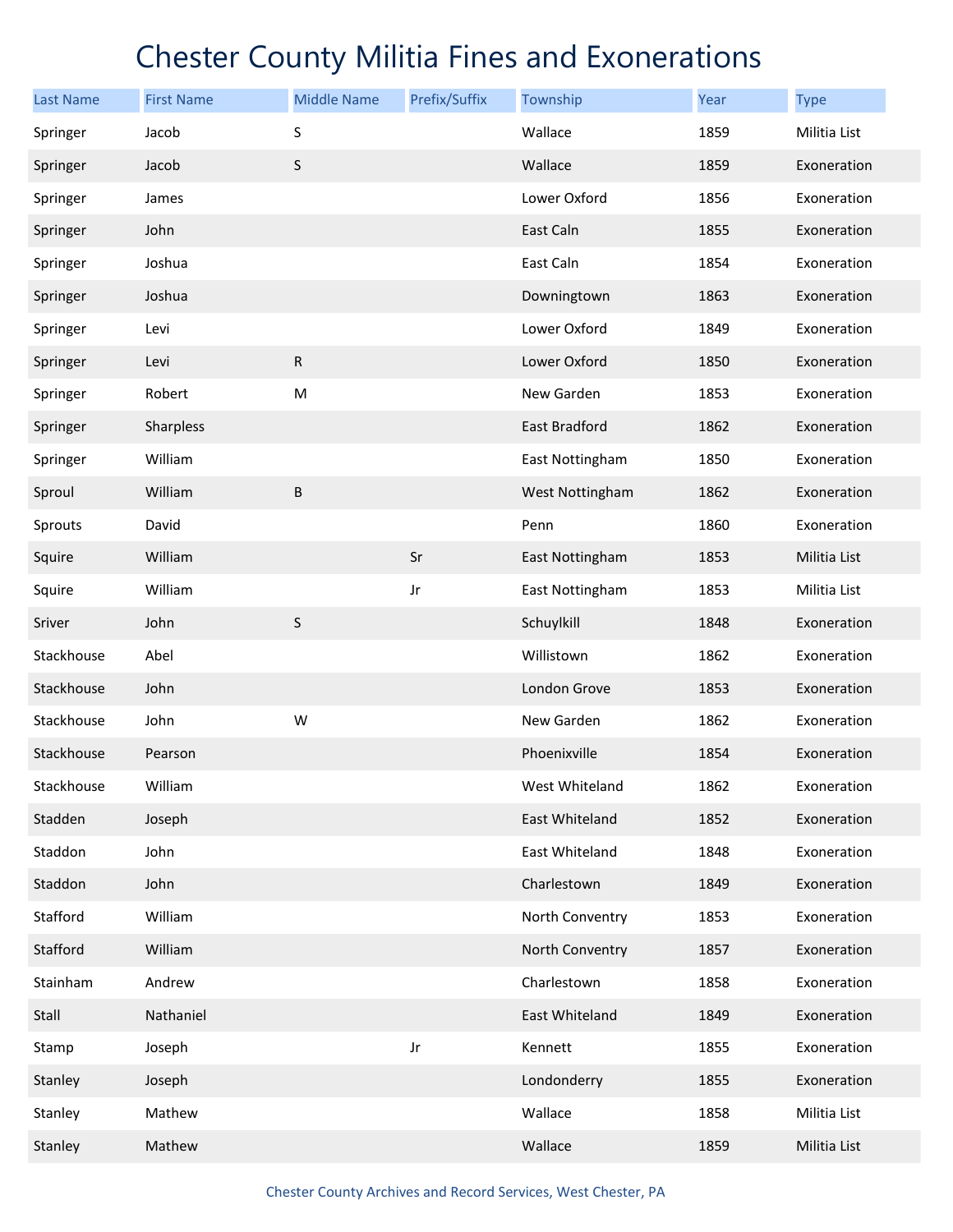| <b>Last Name</b> | <b>First Name</b> | <b>Middle Name</b> | Prefix/Suffix | Township             | Year | <b>Type</b>  |
|------------------|-------------------|--------------------|---------------|----------------------|------|--------------|
| Stanley          | Speakman          |                    |               | Newlin               | 1853 | Exoneration  |
| Stanley          | Thomas            |                    |               | Willistown           | 1848 | Exoneration  |
| Stark            | James             |                    |               | West Chester         | 1863 | Exoneration  |
| Starkey          | John              |                    |               | Phoenixville         | 1854 | Exoneration  |
| Starkweather     | Chancey           |                    |               | Valley               | 1862 | Exoneration  |
| <b>Starr</b>     | Samuel            |                    |               | East Caln            | 1858 | Militia List |
| Starr            | Samuel            |                    |               | East Caln            | 1858 | Exoneration  |
| Starr            | Samuel            |                    |               | <b>West Chester</b>  | 1862 | Exoneration  |
| Starr            | Samuel            |                    |               | New Garden           | 1862 | Exoneration  |
| Starret          | Thomas            |                    |               | Valley               | 1853 | Exoneration  |
| Statten          | John              |                    |               | Charlestown          | 1847 | Exoneration  |
| Statton          | John              |                    |               | Charlestown          | 1848 | Exoneration  |
| Statton          | Joseph            |                    |               | Charlestown          | 1848 | Exoneration  |
| Stauffer         | Abraham           |                    |               | East Coventry        | 1853 | Exoneration  |
| Stauffer         | Ephraim           |                    |               | <b>West Nantmeal</b> | 1857 | Militia List |
| Stauffer         | Ephraim           |                    |               | <b>West Nantmeal</b> | 1858 | Militia List |
| Stauffer         | Henry             |                    |               | North Conventry      | 1860 | Exoneration  |
| Stauffer         | Isaac             |                    |               | Charlestown          | 1850 | Exoneration  |
| Stauffer         | Jacob             |                    |               | Charlestown          | 1857 | Exoneration  |
| Stauffer         | Jacob             | $\sf B$            |               | Charlestown          | 1859 | Exoneration  |
| Stauffer         | John              |                    |               | <b>West Nantmeal</b> | 1853 | Militia List |
| Stauffer         | Rudolph           |                    |               | <b>East Coventry</b> | 1853 | Exoneration  |
| Stauffer         | Samuel            |                    |               | North Conventry      | 1857 | Exoneration  |
| Stauffer         | William           |                    |               | Charlestown          | 1858 | Exoneration  |
| Stauffer         | William           | P                  |               | Charlestown          | 1857 | Exoneration  |
| Stawford         | Patrick           |                    |               | Phoenixville         | 1853 | Exoneration  |
| <b>Stayers</b>   | Samuel            |                    |               | East Brandywine      | 1853 | Exoneration  |
| Stebbins         | Sumner            |                    |               | Kennett              | 1849 | Exoneration  |
| Steel            | Alexander         |                    |               | Kennett              | 1863 | Exoneration  |
| Steel            | D                 | $\sf S$            |               | West Chester         | 1863 | Exoneration  |
| Steel            | David             |                    |               | Schuylkill           | 1849 | Exoneration  |
| Steel            | George            | ${\sf W}$          |               | Lower Oxford         | 1858 | Exoneration  |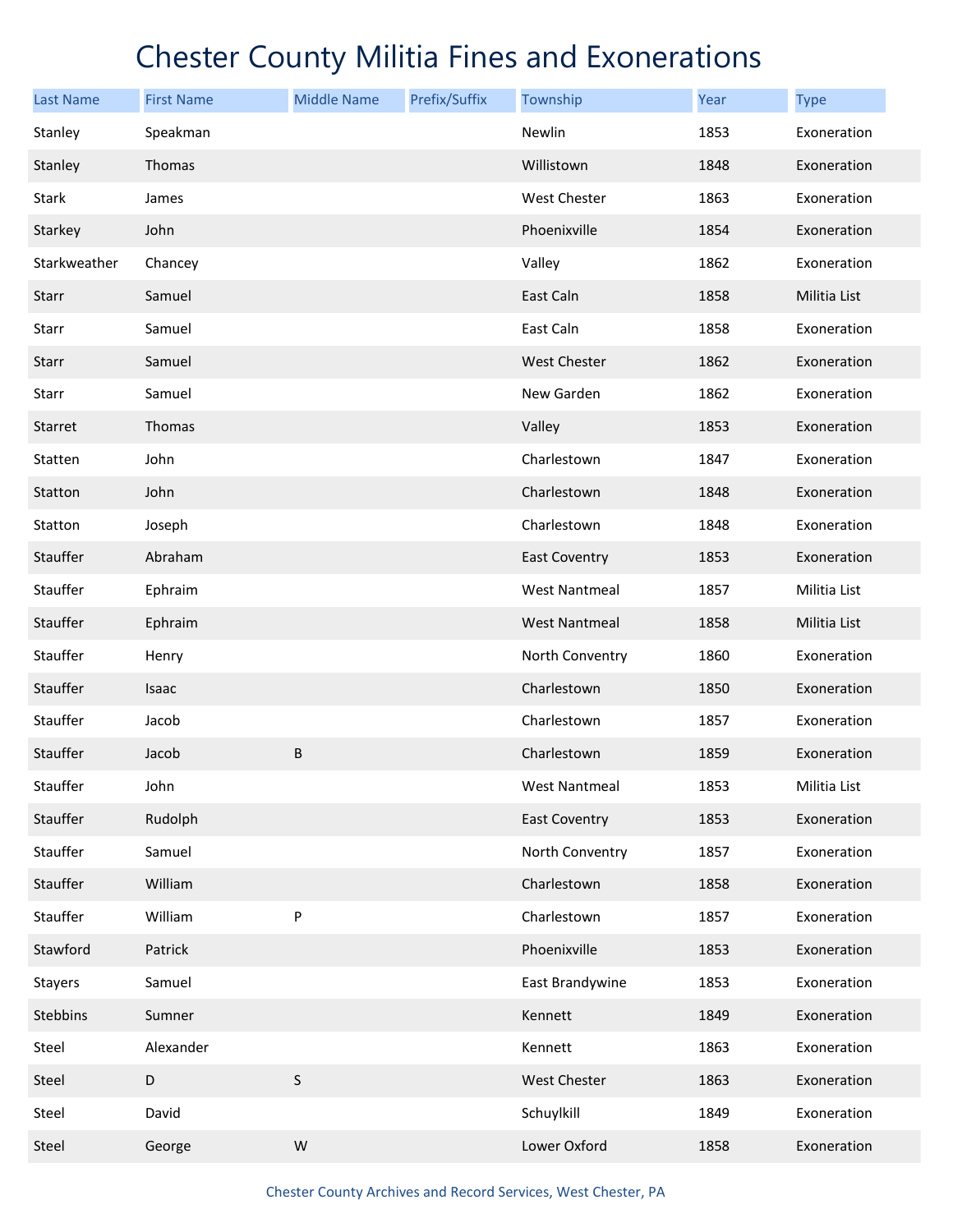| <b>Last Name</b> | <b>First Name</b> | <b>Middle Name</b> | Prefix/Suffix | Township            | Year | <b>Type</b>  |
|------------------|-------------------|--------------------|---------------|---------------------|------|--------------|
| Steel            | Hugh              | E                  |               | Valley              | 1853 | Exoneration  |
| Steel            | Hugh              | E                  |               | Newlin              | 1857 | Exoneration  |
| Steel            | John              |                    |               | Franklin            | 1853 | Exoneration  |
| Steel            | Joseph            |                    |               | Willistown          | 1847 | Exoneration  |
| Steel            | Joseph            |                    |               | Easttown            | 1853 | Exoneration  |
| Steel            | Joseph            |                    |               | East Bradford       | 1855 | Exoneration  |
| Steel            | Joseph            | R                  |               | Easttown            | 1847 | Exoneration  |
| Steel            | William           |                    |               | Schuylkill          | 1849 | Exoneration  |
| Steel            | William           |                    |               | <b>Upper Oxford</b> | 1856 | Exoneration  |
| Steel            | William           |                    |               | Easttown            | 1857 | Exoneration  |
| Steel            | William           |                    |               | <b>Upper Oxford</b> | 1857 | Exoneration  |
| Steel            | William           | G                  |               | East Nottingham     | 1856 | Exoneration  |
| Steele           | David             |                    |               | East Nottingham     | 1853 | Exoneration  |
| Steele           | David             |                    |               | East Nottingham     | 1853 | Militia List |
| Steele           | George            |                    |               | West Fallowfield    | 1853 | Exoneration  |
| Steele           | George            |                    |               | East Nottingham     | 1853 | Militia List |
| Steele           | George            |                    |               | Oxford Borough      | 1855 | Exoneration  |
| Steele           | George            |                    |               | East Nottingham     | 1857 | Exoneration  |
| Steele           | Joseph            |                    |               | Willistown          | 1851 | Exoneration  |
| Steele           | Joseph            |                    |               | Kennett             | 1853 | Exoneration  |
| Steele           | William           |                    |               | West Pikeland       | 1847 | Exoneration  |
| Steen            | James             |                    |               | West Chester        | 1862 | Exoneration  |
| Steen            | Robert            |                    |               | East Fallowfield    | 1858 | Exoneration  |
| <b>Steigers</b>  | Samuel            |                    |               | East Brandywine     | 1855 | Militia List |
| <b>Steigers</b>  | Samuel            |                    |               | East Brandywine     | 1857 | Militia Tax  |
| Stein            | James             |                    |               | East Fallowfield    | 1850 | Exoneration  |
| Steinger         | Worthless         |                    |               | Highland            | 1862 | Exoneration  |
| Stephens         | Amos              |                    |               | Pennsbury           | 1853 | Exoneration  |
| Stephens         | Clifford          |                    |               | Lower Oxford        | 1853 | Exoneration  |
| Stephens         | Joseph            |                    |               | East Nottingham     | 1853 | Militia List |
| Stephens         | Joseph            |                    |               | East Nottingham     | 1853 | Exoneration  |
| Stephens         | Mordecai          |                    |               | East Whiteland      | 1847 | Exoneration  |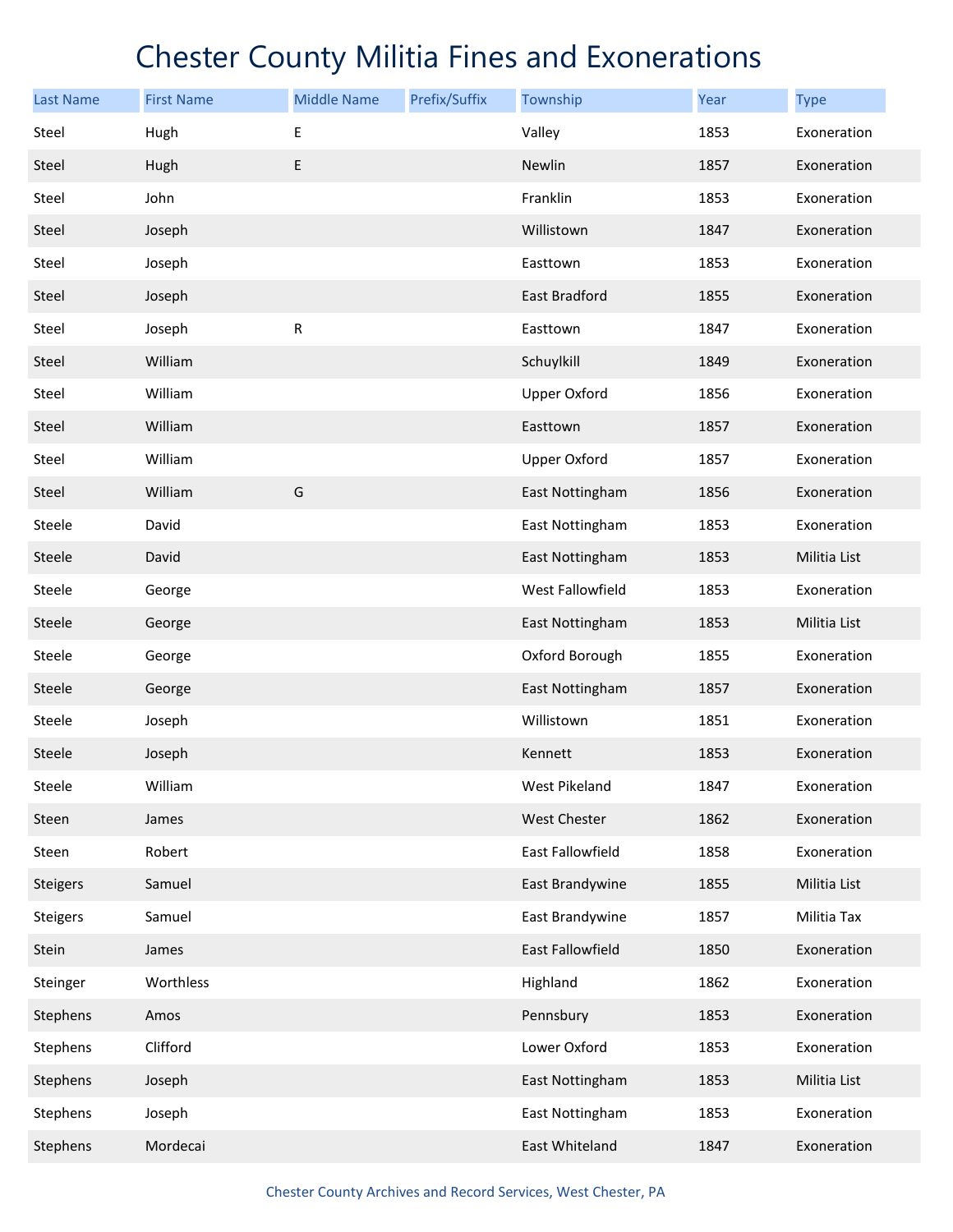| <b>Last Name</b> | <b>First Name</b> | <b>Middle Name</b>        | Prefix/Suffix | Township             | Year | <b>Type</b>  |
|------------------|-------------------|---------------------------|---------------|----------------------|------|--------------|
| Stephens         | Mordecai          |                           |               | Tredyffrin           | 1847 | Exoneration  |
| Stephens         | Mordecai          |                           |               | East Whiteland       | 1848 | Exoneration  |
| Stephens         | Samuel            | К                         |               | Kennett Square       | 1858 | Exoneration  |
| Stephens         | William           |                           |               | East Nottingham      | 1850 | Exoneration  |
| Stephens         | William           |                           |               | Phoenixville         | 1862 | Exoneration  |
| Stephenson       | Alex              |                           |               | East Whiteland       | 1862 | Exoneration  |
| Stephenson       | Alexander         |                           |               | Charlestown          | 1849 | Exoneration  |
| Stephenson       | E                 | M                         | Dec'd         | Honeybrook           | 1860 | Exoneration  |
| Stephenson       | Ephraim           |                           |               | East Goshen          | 1855 | Exoneration  |
| Stephenson       | Ephraim           |                           |               | East Goshen          | 1857 | Exoneration  |
| Stephenson       | Ephraim           |                           |               | East Goshen          | 1860 | Exoneration  |
| Stephenson       | William           |                           |               | <b>West Nantmeal</b> | 1858 | Militia List |
| Stephenson       | William           |                           |               | <b>West Nantmeal</b> | 1859 | Exoneration  |
| Stephenson       | William           |                           |               | <b>West Chester</b>  | 1860 | Exoneration  |
| Stepleton        | William           |                           |               | West Whiteland       | 1863 | Exoneration  |
| Stern            | Isaac             |                           |               | Sadsbury             | 1850 | Exoneration  |
| Stern            | Lewis             | D                         |               | Pennsbury            | 1862 | Exoneration  |
| Stern            | William           |                           |               | New London           | 1849 | Exoneration  |
| Stern            | William           | Τ                         |               | Pocopson             | 1857 | Exoneration  |
| Sterne           | John              |                           |               | <b>East Bradford</b> | 1860 | Exoneration  |
| Sterne           | William           |                           |               | West Whiteland       | 1858 | Exoneration  |
| Sterrett         | James             |                           |               | Lower Oxford         | 1850 | Exoneration  |
| Stetler          | Samuel            |                           |               | West Caln            | 1849 | Exoneration  |
| Stetler          | Stephen           |                           |               | Phoenixville         | 1855 | Exoneration  |
| Stetson          | Daniel            | $\boldsymbol{\mathsf{A}}$ |               | Tredyffrin           | 1858 | Exoneration  |
| Stevens          | Abraham           |                           |               | West Marlborough     | 1850 | Exoneration  |
| Stevens          | John              | ${\sf M}$                 |               | <b>West Nantmeal</b> | 1849 | Exoneration  |
| Stevens          | John              | M                         |               | <b>West Nantmeal</b> | 1850 | Exoneration  |
| Stevens          | Mordecai          |                           |               | Tredyffrin           | 1848 | Exoneration  |
| Stevens          | Richard           |                           |               | Phoenixville         | 1858 | Exoneration  |
| Stevenson        | Robert            |                           |               | Honeybrook           | 1855 | Exoneration  |
| Stevenson        | William           |                           |               | <b>West Nantmeal</b> | 1857 | Exoneration  |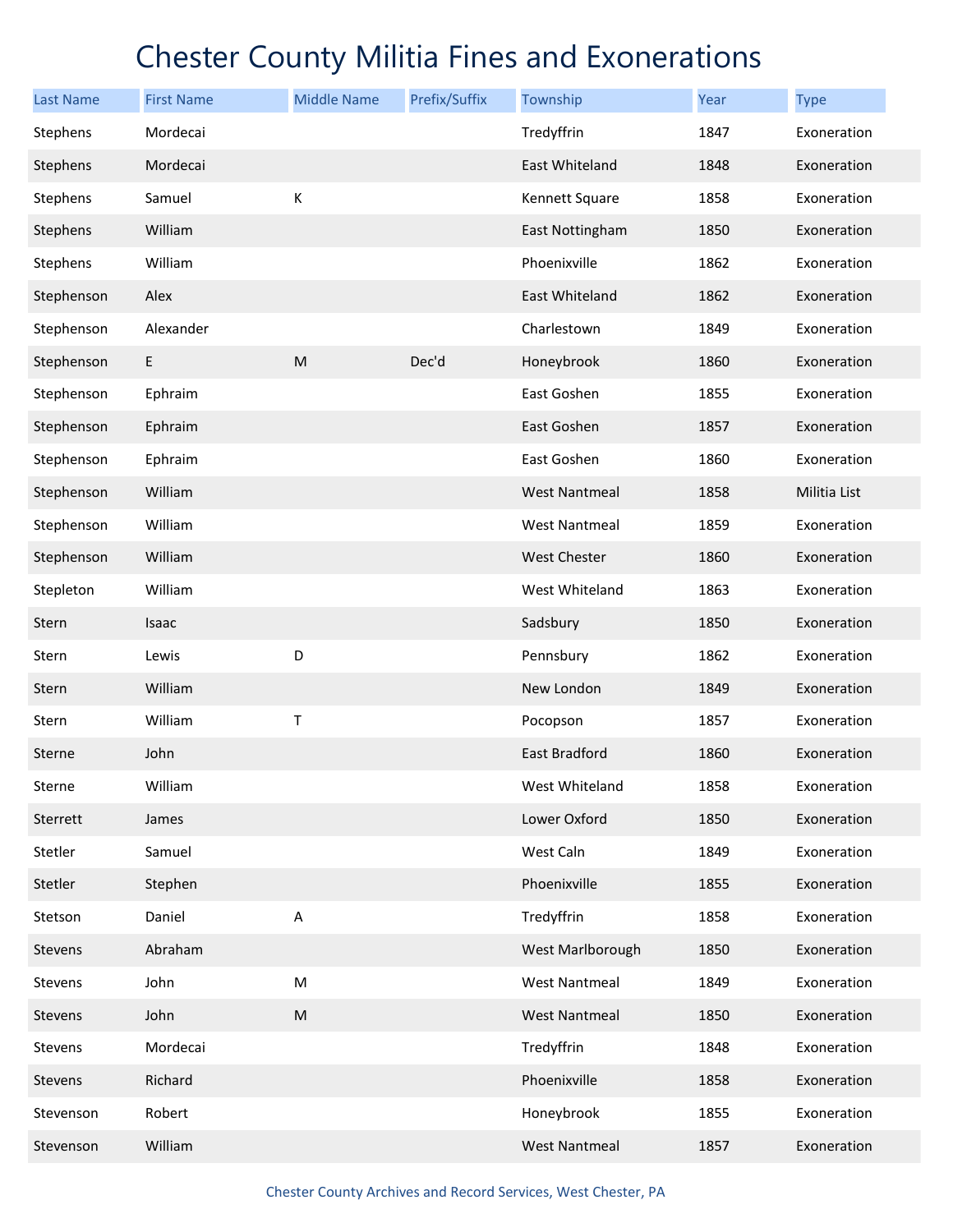| <b>Last Name</b> | <b>First Name</b> | <b>Middle Name</b>        | Prefix/Suffix | Township             | <b>Year</b> | <b>Type</b>  |
|------------------|-------------------|---------------------------|---------------|----------------------|-------------|--------------|
| Steward          | Andrew            |                           |               | Sadsbury             | 1855        | Exoneration  |
| Steward          | Jackson           |                           |               | West Whiteland       | 1856        | Exoneration  |
| Steward          | James             |                           |               | Phoenixville         | 1850        | Exoneration  |
| Steward          | James             |                           |               | Valley               | 1853        | Exoneration  |
| Steward          | James             |                           |               | Valley               | 1853        | Exoneration  |
| Stewart          | Alexander         |                           |               | Phoenixville         | 1853        | Exoneration  |
| Stewart          | Baker             |                           |               | Londonderry          | 1857        | Exoneration  |
| Stewart          | Charles           |                           |               | Phoenixville         | 1858        | Exoneration  |
| Stewart          | Edward            | D                         |               | West Whiteland       | 1849        | Exoneration  |
| Stewart          | Edwin             |                           |               | West Caln            | 1849        | Exoneration  |
| Stewart          | George            |                           |               | East Caln            | 1858        | Militia List |
| Stewart          | Hugh              |                           |               | London Britain       | 1850        | Exoneration  |
| Stewart          | James             |                           |               | <b>East Nantmeal</b> | 1855        | Exoneration  |
| Stewart          | Joel              |                           |               | West Whiteland       | 1859        | Exoneration  |
| Stewart          | John              |                           |               | Newlin               | 1857        | Exoneration  |
| Stewart          | Thomas            |                           |               | Valley               | 1855        | Exoneration  |
| Stewart          | Thomas            |                           |               | Tredyffrin           | 1860        | Exoneration  |
| Stewart          | William           |                           |               | New Garden           | 1850        | Exoneration  |
| Stewart          | William           | $\boldsymbol{\mathsf{H}}$ |               | <b>West Nantmeal</b> | 1858        | Militia List |
| Stewerd          | John              |                           |               | North Conventry      | 1848        | Exoneration  |
| Stibbens         | Sumner            |                           |               | Kennett Square       | 1856        | Exoneration  |
| Stible           | Joseph            |                           |               | Easttown             | 1850        | Exoneration  |
| Stigler          | Benjamin          |                           |               | Wallace              | 1853        | Exoneration  |
| Stigler          | Benjamin          |                           |               | Wallace              | 1857        | Exoneration  |
| Stiler           |                   |                           | Dr            | West Chester         | 1860        | Exoneration  |
| Still            |                   |                           |               | East Fallowfield     | 1858        | Exoneration  |
| Still            | Charles           |                           |               | Phoenixville         | 1850        | Exoneration  |
| Still            | Charles           |                           |               | East Whiteland       | 1862        | Exoneration  |
| Still            | David             |                           |               | East Fallowfield     | 1854        | Exoneration  |
| Still            | George            | D                         |               | East Fallowfield     | 1854        | Exoneration  |
| Stilley          | John              |                           |               | East Nottingham      | 1853        | Exoneration  |
| Stilley          | John              |                           |               | East Nottingham      | 1853        | Militia List |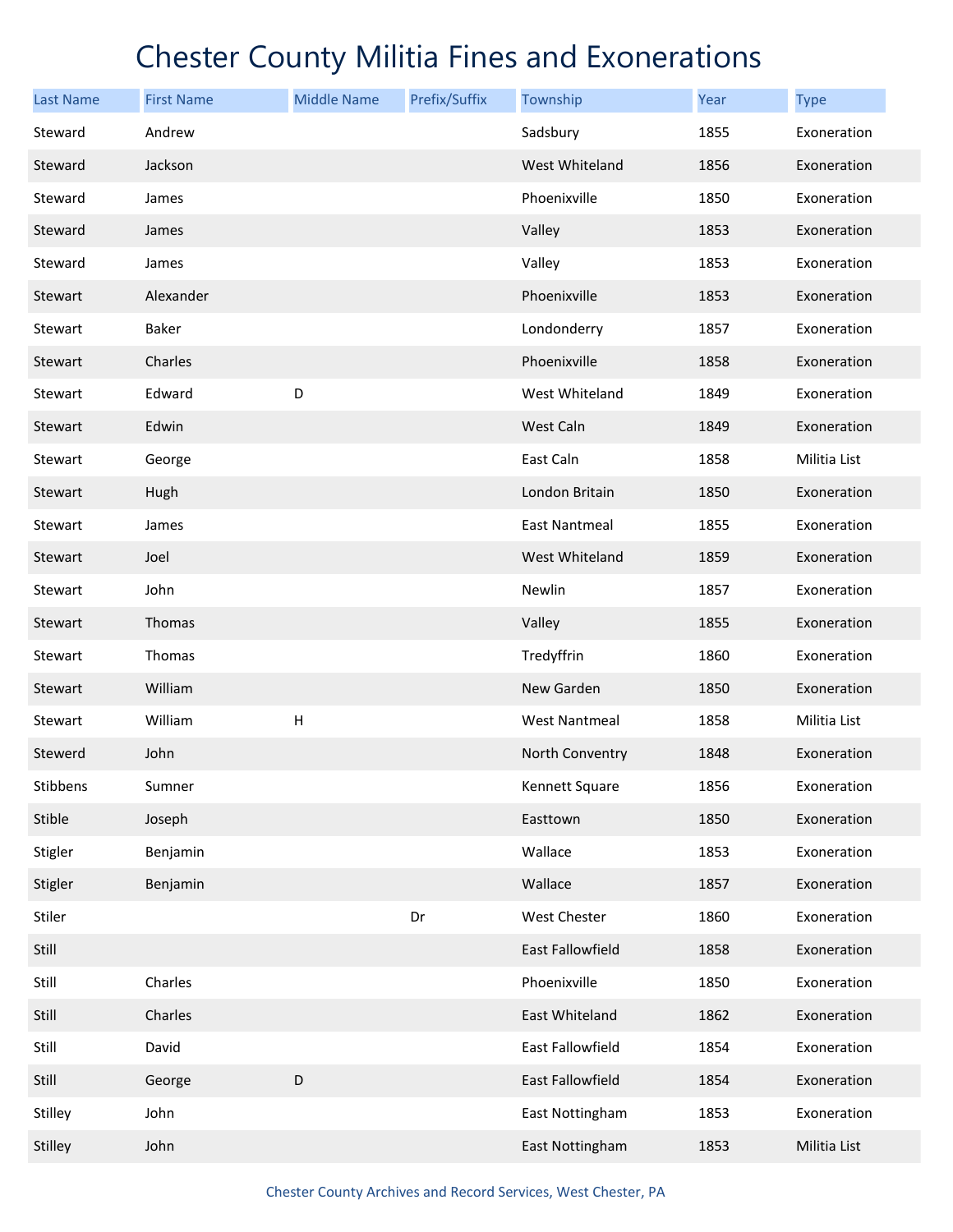| <b>Last Name</b> | <b>First Name</b> | <b>Middle Name</b>        | Prefix/Suffix | Township             | Year | <b>Type</b> |
|------------------|-------------------|---------------------------|---------------|----------------------|------|-------------|
| Stillwagon       | Jesse             |                           |               | Tredyffrin           | 1853 | Exoneration |
| <b>Stine</b>     | John              | К                         |               | East Caln            | 1854 | Exoneration |
| Stine            | John              | К                         |               | <b>Upper Uwchlan</b> | 1862 | Exoneration |
| Stinely          | Godfrey           |                           |               | Phoenixville         | 1858 | Exoneration |
| Stinely          | John              |                           |               | Phoenixville         | 1858 | Exoneration |
| Stiner           | William           |                           |               | Lower Oxford         | 1857 | Exoneration |
| Stiteler         | David             | $\boldsymbol{\mathsf{H}}$ |               | Uwchlan              | 1862 | Exoneration |
| Stiteler         | Henry             |                           |               | <b>West Vincent</b>  | 1854 | Exoneration |
| Stiteler         | Henry             |                           |               | Upper Uwchlan        | 1863 | Exoneration |
| Stiteler         | John              |                           |               | Uwchlan              | 1849 | Exoneration |
| Stiteler         | John              |                           |               | Uwchlan              | 1850 | Exoneration |
| Stiteler         | John              |                           |               | Uwchlan              | 1851 | Exoneration |
| Stiteler         | John              |                           | Jr            | Uwchlan              | 1857 | Exoneration |
| Stiteler         | William           |                           |               | East Pikeland        | 1863 | Exoneration |
| Stitler          | J                 | Elwood                    |               | Uwchlan              | 1860 | Exoneration |
| Stitler          | William           |                           |               | East Pikeland        | 1859 | Exoneration |
| Stitler          | William           |                           |               | East Pikeland        | 1862 | Exoneration |
| Stock            | Ellis             |                           |               | Phoenixville         | 1855 | Exoneration |
| Stockey          | Emanuel           |                           |               | West Pikeland        | 1857 | Exoneration |
| Stofer           | John              |                           |               | <b>West Nantmeal</b> | 1852 | Exoneration |
| <b>Stokes</b>    | John              |                           |               | Phoenixville         | 1853 | Exoneration |
| Stone            | David             |                           |               | West Fallowfield     | 1855 | Exoneration |
| Stone            | Isaac             |                           |               | Newlin               | 1849 | Exoneration |
| Stone            | Isaac             |                           |               | Newlin               | 1856 | Exoneration |
| Stone            | J                 |                           |               | Newlin               | 1855 | Exoneration |
| Stone            | Jacob             |                           |               | West Fallowfield     | 1855 | Exoneration |
| Stone            | John              |                           |               | West Fallowfield     | 1849 | Exoneration |
| Stone            | John              |                           |               | West Fallowfield     | 1850 | Exoneration |
| Stone            | John              |                           |               | Highland             | 1858 | Exoneration |
| Stone            | ${\sf W}$         | $\mathsf C$               |               | East Nottingham      | 1853 | Exoneration |
| Stone            | William           |                           |               | East Fallowfield     | 1854 | Exoneration |
| Stoneback        | Samuel            |                           |               | Warwick              | 1863 | Exoneration |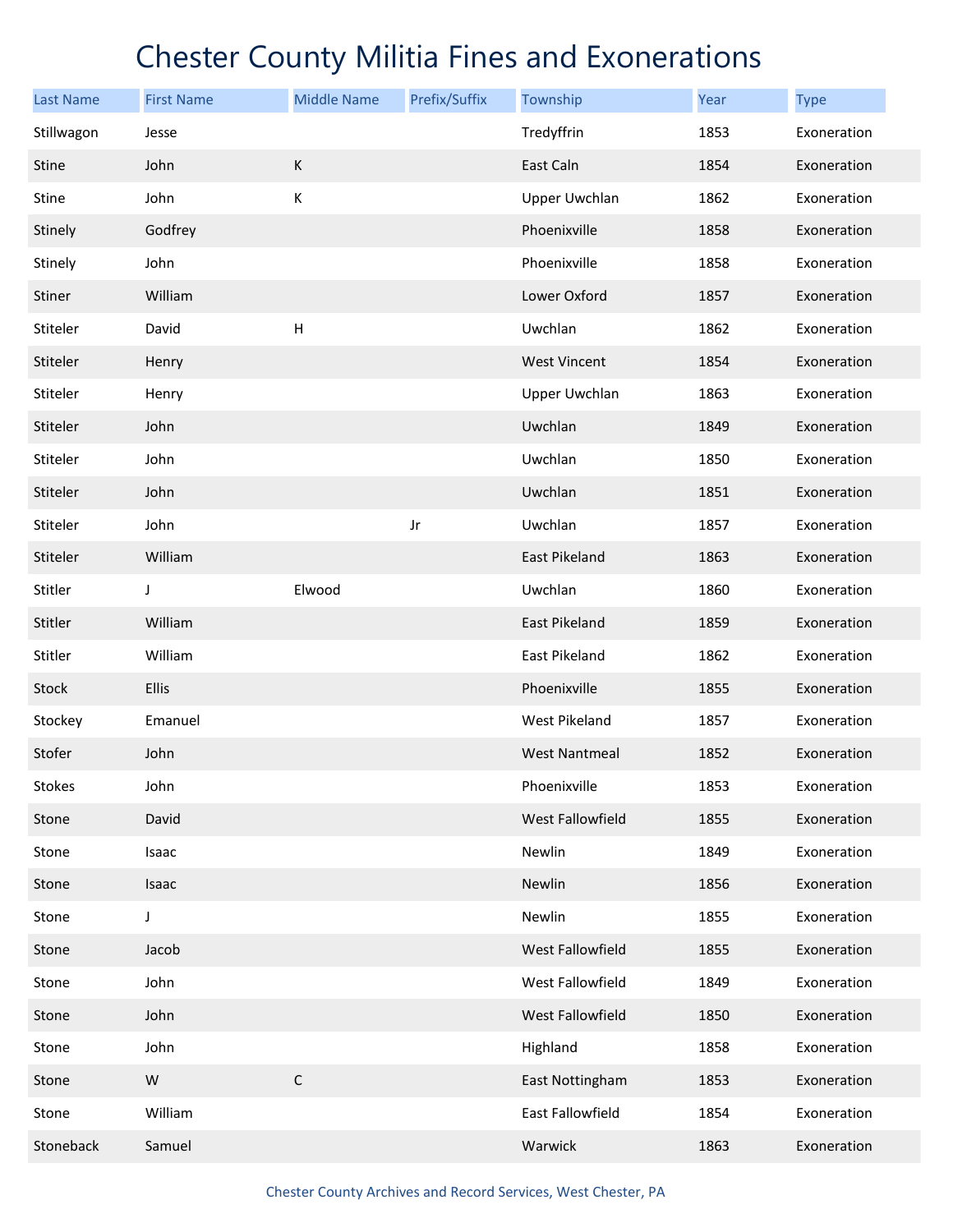| <b>Last Name</b> | <b>First Name</b> | <b>Middle Name</b> | Prefix/Suffix | Township            | <b>Year</b> | <b>Type</b> |
|------------------|-------------------|--------------------|---------------|---------------------|-------------|-------------|
| Stoner           | David             |                    |               | West Fallowfield    | 1853        | Exoneration |
| Stoner           | John              |                    |               | West Fallowfield    | 1849        | Exoneration |
| Stoner           | John              |                    |               | West Fallowfield    | 1850        | Exoneration |
| Stoner           | John              |                    |               | West Fallowfield    | 1852        | Exoneration |
| Stoner           | John              |                    |               | West Fallowfield    | 1863        | Exoneration |
| Storey           | John              |                    |               | East Caln           | 1854        | Exoneration |
| Storey           | Robert            |                    |               | Phoenixville        | 1850        | Exoneration |
| Storey           | Thomas            |                    |               | London Grove        | 1853        | Exoneration |
| Storey           | Thomas            |                    |               | London Grove        | 1857        | Exoneration |
| Story            | George            |                    |               | London Grove        | 1854        | Exoneration |
| Story            | John              |                    |               | East Caln           | 1850        | Exoneration |
| Story            | Joseph            |                    |               | Phoenixville        | 1862        | Exoneration |
| Story            | Robert            |                    |               | East Caln           | 1855        | Exoneration |
| Stott            | Joseph            |                    |               | Phoenixville        | 1850        | Exoneration |
| Stott            | Joseph            |                    |               | Phoenixville        | 1858        | Exoneration |
| Stott            | William           |                    |               | Phoenixville        | 1850        | Exoneration |
| Stott            | William           | M                  |               | Phoenixville        | 1854        | Exoneration |
| Stouffer         | Samuel            |                    |               | North Conventry     | 1848        | Exoneration |
| Stouffer         | William           |                    |               | North Conventry     | 1854        | Exoneration |
| Stough           | Henry             |                    |               | Honeybrook          | 1862        | Exoneration |
| Stout            | Charles           | S                  |               | Easttown            | 1850        | Exoneration |
| Stout            | Fred              |                    |               | Phoenixville        | 1859        | Exoneration |
| Strawbridge      | James             | $\sf A$            |               | Penn                | 1853        | Exoneration |
| Strawbridge      | James             | $\sf A$            |               | <b>Upper Oxford</b> | 1858        | Exoneration |
| Strayhorn        | Joseph            |                    |               | Lower Oxford        | 1849        | Exoneration |
| Strayhorn        | Joseph            |                    |               | London Grove        | 1853        | Exoneration |
| Strayhorn        | Thomas            |                    |               | Franklin            | 1863        | Exoneration |
| Strickland       | Amos              |                    |               | West Fallowfield    | 1853        | Exoneration |
| Strickland       | Amos              |                    |               | East Fallowfield    | 1862        | Exoneration |
| Strickland       | Amos              |                    |               | West Fallowfield    | 1863        | Exoneration |
| Strickland       | Jesse             |                    |               | Uwchlan             | 1857        | Exoneration |
| Strickland       | Jesse             | $\sf A$            |               | East Nottingham     | 1858        | Exoneration |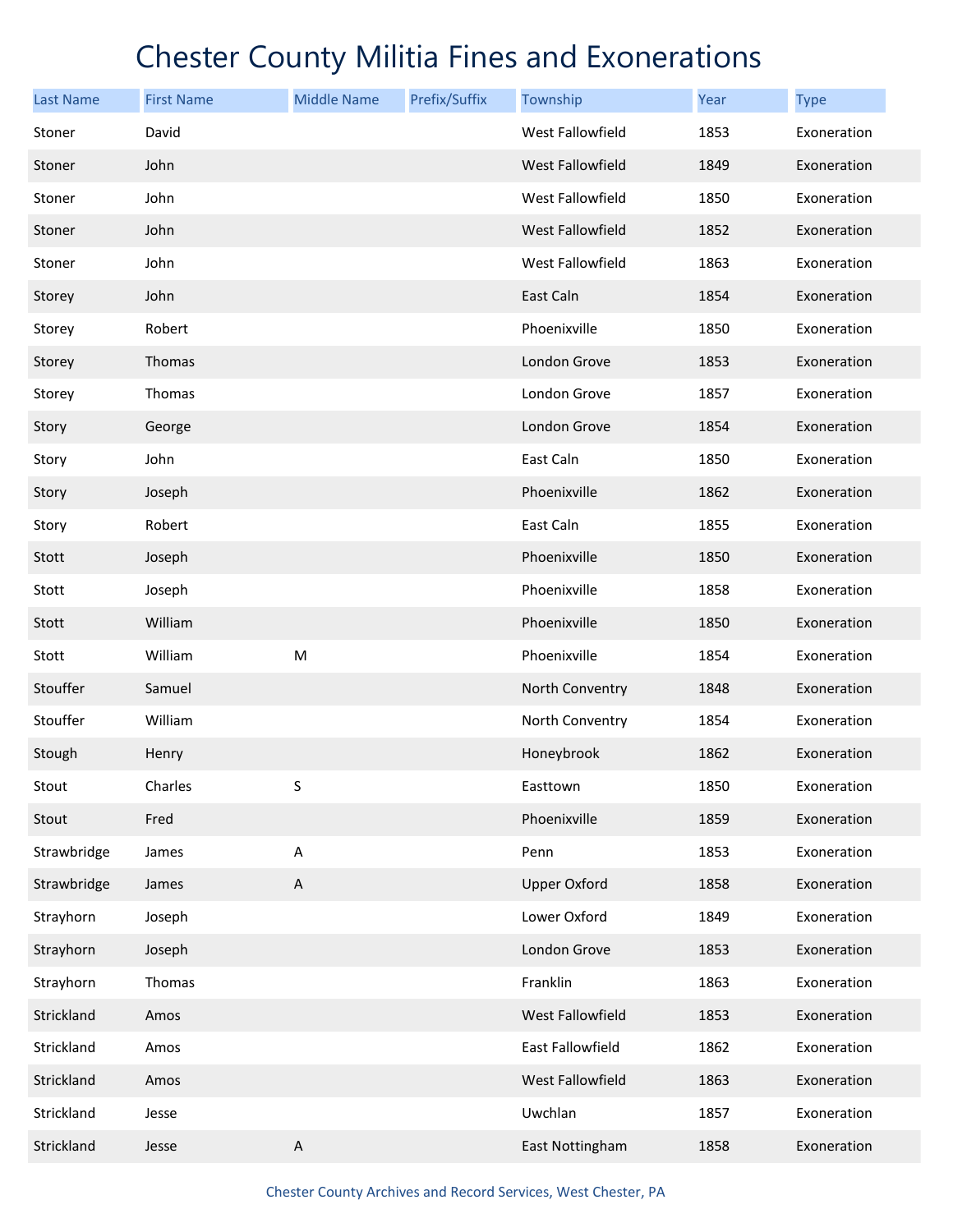| <b>Last Name</b> | <b>First Name</b> | <b>Middle Name</b> | Prefix/Suffix | Township                | Year | <b>Type</b>  |
|------------------|-------------------|--------------------|---------------|-------------------------|------|--------------|
| Strickland       | John              |                    |               | Lower Oxford            | 1849 | Exoneration  |
| Strickland       | Joseph            |                    |               | Lower Oxford            | 1849 | Exoneration  |
| Strickland       | Joseph            |                    |               | Londonderry             | 1853 | Exoneration  |
| Strickland       | Joseph            |                    |               | East Nottingham         | 1853 | Exoneration  |
| Strickland       | Joseph            |                    |               | East Nottingham         | 1853 | Militia List |
| Strickland       | Joseph            |                    |               | Londonderry             | 1857 | Exoneration  |
| Strickland       | Joseph            |                    |               | East Nottingham         | 1862 | Exoneration  |
| Strickland       | Joseph            | $\mathsf C$        |               | Londonderry             | 1853 | Exoneration  |
| Strickland       | Robert            |                    |               | New London              | 1849 | Exoneration  |
| Strickland       | Robert            |                    |               | <b>West Fallowfield</b> | 1855 | Exoneration  |
| Strickland       | Robert            |                    |               | Lower Oxford            | 1858 | Exoneration  |
| Strickland       | Thomas            |                    |               | East Nottingham         | 1850 | Exoneration  |
| Strickland       | William           |                    |               | Lower Oxford            | 1849 | Exoneration  |
| Strickland       | William           |                    |               | West Whiteland          | 1858 | Exoneration  |
| Strickland       | William           | К                  |               | Franklin                | 1855 | Exoneration  |
| Stricklen        | Cristefer         |                    |               | Kennett                 | 1849 | Exoneration  |
| Strickler        | John              |                    |               | East Marlborough        | 1859 | Exoneration  |
| Strickler        | John              |                    |               | Newlin                  | 1860 | Exoneration  |
| Strickler        | Joseph            |                    |               | Kennett                 | 1849 | Exoneration  |
| Strickler        | Joseph            |                    |               | East Marlborough        | 1857 | Exoneration  |
| Strickler        | William           |                    |               | Londonderry             | 1850 | Exoneration  |
| Strickler        | William           |                    |               | East Marlborough        | 1859 | Exoneration  |
| Stricklin        | Miles             |                    |               | Sadsbury                | 1857 | Exoneration  |
| Stringfellow     | George            | $\sf B$            |               | West Brandywine         | 1853 | Exoneration  |
| Stringfellow     | Jesse             |                    |               | Uwchlan                 | 1854 | Exoneration  |
| Strode           | Thomas            | $\mathsf T$        |               | West Bradford           | 1856 | Militia List |
| Strong           | James             | Τ                  |               | Kennett                 | 1850 | Exoneration  |
| Strong           | James             | $\sf T$            |               | Kennett Square          | 1858 | Exoneration  |
| Strong           | Washington        |                    |               | Kennett                 | 1849 | Exoneration  |
| Strong           | Washington        |                    |               | Kennett                 | 1850 | Exoneration  |
| Strong           | Washington        |                    |               | Kennett                 | 1854 | Exoneration  |
| Stroud           | Highland          |                    |               | Highland                | 1854 | Exoneration  |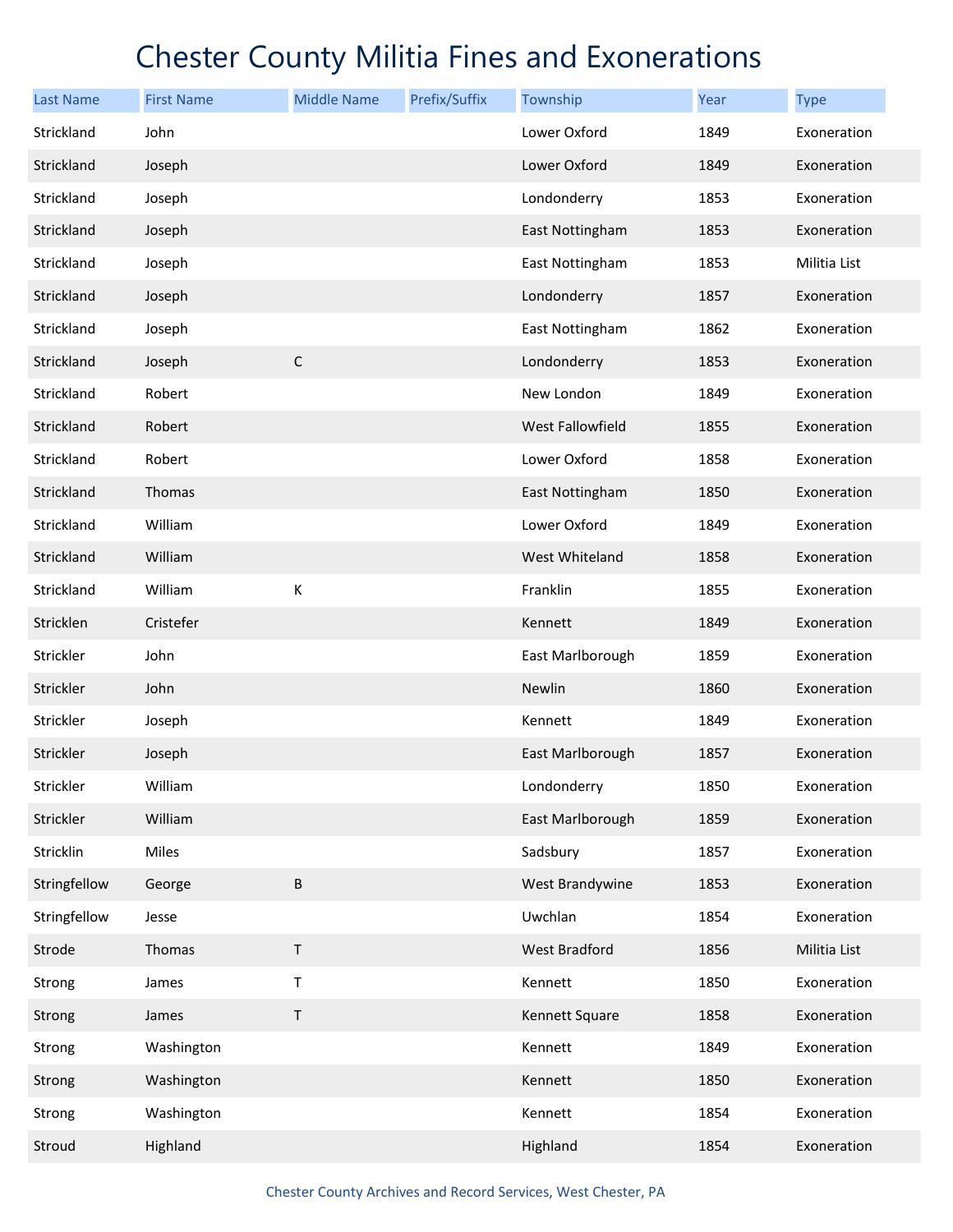| <b>Last Name</b> | <b>First Name</b> | <b>Middle Name</b> | Prefix/Suffix | Township             | Year | <b>Type</b> |
|------------------|-------------------|--------------------|---------------|----------------------|------|-------------|
| Stroud           | John              | W                  |               | Highland             | 1862 | Exoneration |
| Stroud           | Joshua            |                    |               | East Fallowfield     | 1854 | Exoneration |
| Strough          | Frederick         |                    |               | East Pikeland        | 1850 | Exoneration |
| Struble          | Abraham           |                    |               | Charlestown          | 1854 | Exoneration |
| Strunk           | Abraham           |                    |               | North Conventry      | 1853 | Exoneration |
| Strunk           | Cyrus             |                    |               | North Conventry      | 1862 | Exoneration |
| Strunk           | Hiram             |                    |               | Tredyffrin           | 1848 | Exoneration |
| Strunk           | Hiram             |                    |               | East Whiteland       | 1848 | Exoneration |
| Strunk           | Jacob             |                    |               | East Whiteland       | 1848 | Exoneration |
| Strunk           | Jacob             |                    |               | North Conventry      | 1848 | Exoneration |
| Strunk           | Jacob             |                    |               | East Whiteland       | 1849 | Exoneration |
| Strunk           | Jacob             |                    |               | North Conventry      | 1850 | Exoneration |
| Strunk           | Jacob             |                    |               | East Whiteland       | 1852 | Exoneration |
| Strunk           | Jacob             |                    |               | South Conventry      | 1854 | Exoneration |
| Strutton         | Benjamin          |                    |               | Charlestown          | 1850 | Exoneration |
| Strutton         | Joseph            |                    |               | East Pikeland        | 1858 | Exoneration |
| Strutton         | Lea               |                    |               | West Marlborough     | 1857 | Exoneration |
| Stubblebine      | Daniel            |                    |               | North Conventry      | 1854 | Exoneration |
| Stubblebine      | Daniel            |                    | Jr            | North Conventry      | 1857 | Exoneration |
| Stubblebine      | Hiram             |                    |               | North Conventry      | 1857 | Exoneration |
| Stubblebine      | Hiram             |                    |               | North Conventry      | 1863 | Exoneration |
| Studson          | Nathan            |                    |               | Easttown             | 1853 | Exoneration |
| Sturd            | James             | B                  |               | East Fallowfield     | 1858 | Exoneration |
| <b>Sturgess</b>  | Kennedy           |                    |               | <b>West Nantmeal</b> | 1849 | Exoneration |
| <b>Sturgis</b>   | Jesse             |                    |               | <b>East Vincent</b>  | 1862 | Exoneration |
| <b>Sturgis</b>   | John              |                    |               | East Fallowfield     | 1850 | Exoneration |
| Sturgis          | Lemuel            |                    |               | West Whiteland       | 1850 | Exoneration |
| Suders           | George            |                    |               | Tredyffrin           | 1848 | Exoneration |
| Suders           | George            |                    |               | East Whiteland       | 1848 | Exoneration |
| <b>Sugars</b>    | William           | D                  |               | West Bradford        | 1855 | Exoneration |
| Sugars           | William           | D                  |               | West Bradford        | 1863 | Exoneration |
| Sulivan          | Denis             |                    |               | East Whiteland       | 1856 | Exoneration |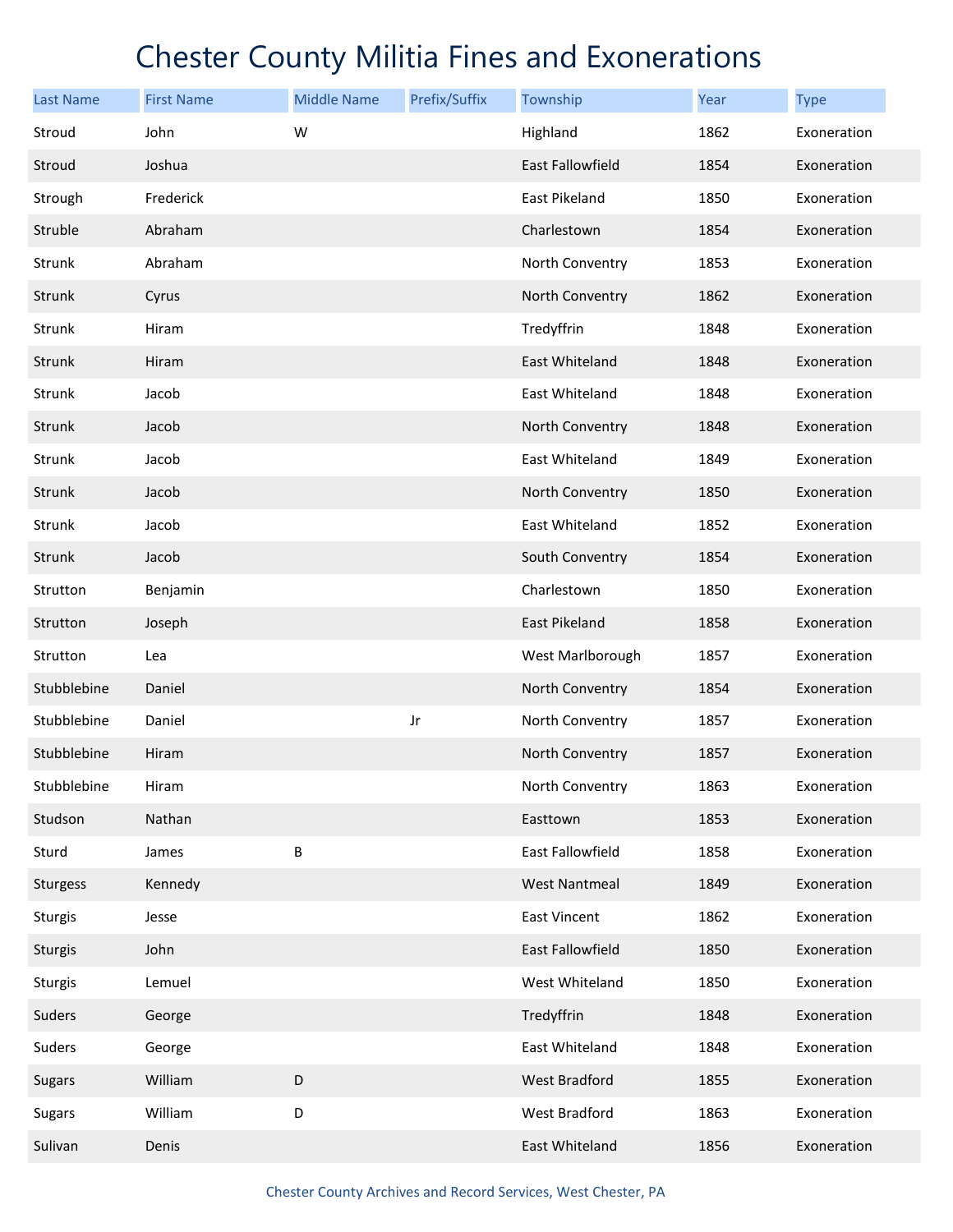| <b>Last Name</b> | <b>First Name</b> | <b>Middle Name</b> | Prefix/Suffix | Township         | Year    | <b>Type</b> |
|------------------|-------------------|--------------------|---------------|------------------|---------|-------------|
| Sulivan          | George            |                    |               | Easttown         | 1853    | Exoneration |
| Suliven          | Michael           |                    |               | Lower Oxford     | 1857    | Exoneration |
| Sullivan         | Allan             |                    |               | West Bradford    | 1849    | Exoneration |
| Sullivan         | Allan             |                    |               | West Bradford    | 1850    | Exoneration |
| Sullivan         | Cornelius         |                    |               | London Grove     | 1863    | Exoneration |
| Sullivan         | Daniel            |                    |               | Phoenixville     | 1859    | Exoneration |
| Sullivan         | Daniel            |                    |               | Downingtown      | 1860    | Exoneration |
| Sullivan         | Eugene            |                    |               | Phoenixville     | 1850    | Exoneration |
| Sullivan         | Eugene            |                    |               | Phoenixville     | 1855    | Exoneration |
| Sullivan         | Lot               |                    |               | Phoenixville     | 1853    | Exoneration |
| Sullivan         | Vallentine        |                    |               | Lower Oxford     | 1857    | Exoneration |
| Sumerel          | Thomas            |                    |               | New London       | 1853    | Exoneration |
| Sumers           | Richard           |                    |               | Phoenixville     | 1858    | Exoneration |
| Sumerville       | Henry             |                    |               | East Whiteland   | 1849    | Exoneration |
| Sumis            | Joseph            |                    |               | Wallace          | 1854    | Exoneration |
| Summeril         | George            |                    |               | New London       | 1859    | Exoneration |
| Summins          | William           |                    |               | Lower Oxford     | 1849    | Exoneration |
| Suplee           | Franklin          |                    |               | Schuylkill       | 1849    | Exoneration |
| Suplee           | John              | ${\sf M}$          |               | Honeybrook       | 1862    | Exoneration |
| Supplee          | John              |                    |               | Easttown         | 1855    | Exoneration |
| Surgeson         | Charles           |                    |               | West Marlborough | Undated | Exoneration |
| Surgison         | Charles           |                    |               | West Marlborough | 1856    | Exoneration |
| Surgison         | Joseph            |                    |               | Phoenixville     | 1855    | Exoneration |
| Sutler           | Joseph            |                    |               | Phoenixville     | 1853    | Exoneration |
| Swane            | Caleb             |                    |               | London Grove     | 1850    | Exoneration |
| Swane            | Caleb             |                    |               | London Grove     | 1850    | Exoneration |
| Swane            | Evan              | T                  |               | London Grove     | 1850    | Exoneration |
| Swaney           | John              | F                  |               | London Britain   | 1862    | Exoneration |
| Swaney           | Thomas            |                    |               | Phoenixville     | 1854    | Exoneration |
| Swany            | Barene            |                    |               | Kennett          | 1849    | Exoneration |
| Swany            | Barny             |                    |               | New Garden       | 1850    | Exoneration |
| Swarner          | James             |                    |               | Uwchlan          | 1849    | Exoneration |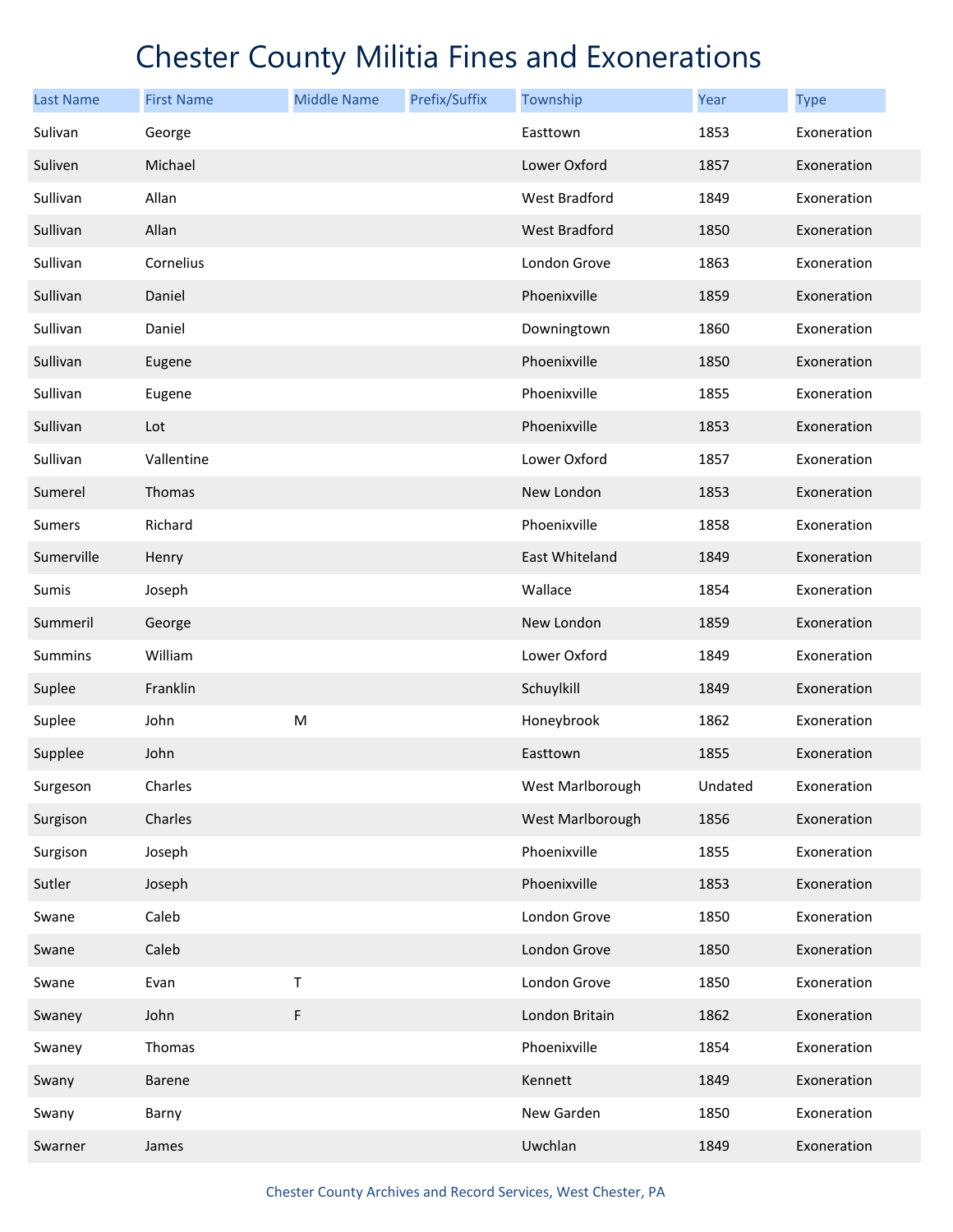| <b>Last Name</b> | <b>First Name</b> | <b>Middle Name</b> | Prefix/Suffix | Township             | Year | <b>Type</b>  |
|------------------|-------------------|--------------------|---------------|----------------------|------|--------------|
| Swarts           | Christian         |                    |               | East Pikeland        | 1847 | Exoneration  |
| Swarts           | Christian         |                    |               | <b>East Vincent</b>  | 1849 | Exoneration  |
| Swarts           | Christian         |                    |               | West Vincent         | 1850 | Exoneration  |
| Swarts           | Manuel            |                    |               | East Vincent         | 1849 | Exoneration  |
| Swartz           | Christian         |                    |               | West Vincent         | 1857 | Exoneration  |
| Swayne           | $\sf B$           | P                  |               | New London           | 1849 | Exoneration  |
| Swayne           | Caleb             |                    |               | London Grove         | 1853 | Exoneration  |
| Swayne           | Gidon             |                    |               | East Marlborough     | 1850 | Exoneration  |
| Swayne           | Gidon             |                    |               | East Marlborough     | 1856 | Exoneration  |
| Swayne           | Isaac             |                    |               | Franklin             | 1859 | Exoneration  |
| Swayne           | Marshall          |                    |               | West Chester         | 1860 | Exoneration  |
| Sweeney          | John              |                    |               | East Caln            | 1853 | Exoneration  |
| Sweet            | Samuel            |                    |               | Lower Oxford         | 1853 | Exoneration  |
| Sweet            | Samuel            |                    |               | East Nottingham      | 1859 | Exoneration  |
| Sweetan          | George            | B                  |               | East Caln            | 1858 | Militia List |
| Sweney           | John              |                    |               | East Caln            | 1849 | Exoneration  |
| Sweney           | Patrick           |                    |               | West Marlborough     | 1859 | Exoneration  |
| Sweney           | Patrick           |                    |               | London Grove         | 1863 | Exoneration  |
| Sweney           | William           |                    |               | Honeybrook           | 1860 | Exoneration  |
| Swift            | Joseph            |                    |               | Phoenixville         | 1850 | Exoneration  |
| Swimbler         | Joseph            |                    |               | East Bradford        | 1850 | Exoneration  |
| Swinehart        | Henry             |                    |               | <b>West Nantmeal</b> | 1853 | Militia List |
| Swinehart        | Henry             |                    |               | <b>West Nantmeal</b> | 1858 | Militia List |
| Swinehart        | Jacob             |                    |               | <b>West Vincent</b>  | 1854 | Exoneration  |
| Swinehart        | Jacob             |                    |               | West Vincent         | 1854 | Exoneration  |
| Swinehart        | John              |                    |               | <b>West Vincent</b>  | 1853 | Exoneration  |
| Swinehart        | John              |                    |               | <b>West Vincent</b>  | 1854 | Exoneration  |
| Swinehart        | John              |                    |               | <b>West Vincent</b>  | 1854 | Exoneration  |
| Swinehart        | Samuel            |                    |               | <b>West Nantmeal</b> | 1857 | Militia List |
| Swiney           | John              |                    |               | Phoenixville         | 1850 | Exoneration  |
| Swinler          | Thomas            |                    |               | West Bradford        | 1853 | Exoneration  |
| Swoymely         | Joseph            |                    |               | East Bradford        | 1853 | Exoneration  |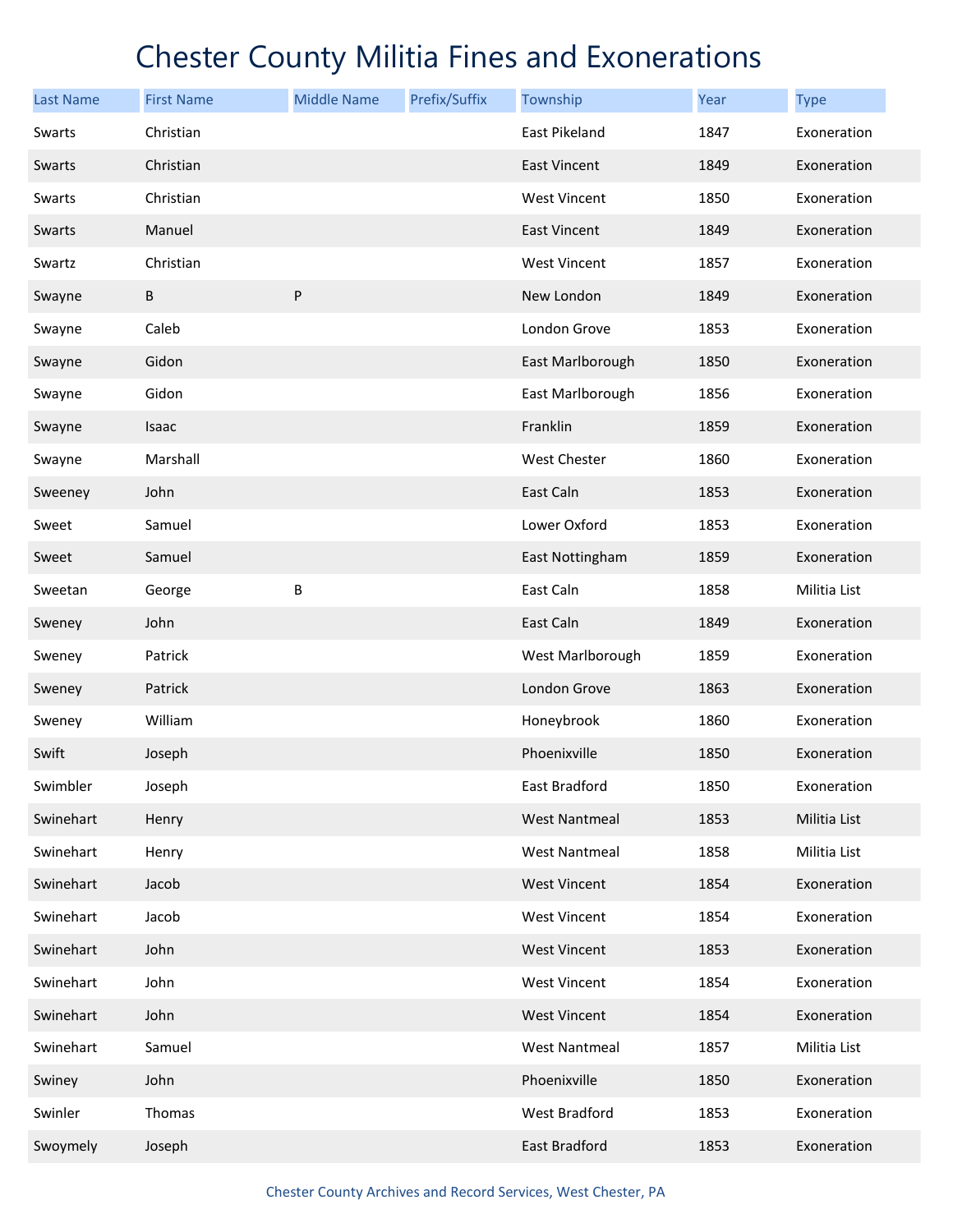| <b>Last Name</b> | <b>First Name</b> | <b>Middle Name</b> | Prefix/Suffix | Township             | Year | <b>Type</b>  |
|------------------|-------------------|--------------------|---------------|----------------------|------|--------------|
| Swymeler         | Joseph            |                    |               | East Bradford        | 1855 | Exoneration  |
| Syfer            | Abraham           |                    |               | <b>West Nantmeal</b> | 1852 | Exoneration  |
| Syferd           | Samuel            |                    |               | <b>West Nantmeal</b> | 1852 | Exoneration  |
| Sykes            | Jonathan          |                    |               | Warwick              | 1850 | Exoneration  |
| Sylcox           | Joseph            |                    |               | East Brandywine      | 1855 | Exoneration  |
| Sylvester        | Baldwin           |                    |               | Penn                 | 1850 | Exoneration  |
| Sylvester        | Joseph            |                    |               | West Bradford        | 1850 | Exoneration  |
| Sylvester        | Joseph            |                    |               | East Caln            | 1856 | Exoneration  |
| Sylvester        | Lewis             |                    |               | East Whiteland       | 1853 | Exoneration  |
| Sylvester        | Solemon           |                    |               | East Bradford        | 1862 | Exoneration  |
| Sylvester        | Solomon           |                    |               | East Bradford        | 1863 | Exoneration  |
| Sylvestor        | Joseph            |                    |               | East Caln            | 1858 | Militia List |
| Sypard           | James             |                    |               | Wallace              | 1858 | Militia List |
| Syphard          | Abraham           |                    |               | <b>West Nantmeal</b> | 1855 | Exoneration  |
| Syphard          | Abraham           |                    |               | <b>West Nantmeal</b> | 1858 | Militia List |
| Syphard          | Jacob             |                    |               | <b>West Nantmeal</b> | 1858 | Militia List |
| Syphard          | James             |                    |               | Wallace              | 1860 | Exoneration  |
| Syphard          | James             |                    |               | Wallace              | 1863 | Exoneration  |
| Syphard          | Leonard           |                    |               | West Nantmeal        | 1853 | Militia List |
| Syphard          | Samuel            |                    |               | <b>West Nantmeal</b> | 1853 | Militia List |
| Syphard          | William           |                    |               | <b>West Nantmeal</b> | 1858 | Militia List |
| Sypherd          | James             |                    |               | Wallace              | 1859 | Militia List |
| Tacy             | John              |                    |               | Charlestown          | 1848 | Exoneration  |
| Tagart           | Alexander         |                    |               | West Caln            | 1853 | Exoneration  |
| Tagart           | Caleb             |                    |               | Kennett              | 1853 | Exoneration  |
| Tagart           | James             |                    |               | Phoenixville         | 1853 | Exoneration  |
| Tagart           | Robert            | R                  |               | Kennett              | 1853 | Exoneration  |
| <b>Tagert</b>    | Caleb             |                    |               | Kennett              | 1849 | Exoneration  |
| Tagert           | Caleb             |                    |               | Kennett              | 1850 | Exoneration  |
| <b>Taget</b>     | Isaac             |                    |               | Valley               | 1855 | Exoneration  |
| Taggart          | Benjamin          |                    |               | Valley               | 1854 | Exoneration  |
| Taggart          | Jacob             |                    |               | Kennett              | 1854 | Exoneration  |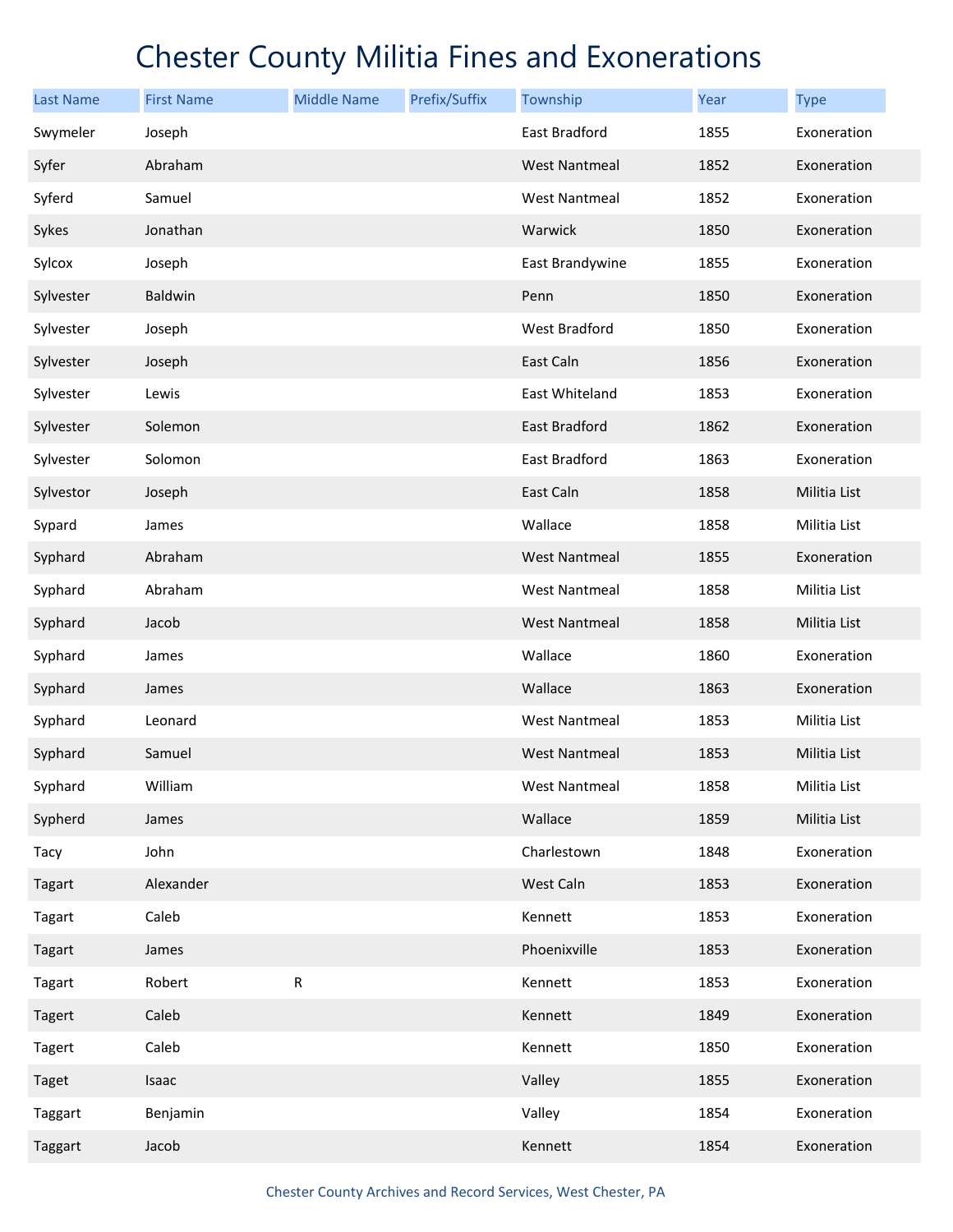| <b>Last Name</b> | <b>First Name</b> | <b>Middle Name</b>        | Prefix/Suffix | Township             | Year | <b>Type</b> |
|------------------|-------------------|---------------------------|---------------|----------------------|------|-------------|
| Taggart          | James             |                           | Dec'd         | Phoenixville         | 1858 | Exoneration |
| Taggart          | Joseph            |                           |               | Phoenixville         | 1859 | Exoneration |
| Taggart          | Michael           |                           |               | Phoenixville         | 1855 | Exoneration |
| Taggart          | Thomas            |                           |               | Phoenixville         | 1859 | Exoneration |
| Taggert          | John              |                           |               | Oxford Borough       | 1854 | Exoneration |
| Tagrim           | Joseph            |                           |               | Kennett Square       | 1858 | Exoneration |
| Tailor           | Gideon            | M                         |               | East Caln            | 1849 | Exoneration |
| Tailor           | Jacob             |                           |               | <b>West Nantmeal</b> | 1849 | Exoneration |
| Talley           | Alan              |                           |               | East Marlborough     | 1850 | Exoneration |
| Talley           | Amer              | L                         |               | <b>West Chester</b>  | 1862 | Exoneration |
| Talley           | Daniel            |                           |               | West Nottingham      | 1862 | Exoneration |
| <b>Talley</b>    | George            |                           |               | New Garden           | 1850 | Exoneration |
| Tally            | John              |                           |               | New Garden           | 1850 | Exoneration |
| Tally            | John              |                           |               | West Marlborough     | 1854 | Exoneration |
| Tamanus          | Robert            |                           |               | Lower Oxford         | 1853 | Exoneration |
| Tamonis          | John              |                           |               | New London           | 1853 | Exoneration |
| Taney            | Franklin          |                           |               | Lower Oxford         | 1850 | Exoneration |
| Taney            | Jacob             |                           |               | Phoenixville         | 1850 | Exoneration |
| Taney            | John              |                           |               | Phoenixville         | 1853 | Exoneration |
| Taney            | Joseph            |                           |               | Lower Oxford         | 1850 | Exoneration |
| Taney            | Samuel            |                           | Jr            | <b>Upper Oxford</b>  | 1853 | Exoneration |
| Tanguey          | Alfred            | $\boldsymbol{\mathsf{A}}$ | $_{\rm Jr}$   | Birmingham           | 1854 | Exoneration |
| Tanguy           | Alfred            |                           |               | West Chester         | 1862 | Exoneration |
| Tanner           | John              | Way                       |               | London Grove         | 1853 | Exoneration |
| Tanquey          | Alfred            |                           |               | West Goshen          | 1858 | Exoneration |
| Tarcell          | Robert            | Cowen                     |               | Sadsbury             | 1857 | Exoneration |
| Tarrall          | John              |                           |               | West Goshen          | 1854 | Exoneration |
| Tayler           | Alfred            |                           |               | <b>West Chester</b>  | 1860 | Exoneration |
| Tayler           | Chalkley          |                           |               | West Chester         | 1860 | Exoneration |
| Tayler           | John              |                           |               | West Chester         | 1860 | Exoneration |
| Tayler           | William           | G                         |               | Phoenixville         | 1854 | Exoneration |
| Taylor           | Alex              |                           |               | East Nottingham      | 1857 | Exoneration |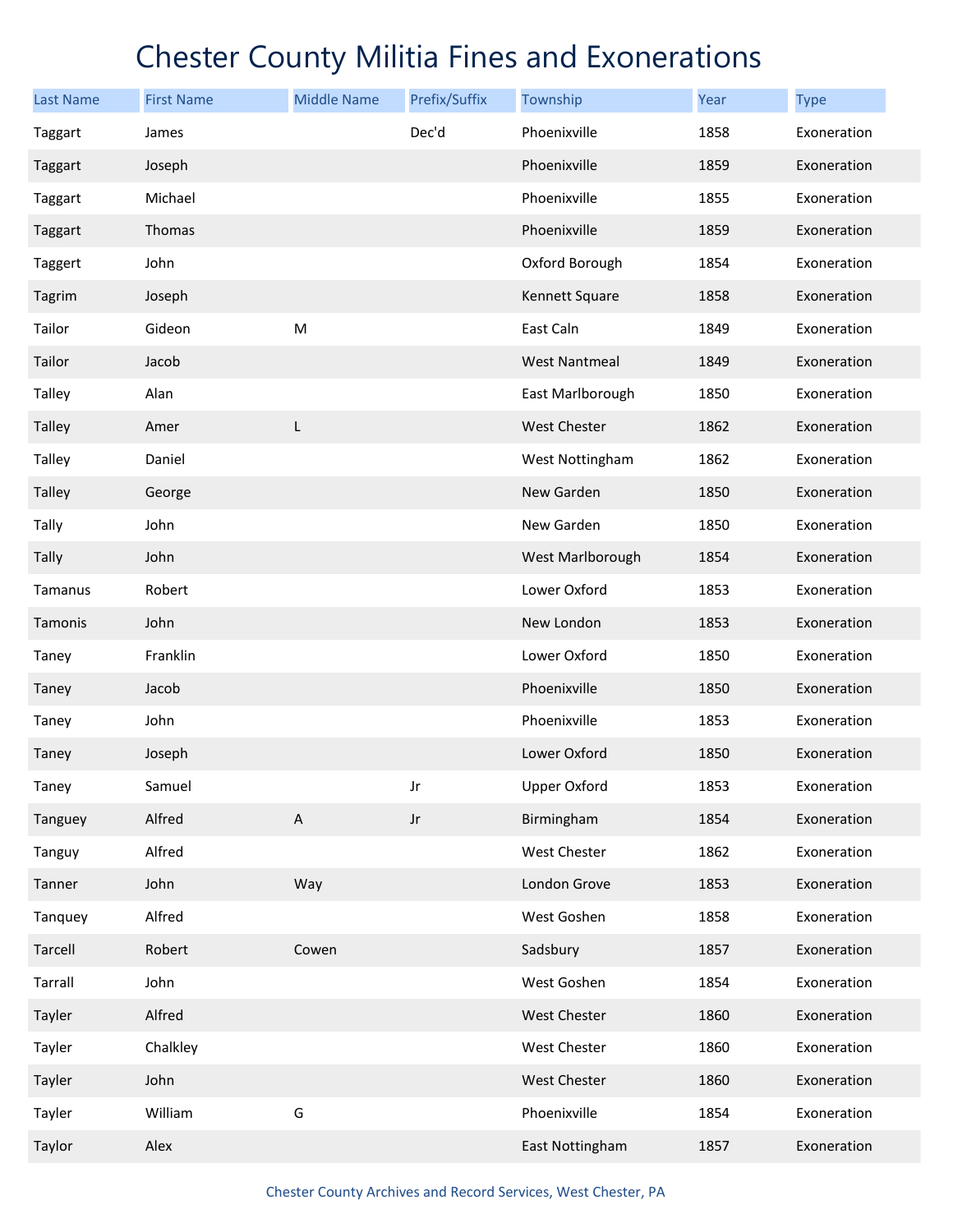| <b>Last Name</b> | <b>First Name</b> | <b>Middle Name</b> | Prefix/Suffix | Township                | Year    | <b>Type</b> |
|------------------|-------------------|--------------------|---------------|-------------------------|---------|-------------|
| Taylor           | Alexander         |                    |               | East Nottingham         | 1849    | Exoneration |
| Taylor           | Alexander         |                    |               | New London              | 1849    | Exoneration |
| Taylor           | Alexander         |                    |               | Elk                     | 1862    | Exoneration |
| Taylor           | Benjamin          |                    |               | New Garden              | 1862    | Exoneration |
| Taylor           | <b>Brinton</b>    |                    |               | West Fallowfield        | 1852    | Exoneration |
| Taylor           | <b>Brinton</b>    |                    |               | <b>West Fallowfield</b> | 1853    | Exoneration |
| Taylor           | <b>Brinton</b>    |                    |               | Highland                | 1858    | Exoneration |
| Taylor           | Caleb             |                    |               | <b>West Chester</b>     | 1862    | Exoneration |
| Taylor           | Chalkley          |                    |               | Westtown                | 1862    | Exoneration |
| Taylor           | David             | $\sf E$            |               | Franklin                | 1853    | Exoneration |
| Taylor           | David             | S                  |               | <b>East Vincent</b>     | 1862    | Exoneration |
| Taylor           | $\mathsf E$       |                    |               | Franklin                | 1857    | Exoneration |
| Taylor           | Edward            |                    |               | West Goshen             | 1853    | Exoneration |
| Taylor           | Elisha            | $\sf B$            |               | West Marlborough        | 1849    | Exoneration |
| Taylor           | Elwood            |                    |               | East Marlborough        | 1859    | Exoneration |
| Taylor           | Elwood            |                    |               | East Marlborough        | 1860    | Exoneration |
| Taylor           | Emmor             |                    |               | Uwchlan                 | 1857    | Exoneration |
| Taylor           | Franklin          |                    |               | Kennett                 | 1849    | Exoneration |
| Taylor           | Franklin          |                    |               | West Marlborough        | 1854    | Exoneration |
| Taylor           | Franklin          |                    |               | West Marlborough        | Undated | Exoneration |
| Taylor           | George            |                    |               | Tredyffrin              | 1847    | Exoneration |
| Taylor           | George            |                    |               | West Chester            | 1854    | Exoneration |
| Taylor           | George            | G                  |               | Oxford Borough          | 1862    | Exoneration |
| Taylor           | George            | ${\sf P}$          |               | East Whiteland          | 1858    | Exoneration |
| Taylor           | Henry             |                    |               | East Nottingham         | 1856    | Exoneration |
| Taylor           | Humphrey          | $\mathsf Y$        |               | Willistown              | 1862    | Exoneration |
| Taylor           | Isaac             |                    |               | East Marlborough        | 1859    | Exoneration |
| Taylor           | Isaac             |                    |               | East Marlborough        | 1860    | Exoneration |
| Taylor           | Jacob             |                    |               | East Marlborough        | 1853    | Exoneration |
| Taylor           | Jacob             |                    |               | Kennett Square          | 1856    | Exoneration |
| Taylor           | Jacob             |                    |               | East Goshen             | 1858    | Exoneration |
| Taylor           | Jacob             |                    |               | East Goshen             | 1860    | Exoneration |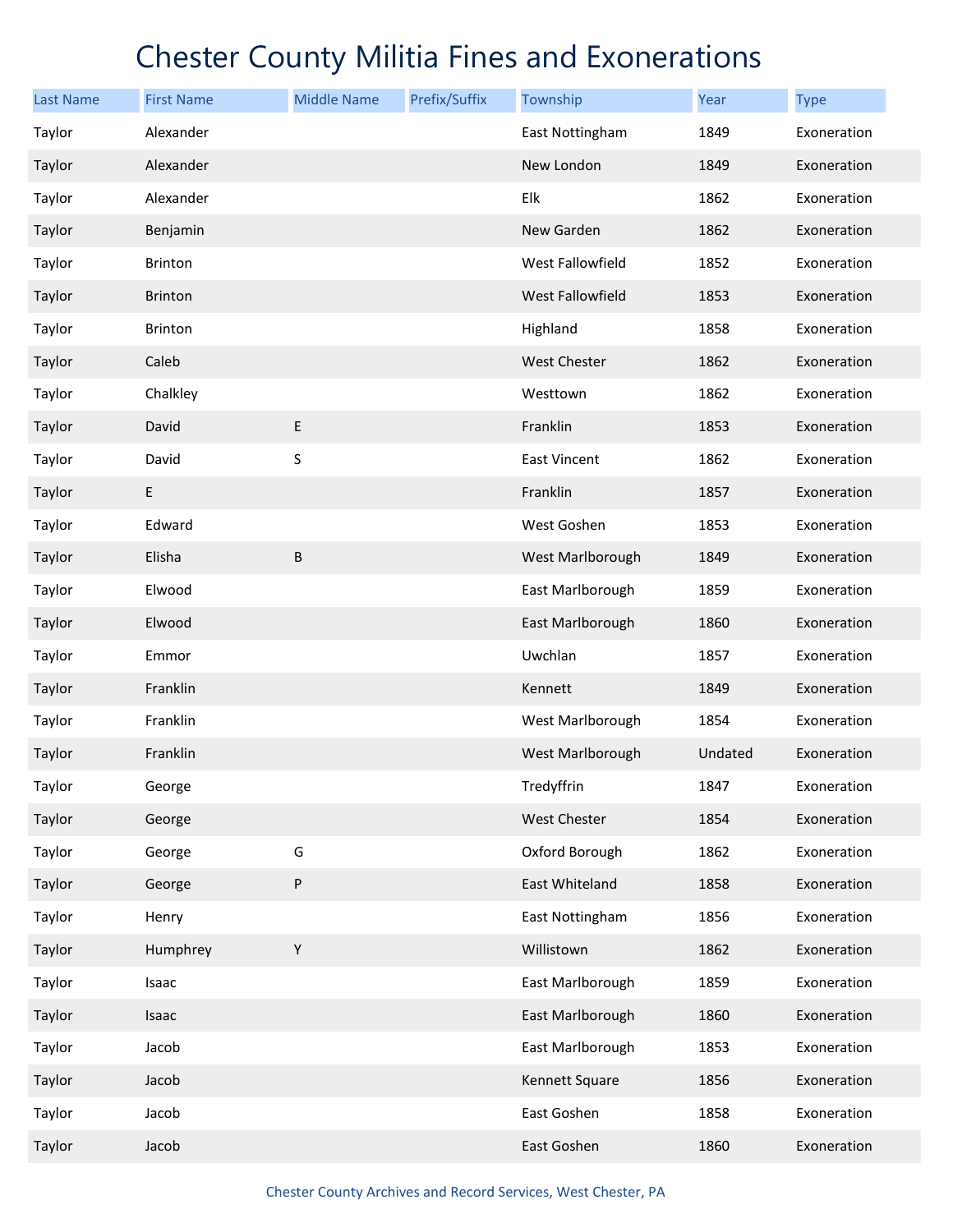| <b>Last Name</b> | <b>First Name</b> | <b>Middle Name</b>        | Prefix/Suffix | Township            | Year    | <b>Type</b> |
|------------------|-------------------|---------------------------|---------------|---------------------|---------|-------------|
| Taylor           | James             |                           |               | West Marlborough    | 1850    | Exoneration |
| Taylor           | James             |                           |               | New Garden          | 1853    | Exoneration |
| Taylor           | James             |                           |               | Phoenixville        | 1858    | Exoneration |
| Taylor           | James             |                           |               | West Marlborough    | Undated | Exoneration |
| Taylor           | James             | К                         |               | Franklin            | 1853    | Exoneration |
| Taylor           | James             | ${\sf N}$                 |               | West Marlborough    | 1854    | Exoneration |
| Taylor           | Jeese             |                           |               | Newlin              | 1859    | Exoneration |
| Taylor           | Jesse             |                           |               | East Marlborough    | 1850    | Exoneration |
| Taylor           | Jesse             |                           |               | West Brandywine     | 1854    | Exoneration |
| Taylor           | Joel              |                           |               | Thornbury           | 1860    | Exoneration |
| Taylor           | John              |                           |               | East Whiteland      | 1847    | Exoneration |
| Taylor           | John              |                           |               | Kennett             | 1850    | Exoneration |
| Taylor           | John              |                           |               | Birmingham          | 1850    | Exoneration |
| Taylor           | John              |                           |               | Phoenixville        | 1853    | Exoneration |
| Taylor           | John              | $\boldsymbol{\mathsf{H}}$ |               | West Bradford       | 1849    | Exoneration |
| Taylor           | John              | $\mathsf Q$               |               | Thornbury           | 1855    | Exoneration |
| Taylor           | Joseph            |                           |               | East Marlborough    | 1856    | Exoneration |
| Taylor           | Joseph            | $\sf B$                   |               | <b>West Chester</b> | 1862    | Exoneration |
| Taylor           | Joseph            | G                         |               | West Goshen         | 1853    | Exoneration |
| Taylor           | Lorenza           | D                         |               | West Nottingham     | 1859    | Exoneration |
| Taylor           | Marshall          |                           |               | East Marlborough    | 1857    | Exoneration |
| Taylor           | Nathan            | ${\sf P}$                 |               | Westtown            | 1859    | Exoneration |
| Taylor           | Nathan            | ${\sf P}$                 |               | Westtown            | 1860    | Exoneration |
| Taylor           | Pearce            |                           |               | Kennett             | 1849    | Exoneration |
| Taylor           | Pierce            |                           |               | Kennett             | 1850    | Exoneration |
| Taylor           | Richard           | $\sf B$                   |               | West Goshen         | 1853    | Exoneration |
| Taylor           | Robert            |                           |               | East Nottingham     | 1850    | Exoneration |
| Taylor           | Robert            |                           |               | East Nottingham     | 1854    | Exoneration |
| Taylor           | $\sf S$           | D                         |               | Phoenixville        | 1850    | Exoneration |
| Taylor           | Samuel            |                           |               | Valley              | 1853    | Exoneration |
| Taylor           | Samuel            |                           | Jr            | East Brandywine     | 1855    | Exoneration |
| Taylor           | Samuel            |                           |               | Birmingham          | 1855    | Exoneration |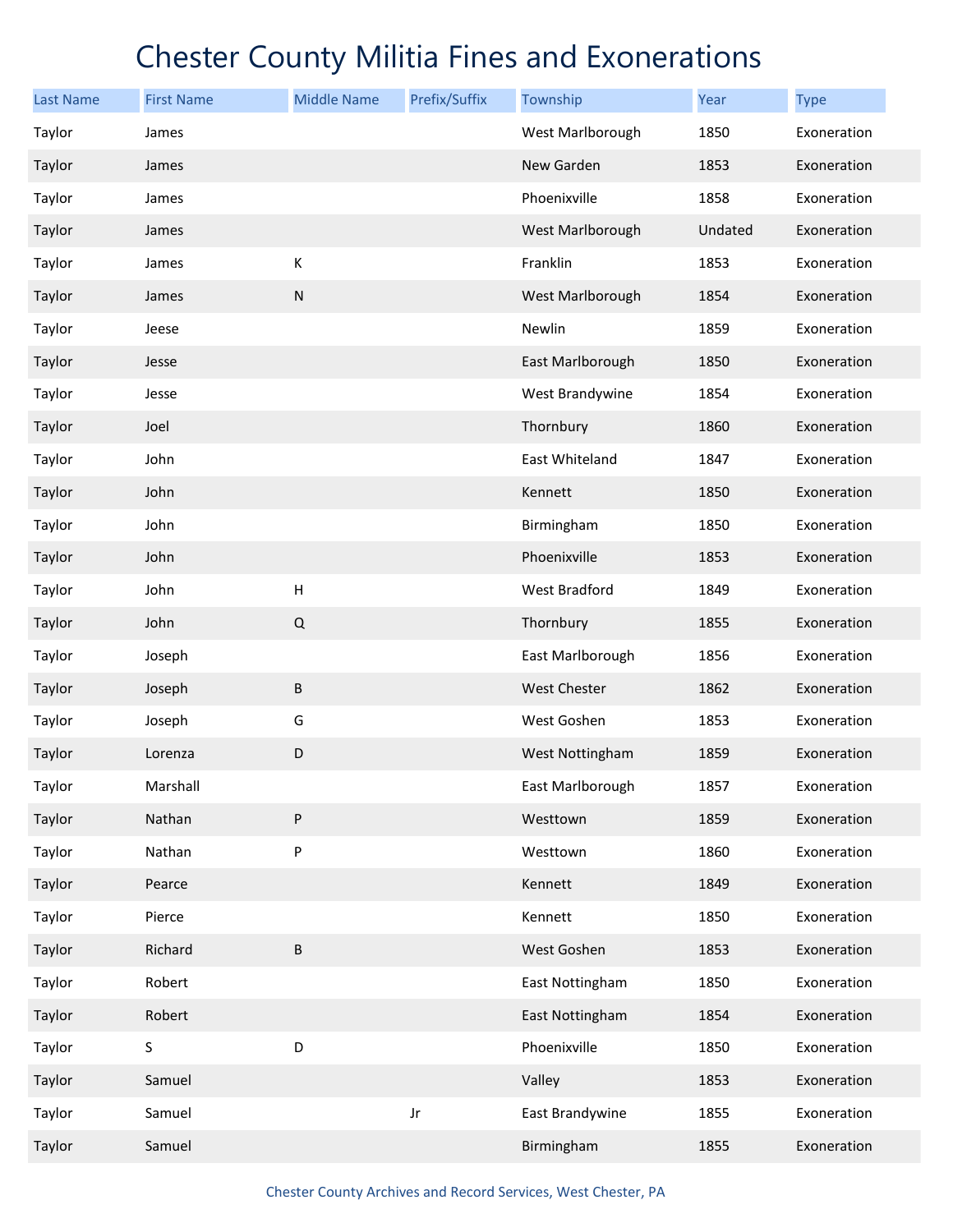| <b>Last Name</b> | <b>First Name</b> | <b>Middle Name</b> | Prefix/Suffix          | Township             | Year | <b>Type</b> |
|------------------|-------------------|--------------------|------------------------|----------------------|------|-------------|
| Taylor           | Samuel            |                    | Jr                     | <b>Upper Uwchlan</b> | 1859 | Exoneration |
| Taylor           | Samuel            |                    |                        | Pocopson             | 1860 | Exoneration |
| Taylor           | Samuel            | D                  |                        | East Vincent         | 1862 | Exoneration |
| Taylor           | Thomas            |                    |                        | West Bradford        | 1850 | Exoneration |
| Taylor           | Thomas            |                    |                        | Phoenixville         | 1853 | Exoneration |
| Taylor           | Thomas            |                    |                        | East Bradford        | 1854 | Exoneration |
| Taylor           | Thomas            |                    |                        | West Chester         | 1862 | Exoneration |
| Taylor           | Thomas            | W                  |                        | <b>East Vincent</b>  | 1849 | Exoneration |
| Taylor           | Thomas            | W                  |                        | Kennett Square       | 1860 | Exoneration |
| Taylor           | ${\sf W}$         | $\sf B$            |                        | Kennett              | 1853 | Exoneration |
| Taylor           | William           |                    |                        | Highland             | 1854 | Exoneration |
| Taylor           | William           |                    |                        | East Nottingham      | 1856 | Exoneration |
| Taylor           | William           | $\sf B$            |                        | West Chester         | 1855 | Exoneration |
| Taylor           | William           | G                  |                        | Kennett              | 1855 | Exoneration |
| Taylor           | William           | G                  |                        | West Whiteland       | 1858 | Exoneration |
| Taylor           | William           | G                  |                        | Kennett              | 1863 | Exoneration |
| Taylor           | William           | J                  |                        | East Nottingham      | 1860 | Exoneration |
| Teamer           | Richard           |                    |                        | <b>East Vincent</b>  | 1859 | Exoneration |
| Teeling          | Thomas            |                    |                        | Phoenixville         | 1858 | Exoneration |
| <b>Teling</b>    | Thomas            |                    |                        | Phoenixville         | 1855 | Exoneration |
| Tellinger        | Andrew            |                    |                        | South Conventry      | 1854 | Exoneration |
| Temple           | Abraham           |                    | $\mathsf{J}\mathsf{r}$ | West Bradford        | 1853 | Exoneration |
| Temple           | Benjamin          |                    |                        | Birmingham           | 1850 | Exoneration |
| Temple           | Benjamin          |                    |                        | Pocopson             | 1853 | Exoneration |
| Temple           | Benjamin          |                    |                        | East Marlborough     | 1856 | Exoneration |
| Temple           | Hadly             |                    |                        | Pennsbury            | 1850 | Exoneration |
| Temple           | Isaac             |                    |                        | Pocopson             | 1853 | Exoneration |
| Temple           | Isaac             |                    |                        | Pocopson             | 1854 | Exoneration |
| Temple           | Israel            |                    |                        | Pennsbury            | 1850 | Exoneration |
| Temple           | James             |                    |                        | Kennett              | 1850 | Exoneration |
| Temple           | Jarnes            | Τ                  |                        | West Whiteland       | 1862 | Exoneration |
| Temple           | John              |                    | Dec'd                  | Sadsbury             | 1850 | Exoneration |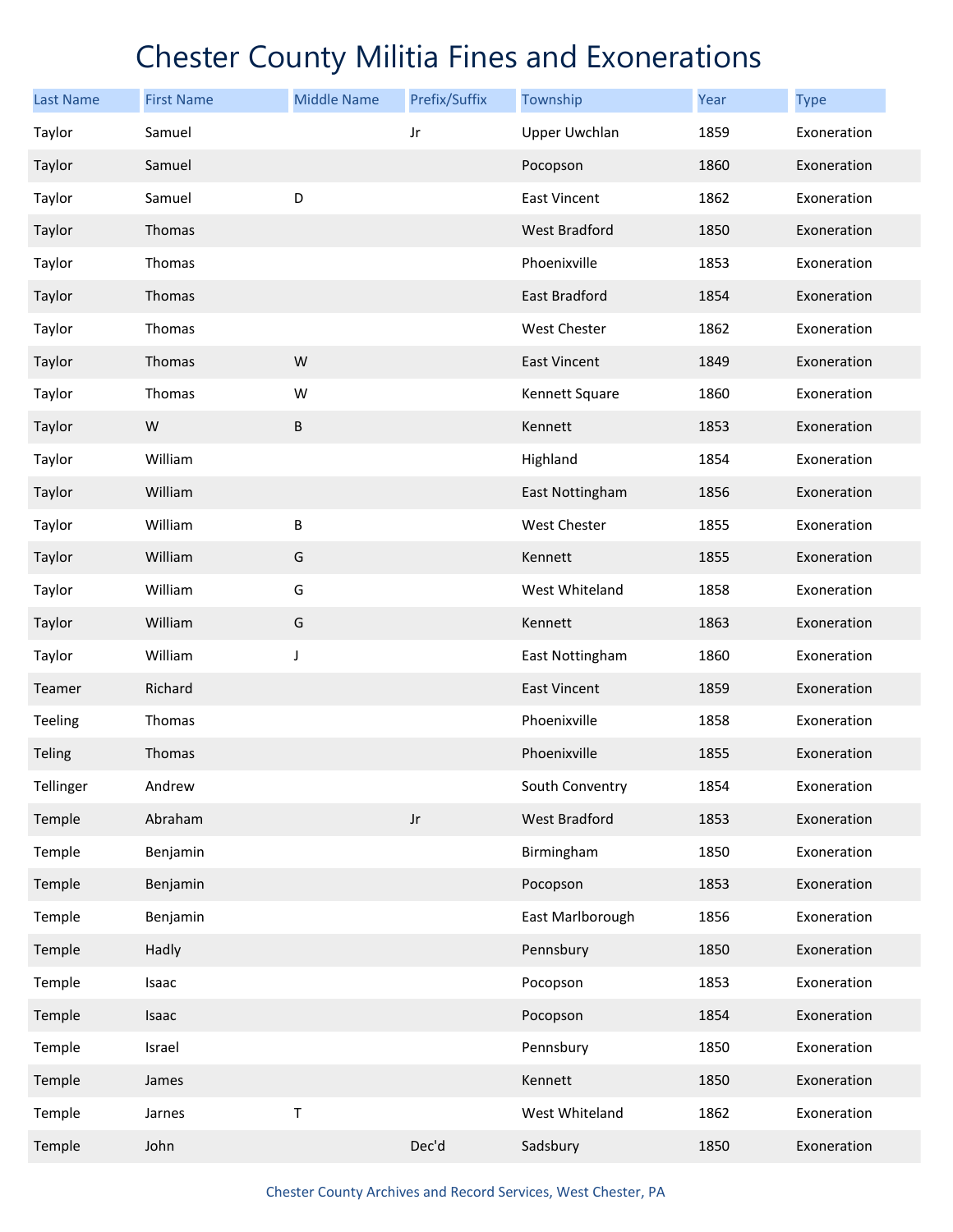| Last Name | <b>First Name</b> | <b>Middle Name</b> | Prefix/Suffix | Township             | Year | <b>Type</b>  |
|-----------|-------------------|--------------------|---------------|----------------------|------|--------------|
| Temple    | John              |                    |               | West Bradford        | 1860 | Exoneration  |
| Temple    | John              | B                  |               | <b>West Bradford</b> | 1853 | Exoneration  |
| Temple    | Smedley           |                    |               | West Bradford        | 1856 | Militia List |
| Temple    | Thomas            |                    |               | East Caln            | 1850 | Exoneration  |
| Temple    | Thomas            |                    |               | Uwchlan              | 1857 | Exoneration  |
| Temple    | Thomas            | $\sf B$            |               | Uwchlan              | 1849 | Exoneration  |
| Templin   | George            |                    |               | South Conventry      | 1847 | Exoneration  |
| Templin   | William           |                    |               | <b>East Nantmeal</b> | 1862 | Exoneration  |
| Tempson   | Caleb             |                    |               | East Marlborough     | 1854 | Exoneration  |
| Tenbrook  | William           | $\sf E$            |               | <b>Upper Oxford</b>  | 1863 | Exoneration  |
| Tencate   | John              |                    |               | Phoenixville         | 1855 | Exoneration  |
| Terrell   | John              |                    |               | London Britain       | 1853 | Exoneration  |
| Terrell   | John              | $\sf S$            |               | London Britain       | 1853 | Exoneration  |
| Terrell   | John              | $\sf S$            |               | London Britain       | 1862 | Exoneration  |
| Terrell   | Robert            |                    | Dec'd         | London Britain       | 1850 | Exoneration  |
| Terry     | Franklin          |                    |               | Lower Oxford         | 1858 | Exoneration  |
| Terry     | Joseph            |                    |               | Lower Oxford         | 1853 | Exoneration  |
| Terry     | Joseph            |                    |               | East Nottingham      | 1857 | Exoneration  |
| Terry     | Joseph            |                    |               | East Nottingham      | 1858 | Exoneration  |
| Terry     | Pusey             |                    |               | Lower Oxford         | 1853 | Exoneration  |
| Tetwiler  | Samuel            |                    |               | <b>East Vincent</b>  | 1847 | Exoneration  |
| Thomas    | Alford            |                    |               | West Whiteland       | 1863 | Exoneration  |
| Thomas    | Aquilla           |                    |               | <b>West Nantmeal</b> | 1850 | Exoneration  |
| Thomas    | Aquills           |                    |               | <b>West Nantmeal</b> | 1849 | Exoneration  |
| Thomas    | Archibald         |                    | Est.          | West Caln            | 1860 | Exoneration  |
| Thomas    | Benjamin          |                    |               | East Whiteland       | 1847 | Exoneration  |
| Thomas    | Benjamin          |                    |               | East Whiteland       | 1848 | Exoneration  |
| Thomas    | Benoni            |                    |               | <b>Upper Oxford</b>  | 1858 | Exoneration  |
| Thomas    | Benoni            | F                  |               | Valley               | 1860 | Exoneration  |
| Thomas    | Cyrus             |                    |               | <b>East Vincent</b>  | 1855 | Exoneration  |
| Thomas    | Cyrus             |                    |               | East Vincent         | 1856 | Exoneration  |
| Thomas    | Cyrus             |                    |               | <b>East Vincent</b>  | 1858 | Exoneration  |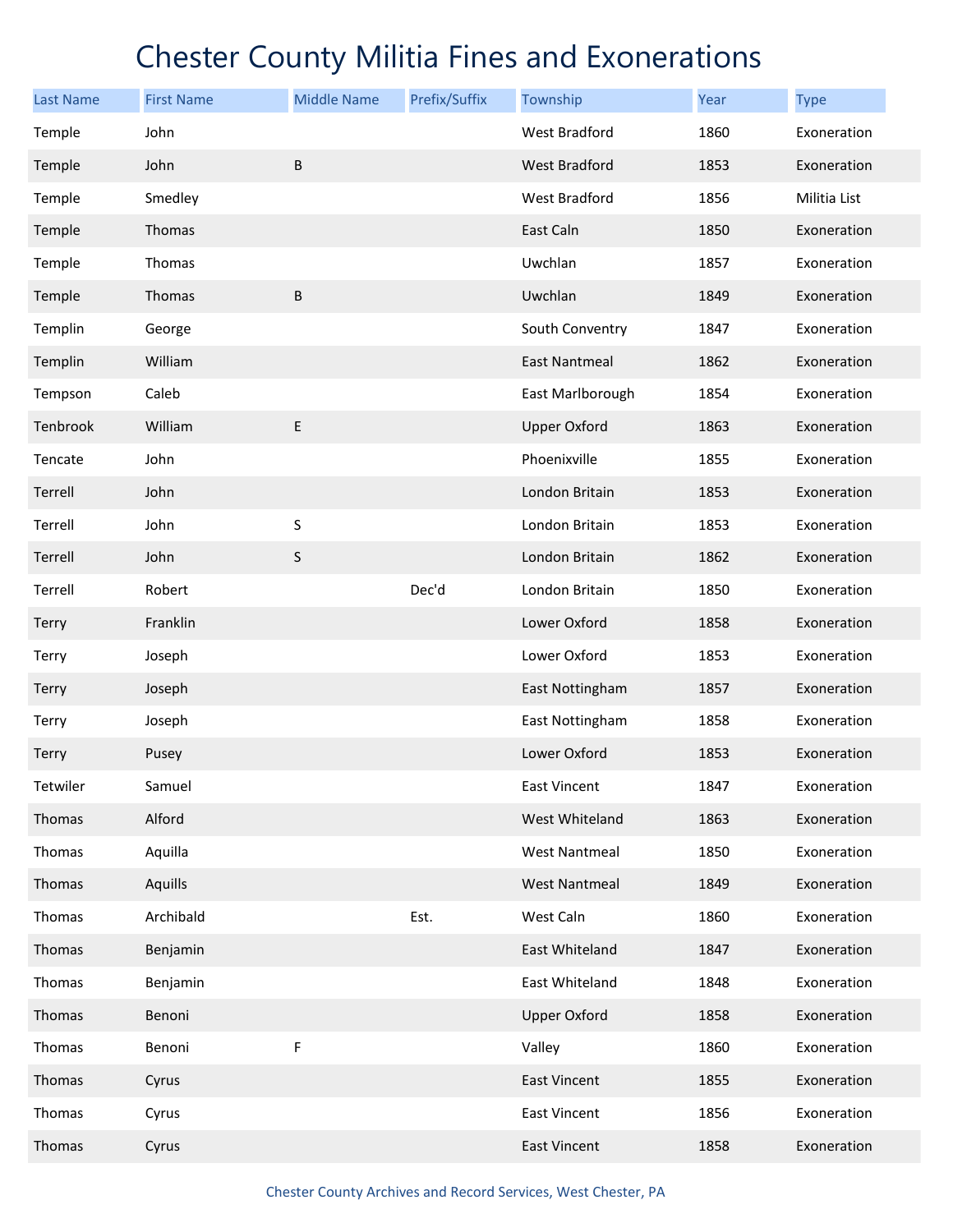| <b>Last Name</b> | <b>First Name</b> | <b>Middle Name</b> | Prefix/Suffix | Township             | Year | <b>Type</b>  |
|------------------|-------------------|--------------------|---------------|----------------------|------|--------------|
| Thomas           | David             |                    |               | Lower Oxford         | 1849 | Exoneration  |
| Thomas           | Davis             |                    |               | East Brandywine      | 1855 | Militia List |
| Thomas           | Davis             |                    |               | East Brandywine      | 1857 | Militia Tax  |
| Thomas           | Edward            |                    |               | East Nottingham      | 1849 | Exoneration  |
| Thomas           | Elijah            |                    |               | East Brandywine      | 1859 | Militia List |
| Thomas           | Evan              |                    |               | Lower Oxford         | 1849 | Exoneration  |
| Thomas           | Ezekiel           |                    |               | <b>East Vincent</b>  | 1863 | Exoneration  |
| Thomas           | Francis           |                    |               | Phoenixville         | 1853 | Exoneration  |
| Thomas           | Frederick         |                    |               | East Whiteland       | 1853 | Exoneration  |
| Thomas           | Frederick         |                    |               | East Whiteland       | 1854 | Exoneration  |
| Thomas           | Fredrick          |                    |               | East Whiteland       | 1855 | Exoneration  |
| Thomas           | Fredrick          |                    |               | East Whiteland       | 1856 | Exoneration  |
| Thomas           | George            |                    |               | West Whiteland       | 1849 | Exoneration  |
| Thomas           | George            |                    |               | <b>West Chester</b>  | 1859 | Exoneration  |
| Thomas           | Henry             |                    |               | <b>West Nantmeal</b> | 1850 | Exoneration  |
| Thomas           | Henry             |                    |               | Uwchlan              | 1851 | Exoneration  |
| Thomas           | Henry             |                    |               | East Whiteland       | 1855 | Exoneration  |
| Thomas           | Isaac             |                    |               | Willistown           | 1847 | Exoneration  |
| Thomas           | Jacob             |                    |               | West Pikeland        | 1857 | Exoneration  |
| Thomas           | James             | $\mathsf C$        |               | West Brandywine      | 1856 | Exoneration  |
| Thomas           | Jesse             |                    |               | <b>West Vincent</b>  | 1858 | Exoneration  |
| Thomas           | John              |                    |               | <b>West Nantmeal</b> | 1849 | Exoneration  |
| Thomas           | John              |                    |               | West Caln            | 1853 | Exoneration  |
| Thomas           | John              |                    |               | East Goshen          | 1858 | Exoneration  |
| Thomas           | John              |                    |               | West Caln            | 1860 | Exoneration  |
| Thomas           | John              | W                  |               | East Whiteland       | 1848 | Exoneration  |
| Thomas           | John              | W                  |               | Tredyffrin           | 1848 | Exoneration  |
| Thomas           | John              | ${\sf W}$          |               | <b>Upper Oxford</b>  | 1861 | Exoneration  |
| Thomas           | Robert            |                    |               | West Caln            | 1849 | Exoneration  |
| Thomas           | Robert            |                    |               | Honeybrook           | 1853 | Exoneration  |
| Thomas           | Robert            |                    |               | West Caln            | 1853 | Exoneration  |
| Thomas           | $\sf S$           | $\sf B$            |               | West Chester         | 1854 | Exoneration  |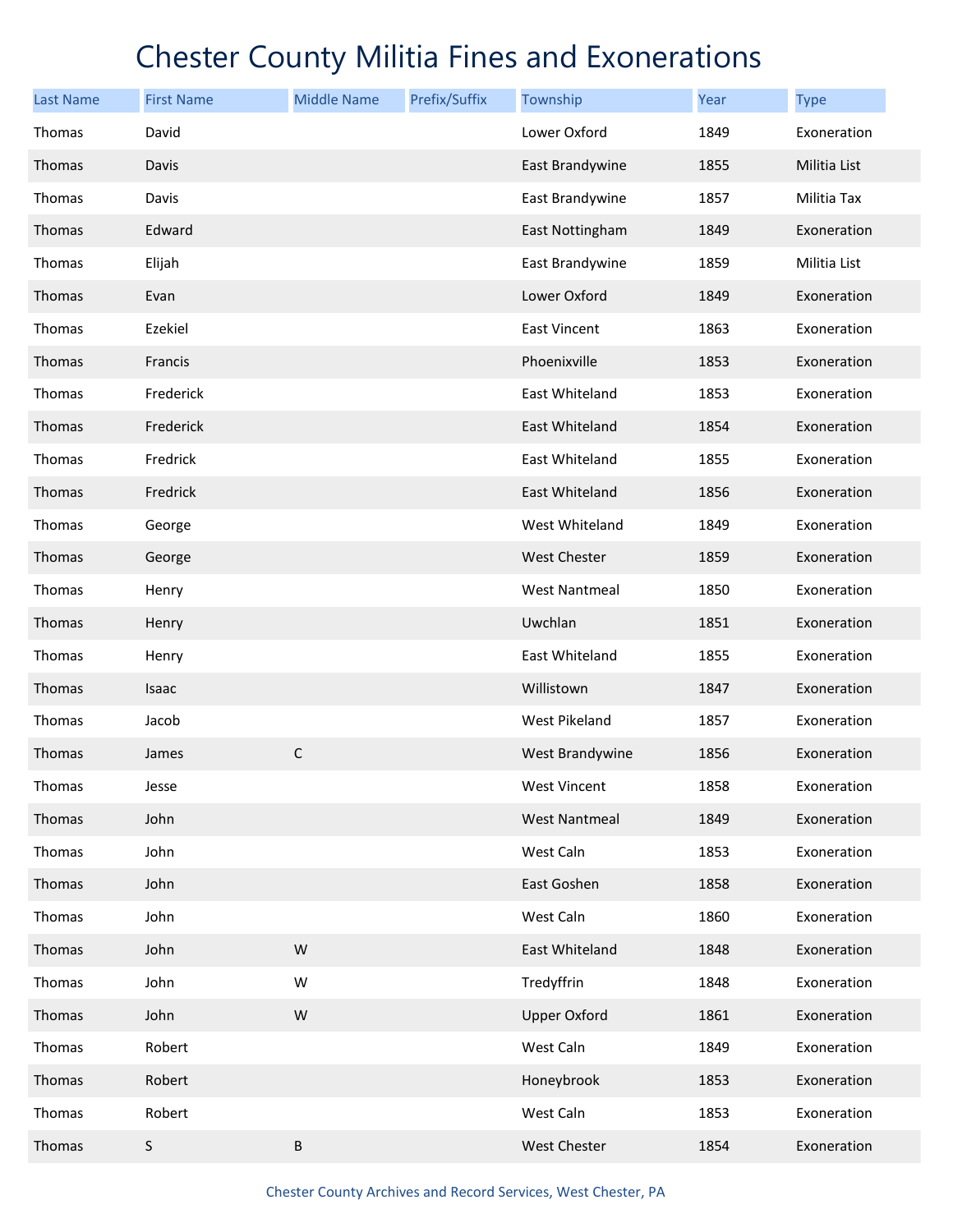| <b>Last Name</b> | <b>First Name</b> | <b>Middle Name</b> | Prefix/Suffix | Township             | Year | <b>Type</b>  |
|------------------|-------------------|--------------------|---------------|----------------------|------|--------------|
| Thomas           | Samuel            |                    |               | East Whiteland       | 1849 | Exoneration  |
| Thomas           | Samuel            |                    |               | West Caln            | 1860 | Exoneration  |
| Thomas           | Samuel            | R                  |               | Sadsbury             | 1850 | Exoneration  |
| Thomas           | Samuel            | ${\sf R}$          |               | Londonderry          | 1860 | Exoneration  |
| Thomas           | Slater            |                    |               | East Whiteland       | 1847 | Exoneration  |
| Thomas           | Slater            |                    |               | East Whiteland       | 1848 | Exoneration  |
| Thomas           | Templer           | ${\sf R}$          |               | West Whiteland       | 1858 | Exoneration  |
| Thomas           | Thomas            |                    | Dec'd         | West Whiteland       | 1849 | Exoneration  |
| Thomas           | Thomas            | P                  |               | Warwick              | 1863 | Exoneration  |
| Thomas           | Washington        |                    |               | West Caln            | 1857 | Exoneration  |
| Thomas           | William           |                    |               | <b>West Nantmeal</b> | 1849 | Exoneration  |
| Thomas           | William           |                    |               | <b>East Bradford</b> | 1850 | Exoneration  |
| Thomas           | William           |                    |               | East Whiteland       | 1850 | Exoneration  |
| Thomas           | William           |                    |               | Pocopson             | 1855 | Exoneration  |
| Thomas           | William           |                    |               | West Caln            | 1855 | Exoneration  |
| Thomas           | William           | $\mathsf D$        |               | Phoenixville         | 1853 | Exoneration  |
| Thomas           | William           | J                  |               | Willistown           | 1847 | Exoneration  |
| Thompson         | Aaron             |                    |               | Schuylkill           | 1849 | Exoneration  |
| Thompson         | Abia              | P                  |               | Penn                 | 1858 | Exoneration  |
| Thompson         | Abiah             |                    |               | Londonderry          | 1862 | Exoneration  |
| Thompson         | Abner             |                    |               | East Fallowfield     | 1854 | Exoneration  |
| Thompson         | Abner             |                    |               | East Brandywine      | 1858 | Militia List |
| Thompson         | Alexander         |                    |               | Kennett              | 1863 | Exoneration  |
| Thompson         | Amor              |                    |               | East Brandywine      | 1855 | Militia List |
| Thompson         | Amor              |                    |               | East Brandywine      | 1859 | Militia List |
| Thompson         | Benjamin          |                    |               | Lower Oxford         | 1849 | Exoneration  |
| Thompson         | Bethel            | P                  |               | Pennsbury            | 1858 | Exoneration  |
| Thompson         | Daniel            |                    |               | Highland             | 1860 | Exoneration  |
| Thompson         | Davis             |                    |               | East Brandywine      | 1858 | Militia List |
| Thompson         | Eli               |                    |               | London Britain       | 1859 | Exoneration  |
| Thompson         | Elijah            |                    |               | Franklin             | 1857 | Exoneration  |
| Thompson         | Emmer             |                    |               | East Marlborough     | 1853 | Exoneration  |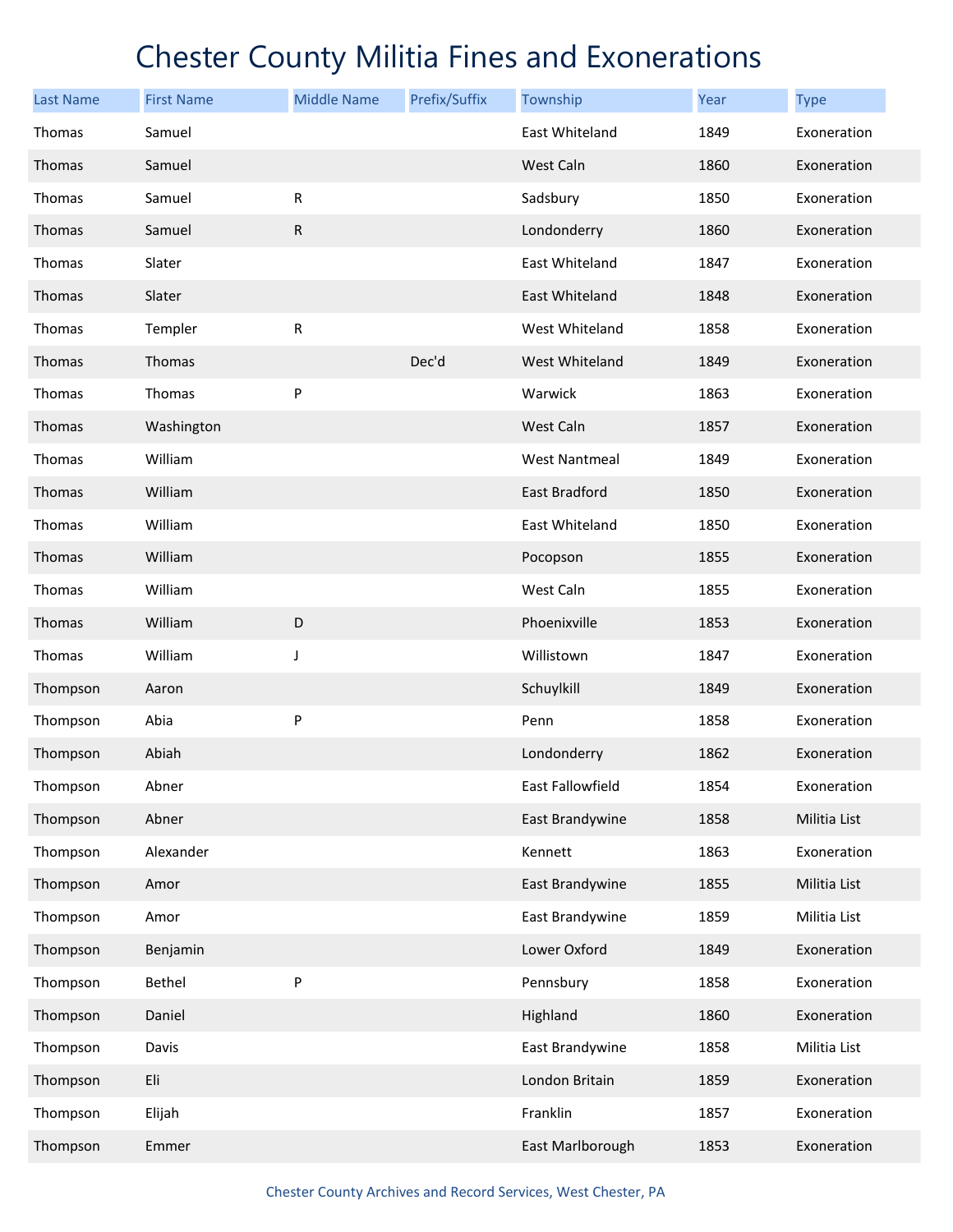| <b>Last Name</b> | <b>First Name</b> | <b>Middle Name</b>        | Prefix/Suffix | Township             | Year | <b>Type</b>  |
|------------------|-------------------|---------------------------|---------------|----------------------|------|--------------|
| Thompson         | Emor              |                           |               | East Marlborough     | 1850 | Exoneration  |
| Thompson         | Franklin          |                           |               | West Caln            | 1860 | Exoneration  |
| Thompson         | George            |                           |               | <b>Upper Uwchlan</b> | 1860 | Exoneration  |
| Thompson         | George            |                           |               | Warwick              | 1863 | Exoneration  |
| Thompson         | Henry             |                           |               | Highland             | 1862 | Exoneration  |
| Thompson         | Isaac             |                           |               | <b>West Nantmeal</b> | 1849 | Exoneration  |
| Thompson         | Isaac             |                           |               | <b>West Nantmeal</b> | 1853 | Militia List |
| Thompson         | Isaac             |                           |               | <b>East Nantmeal</b> | 1857 | Exoneration  |
| Thompson         | Isaac             |                           |               | <b>West Nantmeal</b> | 1860 | Exoneration  |
| Thompson         | Israel            |                           |               | Uwchlan              | 1854 | Exoneration  |
| Thompson         | Israel            |                           |               | Uwchlan              | 1857 | Exoneration  |
| Thompson         | Israel            | D                         |               | Uwchlan              | 1855 | Exoneration  |
| Thompson         | J                 | $\mathsf C$               |               | West Caln            | 1855 | Exoneration  |
| Thompson         | James             |                           |               | Lower Oxford         | 1849 | Exoneration  |
| Thompson         | James             |                           |               | Lower Oxford         | 1850 | Exoneration  |
| Thompson         | James             |                           |               | Londonderry          | 1853 | Exoneration  |
| Thompson         | James             |                           |               | Lower Oxford         | 1862 | Exoneration  |
| Thompson         | James             |                           |               | Londonderry          | 1863 | Exoneration  |
| Thompson         | Jesse             |                           |               | West Whiteland       | 1854 | Exoneration  |
| Thompson         | Jesse             |                           |               | West Whiteland       | 1855 | Exoneration  |
| Thompson         | Jesse             |                           |               | West Whiteland       | 1856 | Exoneration  |
| Thompson         | John              |                           |               | Lower Oxford         | 1849 | Exoneration  |
| Thompson         | John              |                           | Dec'd         | Kennett              | 1862 | Exoneration  |
| Thompson         | Joseph            |                           |               | Phoenixville         | 1853 | Exoneration  |
| Thompson         | Joseph            |                           |               | Newlin               | 1860 | Exoneration  |
| Thompson         | Joseph            |                           |               | London Grove         | 1863 | Exoneration  |
| Thompson         | Levi              | $\boldsymbol{\mathsf{H}}$ |               | West Marlborough     | 1855 | Exoneration  |
| Thompson         | Lewis             |                           |               | Kennett              | 1850 | Exoneration  |
| Thompson         | Lewis             |                           |               | <b>Upper Oxford</b>  | 1853 | Exoneration  |
| Thompson         | Lewis             |                           |               | West Goshen          | 1854 | Exoneration  |
| Thompson         | Lewis             |                           |               | <b>Upper Oxford</b>  | 1855 | Exoneration  |
| Thompson         | Lewis             |                           |               | London Britain       | 1860 | Exoneration  |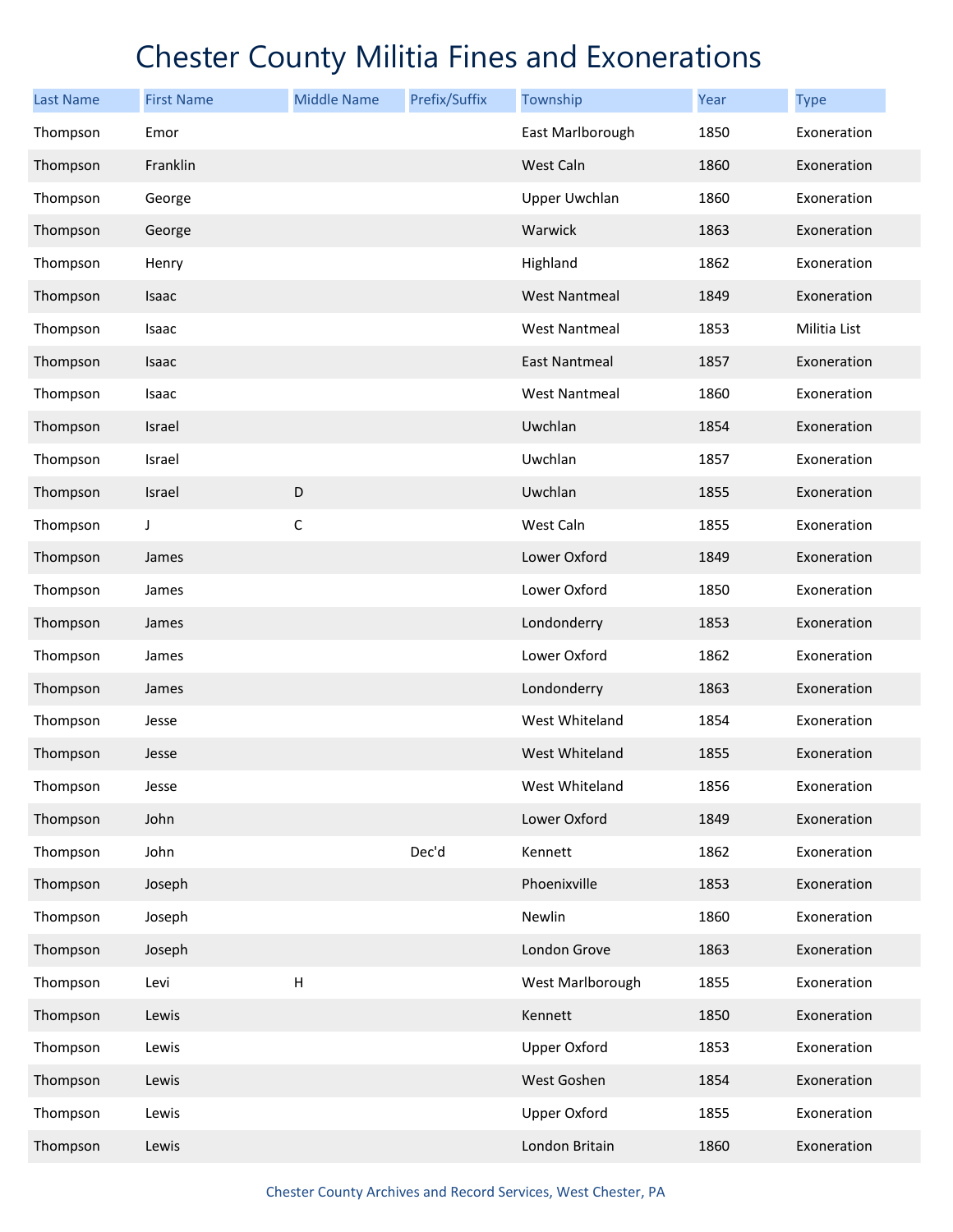| <b>Last Name</b> | <b>First Name</b> | <b>Middle Name</b>        | Prefix/Suffix | Township             | Year | <b>Type</b>  |
|------------------|-------------------|---------------------------|---------------|----------------------|------|--------------|
| Thompson         | Mahlon            |                           |               | <b>West Nantmeal</b> | 1853 | Militia List |
| Thompson         | Morris            |                           |               | West Whiteland       | 1859 | Exoneration  |
| Thompson         | Newlin            |                           |               | East Goshen          | 1850 | Exoneration  |
| Thompson         | Newlin            |                           |               | Charlestown          | 1850 | Exoneration  |
| Thompson         | Oliver            |                           |               | Lower Oxford         | 1849 | Exoneration  |
| Thompson         | Peter             |                           |               | East Brandywine      | 1862 | Exoneration  |
| Thompson         | Peter             |                           |               | East Brandywine      | 1862 | Militia List |
| Thompson         | Riter             |                           |               | Willistown           | 1860 | Exoneration  |
| Thompson         | Riter             |                           |               | East Caln            | 1863 | Exoneration  |
| Thompson         | Samuel            |                           |               | Sadsbury             | 1858 | Exoneration  |
| Thompson         | Taylor            |                           |               | New Garden           | 1862 | Exoneration  |
| Thompson         | Templin           | $\mathsf{R}$              |               | West Whiteland       | 1862 | Exoneration  |
| Thompson         | Tennsind          |                           |               | West Whiteland       | 1862 | Exoneration  |
| Thompson         | Thomas            |                           |               | West Marlborough     | 1860 | Exoneration  |
| Thompson         | Thomas            | H                         |               | East Nottingham      | 1853 | Militia List |
| Thompson         | William           |                           |               | Penn                 | 1850 | Exoneration  |
| Thompson         | William           |                           |               | West Fallowfield     | 1852 | Exoneration  |
| Thompson         | William           |                           |               | Londonderry          | 1854 | Exoneration  |
| Thompson         | William           |                           | Dec'd         | <b>West Vincent</b>  | 1859 | Exoneration  |
| Thompson         | William           |                           |               | Penn                 | 1862 | Exoneration  |
| Thompson         | Wrighter          |                           |               | East Brandywine      | 1857 | Militia Tax  |
| Thomson          | George            | $\sf B$                   |               | East Caln            | 1858 | Militia List |
| Thomson          | John              |                           |               | East Caln            | 1858 | Militia List |
| Thorn            | Henry             |                           |               | <b>West Chester</b>  | 1862 | Exoneration  |
| Thorn            | William           |                           |               | West Fallowfield     | 1849 | Exoneration  |
| Thorn            | William           |                           |               | West Fallowfield     | 1853 | Exoneration  |
| Thorn            | William           |                           |               | Highland             | 1854 | Exoneration  |
| Thornberry       | William           | $\boldsymbol{\mathsf{H}}$ |               | West Fallowfield     | 1852 | Exoneration  |
| Thornbury        | Elijah            |                           |               | Highland             | 1854 | Exoneration  |
| Thornbury        | John              |                           |               | West Bradford        | 1856 | Militia List |
| Thornbury        | Joshua            |                           |               | West Bradford        | 1849 | Exoneration  |
| Thornbury        | Thomas            | ${\sf M}$                 |               | West Bradford        | 1856 | Militia List |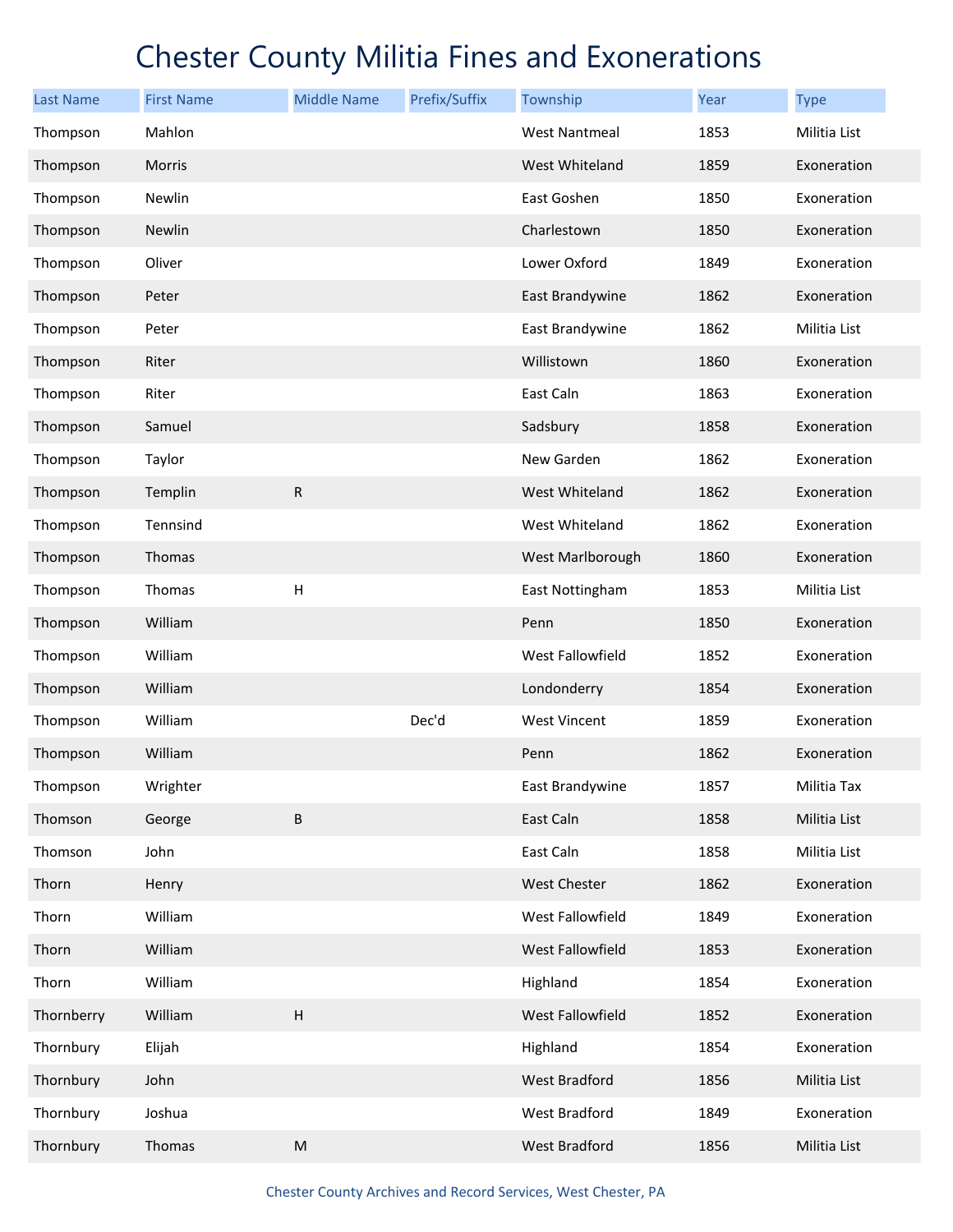| <b>Last Name</b> | <b>First Name</b> | <b>Middle Name</b> | Prefix/Suffix | Township                | Year | <b>Type</b>  |
|------------------|-------------------|--------------------|---------------|-------------------------|------|--------------|
| Thornbury        | William           | $\mathsf{N}$       |               | Newlin                  | 1863 | Exoneration  |
| Thornbury        | Yearsley          |                    |               | West Bradford           | 1850 | Exoneration  |
| Thornton         | Hellion           |                    |               | East Caln               | 1860 | Exoneration  |
| Thornton         | James             |                    |               | Phoenixville            | 1854 | Exoneration  |
| Thornton         | Simeon            |                    |               | East Caln               | 1860 | Exoneration  |
| Thoud            | Joseph            |                    |               | <b>West Fallowfield</b> | 1849 | Exoneration  |
| Through          | Arthur            |                    |               | Hopewell                | 1856 | Exoneration  |
| Tiachon          | John              | $\mathsf A$        |               | West Whiteland          | 1862 | Exoneration  |
| Tice             | John              |                    |               | Londonderry             | 1857 | Exoneration  |
| <b>Tice</b>      | William           |                    |               | Birmingham              | 1855 | Exoneration  |
| Tight            | Benjamin          |                    |               | Kennett                 | 1854 | Exoneration  |
| Timanis          | Charles           |                    |               | New London              | 1853 | Exoneration  |
| Timanis          | George            |                    |               | Oxford Borough          | 1859 | Exoneration  |
| Timanons         | Robert            |                    |               | Lower Oxford            | 1849 | Exoneration  |
| Timble           | Abram             | V                  |               | West Whiteland          | 1863 | Exoneration  |
| Timble           | Thomas            | D                  |               | West Whiteland          | 1863 | Exoneration  |
| Timbler          | Andrew            |                    |               | <b>West Vincent</b>     | 1847 | Exoneration  |
| Tinsley          | Aaron             |                    |               | West Caln               | 1849 | Exoneration  |
| Tinsley          | Aaron             |                    |               | West Caln               | 1853 | Exoneration  |
| Tinsley          | Aaron             |                    |               | West Caln               | 1854 | Exoneration  |
| Tinsley          | Aaron             |                    |               | West Caln               | 1857 | Exoneration  |
| Tinsley          | William           |                    |               | Sadsbury                | 1850 | Exoneration  |
| Titlow           | Abraham           | $\sf S$            |               | North Conventry         | 1848 | Exoneration  |
| Titlow           | Henry             |                    |               | <b>West Vincent</b>     | 1863 | Exoneration  |
| <b>Titus</b>     | George            | B                  |               | East Nottingham         | 1853 | Militia List |
| Tiveker          | Francis           |                    |               | West Chester            | 1862 | Exoneration  |
| Tobin            | John              |                    |               | East Whiteland          | 1862 | Exoneration  |
| Todd             | Charles           |                    |               | Tredyffrin              | 1847 | Exoneration  |
| Todd             | David             |                    |               | <b>Upper Uwchlan</b>    | 1859 | Exoneration  |
| Todd             | John              |                    |               | Uwchlan                 | 1857 | Exoneration  |
| Todd             | Robert            |                    | Jr            | East Whiteland          | 1862 | Exoneration  |
| Todd             | William           |                    |               | Tredyffrin              | 1847 | Exoneration  |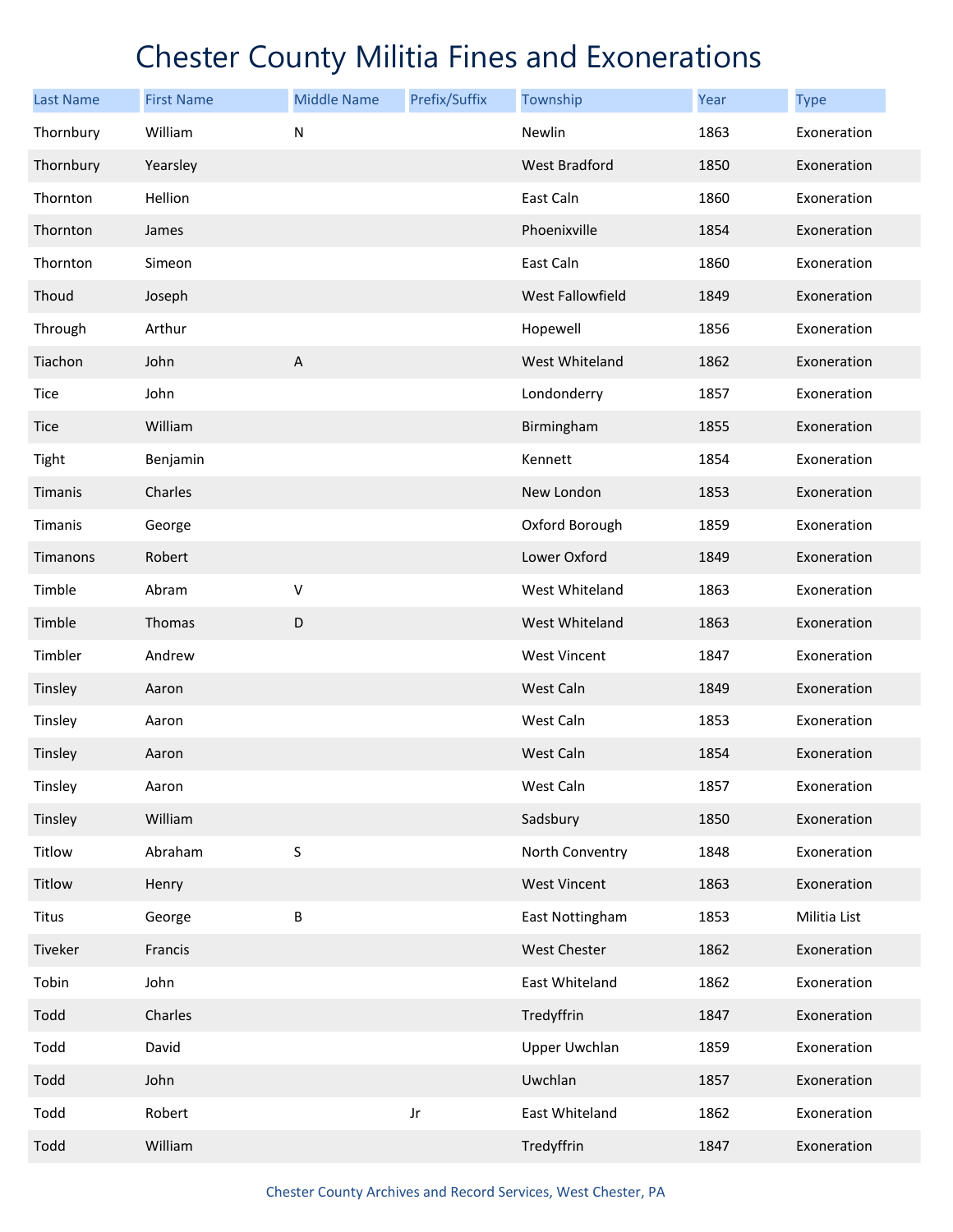| <b>Last Name</b> | <b>First Name</b> | <b>Middle Name</b>        | Prefix/Suffix | Township            | Year | <b>Type</b>  |
|------------------|-------------------|---------------------------|---------------|---------------------|------|--------------|
| Todd             | William           |                           |               | East Whiteland      | 1849 | Exoneration  |
| Todd             | William           |                           |               | Wallace             | 1858 | Militia List |
| Todd             | William           |                           |               | Wallace             | 1859 | Militia List |
| Tolbert          | John              | $\mathsf J$               |               | Honeybrook          | 1858 | Exoneration  |
| Tolbert          | William           |                           |               | Londonderry         | 1854 | Exoneration  |
| Tolbert          | William           |                           |               | <b>Upper Oxford</b> | 1857 | Exoneration  |
| Tomney           | Arthur            |                           |               | Schuylkill          | 1849 | Exoneration  |
| Tompson          | Andrew            |                           |               | East Fallowfield    | 1858 | Exoneration  |
| Tompson          | Thomas            |                           |               | London Grove        | 1853 | Exoneration  |
| Tompson          | Thomas            |                           |               | London Grove        | 1853 | Exoneration  |
| Toole            | Thomas            |                           |               | Westtown            | 1858 | Exoneration  |
| Toones           | Richard           |                           |               | Kennett Square      | 1859 | Exoneration  |
| Torbert          | Benjamin          | F                         |               | East Caln           | 1858 | Militia List |
| Torbert          | Oliver            | $\boldsymbol{\mathsf{H}}$ |               | East Caln           | 1858 | Militia List |
| Torbert          | William           | J                         |               | East Caln           | 1858 | Militia List |
| Torbet           | Hugh              |                           |               | Pennsbury           | 1860 | Exoneration  |
| Tosh             | William           | Α                         |               | West Nottingham     | 1859 | Exoneration  |
| Touden           | Levi              |                           |               | Tredyffrin          | 1848 | Exoneration  |
| Townsand         | Abram             |                           |               | East Brandywine     | 1855 | Militia List |
| Townsand         | Abram             |                           |               | East Brandywine     | 1858 | Militia List |
| Townsand         | John              |                           |               | Sadsbury            | 1856 | Exoneration  |
| Townsend         | Antrikin          |                           |               | West Brandywine     | 1855 | Exoneration  |
| Townsend         | Caleb             |                           |               | East Bradford       | 1850 | Exoneration  |
| Townsend         | Cheney            |                           |               | East Bradford       | 1855 | Exoneration  |
| Townsend         | Cheyney           |                           |               | East Bradford       | 1854 | Exoneration  |
| Townsend         | Eber              |                           |               | West Whiteland      | 1862 | Exoneration  |
| Townsend         | George            | D                         |               | Valley              | 1860 | Exoneration  |
| Townsend         | Howard            |                           |               | Penn                | 1857 | Exoneration  |
| Townsend         | John              |                           |               | East Bradford       | 1850 | Exoneration  |
| Townsend         | Lewis             |                           |               | West Goshen         | 1860 | Exoneration  |
| Townsend         | Oliver            |                           |               | West Whiteland      | 1849 | Exoneration  |
| Townsend         | Oliver            |                           |               | West Whiteland      | 1850 | Exoneration  |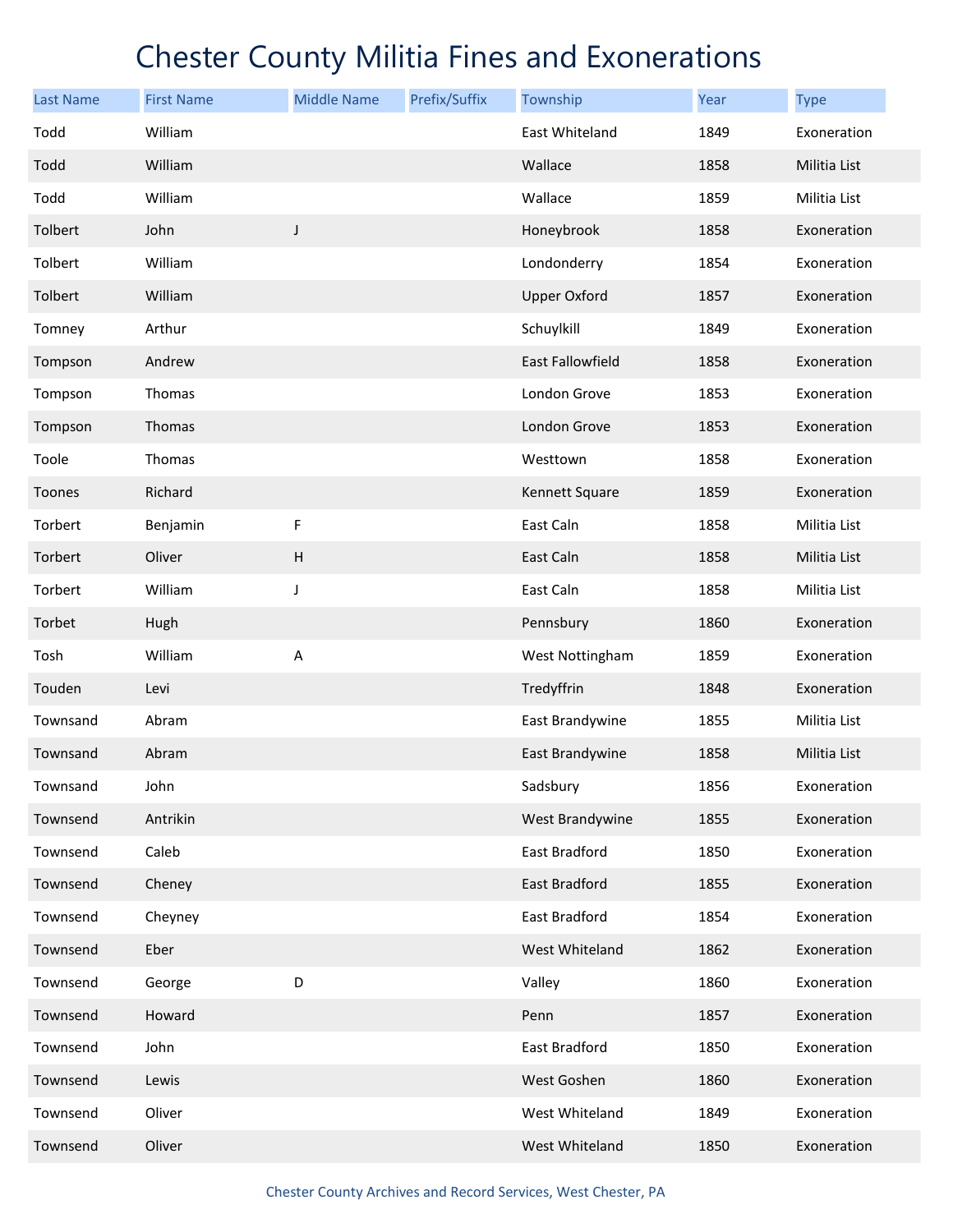| <b>Last Name</b> | <b>First Name</b> | <b>Middle Name</b> | Prefix/Suffix | Township             | Year | <b>Type</b>  |
|------------------|-------------------|--------------------|---------------|----------------------|------|--------------|
| Townsend         | Reuben            |                    |               | West Caln            | 1855 | Exoneration  |
| Townsend         | William           |                    |               | Valley               | 1858 | Exoneration  |
| Townsend         | William           |                    |               | East Fallowfield     | 1860 | Exoneration  |
| Townsend         | William           |                    |               | East Fallowfield     | 1862 | Exoneration  |
| Townsley         | Caleb             |                    |               | Valley               | 1853 | Exoneration  |
| Townsley         | David             |                    |               | Uwchlan              | 1854 | Exoneration  |
| Townsley         | Henry             |                    |               | West Brandywine      | 1850 | Exoneration  |
| Towsen           | Roger             |                    |               | Charlestown          | 1855 | Exoneration  |
| Toy              | John              |                    |               | East Nottingham      | 1853 | Militia List |
| <b>Trace</b>     | William           |                    |               | <b>West Bradford</b> | 1849 | Exoneration  |
| <b>Trace</b>     | William           |                    |               | West Bradford        | 1850 | Exoneration  |
| Traut            | Paul              |                    |               | West Whiteland       | 1863 | Exoneration  |
| Travilla         | Joshua            |                    |               | West Marlborough     | 1849 | Exoneration  |
| Travillen        | George            |                    |               | West Marlborough     | 1855 | Exoneration  |
| Trayner          | James             |                    |               | Lower Oxford         | 1849 | Exoneration  |
| Trayner          | James             |                    |               | Lower Oxford         | 1849 | Exoneration  |
| Trayner          | John              |                    |               | Lower Oxford         | 1849 | Exoneration  |
| Trayner          | William           |                    |               | Lower Oxford         | 1858 | Exoneration  |
| Traynor          | William           |                    |               | West Nottingham      | 1862 | Exoneration  |
| Trego            | Abner             |                    | Dec'd         | <b>West Nantmeal</b> | 1849 | Exoneration  |
| Trego            | Daniel            |                    |               | <b>West Nantmeal</b> | 1853 | Militia List |
| Trego            | Eli               |                    |               | <b>West Nantmeal</b> | 1857 | Militia List |
| Trego            | Eli               | D                  |               | <b>West Nantmeal</b> | 1853 | Militia List |
| Trego            | Eli               | $\mathsf D$        |               | <b>West Nantmeal</b> | 1858 | Militia List |
| Trego            | Isaac             |                    |               | <b>West Nantmeal</b> | 1857 | Militia List |
| Trego            | Isaac             |                    |               | <b>West Nantmeal</b> | 1858 | Militia List |
| Trego            | James             |                    |               | <b>West Nantmeal</b> | 1853 | Militia List |
| Trego            | James             |                    |               | <b>West Nantmeal</b> | 1857 | Militia List |
| Trego            | James             |                    |               | <b>West Nantmeal</b> | 1862 | Exoneration  |
| Trego            | James             | G                  |               | <b>West Nantmeal</b> | 1853 | Militia List |
| Trego            | James             | G                  |               | <b>West Nantmeal</b> | 1858 | Militia List |
| Trego            | Joseph            |                    |               | Honeybrook           | 1858 | Exoneration  |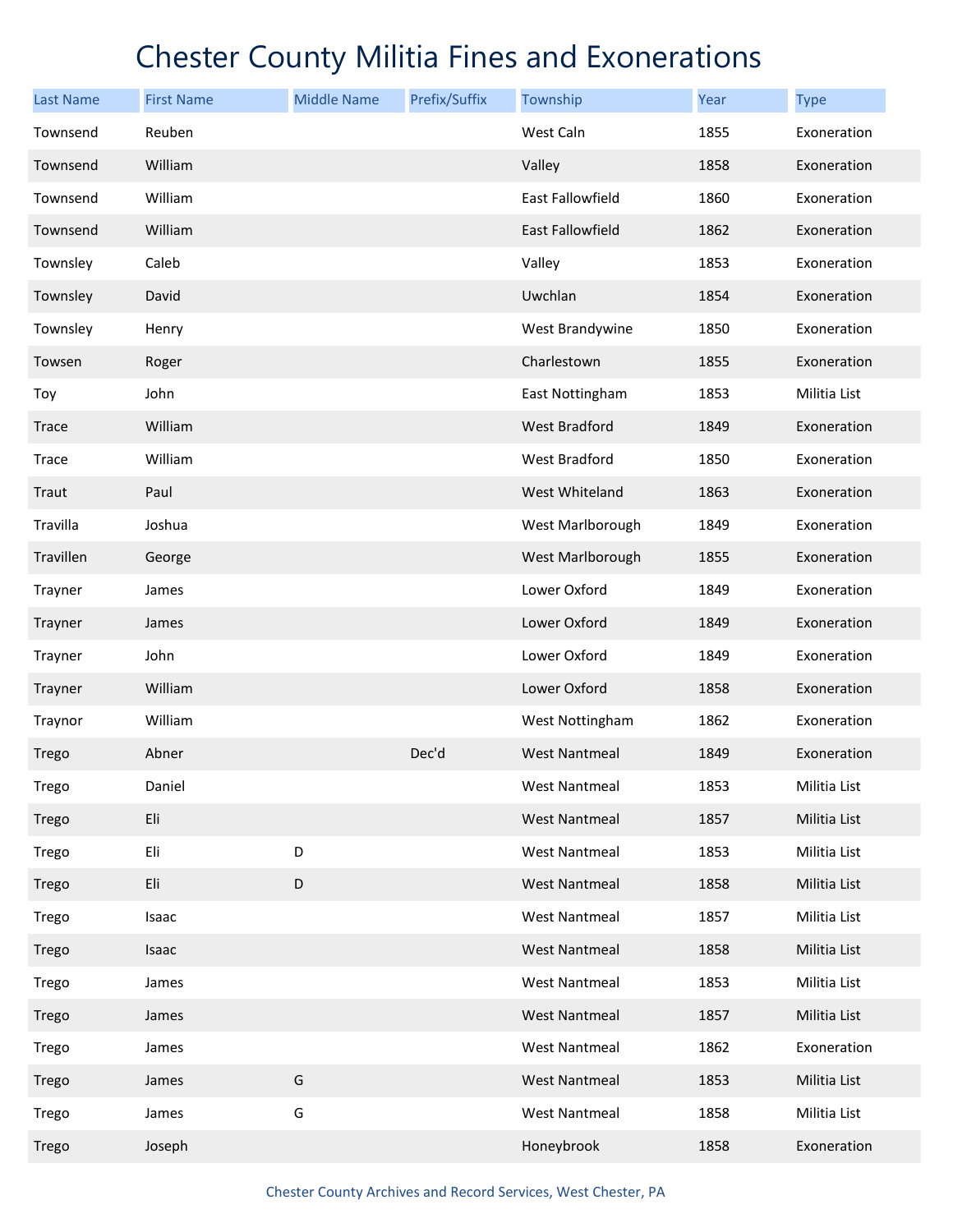| <b>Last Name</b> | <b>First Name</b> | <b>Middle Name</b>        | Prefix/Suffix | Township             | Year | <b>Type</b>  |
|------------------|-------------------|---------------------------|---------------|----------------------|------|--------------|
| Trego            | Lewis             |                           |               | <b>West Nantmeal</b> | 1853 | Militia List |
| Trego            | Lewis             |                           |               | <b>West Nantmeal</b> | 1857 | Militia List |
| Trego            | Lewis             |                           |               | <b>West Nantmeal</b> | 1858 | Militia List |
| Trego            | William           |                           |               | <b>West Nantmeal</b> | 1855 | Exoneration  |
| Trego            | William           |                           |               | West Nantmeal        | 1857 | Militia List |
| Trego            | William           |                           |               | <b>West Nantmeal</b> | 1859 | Exoneration  |
| Trego            | William           | P                         |               | <b>West Nantmeal</b> | 1853 | Militia List |
| Trey             | Anthony           |                           |               | <b>West Vincent</b>  | 1862 | Exoneration  |
| Trimble          | Jacob             |                           |               | Pocopson             | 1863 | Exoneration  |
| Trimble          | Philip            | $\mathsf A$               |               | East Whiteland       | 1859 | Exoneration  |
| Trimble          | Thomas            | Α                         |               | East Whiteland       | 1849 | Exoneration  |
| Trimble          | Thomas            | D                         |               | West Whiteland       | 1855 | Exoneration  |
| Trimble          | William           |                           | Jr            | West Whiteland       | 1849 | Exoneration  |
| <b>Triner</b>    | James             |                           |               | Penn                 | 1858 | Exoneration  |
| Trinley          | Jacob             |                           |               | East Pikeland        | 1862 | Exoneration  |
| Troup            | Jacob             |                           |               | Highland             | 1854 | Exoneration  |
| Trubower         | William           |                           |               | Charlestown          | 1850 | Exoneration  |
| Trumpower        | William           |                           |               | West Pikeland        | 1847 | Exoneration  |
| Tryhall          | John              |                           |               | <b>West Nantmeal</b> | 1852 | Exoneration  |
| Trythall         | John              |                           |               | <b>West Nantmeal</b> | 1853 | Militia List |
| Tulley           | Patrick           |                           |               | Phoenixville         | 1855 | Exoneration  |
| Tulley           | Philip            |                           |               | Phoenixville         | 1855 | Exoneration  |
| Turner           | Armstrong         |                           |               | <b>Upper Oxford</b>  | 1863 | Exoneration  |
| Turner           | Edward            | $\boldsymbol{\mathsf{H}}$ |               | East Whiteland       | 1862 | Exoneration  |
| Turner           | John              |                           |               | Lower Oxford         | 1849 | Exoneration  |
| Turner           | John              |                           |               | West Bradford        | 1853 | Exoneration  |
| Turner           | John              |                           |               | Kennett Square       | 1862 | Exoneration  |
| Turner           | John              | $\sf A$                   |               | East Nottingham      | 1859 | Exoneration  |
| Turner           | John              | A                         |               | Elk                  | 1862 | Exoneration  |
| Turner           | Joseph            |                           |               | <b>East Nantmeal</b> | 1862 | Exoneration  |
| Turner           | William           | J                         |               | Oxford Borough       | 1853 | Exoneration  |
| Turney           | William           |                           |               | East Whiteland       | 1853 | Exoneration  |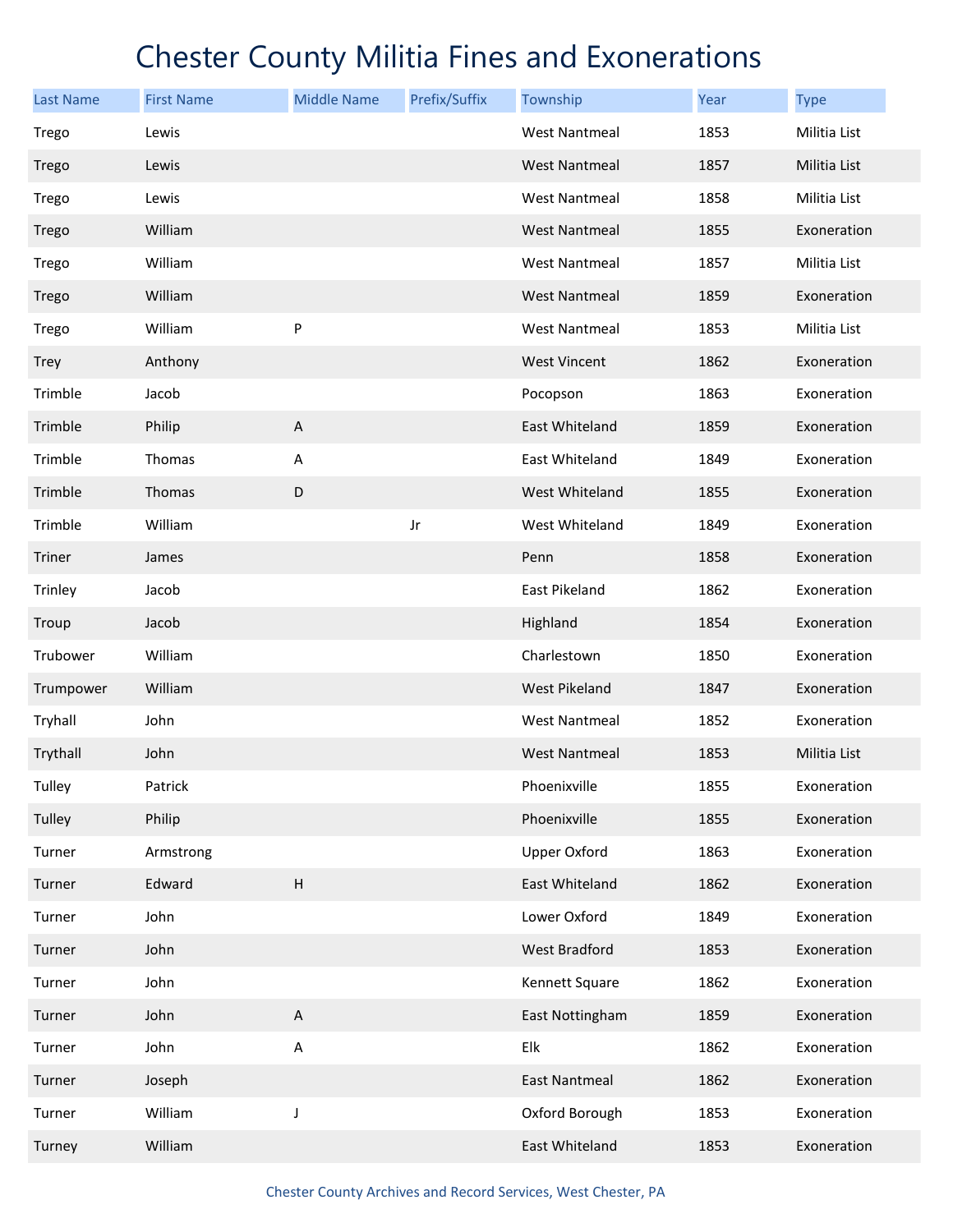| <b>Last Name</b> | <b>First Name</b> | <b>Middle Name</b> | Prefix/Suffix | Township                | Year | <b>Type</b> |
|------------------|-------------------|--------------------|---------------|-------------------------|------|-------------|
| Turntiots        | John              |                    |               | Charlestown             | 1853 | Exoneration |
| Turtle           | Patrick           |                    |               | Elk                     | 1859 | Exoneration |
| Tussey           | Jacob             |                    |               | East Bradford           | 1853 | Exoneration |
| Tustin           | George            |                    |               | <b>West Pikeland</b>    | 1862 | Exoneration |
| Tustin           | Joseph            | J                  |               | West Pikeland           | 1854 | Exoneration |
| Tuton            | James             |                    |               | <b>East Fallowfield</b> | 1860 | Exoneration |
| Tuton            | James             | M                  |               | East Fallowfield        | 1854 | Exoneration |
| Twig             | John              |                    |               | Willistown              | 1862 | Exoneration |
| Twigs            | William           |                    |               | Willistown              | 1851 | Exoneration |
| Tyack            | Charles           |                    |               | <b>West Nantmeal</b>    | 1852 | Exoneration |
| Tyse             | John              |                    |               | West Fallowfield        | 1852 | Exoneration |
| Tyson            | Abel              |                    |               | <b>East Vincent</b>     | 1858 | Exoneration |
| Tyson            | Abel              |                    |               | East Vincent            | 1859 | Exoneration |
| Tyson            | Able              |                    |               | East Vincent            | 1856 | Exoneration |
| Tyson            | Abraham           |                    |               | East Vincent            | 1849 | Exoneration |
| Tyson            | Enos              |                    |               | <b>East Coventry</b>    | 1853 | Exoneration |
| Tyson            | Enos              |                    |               | <b>East Coventry</b>    | 1854 | Exoneration |
| Tyson            | George            | W                  |               | East Fallowfield        | 1862 | Exoneration |
| Tyson            | Jacob             |                    |               | East Coventry           | 1850 | Exoneration |
| Tyson            | Joseph            |                    |               | <b>East Vincent</b>     | 1856 | Exoneration |
| Tyson            | Joshua            |                    | Jr            | <b>East Vincent</b>     | 1856 | Exoneration |
| Tyson            | Joshua            |                    |               | <b>East Vincent</b>     | 1859 | Exoneration |
| Tyson            | Joshua            |                    |               | East Vincent            | 1860 | Exoneration |
| Tyson            | Joshua            |                    |               | East Vincent            | 1863 | Exoneration |
| Tyson            | Samuel            |                    |               | <b>East Vincent</b>     | 1863 | Exoneration |
| Tyson            | Washington        |                    |               | East Vincent            | 1855 | Exoneration |
| Tyson            | Washington        |                    |               | East Vincent            | 1856 | Exoneration |
| Tyson            | Washington        |                    |               | East Vincent            | 1858 | Exoneration |
| Tyson            | Washington        |                    |               | East Vincent            | 1860 | Exoneration |
| Tyson            | Washington        |                    |               | <b>East Vincent</b>     | 1862 | Exoneration |
| Ubel             | George            |                    |               | <b>West Nantmeal</b>    | 1852 | Exoneration |
| Ubil             | Daniel            |                    |               | West Caln               | 1849 | Exoneration |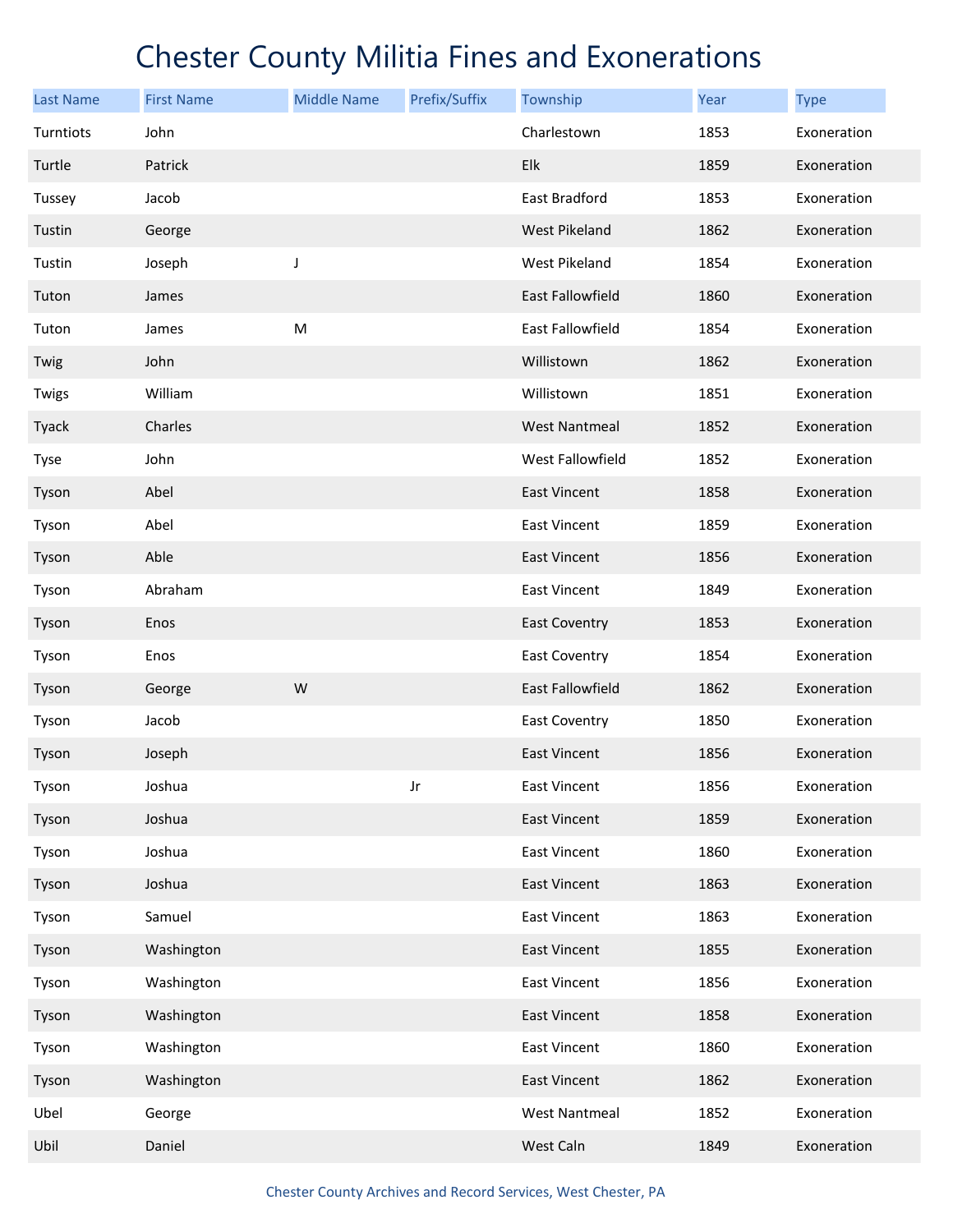| <b>Last Name</b> | <b>First Name</b> | <b>Middle Name</b> | Prefix/Suffix | Township         | <b>Year</b> | <b>Type</b> |
|------------------|-------------------|--------------------|---------------|------------------|-------------|-------------|
| Ubil             | Daniel            |                    | Dec'd         | West Caln        | 1854        | Exoneration |
| Ubil             | Isaac             |                    |               | West Caln        | 1857        | Exoneration |
| Ubil             | John              |                    |               | West Caln        | 1857        | Exoneration |
| Ubil             | William           |                    |               | West Caln        | 1857        | Exoneration |
| Ullman           | John              |                    |               | Phoenixville     | 1853        | Exoneration |
| Umphrey          | George            |                    |               | East Caln        | 1853        | Exoneration |
| Umpstead         | Daniel            |                    |               | Warwick          | 1853        | Exoneration |
| Umstead          | Isaac             |                    |               | Charlestown      | 1855        | Exoneration |
| Umstead          | John              |                    |               | Warwick          | 1850        | Exoneration |
| Umstead          | John              |                    |               | West Brandywine  | 1859        | Exoneration |
| Underwood        | James             |                    | Dec'd         | Lower Oxford     | 1857        | Exoneration |
| Underwood        | Jeremiah          |                    |               | London Grove     | 1850        | Exoneration |
| Underwood        | Jeremiah          |                    |               | London Grove     | 1850        | Exoneration |
| Underwood        | Jeremiah          |                    |               | Sadsbury         | 1855        | Exoneration |
| Underwood        | John              |                    |               | Pennsbury        | 1862        | Exoneration |
| Underwood        | William           |                    |               | Kennett          | 1849        | Exoneration |
| Upperman         | John              |                    |               | Charlestown      | 1860        | Exoneration |
| Upperman         | John              |                    |               | West Pikeland    | 1860        | Exoneration |
| Upperman         | Joseph            |                    |               | West Pikeland    | 1847        | Exoneration |
| Upperman         | Joseph            |                    |               | Charlestown      | 1848        | Exoneration |
| Urner            | Daniel            |                    |               | North Conventry  | 1854        | Exoneration |
| Urner            | Valentine         |                    |               | Phoenixville     | 1853        | Exoneration |
| Urwin            | Andrew            |                    |               | Londonderry      | 1850        | Exoneration |
| Use              | Peter             |                    |               | Phoenixville     | 1853        | Exoneration |
| Uxley            | Elisha            |                    |               | West Fallowfield | 1862        | Exoneration |
| Uxly             | Cornelius         |                    |               | West Goshen      | 1857        | Exoneration |
| Vahl             | Frederick         |                    |               | Phoenixville     | 1858        | Exoneration |
| Vahl             | Joseph            |                    |               | Phoenixville     | 1858        | Exoneration |
| Valentine        | Benjamin          |                    |               | Sadsbury         | 1855        | Exoneration |
| Valentine        | Benjamin          |                    |               | East Marlborough | 1856        | Exoneration |
| Valentine        | Benjamin          |                    |               | Sadsbury         | 1858        | Exoneration |
| Valentine        | Charles           | $\sf S$            |               | West Fallowfield | 1852        | Exoneration |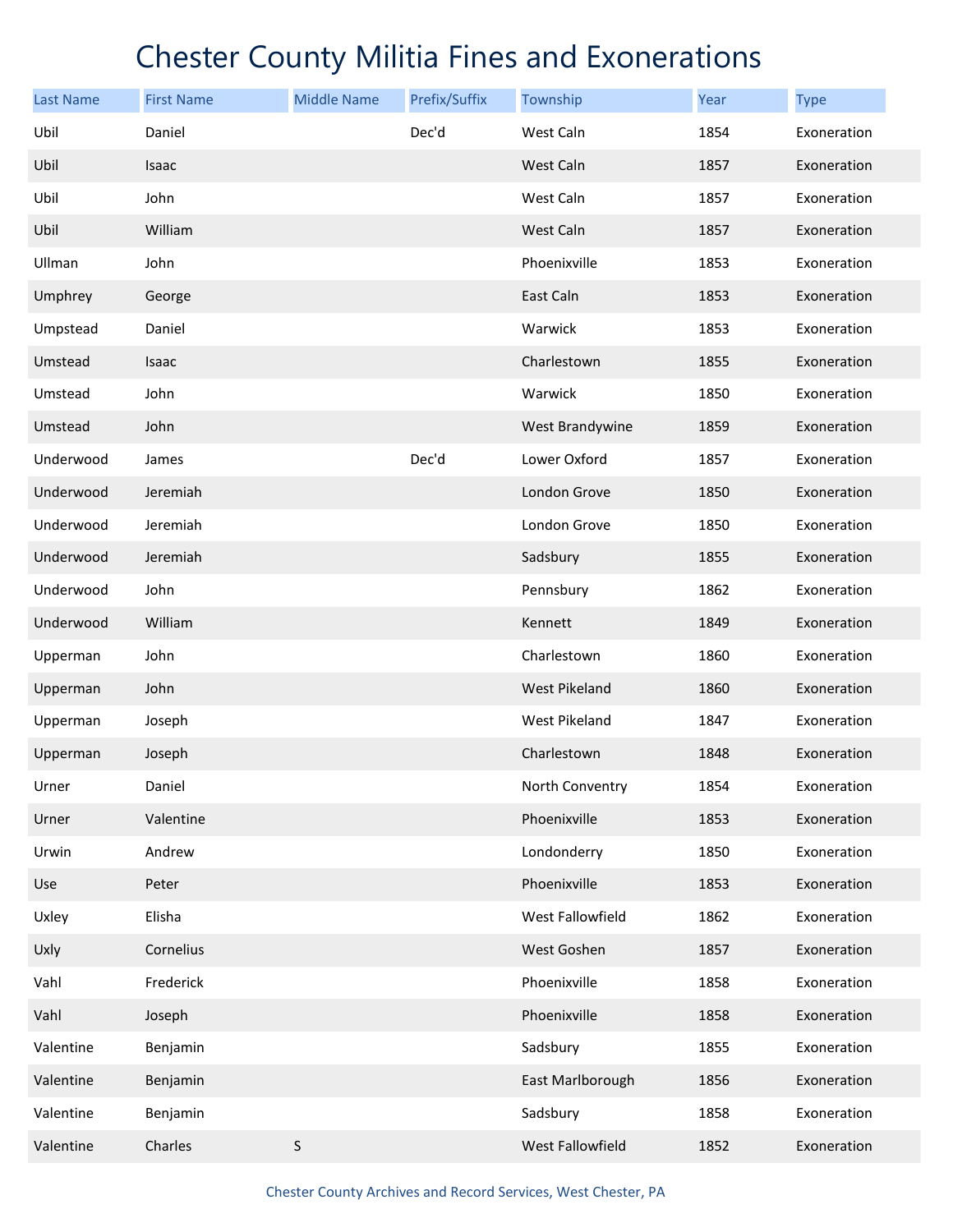| <b>Last Name</b> | <b>First Name</b> | <b>Middle Name</b> | Prefix/Suffix | Township                | Year | <b>Type</b>  |
|------------------|-------------------|--------------------|---------------|-------------------------|------|--------------|
| Valentine        | David             | W                  |               | Highland                | 1862 | Exoneration  |
| Valentine        | <b>Fleming</b>    |                    |               | Valley                  | 1854 | Exoneration  |
| Valentine        | Henry             | $\mathsf C$        |               | East Bradford           | 1862 | Exoneration  |
| Valentine        | J                 | B                  |               | Phoenixville            | 1853 | Exoneration  |
| Valentine        | Joseph            | H                  |               | West Fallowfield        | 1855 | Exoneration  |
| Valentine        | Samuel            |                    |               | <b>West Fallowfield</b> | 1858 | Exoneration  |
| Valentine        | Samuel            |                    |               | Highland                | 1862 | Exoneration  |
| Valentine        | Westley           |                    |               | <b>East Fallowfield</b> | 1862 | Exoneration  |
| Van Lear         | Barnard           |                    |               | West Goshen             | 1853 | Exoneration  |
| Vancanan         | John              |                    |               | <b>West Pikeland</b>    | 1863 | Exoneration  |
| Vance            | Thomas            |                    |               | East Brandywine         | 1855 | Militia List |
| Vance            | Thomas            |                    |               | East Brandywine         | 1858 | Militia List |
| Vancise          | Edwin             |                    |               | Kennett                 | 1863 | Exoneration  |
| Vandaver         | Elwood            |                    |               | East Fallowfield        | 1858 | Exoneration  |
| Vandegrift       | <b>Burris</b>     |                    |               | New London              | 1857 | Exoneration  |
| Vandeguff        | Abel              |                    |               | West Fallowfield        | 1849 | Exoneration  |
| Vandeguff        | Davis             |                    |               | West Fallowfield        | 1849 | Exoneration  |
| Vandergreef      | Jacob             |                    |               | <b>West Fallowfield</b> | 1856 | Exoneration  |
| Vandergrift      | <b>Burrows</b>    |                    |               | <b>Upper Oxford</b>     | 1853 | Exoneration  |
| Vandergrift      | Isaac             |                    |               | <b>Upper Oxford</b>     | 1853 | Exoneration  |
| Vandergrift      | Joseph            |                    |               | <b>Upper Oxford</b>     | 1853 | Exoneration  |
| Vanderslice      | Adison            |                    |               | Phoenixville            | 1854 | Exoneration  |
| Vanderslice      | John              |                    |               | Phoenixville            | 1854 | Exoneration  |
| Vanderslice      | John              |                    |               | Phoenixville            | 1859 | Exoneration  |
| Vanderslice      | Jonas             |                    |               | Phoenixville            | 1853 | Exoneration  |
| Vanderslice      | Jonas             |                    |               | Phoenixville            | 1859 | Exoneration  |
| Vanderslice      | Lott              |                    |               | Valley                  | 1863 | Exoneration  |
| Vanderslice      | Mahlan            |                    |               | Phoenixville            | 1858 | Exoneration  |
| Vanderslice      | Mahlon            |                    |               | Schuylkill              | 1849 | Exoneration  |
| Vanderslice      | Nicholas          |                    |               | <b>East Vincent</b>     | 1855 | Exoneration  |
| Vanderslice      | Nicholas          |                    |               | East Vincent            | 1856 | Exoneration  |
| Vanderslice      | Nicholas          |                    |               | East Pikeland           | 1859 | Exoneration  |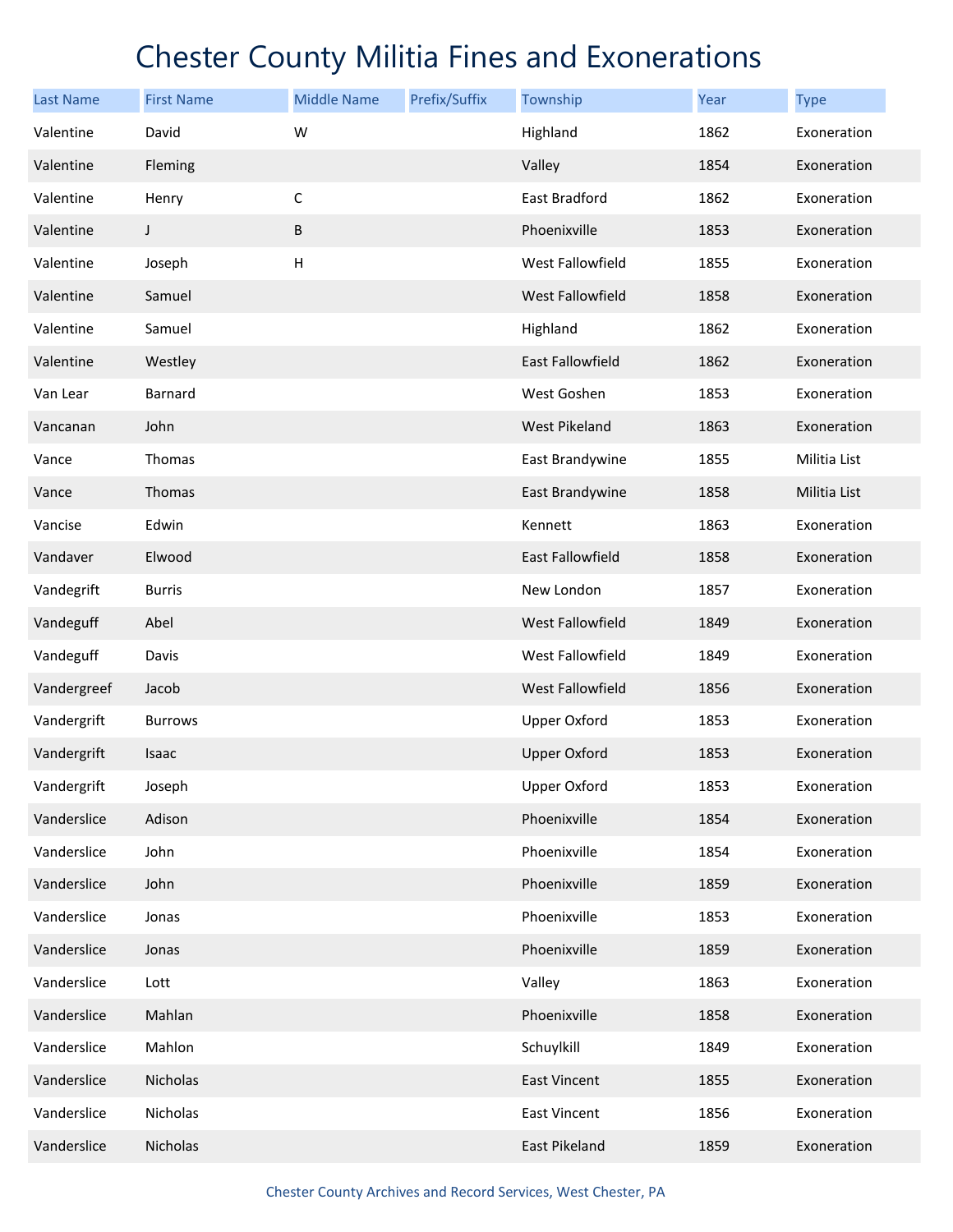| <b>Last Name</b> | <b>First Name</b> | <b>Middle Name</b> | Prefix/Suffix | Township             | Year | <b>Type</b> |
|------------------|-------------------|--------------------|---------------|----------------------|------|-------------|
| Vanderslice      | William           |                    |               | East Vincent         | 1859 | Exoneration |
| Vandever         | Benjamin          |                    |               | New Garden           | 1854 | Exoneration |
| Vandever         | Elis              |                    |               | Franklin             | 1863 | Exoneration |
| Vandever         | John              |                    |               | Kennett              | 1849 | Exoneration |
| Vandever         | John              |                    |               | Kennett              | 1849 | Exoneration |
| Vandever         | Joseph            |                    |               | East Marlborough     | 1850 | Exoneration |
| Vandever         | Morton            |                    |               | East Marlborough     | 1850 | Exoneration |
| Vandever         | Morton            |                    |               | Pocopson             | 1854 | Exoneration |
| Vandever         | Thomas            | W                  |               | East Fallowfield     | 1850 | Exoneration |
| Vandigriff       | Enoch             |                    |               | East Caln            | 1856 | Exoneration |
| Vandike          | Alexander         |                    |               | New Garden           | 1862 | Exoneration |
| Vandiver         | Benjamin          |                    |               | East Fallowfield     | 1862 | Exoneration |
| Vandiver         | John              |                    |               | Newlin               | 1862 | Exoneration |
| Vandiver         | Miller            |                    |               | Londonderry          | 1856 | Exoneration |
| Vanlear          | Isaac             |                    |               | <b>West Nantmeal</b> | 1852 | Exoneration |
| Vanleer          | Samuel            |                    |               | Tredyffrin           | 1849 | Exoneration |
| Vannaman         | David             |                    |               | Phoenixville         | 1858 | Exoneration |
| Vannaman         | David             |                    |               | Phoenixville         | 1859 | Exoneration |
| Vannaman         | Hugh              |                    |               | Phoenixville         | 1858 | Exoneration |
| Vansell          | John              |                    |               | Valley               | 1853 | Exoneration |
| Vanskite         | George            |                    |               | West Whiteland       | 1859 | Exoneration |
| Vanskite         | Jacob             |                    |               | West Whiteland       | 1853 | Exoneration |
| Vanskite         | Jacob             |                    |               | West Whiteland       | 1860 | Exoneration |
| Vardrees         | Robert            |                    |               | Charlestown          | 1850 | Exoneration |
| Verdrees         | Robert            |                    |               | Charlestown          | 1849 | Exoneration |
| Vernon           | John              |                    |               | West Chester         | 1857 | Exoneration |
| Vernon           | John              |                    |               | West Chester         | 1859 | Exoneration |
| Vice             | Isaiah            |                    |               | Phoenixville         | 1853 | Exoneration |
| Vickers          | Panon             |                    |               | Uwchlan              | 1854 | Exoneration |
| Vickers          | Paxon             |                    |               | Uwchlan              | 1849 | Exoneration |
| Vill             | Joseph            |                    |               | Phoenixville         | 1850 | Exoneration |
| Vordress         | Robert            |                    |               | Phoenixville         | 1853 | Exoneration |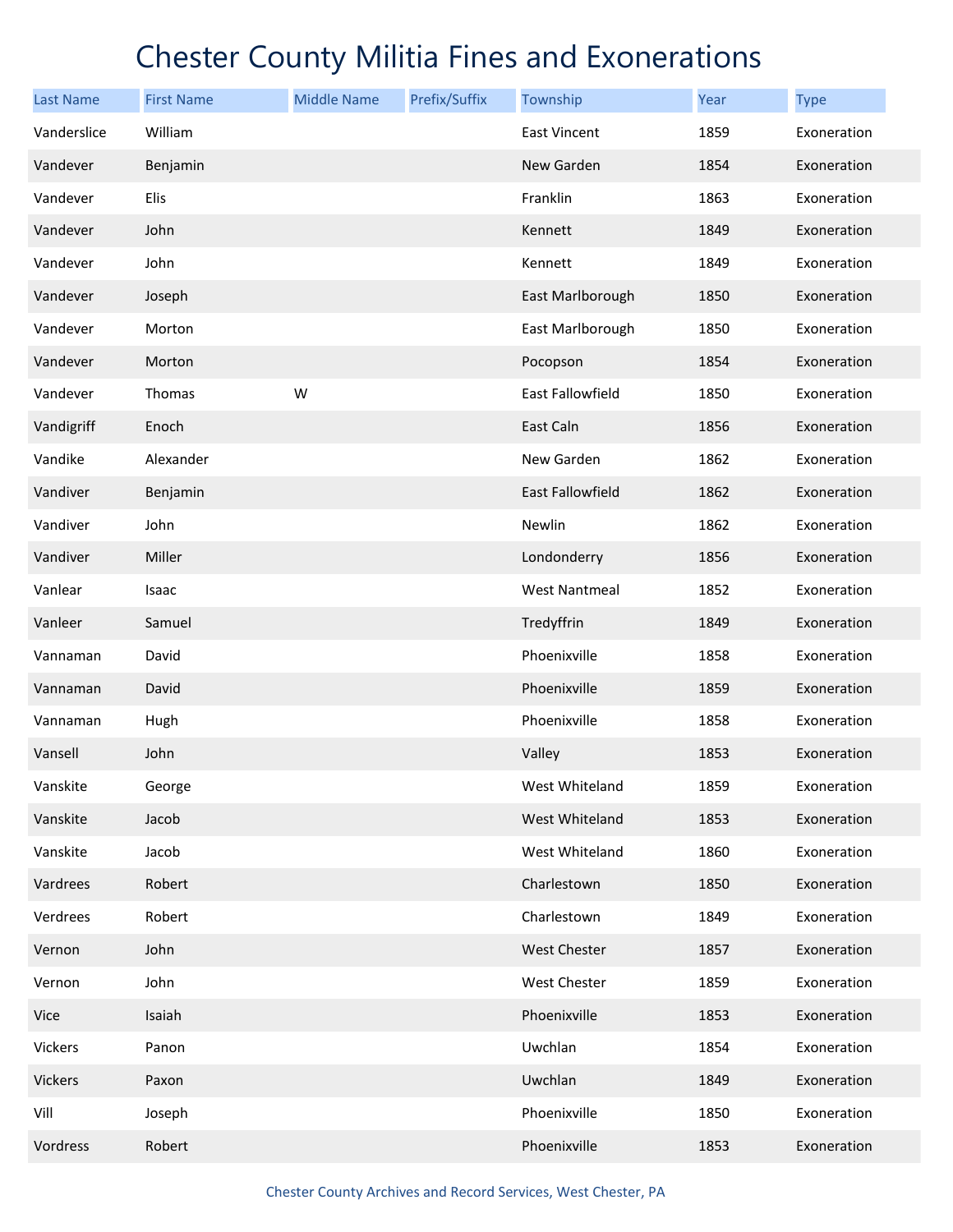| <b>Last Name</b> | <b>First Name</b> | <b>Middle Name</b> | Prefix/Suffix | Township             | Year | <b>Type</b>  |
|------------------|-------------------|--------------------|---------------|----------------------|------|--------------|
| Waddell          | Jacob             |                    |               | Elk                  | 1863 | Exoneration  |
| Waddell          | William           | B                  |               | <b>West Chester</b>  | 1858 | Exoneration  |
| Waddle           | Jacob             |                    |               | Elk                  | 1862 | Exoneration  |
| Wade             | John              |                    |               | London Britain       | 1862 | Exoneration  |
| Wade             | William           |                    |               | New Garden           | 1853 | Exoneration  |
| Wadsworth        | Joseph            |                    |               | East Vincent         | 1855 | Exoneration  |
| Wadsworth        | Joseph            |                    |               | <b>East Vincent</b>  | 1856 | Exoneration  |
| Wage             | John              |                    |               | Phoenixville         | 1850 | Exoneration  |
| Wagner           | George            |                    |               | West Caln            | 1853 | Exoneration  |
| Wagner           | William           | ${\sf P}$          |               | West Caln            | 1853 | Exoneration  |
| Wagoner          | A                 |                    |               | Phoenixville         | 1853 | Exoneration  |
| Wagoner          | Charles           |                    |               | London Grove         | 1862 | Exoneration  |
| Wagoner          | Davis             |                    |               | Phoenixville         | 1853 | Exoneration  |
| Wagoner          | Jacob             |                    |               | Charlestown          | 1858 | Exoneration  |
| Wagoner          | Jacob             |                    |               | Charlestown          | 1859 | Exoneration  |
| Wagoner          | Jacob             |                    |               | Charlestown          | 1860 | Exoneration  |
| Wagoner          | John              |                    |               | Phoenixville         | 1853 | Exoneration  |
| Wagoner          | John              |                    |               | <b>East Vincent</b>  | 1862 | Exoneration  |
| Wagoner          | John              | J                  |               | East Vincent         | 1862 | Exoneration  |
| Wagoner          | Joseph            |                    |               | <b>East Pikeland</b> | 1859 | Exoneration  |
| Wagoner          | Robert            |                    |               | Charlestown          | 1862 | Exoneration  |
| Wagoner          | Samuel            |                    |               | East Caln            | 1855 | Exoneration  |
| Wagoner          | Samuel            |                    |               | Charlestown          | 1860 | Exoneration  |
| Wagoner          | William           |                    |               | Phoenixville         | 1855 | Exoneration  |
| Wagoner          | William           | F                  |               | West Caln            | 1858 | Exoneration  |
| Wailan           | Michael           |                    |               | Birmingham           | 1854 | Exoneration  |
| Wainwright       | Abner             |                    |               | East Vincent         | 1862 | Exoneration  |
| Walen            | Michael           |                    |               | Birmingham           | 1857 | Exoneration  |
| Walk             | John              |                    |               | Wallace              | 1853 | Exoneration  |
| Walkenshaw       | William           |                    |               | East Caln            | 1858 | Militia List |
| Walker           | Benjamin          |                    |               | Penn                 | 1850 | Exoneration  |
| Walker           | Benjamin          |                    |               | Penn                 | 1862 | Exoneration  |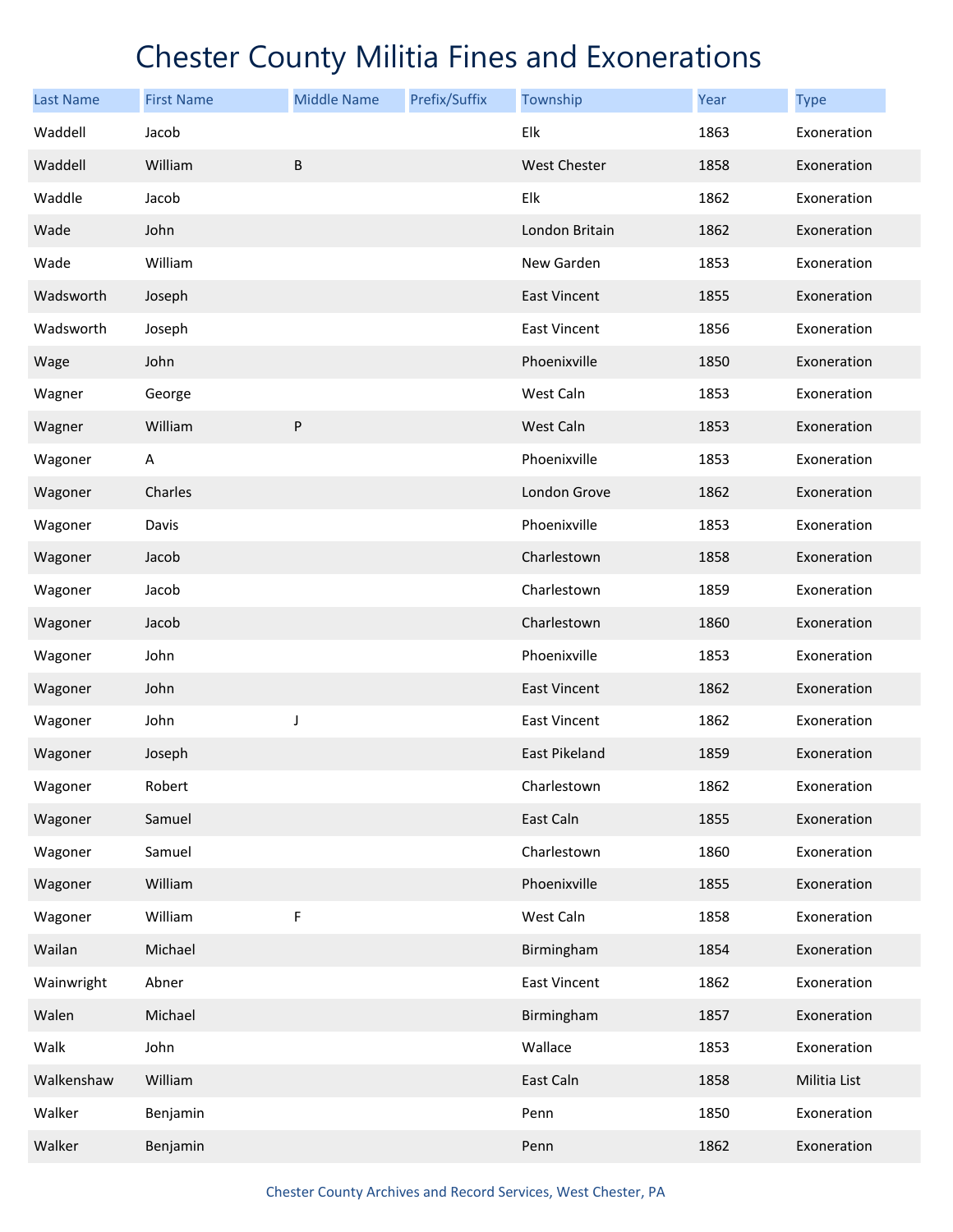| <b>Last Name</b> | <b>First Name</b> | <b>Middle Name</b>        | Prefix/Suffix | Township         | Year | <b>Type</b>  |
|------------------|-------------------|---------------------------|---------------|------------------|------|--------------|
| Walker           | David             |                           |               | Phoenixville     | 1854 | Exoneration  |
| Walker           | Edward            | $\mathsf C$               |               | Tredyffrin       | 1857 | Exoneration  |
| Walker           | George            |                           |               | Pennsbury        | 1859 | Exoneration  |
| Walker           | Havard            |                           |               | Tredyffrin       | 1850 | Exoneration  |
| Walker           | Henry             |                           |               | Downingtown      | 1862 | Exoneration  |
| Walker           | Isaac             |                           |               | Kennett          | 1849 | Exoneration  |
| Walker           | James             |                           |               | Lower Oxford     | 1863 | Exoneration  |
| Walker           | James             | $\boldsymbol{\mathsf{H}}$ |               | Kennett          | 1854 | Exoneration  |
| Walker           | John              |                           |               | Sadsbury         | 1856 | Exoneration  |
| Walker           | John              |                           |               | East Brandywine  | 1857 | Militia Tax  |
| Walker           | John              |                           |               | East Brandywine  | 1858 | Militia List |
| Walker           | John              |                           |               | Sadsbury         | 1860 | Exoneration  |
| Walker           | John              |                           |               | Downingtown      | 1863 | Exoneration  |
| Walker           | Jones             |                           |               | West Whiteland   | 1856 | Exoneration  |
| Walker           | Jones             |                           |               | West Whiteland   | 1862 | Exoneration  |
| Walker           | Joseph            |                           |               | West Caln        | 1853 | Exoneration  |
| Walker           | Joseph            |                           |               | Penn             | 1862 | Exoneration  |
| Walker           | Joseph            | G                         |               | Penn             | 1863 | Exoneration  |
| Walker           | Joseph            | M                         |               | West Fallowfield | 1852 | Exoneration  |
| Walker           | Levi              |                           |               | West Nottingham  | 1856 | Exoneration  |
| Walker           | Levi              | В                         |               | West Nottingham  | 1859 | Exoneration  |
| Walker           | Levi              | $\sf B$                   |               | West Nottingham  | 1862 | Exoneration  |
| Walker           | Martin            | $\mathsf C$               |               | Newlin           | 1849 | Exoneration  |
| Walker           | Mathew            |                           |               | Thornbury        | 1862 | Exoneration  |
| Walker           | Miller            |                           |               | Lower Oxford     | 1849 | Exoneration  |
| Walker           | Miller            |                           |               | Lower Oxford     | 1850 | Exoneration  |
| Walker           | Moses             |                           |               | Tredyffrin       | 1847 | Exoneration  |
| Walker           | Moses             |                           |               | West Goshen      | 1850 | Exoneration  |
| Walker           | Moses             |                           |               | West Goshen      | 1853 | Exoneration  |
| Walker           | Plumer            |                           |               | East Fallowfield | 1850 | Exoneration  |
| Walker           | Plummer           | Ε                         |               | East Fallowfield | 1862 | Exoneration  |
| Walker           | Robert            |                           |               | East Caln        | 1858 | Militia List |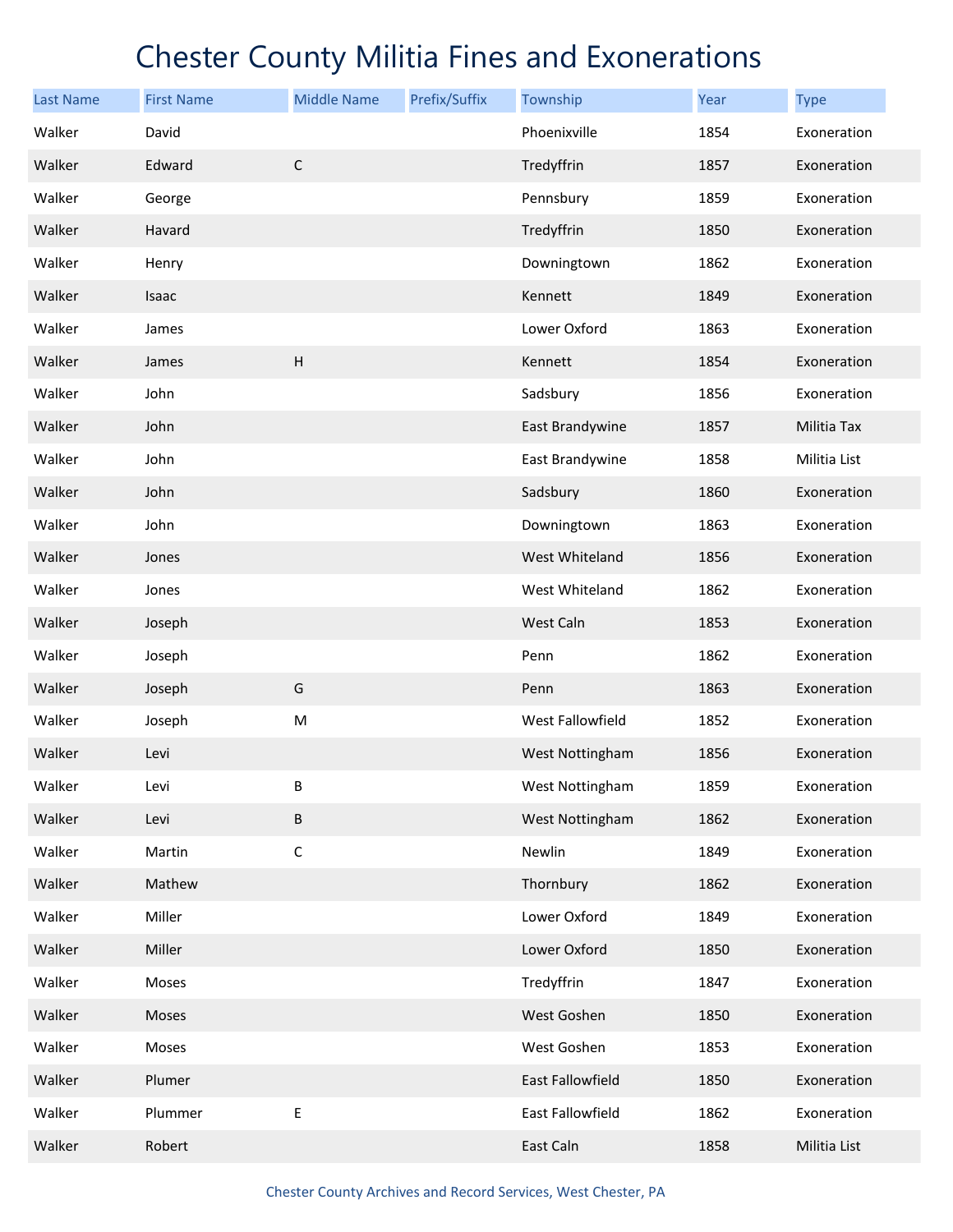| <b>Last Name</b> | <b>First Name</b> | <b>Middle Name</b>        | Prefix/Suffix | Township                | <b>Year</b> | <b>Type</b>  |
|------------------|-------------------|---------------------------|---------------|-------------------------|-------------|--------------|
| Walker           | Robert            |                           |               | East Caln               | 1858        | Exoneration  |
| Walker           | Samuel            |                           |               | Sadsbury                | 1855        | Exoneration  |
| Walker           | Samuel            |                           | Jr            | Lower Oxford            | 1862        | Exoneration  |
| Walker           | Thomas            |                           |               | <b>West Fallowfield</b> | 1855        | Exoneration  |
| Walker           | William           |                           |               | East Caln               | 1856        | Exoneration  |
| Walker           | William           | $\sf S$                   |               | Tredyffrin              | 1862        | Exoneration  |
| Walker           | William           | Τ                         |               | East Nottingham         | 1858        | Exoneration  |
| Walks            | Benjamin          |                           |               | Phoenixville            | 1853        | Exoneration  |
| Wall             | John              |                           |               | Lower Oxford            | 1849        | Exoneration  |
| Wall             | John              |                           |               | Phoenixville            | 1855        | Exoneration  |
| Wallace          | Caleb             |                           |               | West Fallowfield        | 1849        | Exoneration  |
| Wallace          | Caleb             | J                         |               | West Fallowfield        | 1850        | Exoneration  |
| Wallace          | Charles           |                           | Jr            | <b>Upper Oxford</b>     | 1850        | Exoneration  |
| Wallace          | Charles           |                           |               | Oxford Borough          | 1853        | Exoneration  |
| Wallace          | Charles           |                           |               | <b>Upper Oxford</b>     | 1856        | Exoneration  |
| Wallace          | Hayes             |                           |               | Highland                | 1860        | Exoneration  |
| Wallace          | John              | Н                         |               | West Fallowfield        | 1849        | Exoneration  |
| Wallace          | John              | $\sf H$                   |               | <b>West Fallowfield</b> | 1853        | Exoneration  |
| Wallace          | John              | $\boldsymbol{\mathsf{H}}$ |               | Highland                | 1857        | Exoneration  |
| Wallace          | Johnson           |                           |               | Lower Oxford            | 1850        | Exoneration  |
| Wallace          | Truman            |                           |               | Sadsbury                | 1850        | Exoneration  |
| Wallace          | Valentine         |                           |               | East Brandywine         | 1859        | Militia List |
| Wallace          | William           | F                         |               | West Marlborough        | 1849        | Exoneration  |
| Wallan           | Nathan            |                           |               | Highland                | 1854        | Exoneration  |
| Walleigh         | John              |                           |               | West Vincent            | 1862        | Exoneration  |
| Waller           | Joseph            |                           |               | <b>Upper Uwchlan</b>    | 1860        | Exoneration  |
| Waller           | Patrick           |                           |               | Lower Oxford            | 1850        | Exoneration  |
| Wallers          | Nathan            |                           |               | Tredyffrin              | 1848        | Exoneration  |
| Walley           | George            | F                         |               | Charlestown             | 1849        | Exoneration  |
| Wallower         | Peter             |                           |               | <b>West Fallowfield</b> | 1850        | Exoneration  |
| Walse            | John              |                           |               | Phoenixville            | 1862        | Exoneration  |
| Walsh            | James             |                           |               | Sadsbury                | 1853        | Exoneration  |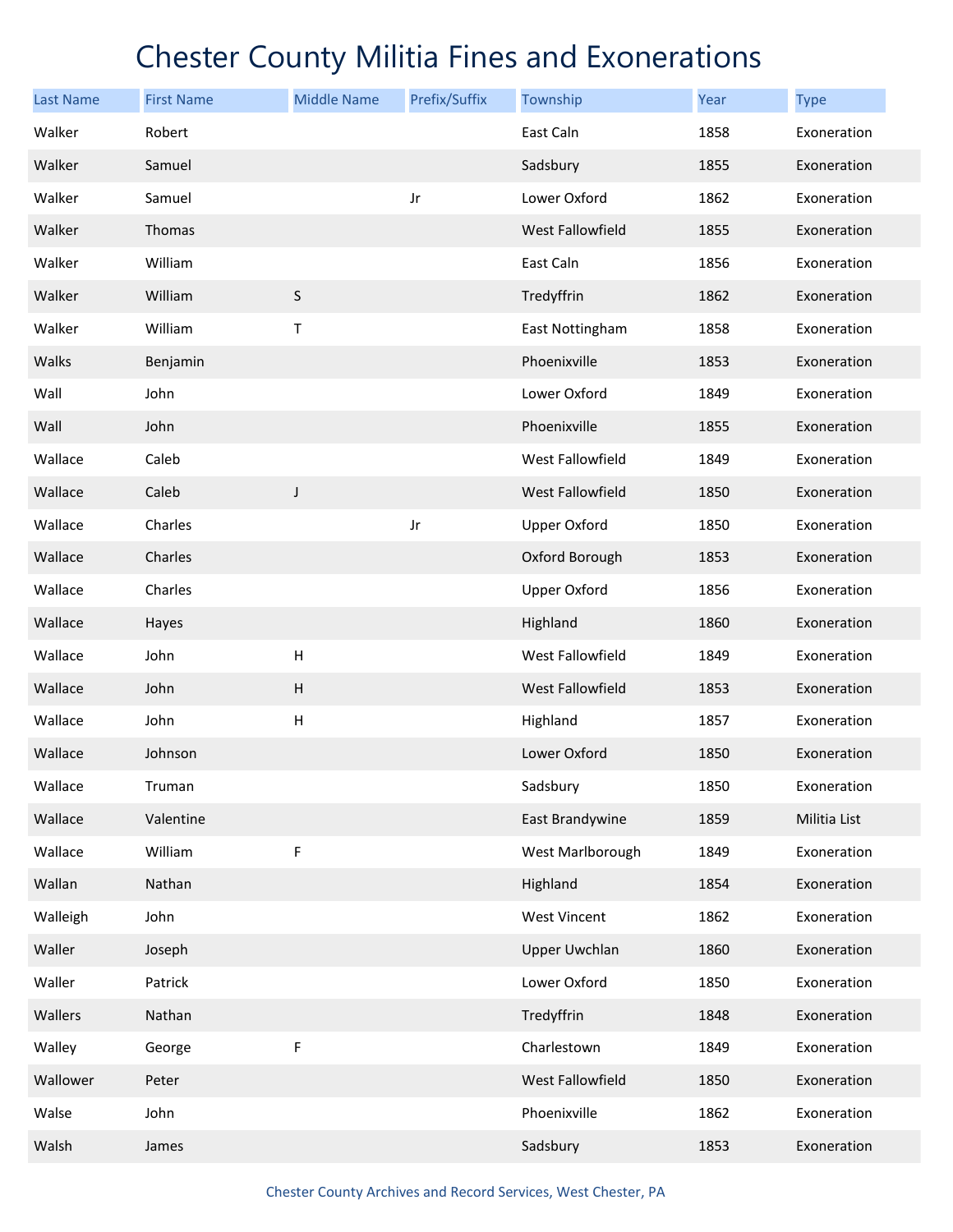| <b>Last Name</b> | <b>First Name</b> | <b>Middle Name</b>        | Prefix/Suffix | Township            | Year | <b>Type</b>  |
|------------------|-------------------|---------------------------|---------------|---------------------|------|--------------|
| Walsh            | John              |                           |               | Phoenixville        | 1859 | Exoneration  |
| Walten           | John              | $\boldsymbol{\mathsf{H}}$ |               | West Marlborough    | 1857 | Exoneration  |
| Walter           | George            |                           |               | Kennett             | 1857 | Exoneration  |
| Walter           | George            | $\boldsymbol{\mathsf{H}}$ |               | <b>Upper Oxford</b> | 1850 | Exoneration  |
| Walter           | Joseph            |                           |               | New Garden          | 1850 | Exoneration  |
| Walter           | Joseph            |                           |               | Uwchlan             | 1851 | Exoneration  |
| Walter           | Joseph            | $\sf S$                   |               | Kennett             | 1858 | Exoneration  |
| Walter           | Marshall          |                           |               | East Marlborough    | 1856 | Exoneration  |
| Walter           | Nathan            |                           |               | Tredyffrin          | 1849 | Exoneration  |
| Walter           | Robert            |                           |               | New Garden          | 1850 | Exoneration  |
| Walter           | Samuel            |                           |               | Uwchlan             | 1853 | Exoneration  |
| Walter           | Samuel            | ${\sf M}$                 |               | East Caln           | 1859 | Exoneration  |
| Walter           | Samuel            | $\sf S$                   |               | Tredyffrin          | 1847 | Exoneration  |
| Walter           | Samuel            | $\sf S$                   |               | Tredyffrin          | 1849 | Exoneration  |
| Walter           | Samuel            | $\sf S$                   |               | Tredyffrin          | 1849 | Exoneration  |
| Walter           | Townsend          |                           |               | New Garden          | 1850 | Exoneration  |
| Walter           | Townsend          |                           |               | East Caln           | 1858 | Militia List |
| Walter           | Tyson             |                           |               | East Whiteland      | 1853 | Exoneration  |
| Walter           | William           |                           | Jr            | Kennett             | 1849 | Exoneration  |
| Walter           | William           |                           |               | Kennett             | 1850 | Exoneration  |
| Walters          | Frazer            |                           |               | East Bradford       | 1855 | Exoneration  |
| Walters          | Isaac             |                           |               | East Pikeland       | 1860 | Exoneration  |
| Walters          | Isaac             |                           |               | East Pikeland       | 1863 | Exoneration  |
| Walters          | Nathan            |                           |               | East Whiteland      | 1848 | Exoneration  |
| Walters          | Nathan            |                           |               | Tredyffrin          | 1849 | Exoneration  |
| Walters          | Samuel            |                           |               | Pocopson            | 1863 | Exoneration  |
| Walters          | Thomas            |                           |               | Kennett             | 1853 | Exoneration  |
| Walters          | William           |                           |               | Schuylkill          | 1849 | Exoneration  |
| Walton           | Abiah             |                           |               | East Bradford       | 1855 | Exoneration  |
| Walton           | Amos              |                           |               | <b>East Vincent</b> | 1859 | Exoneration  |
| Walton           | Bennet            |                           |               | West Marlborough    | 1855 | Exoneration  |
| Walton           | Bennett           | $\sf S$                   |               | West Marlborough    | 1853 | Exoneration  |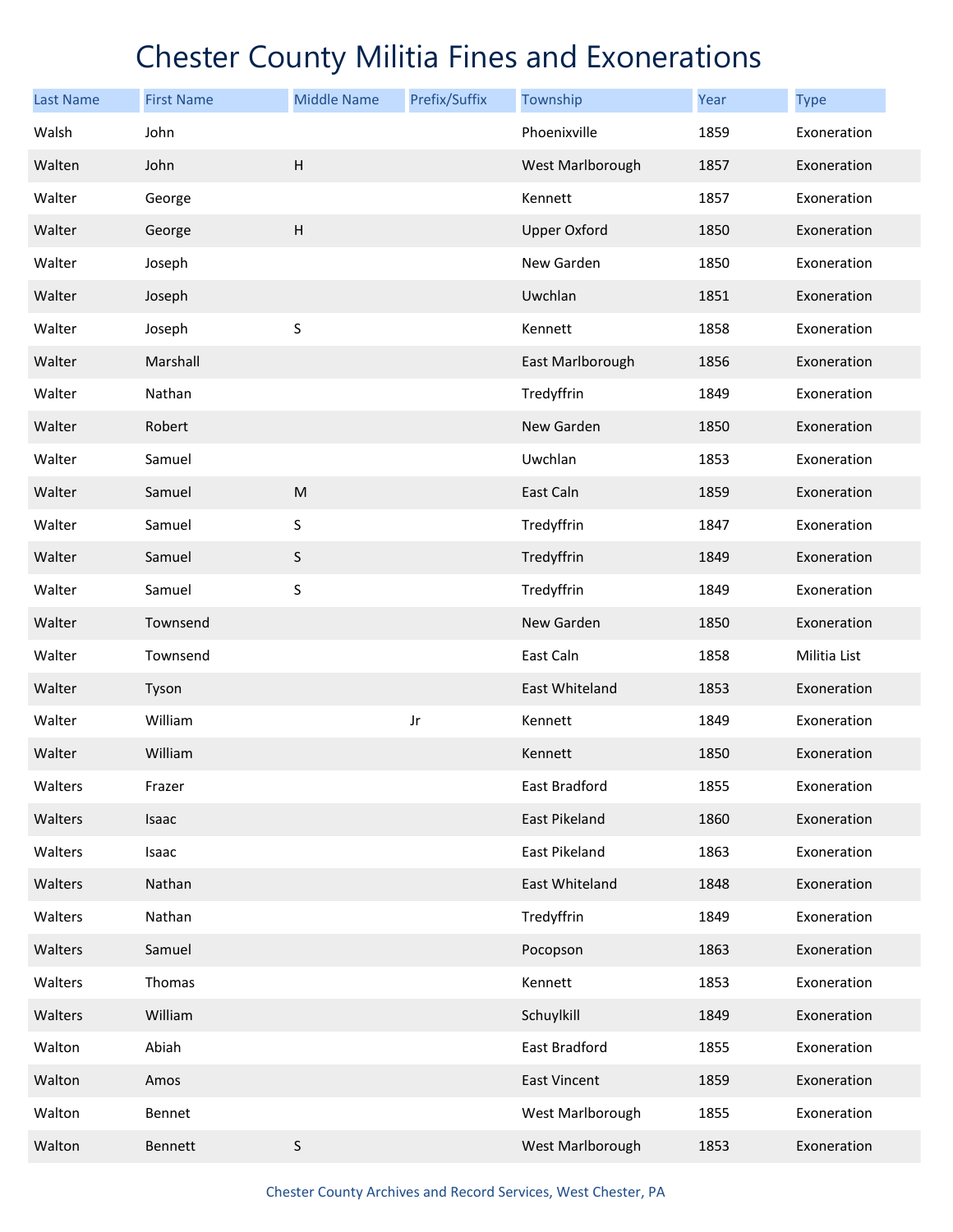| <b>Last Name</b> | <b>First Name</b> | <b>Middle Name</b> | Prefix/Suffix | Township                | Year    | <b>Type</b> |
|------------------|-------------------|--------------------|---------------|-------------------------|---------|-------------|
| Walton           | Bennett           | S                  |               | West Marlborough        | Undated | Exoneration |
| Walton           | Edgar             |                    |               | Lower Oxford            | 1849    | Exoneration |
| Walton           | Ellwood           |                    |               | East Marlborough        | 1855    | Exoneration |
| Walton           | Elwood            |                    |               | East Marlborough        | 1850    | Exoneration |
| Walton           | Elwood            |                    |               | New Garden              | 1853    | Exoneration |
| Walton           | Emmor             |                    |               | <b>West Chester</b>     | 1858    | Exoneration |
| Walton           | Isaac             |                    |               | Downingtown             | 1862    | Exoneration |
| Walton           | Isaac             | $\sf S$            |               | London Grove            | 1850    | Exoneration |
| Walton           | Jacob             |                    | Jr            | East Fallowfield        | 1854    | Exoneration |
| Walton           | Jacob             |                    |               | East Fallowfield        | 1854    | Exoneration |
| Walton           | Jacob             |                    |               | West Fallowfield        | 1858    | Exoneration |
| Walton           | Jacob             |                    |               | <b>Upper Oxford</b>     | 1861    | Exoneration |
| Walton           | Jacob             |                    |               | <b>Upper Oxford</b>     | 1862    | Exoneration |
| Walton           | Jacob             |                    |               | <b>West Fallowfield</b> | 1863    | Exoneration |
| Walton           | Jacob             | J                  |               | West Fallowfield        | 1853    | Exoneration |
| Walton           | Jesse             |                    |               | West Marlborough        | 1849    | Exoneration |
| Walton           | Jesse             |                    |               | West Marlborough        | 1855    | Exoneration |
| Walton           | Joseph            |                    |               | <b>West Fallowfield</b> | 1850    | Exoneration |
| Walton           | Joseph            |                    |               | West Fallowfield        | 1853    | Exoneration |
| Walton           | Joseph            | P                  |               | West Fallowfield        | 1854    | Exoneration |
| Walton           | Judgson           |                    |               | West Marlborough        | 1857    | Exoneration |
| Walton           | Judson            |                    |               | West Fallowfield        | 1858    | Exoneration |
| Walton           | Levi              |                    |               | West Marlborough        | 1850    | Exoneration |
| Walton           | Pumber            |                    |               | East Fallowfield        | 1853    | Exoneration |
| Walton           | Samuel            |                    |               | Easttown                | 1847    | Exoneration |
| Walton           | Silas             |                    |               | Downingtown             | 1860    | Exoneration |
| Walton           | Thomas            | B                  |               | <b>Upper Oxford</b>     | 1857    | Exoneration |
| Walton           | Thornton          |                    |               | <b>Upper Oxford</b>     | 1862    | Exoneration |
| Walton           | Tobias            |                    |               | Highland                | 1858    | Exoneration |
| Walton           | Townsend          |                    |               | Downingtown             | 1863    | Exoneration |
| Walton           | Uriah             |                    |               | West Fallowfield        | 1853    | Exoneration |
| Walton           | Uriah             |                    |               | West Fallowfield        | 1854    | Exoneration |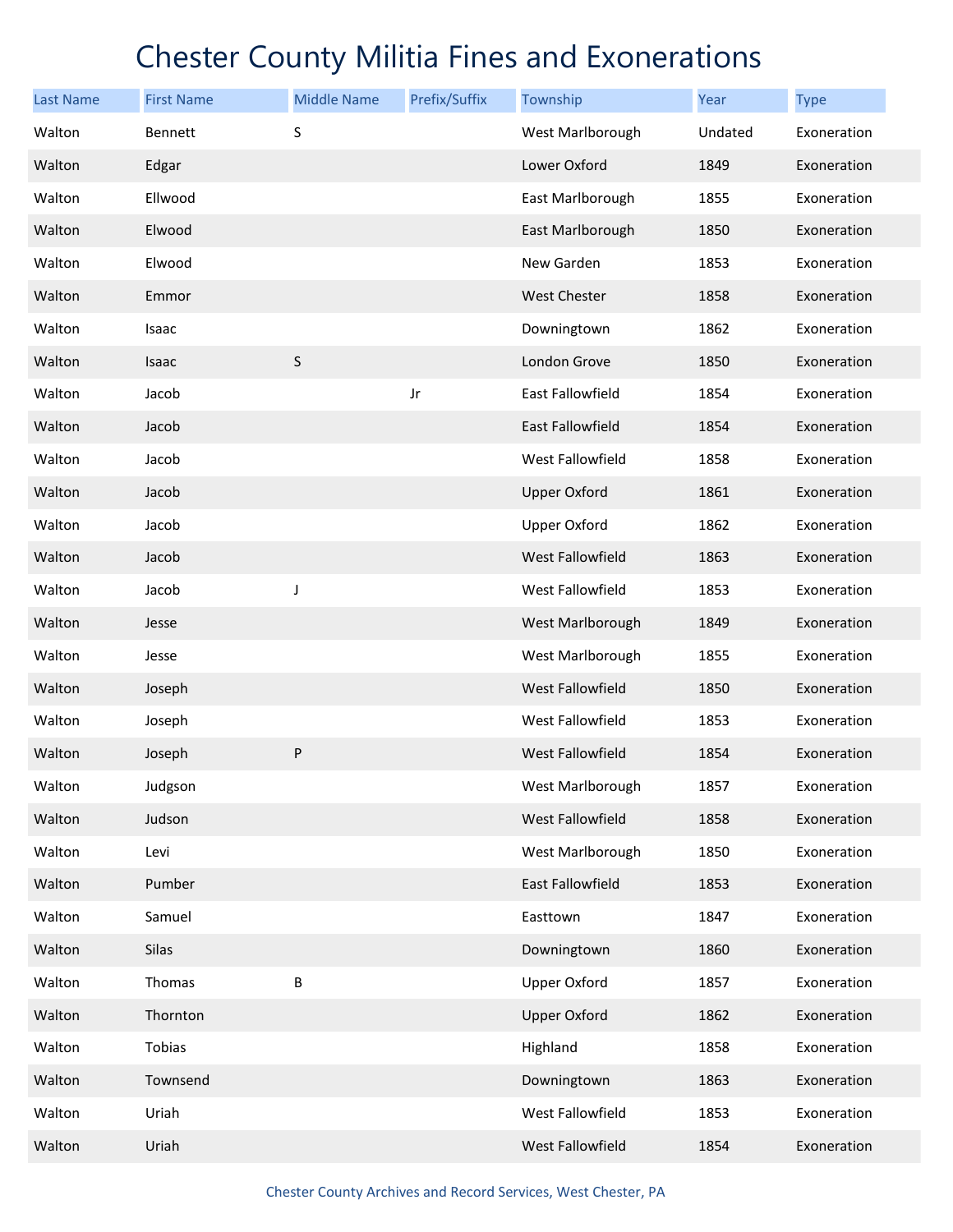| <b>Last Name</b> | <b>First Name</b> | <b>Middle Name</b>        | Prefix/Suffix | Township               | Year    | <b>Type</b> |
|------------------|-------------------|---------------------------|---------------|------------------------|---------|-------------|
| Walton           | William           |                           |               | West Fallowfield       | 1849    | Exoneration |
| Walton           | William           |                           |               | <b>East Coventry</b>   | 1849    | Exoneration |
| Walton           | William           |                           |               | West Fallowfield       | 1852    | Exoneration |
| Walton           | William           |                           |               | West Marlborough       | 1857    | Exoneration |
| Wampole          | John              | J                         |               | East Vincent           | 1860    | Exoneration |
| Ward             | James             |                           |               | East Caln              | 1853    | Exoneration |
| Ward             | Patrick           |                           |               | West Goshen            | 1851    | Exoneration |
| Ward             | Samuel            |                           |               | Franklin               | 1858    | Exoneration |
| Warden           | Kersey            |                           |               | West Nottingham        | Undated | Exoneration |
| Wardenbay        | James             |                           |               | <b>East Vincent</b>    | 1856    | Exoneration |
| Waring           | Thomas            |                           |               | Westtown               | 1857    | Exoneration |
| Warner           | Edward            |                           |               | <b>East Nantmeal</b>   | 1847    | Exoneration |
| Warner           | Edward            |                           |               | <b>East Nantmeal</b>   | 1848    | Exoneration |
| Warner           | William           |                           |               | <b>East Nantmeal</b>   | 1848    | Exoneration |
| Warnig           | George            |                           |               | Willistown             | 1851    | Exoneration |
| Warnock          | George            |                           |               | Willistown             | 1847    | Exoneration |
| Warrington       | Thomas            |                           |               | West Chester           | 1862    | Exoneration |
| Warton           | Joshua            |                           |               | Honeybrook             | 1853    | Exoneration |
| Waters           | Bentley           |                           |               | East Fallowfield       | 1860    | Exoneration |
| Waters           | Robert            |                           |               | <b>West Nantmeal</b>   | 1862    | Exoneration |
| Waterson         | George            |                           | Jr            | <b>East Nottingham</b> | 1857    | Exoneration |
| Waterson         | Joseph            |                           |               | East Nottingham        | 1849    | Exoneration |
| Waterson         | Samuel            |                           |               | Phoenixville           | 1850    | Exoneration |
| Waterson         | William           |                           |               | Lower Oxford           | 1849    | Exoneration |
| Watkins          | Thomas            |                           |               | Tredyffrin             | 1847    | Exoneration |
| Watkins          | Thomas            |                           |               | East Whiteland         | 1847    | Exoneration |
| Watkins          | William           |                           |               | <b>Upper Oxford</b>    | 1853    | Exoneration |
| Watson           | Benjamin          |                           |               | Charlestown            | 1849    | Exoneration |
| Watson           | George            | $\boldsymbol{\mathsf{H}}$ |               | London Britain         | 1854    | Exoneration |
| Watson           | Gibbons           |                           |               | London Britain         | 1854    | Exoneration |
| Watson           | Gibbons           |                           |               | Pennsbury              | 1858    | Exoneration |
| Watson           | John              |                           |               | Phoenixville           | 1854    | Exoneration |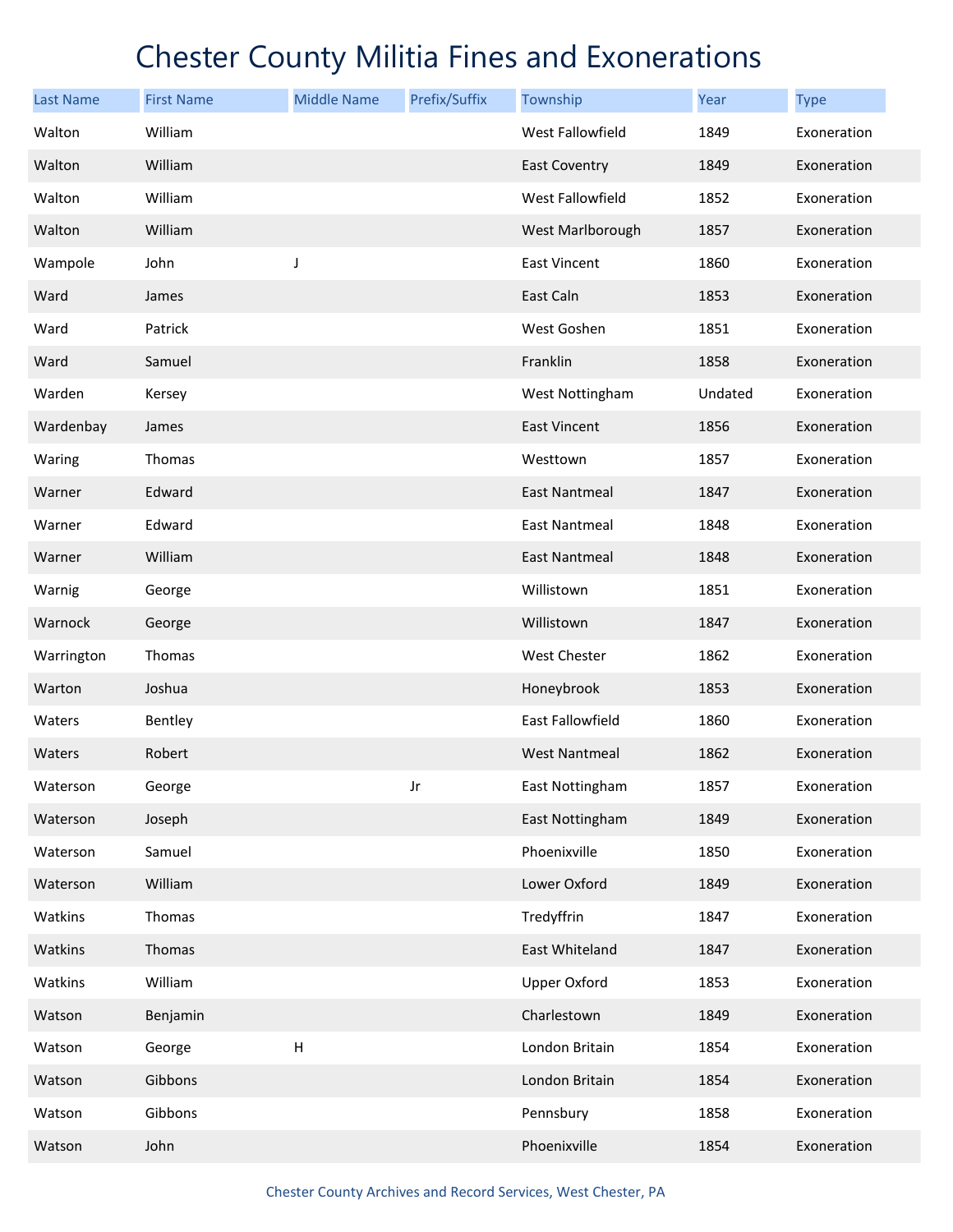| <b>Last Name</b> | <b>First Name</b> | <b>Middle Name</b> | Prefix/Suffix | Township             | Year | <b>Type</b>  |
|------------------|-------------------|--------------------|---------------|----------------------|------|--------------|
| Watson           | John              |                    |               | East Bradford        | 1855 | Exoneration  |
| Watson           | John              | $\sf S$            |               | Tredyffrin           | 1849 | Exoneration  |
| Watson           | Robert            |                    |               | East Brandywine      | 1854 | Exoneration  |
| Watt             | George            |                    |               | West Fallowfield     | 1849 | Exoneration  |
| Watt             | James             |                    |               | West Pikeland        | 1850 | Exoneration  |
| Watt             | Robert            |                    |               | London Britain       | 1850 | Exoneration  |
| Watterman        | Arther            |                    |               | Pennsbury            | 1853 | Exoneration  |
| Wattermen        | ${\sf N}$         | B                  |               | Valley               | 1854 | Exoneration  |
| Watters          | Jesse             |                    |               | West Marlborough     | 1862 | Exoneration  |
| Watters          | Joseph            |                    |               | East Marlborough     | 1850 | Exoneration  |
| Watters          | Robert            |                    |               | <b>West Nantmeal</b> | 1853 | Militia List |
| Watters          | Robert            |                    |               | <b>West Nantmeal</b> | 1857 | Militia List |
| Watters          | Thomas            |                    |               | West Caln            | 1863 | Exoneration  |
| Watters          | Tyson             |                    |               | East Whiteland       | 1856 | Exoneration  |
| Watters          | William           |                    |               | Kennett              | 1854 | Exoneration  |
| Watterson        | George            |                    |               | East Nottingham      | 1853 | Militia List |
| Watterson        | George            |                    |               | East Nottingham      | 1856 | Exoneration  |
| Watterson        | John              |                    |               | West Fallowfield     | 1850 | Exoneration  |
| Watterson        | John              |                    |               | Phoenixville         | 1850 | Exoneration  |
| Watterson        | John              |                    |               | East Nottingham      | 1853 | Militia List |
| Watterson        | Joseph            |                    |               | East Nottingham      | 1853 | Militia List |
| Watterson        | Nathaniel         |                    |               | Phoenixville         | 1853 | Exoneration  |
| Watterson        | Robert            |                    |               | East Nottingham      | 1858 | Exoneration  |
| Watterson        | Samuel            |                    |               | East Nottingham      | 1850 | Exoneration  |
| Watts            | Jackson           | Α                  |               | Lower Oxford         | 1863 | Exoneration  |
| Watts            | John              |                    |               | West Fallowfield     | 1852 | Exoneration  |
| Waugh            | Robert            |                    |               | East Caln            | 1858 | Militia List |
| Waugh            | Robert            |                    |               | East Caln            | 1859 | Exoneration  |
| Way              | Alben             |                    |               | Kennett              | 1850 | Exoneration  |
| Way              | Albert            |                    |               | West Bradford        | 1849 | Exoneration  |
| Way              | Albin             |                    |               | Kennett              | 1849 | Exoneration  |
| Way              | Caleb             |                    |               | Franklin             | 1853 | Exoneration  |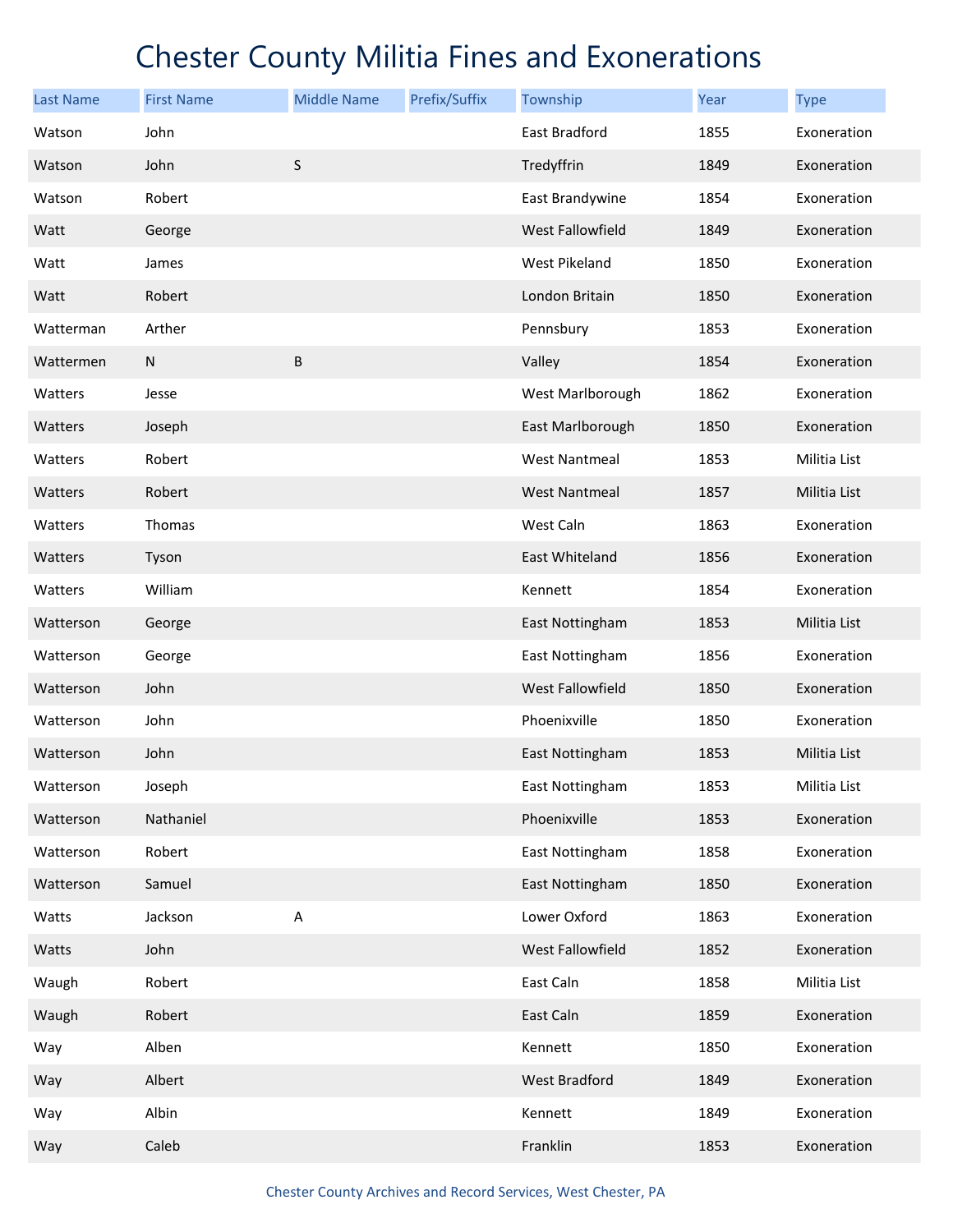| <b>Last Name</b> | <b>First Name</b> | <b>Middle Name</b> | Prefix/Suffix | Township         | Year | <b>Type</b> |
|------------------|-------------------|--------------------|---------------|------------------|------|-------------|
| Way              | Caleb             |                    |               | Kennett          | 1863 | Exoneration |
| Way              | Chandler          |                    |               | Kennett          | 1849 | Exoneration |
| Way              | Chandler          |                    |               | Kennett          | 1854 | Exoneration |
| Way              | David             |                    |               | Kennett          | 1849 | Exoneration |
| Way              | Franklin          |                    | Co.           | Kennett          | 1849 | Exoneration |
| Way              | Franklin          |                    |               | West Marlborough | 1851 | Exoneration |
| Way              | Gasper            |                    |               | Kennett          | 1849 | Exoneration |
| Way              | Gasper            |                    |               | Kennett          | 1850 | Exoneration |
| Way              | J                 | W                  |               | West Chester     | 1863 | Exoneration |
| Way              | Jachob            |                    |               | Kennett          | 1850 | Exoneration |
| Way              | John              |                    |               | London Grove     | 1853 | Exoneration |
| Way              | Joseph            |                    |               | West Fallowfield | 1853 | Exoneration |
| Way              | Joseph            | P                  |               | East Marlborough | 1862 | Exoneration |
| Way              | Lewis             | P                  |               | Birmingham       | 1853 | Exoneration |
| Way              | Paschel           |                    |               | London Grove     | 1850 | Exoneration |
| Way              | Pascle            |                    |               | London Grove     | 1850 | Exoneration |
| Way              | Paskel            |                    |               | London Grove     | 1852 | Exoneration |
| Way              | William           |                    |               | Kennett          | 1855 | Exoneration |
| Way              | William           | P                  |               | Kennett          | 1856 | Exoneration |
| Wear             | James             |                    |               | East Whiteland   | 1848 | Exoneration |
| Wear             | James             |                    |               | East Whiteland   | 1849 | Exoneration |
| Wear             | James             |                    |               | East Whiteland   | 1852 | Exoneration |
| Wear             | James             |                    |               | Charlestown      | 1860 | Exoneration |
| Wear             | Joseph            |                    |               | Phoenixville     | 1850 | Exoneration |
| Wear             | Nathan            |                    |               | Tredyffrin       | 1848 | Exoneration |
| Wear             | Nathan            |                    |               | East Whiteland   | 1848 | Exoneration |
| Wear             | Nathan            |                    |               | East Whiteland   | 1849 | Exoneration |
| Wear             | Nathan            |                    |               | East Whiteland   | 1856 | Exoneration |
| Wear             | Samuel            |                    |               | East Whiteland   | 1849 | Exoneration |
| Wear             | William           |                    |               | East Whiteland   | 1849 | Exoneration |
| Weatley          | Leonard           |                    |               | Phoenixville     | 1850 | Exoneration |
| Weatstone        | Henry             |                    |               | Phoenixville     | 1850 | Exoneration |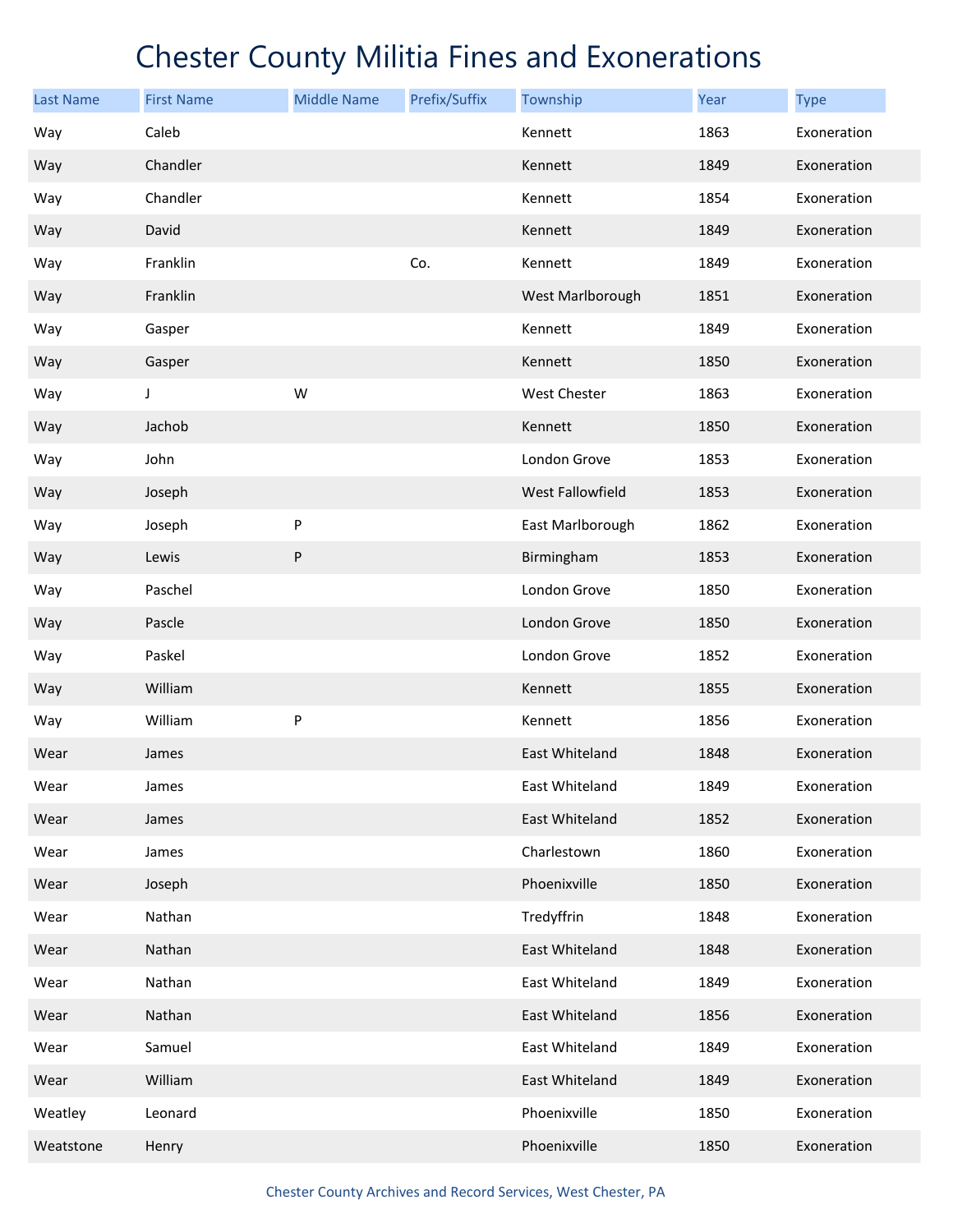| <b>Last Name</b> | <b>First Name</b> | <b>Middle Name</b> | Prefix/Suffix | Township             | Year | <b>Type</b>  |
|------------------|-------------------|--------------------|---------------|----------------------|------|--------------|
| Weaver           | Benjamin          |                    |               | <b>Upper Oxford</b>  | 1858 | Exoneration  |
| Weaver           | Conard            |                    |               | Phoenixville         | 1850 | Exoneration  |
| Weaver           | Conrad            |                    |               | Phoenixville         | 1853 | Exoneration  |
| Weaver           | John              | E                  |               | Tredyffrin           | 1862 | Exoneration  |
| Weaver           | Lewis             |                    |               | <b>East Vincent</b>  | 1862 | Exoneration  |
| Weaver           | Philip            |                    |               | West Brandywine      | 1850 | Exoneration  |
| Weaver           | Uriah             |                    |               | West Fallowfield     | 1855 | Exoneration  |
| Webb             | Bennett           |                    |               | Pocopson             | 1860 | Exoneration  |
| Webb             | Ezekiel           |                    |               | Kennett              | 1858 | Exoneration  |
| Webb             | James             |                    |               | Kennett              | 1863 | Exoneration  |
| Webb             | Jesse             |                    | Jr            | East Marlborough     | 1859 | Exoneration  |
| Webb             | Richard           |                    |               | East Marlborough     | 1859 | Exoneration  |
| Webb             | Thomas            |                    |               | Birmingham           | 1850 | Exoneration  |
| Webb             | Thomas            |                    |               | East Marlborough     | 1850 | Exoneration  |
| Webb             | Thomas            | $\sf S$            |               | West Goshen          | 1860 | Exoneration  |
| Webber           | John              |                    |               | <b>West Bradford</b> | 1856 | Militia List |
| Weber            | Benjamin          | D                  |               | Wallace              | 1858 | Militia List |
| Weber            | Benjamin          | $\mathsf D$        |               | Wallace              | 1859 | Militia List |
| Weber            | James             |                    |               | Wallace              | 1858 | Militia List |
| Weber            | James             |                    |               | Wallace              | 1859 | Militia List |
| Weber            | John              |                    |               | Wallace              | 1858 | Militia List |
| Weber            | John              |                    |               | Wallace              | 1859 | Militia List |
| Webster          | Alfred            |                    |               | <b>Upper Oxford</b>  | 1857 | Exoneration  |
| Webster          | Alfred            |                    |               | East Caln            | 1858 | Militia List |
| Webster          | Alfred            |                    |               | <b>Upper Oxford</b>  | 1862 | Exoneration  |
| Webster          | Asa               |                    |               | <b>Upper Oxford</b>  | 1862 | Exoneration  |
| Webster          | Downing           |                    |               | East Caln            | 1858 | Militia List |
| Webster          | Elisha            |                    |               | East Caln            | 1858 | Militia List |
| Webster          | Ezra              |                    |               | <b>Upper Oxford</b>  | 1860 | Exoneration  |
| Webster          | Henry             |                    |               | West Fallowfield     | 1852 | Exoneration  |
| Webster          | Isaac             |                    |               | East Caln            | 1859 | Exoneration  |
| Webster          | Joseph            | ${\sf M}$          |               | East Caln            | 1858 | Exoneration  |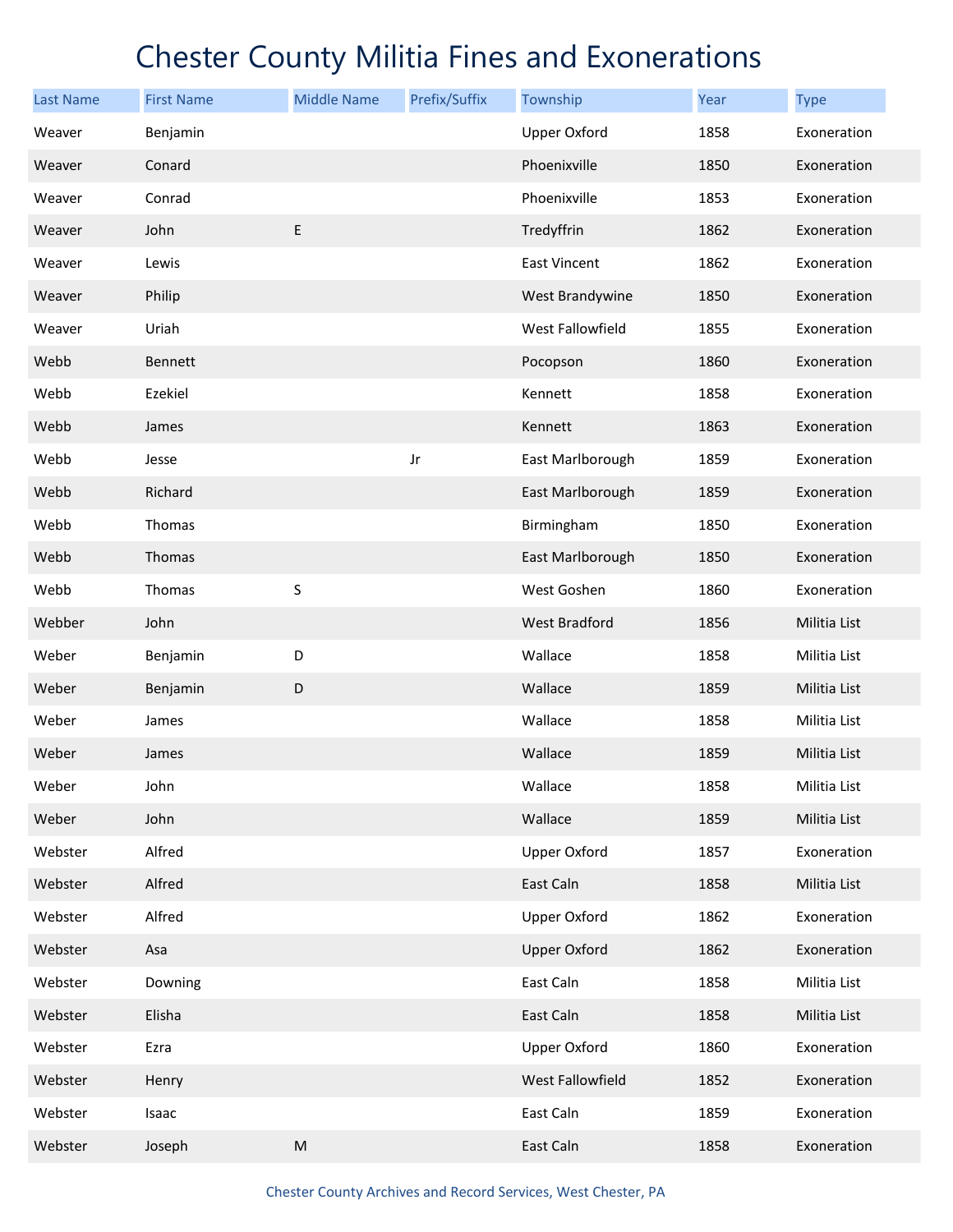| <b>Last Name</b> | <b>First Name</b> | <b>Middle Name</b> | Prefix/Suffix | Township             | Year | <b>Type</b>  |
|------------------|-------------------|--------------------|---------------|----------------------|------|--------------|
| Webster          | Joseph            | M                  |               | East Caln            | 1858 | Militia List |
| Webster          | Joseph            | W                  |               | East Caln            | 1859 | Exoneration  |
| Wedgewood        | William           |                    |               | <b>East Coventry</b> | 1858 | Exoneration  |
| Weeber           | Conrad            |                    |               | Phoenixville         | 1854 | Exoneration  |
| Weer             | James             |                    |               | Tredyffrin           | 1848 | Exoneration  |
| Weidner          | $\sf B$           | G                  |               | East Brandywine      | 1853 | Exoneration  |
| Weidner          | Daniel            |                    |               | East Pikeland        | 1853 | Exoneration  |
| Weidner          | George            |                    |               | <b>West Vincent</b>  | 1853 | Exoneration  |
| Weidner          | George            |                    | Dec'd         | West Vincent         | 1854 | Exoneration  |
| Weidner          | John              |                    |               | <b>East Nantmeal</b> | 1853 | Exoneration  |
| Weidner          | John              |                    |               | <b>East Nantmeal</b> | 1856 | Exoneration  |
| Weidner          | Peter             |                    |               | Tredyffrin           | 1853 | Exoneration  |
| Weir             | Nathan            |                    |               | East Whiteland       | 1850 | Exoneration  |
| Weir             | Nathan            |                    |               | East Whiteland       | 1853 | Exoneration  |
| Weir             | Nathan            |                    |               | East Whiteland       | 1862 | Exoneration  |
| Weir             | Samuel            |                    |               | East Whiteland       | 1850 | Exoneration  |
| Weir             | William           |                    |               | East Whiteland       | 1850 | Exoneration  |
| Weir             | William           |                    |               | Valley               | 1860 | Exoneration  |
| Weirham          | John              |                    |               | West Bradford        | 1850 | Exoneration  |
| Weismer          | Christian         |                    |               | Tredyffrin           | 1847 | Exoneration  |
| Welch            | G                 |                    |               | Phoenixville         | 1853 | Exoneration  |
| Welch            | James             |                    |               | Valley               | 1860 | Exoneration  |
| Welch            | John              |                    |               | Phoenixville         | 1853 | Exoneration  |
| Welch            | Patrick           |                    |               | Phoenixville         | 1853 | Exoneration  |
| Welch            | Thomas            |                    |               | Phoenixville         | 1853 | Exoneration  |
| Welch            | Thomas            |                    |               | Phoenixville         | 1853 | Exoneration  |
| Welch            | William           |                    |               | Phoenixville         | 1853 | Exoneration  |
| Weller           | Christian         |                    |               | <b>West Nantmeal</b> | 1857 | Militia List |
| Weller           | Daniel            |                    |               | <b>West Vincent</b>  | 1850 | Exoneration  |
| Welley           | John              |                    |               | <b>West Chester</b>  | 1853 | Exoneration  |
| Wells            | David             |                    |               | East Vincent         | 1850 | Exoneration  |
| Wells            | Elhanan           |                    |               | North Conventry      | 1850 | Exoneration  |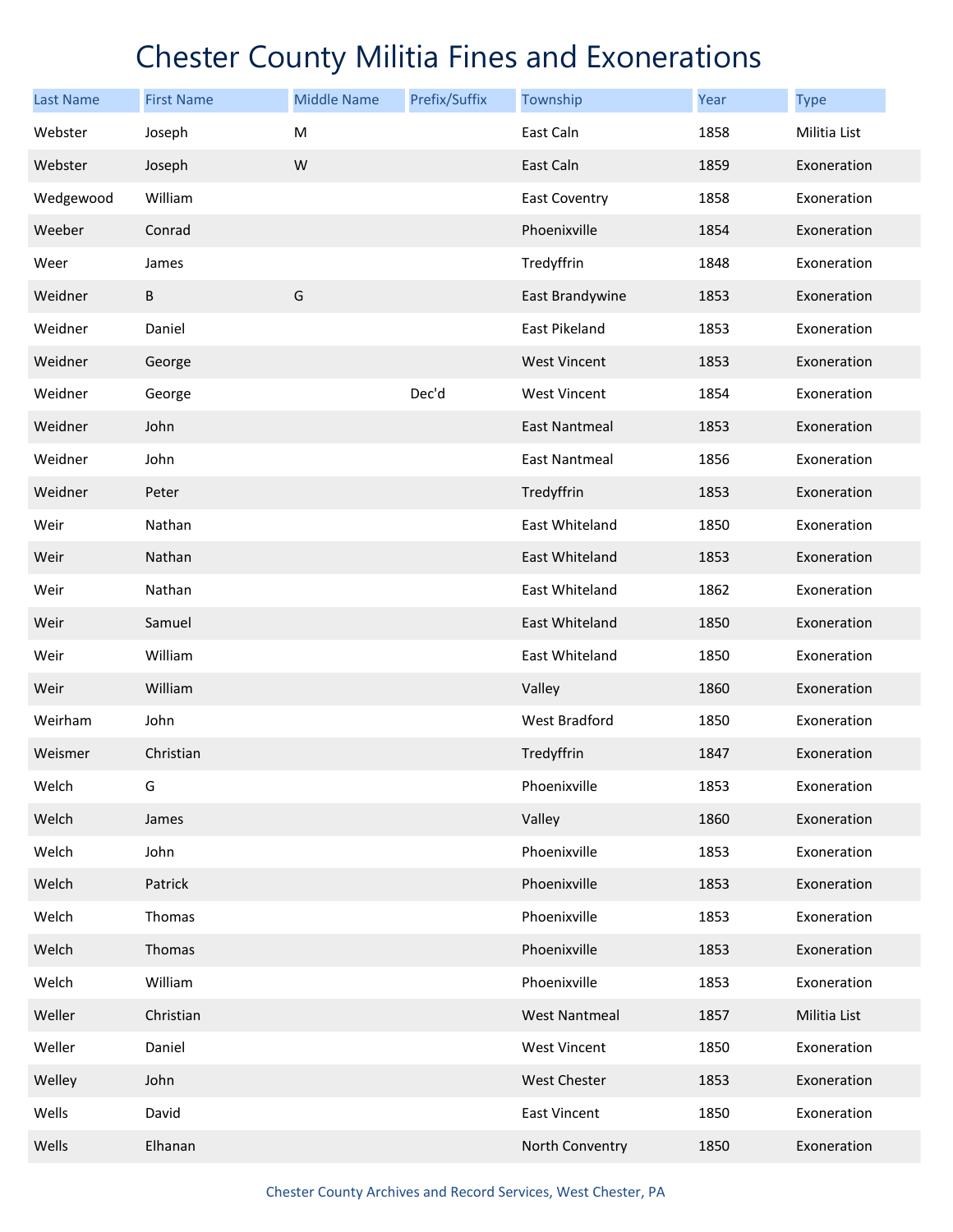| <b>Last Name</b> | <b>First Name</b> | <b>Middle Name</b> | Prefix/Suffix | Township                | Year | <b>Type</b>  |
|------------------|-------------------|--------------------|---------------|-------------------------|------|--------------|
| Wells            | Joseph            |                    |               | <b>East Vincent</b>     | 1849 | Exoneration  |
| Wells            | ${\sf R}$         | D                  |               | East Caln               | 1858 | Militia List |
| Wells            | Thomas            |                    |               | Phoenixville            | 1854 | Exoneration  |
| Wells            | William           |                    |               | <b>West Chester</b>     | 1855 | Exoneration  |
| Wells            | William           |                    |               | Willistown              | 1862 | Exoneration  |
| Welsh            | George            | W                  |               | <b>West Fallowfield</b> | 1853 | Exoneration  |
| Welsh            | Michael           |                    |               | Birmingham              | 1857 | Exoneration  |
| Welsh            | Richard           |                    |               | West Whiteland          | 1849 | Exoneration  |
| Welsh            | Solloman          |                    |               | New London              | 1853 | Exoneration  |
| Welsh            | William           |                    |               | <b>West Chester</b>     | 1855 | Exoneration  |
| Welsh            | William           |                    |               | West Fallowfield        | 1855 | Exoneration  |
| Wenger           | Bernard           |                    |               | West Nottingham         | 1859 | Exoneration  |
| Wensel           | Jacob             |                    |               | Phoenixville            | 1853 | Exoneration  |
| Wensel           | William           |                    |               | <b>East Vincent</b>     | 1850 | Exoneration  |
| Wensenburg       | J                 |                    |               | Phoenixville            | 1853 | Exoneration  |
| Wentzel          | William           |                    |               | <b>East Vincent</b>     | 1855 | Exoneration  |
| Wersler          | Elijah            |                    |               | Charlestown             | 1849 | Exoneration  |
| Wersler          | Horatio           |                    |               | Charlestown             | 1847 | Exoneration  |
| Wersler          | Horatio           |                    |               | Charlestown             | 1849 | Exoneration  |
| Wersler          | William           |                    |               | Charlestown             | 1857 | Exoneration  |
| Werster          | Milton            |                    |               | Charlestown             | 1854 | Exoneration  |
| Weser            | William           |                    |               | New London              | 1853 | Exoneration  |
| Wesller          | Elijah            |                    |               | Charlestown             | 1853 | Exoneration  |
| West             | George            |                    |               | West Fallowfield        | 1850 | Exoneration  |
| West             | George            |                    |               | Newlin                  | 1853 | Exoneration  |
| West             | Isaac             |                    |               | <b>West Chester</b>     | 1853 | Exoneration  |
| West             | J                 | P                  |               | <b>East Vincent</b>     | 1859 | Exoneration  |
| West             | James             |                    |               | London Grove            | 1853 | Exoneration  |
| West             | John              |                    |               | Penn                    | 1850 | Exoneration  |
| West             | John              |                    |               | Penn                    | 1854 | Exoneration  |
| West             | Joseph            |                    |               | East Vincent            | 1858 | Exoneration  |
| West             | Joseph            |                    |               | East Vincent            | 1859 | Exoneration  |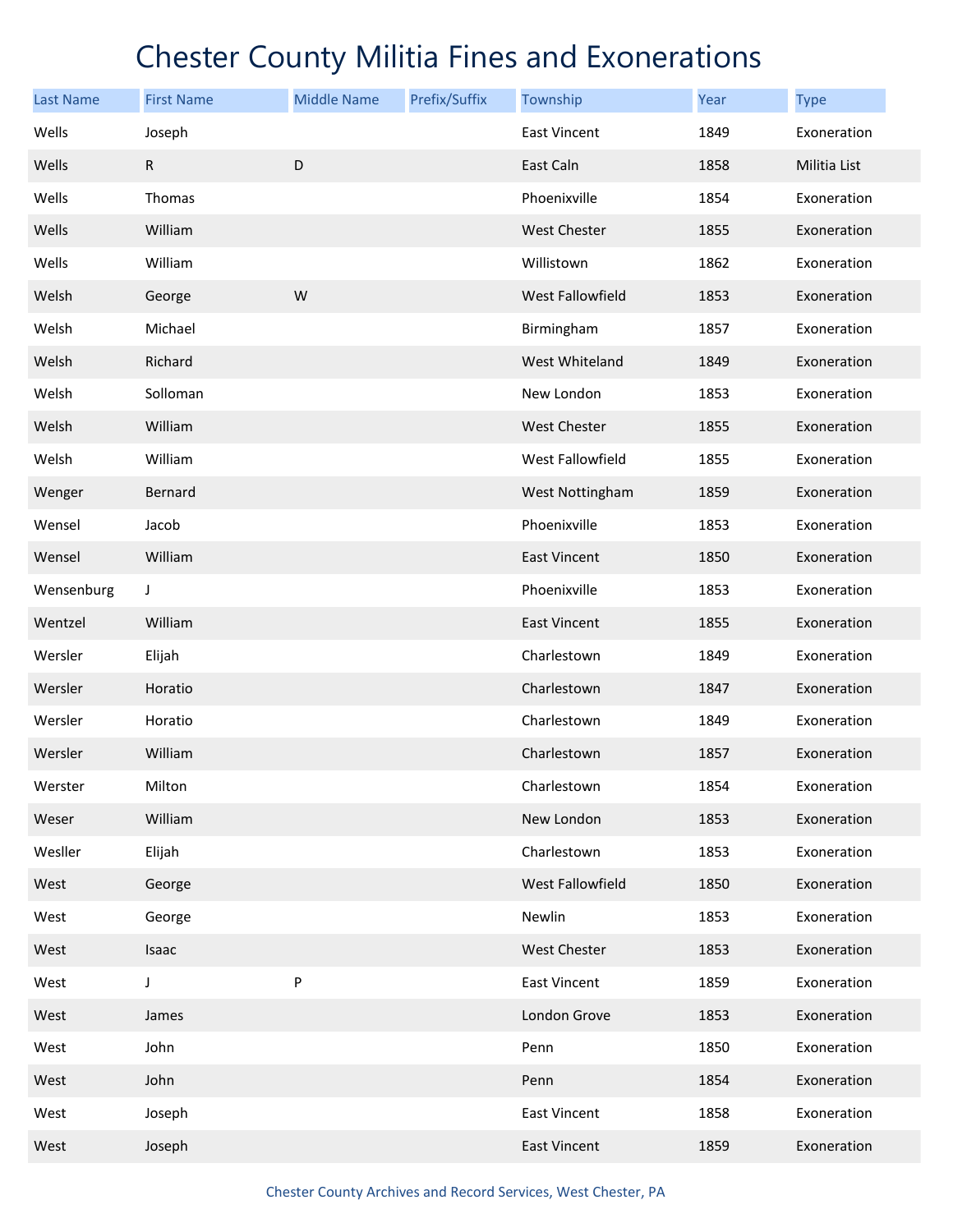| <b>Last Name</b> | <b>First Name</b> | <b>Middle Name</b> | Prefix/Suffix | Township             | Year | <b>Type</b>  |
|------------------|-------------------|--------------------|---------------|----------------------|------|--------------|
| West             | Robert            |                    |               | Penn                 | 1850 | Exoneration  |
| West             | Robert            |                    |               | Penn                 | 1854 | Exoneration  |
| West             | Thomas            |                    |               | <b>East Vincent</b>  | 1858 | Exoneration  |
| West             | William           |                    |               | West Nottingham      | 1858 | Exoneration  |
| Westler          | John              | D                  |               | Charlestown          | 1862 | Exoneration  |
| Westler          | William           | ${\sf R}$          |               | East Pikeland        | 1858 | Exoneration  |
| Wetherall        | George            |                    |               | East Caln            | 1858 | Militia List |
| Wetherill        | George            |                    |               | East Caln            | 1858 | Exoneration  |
| Wharton          | Joshua            |                    |               | <b>West Nantmeal</b> | 1850 | Exoneration  |
| Wharton          | Joshua            |                    |               | <b>West Nantmeal</b> | 1855 | Exoneration  |
| Whatson          | Gibbons           |                    |               | London Grove         | 1853 | Exoneration  |
| Wherett          | William           |                    |               | Lower Oxford         | 1860 | Exoneration  |
| Wherry           | William           |                    | Jr            | East Nottingham      | 1853 | Militia List |
| Wherry           | William           |                    | Sr            | East Nottingham      | 1853 | Militia List |
| Whiley           | Robert            |                    |               | London Grove         | 1853 | Exoneration  |
| Whistler         | John              |                    |               | East Goshen          | 1860 | Exoneration  |
| Whit             | Jacob             |                    |               | Elk                  | 1859 | Exoneration  |
| Whitaker         | John              |                    |               | Honeybrook           | 1859 | Exoneration  |
| Whitaker         | William           |                    |               | <b>East Vincent</b>  | 1863 | Exoneration  |
| Whitcraft        | Andrew            |                    |               | Penn                 | 1857 | Exoneration  |
| Whitcraft        | David             |                    |               | London Grove         | 1853 | Exoneration  |
| Whitcraft        | James             |                    |               | London Grove         | 1853 | Exoneration  |
| Whitcraft        | James             |                    |               | Oxford Borough       | 1858 | Exoneration  |
| Whitcraft        | John              |                    |               | East Marlborough     | 1859 | Exoneration  |
| Whitcraft        | John              | $\mathsf C$        |               | East Marlborough     | 1857 | Exoneration  |
| Whitcraft        | $\mathsf{R}$      | $\mathsf K$        |               | London Britain       | 1854 | Exoneration  |
| Whitcraft        | Richard           |                    |               | London Britain       | 1850 | Exoneration  |
| Whitcraft        | Richard           | F                  |               | London Britain       | 1863 | Exoneration  |
| White            | Anderson          | G                  |               | East Caln            | 1860 | Exoneration  |
| White            | Daniel            |                    |               | West Whiteland       | 1853 | Exoneration  |
| White            | Edward            |                    |               | Kennett Square       | 1862 | Exoneration  |
| White            | George            |                    |               | East Bradford        | 1855 | Exoneration  |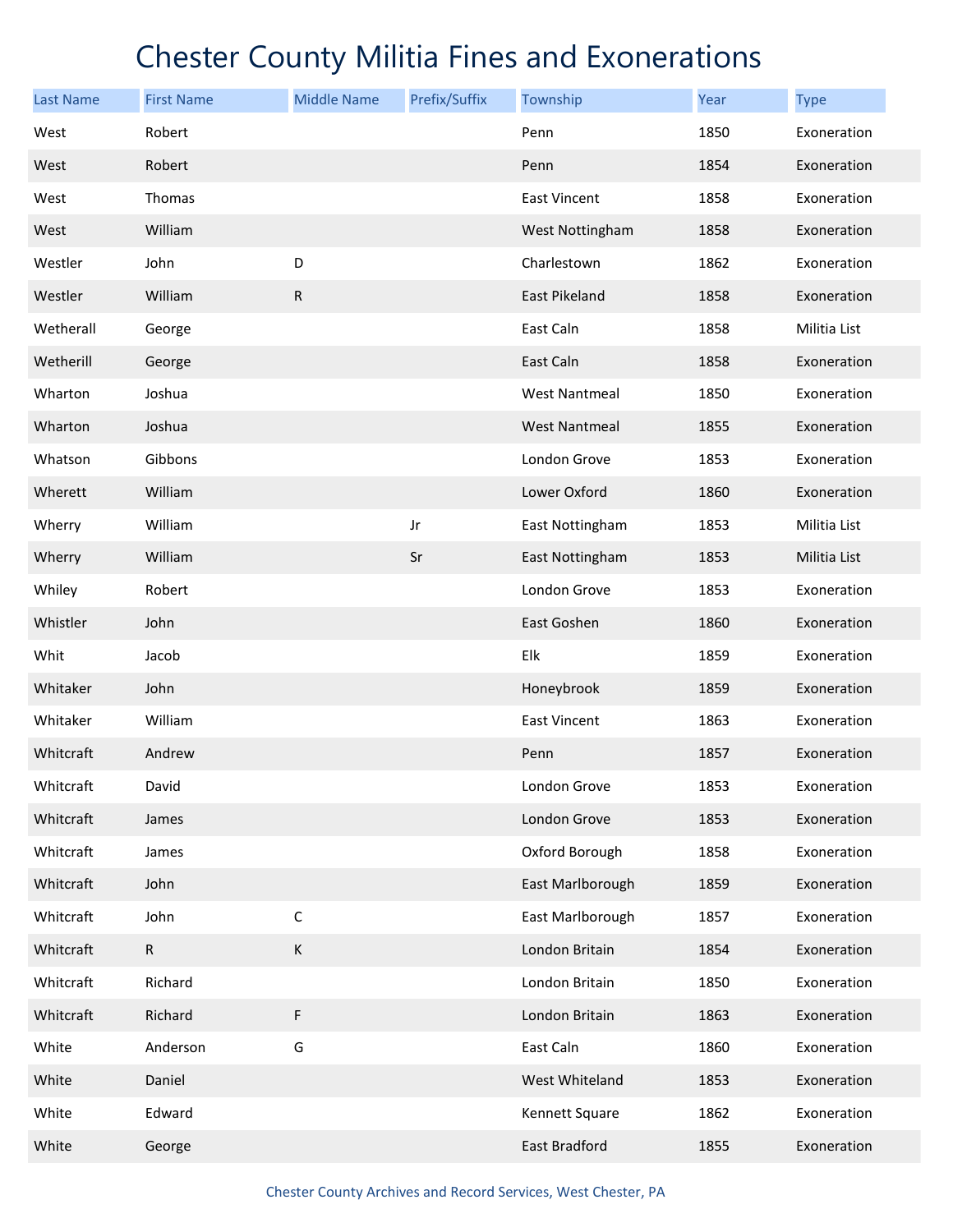| <b>Last Name</b> | <b>First Name</b> | <b>Middle Name</b>        | Prefix/Suffix | Township             | Year | <b>Type</b>  |
|------------------|-------------------|---------------------------|---------------|----------------------|------|--------------|
| White            | George            | W                         |               | New Garden           | 1855 | Exoneration  |
| White            | James             |                           |               | West Fallowfield     | 1850 | Exoneration  |
| White            | James             |                           |               | West Caln            | 1853 | Exoneration  |
| White            | James             |                           |               | East Brandywine      | 1858 | Militia List |
| White            | James             |                           |               | East Brandywine      | 1859 | Militia List |
| White            | James             |                           |               | East Brandywine      | 1860 | Militia List |
| White            | James             |                           |               | Pennsbury            | 1860 | Exoneration  |
| White            | James             | $\sf S$                   |               | <b>Upper Oxford</b>  | 1860 | Exoneration  |
| White            | Jesse             |                           |               | Honeybrook           | 1862 | Exoneration  |
| White            | John              |                           |               | Lower Oxford         | 1849 | Exoneration  |
| White            | John              |                           |               | Newlin               | 1849 | Exoneration  |
| White            | John              |                           |               | Easttown             | 1853 | Exoneration  |
| White            | John              |                           |               | Honeybrook           | 1857 | Exoneration  |
| White            | John              |                           |               | New Garden           | 1863 | Exoneration  |
| White            | John              | ${\sf M}$                 |               | <b>Upper Oxford</b>  | 1859 | Exoneration  |
| White            | John              | ${\sf M}$                 |               | <b>Upper Oxford</b>  | 1860 | Exoneration  |
| White            | Joseph            |                           |               | Honeybrook           | 1860 | Exoneration  |
| White            | Joseph            |                           |               | East Brandywine      | 1863 | Exoneration  |
| White            | Lewis             | $\boldsymbol{\mathsf{H}}$ |               | West Whiteland       | 1849 | Exoneration  |
| White            | Owen              |                           |               | <b>West Nantmeal</b> | 1849 | Exoneration  |
| White            | Richard           |                           |               | New London           | 1849 | Exoneration  |
| White            | Richard           |                           |               | West Whiteland       | 1854 | Exoneration  |
| White            | Washington        |                           |               | Wallace              | 1857 | Exoneration  |
| White            | Washington        |                           |               | Warwick              | 1862 | Exoneration  |
| White            | William           |                           |               | Penn                 | 1850 | Exoneration  |
| White            | William           |                           |               | New Garden           | 1850 | Exoneration  |
| White            | William           |                           |               | London Grove         | 1853 | Exoneration  |
| White            | William           |                           |               | East Nottingham      | 1853 | Militia List |
| White            | William           |                           |               | East Nottingham      | 1854 | Exoneration  |
| White            | William           |                           |               | East Fallowfield     | 1858 | Exoneration  |
| White            | William           |                           |               | Pocopson             | 1863 | Exoneration  |
| White            | William           |                           |               | Elk                  | 1863 | Exoneration  |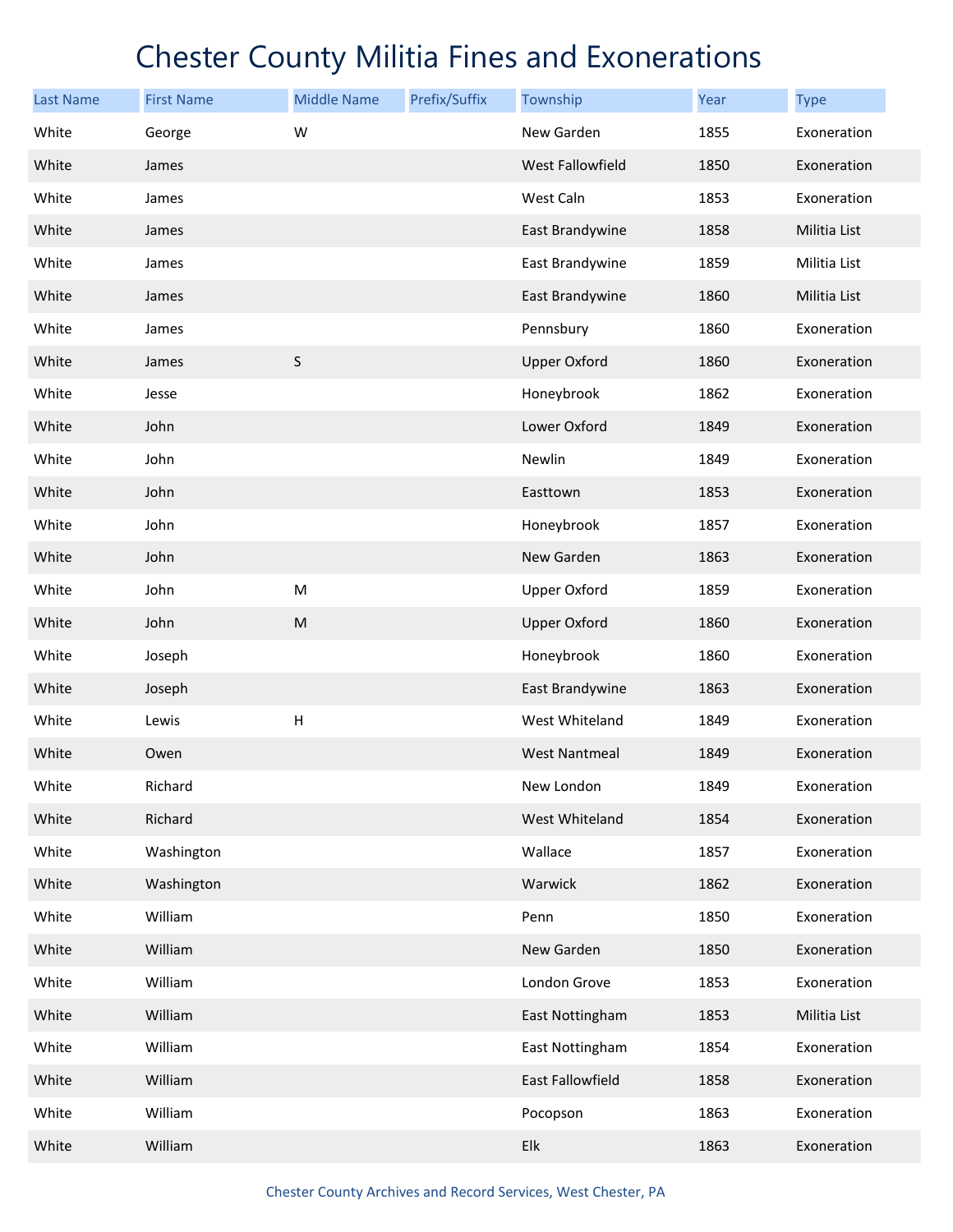| <b>Last Name</b> | <b>First Name</b> | <b>Middle Name</b> | Prefix/Suffix | Township             | Year | <b>Type</b>  |
|------------------|-------------------|--------------------|---------------|----------------------|------|--------------|
| White            | William           | F                  |               | East Nottingham      | 1858 | Exoneration  |
| White            | William           | F                  |               | East Nottingham      | 1859 | Exoneration  |
| White            | William           | F                  |               | East Nottingham      | 1860 | Exoneration  |
| Whitehall        | John              |                    |               | Sadsbury             | 1850 | Exoneration  |
| Whiteley         | Frank             |                    |               | East Brandywine      | 1859 | Militia List |
| Whiteley         | John              |                    |               | East Brandywine      | 1862 | Militia List |
| Whiteley         | Thomas            |                    | Jr            | East Brandywine      | 1858 | Militia List |
| Whiteley         | Thomas            |                    |               | East Brandywine      | 1859 | Militia List |
| Whiteley         | Thomas            |                    | Jr            | East Brandywine      | 1860 | Militia List |
| Whitely          | John              |                    |               | East Brandywine      | 1860 | Militia List |
| Whiten           | Abram             |                    |               | Honeybrook           | 1857 | Exoneration  |
| Whiteside        | Henry             |                    |               | <b>East Nantmeal</b> | 1855 | Exoneration  |
| Whiteside        | John              |                    |               | Valley               | 1853 | Exoneration  |
| Whiteside        | Samuel            |                    |               | Lower Oxford         | 1849 | Exoneration  |
| Whiteside        | Samuel            | Τ                  |               | Lower Oxford         | 1863 | Exoneration  |
| Whitesides       | James             |                    |               | <b>East Nantmeal</b> | 1847 | Exoneration  |
| Whitesides       | John              |                    |               | West Vincent         | 1859 | Exoneration  |
| Whitman          | Abraham           |                    |               | Honeybrook           | 1854 | Exoneration  |
| Whitman          | Ezra              |                    |               | Honeybrook           | 1857 | Exoneration  |
| Whitman          | Zachariah         |                    |               | West Whiteland       | 1860 | Exoneration  |
| Whitmer          | Samuel            |                    |               | East Brandywine      | 1850 | Exoneration  |
| Whitmer          | Samuel            |                    |               | East Brandywine      | 1857 | Militia Tax  |
| Whitmer          | Samuel            |                    |               | East Brandywine      | 1859 | Militia List |
| Whitson          | Amos              |                    |               | Penn                 | 1857 | Exoneration  |
| Whitson          | Thomas            |                    |               | East Fallowfield     | 1862 | Exoneration  |
| Whittaker        | John              |                    |               | Newlin               | 1854 | Exoneration  |
| Whittell         | John              |                    |               | East Whiteland       | 1855 | Exoneration  |
| Whorel           | Milton            |                    |               | West Fallowfield     | 1852 | Exoneration  |
| Whorlow          | Milton            |                    |               | West Fallowfield     | 1853 | Exoneration  |
| Whyley           | David             |                    |               | West Fallowfield     | 1854 | Exoneration  |
| Whynn            | John              |                    |               | <b>Upper Uwchlan</b> | 1859 | Exoneration  |
| Wickel           | Dennis            |                    |               | Phoenixville         | 1850 | Exoneration  |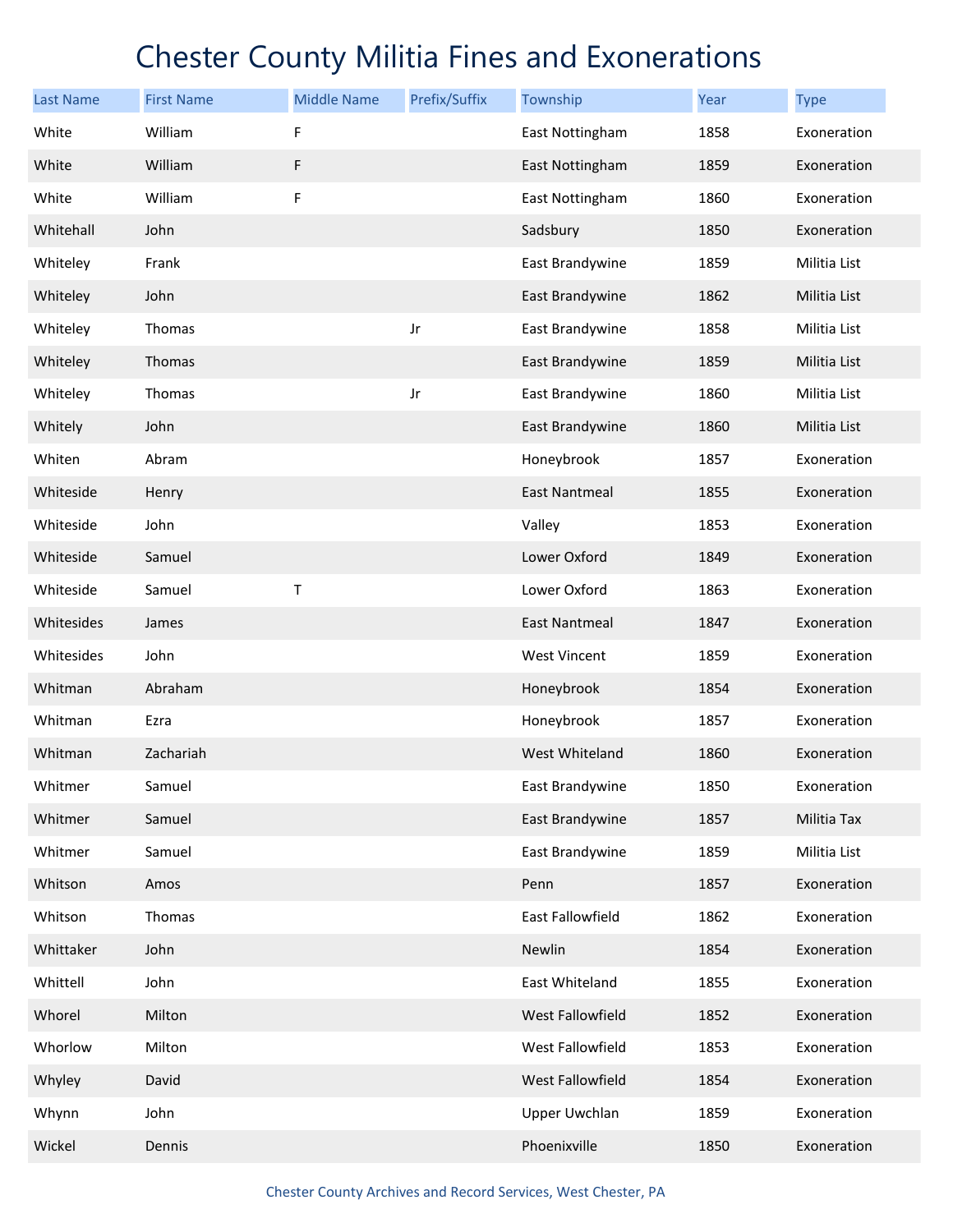| <b>Last Name</b> | <b>First Name</b> | <b>Middle Name</b> | Prefix/Suffix | Township             | Year    | <b>Type</b>  |
|------------------|-------------------|--------------------|---------------|----------------------|---------|--------------|
| Wickersham       | Enoch             | P                  |               | Newlin               | 1849    | Exoneration  |
| Wickersham       | Enoch             | ${\sf P}$          |               | Newlin               | 1854    | Exoneration  |
| Wickersham       | Enoch             | P                  |               | East Marlborough     | 1859    | Exoneration  |
| Wickersham       | Joseph            | G                  |               | West Goshen          | 1853    | Exoneration  |
| Wickersham       | Levi              |                    |               | London Grove         | 1853    | Exoneration  |
| Wickersham       | Milton            |                    |               | Lower Oxford         | 1849    | Exoneration  |
| Wickersham       | Nathan            |                    |               | New Garden           | 1850    | Exoneration  |
| Wickersham       | William           |                    |               | Valley               | 1858    | Exoneration  |
| Wickershaw       | Amos              |                    |               | West Marlborough     | 1854    | Exoneration  |
| Wickershaw       | Enos              | $\mathsf T$        |               | Pocopson             | 1857    | Exoneration  |
| Wickershaw       | Joseph            | Α                  |               | London Grove         | 1862    | Exoneration  |
| Wicks            | $\mathsf{A}$      | $\mathsf F$        |               | Hopewell             | 1863    | Exoneration  |
| Widdons          | Samuel            |                    |               | West Marlborough     | Undated | Exoneration  |
| Widdows          | Samuel            |                    |               | London Grove         | 1860    | Exoneration  |
| Widen            | E                 |                    |               | East Nottingham      | 1856    | Exoneration  |
| Widener          | David             |                    | Dec'd         | <b>West Vincent</b>  | 1850    | Exoneration  |
| Widener          | George            |                    | Dec'd         | West Vincent         | 1854    | Exoneration  |
| Widener          | John              |                    |               | <b>West Vincent</b>  | 1848    | Exoneration  |
| Widener          | John              |                    |               | <b>East Coventry</b> | 1850    | Exoneration  |
| Widner           | George            |                    |               | <b>West Vincent</b>  | 1847    | Exoneration  |
| Widows           | Samuel            |                    |               | East Marlborough     | 1853    | Exoneration  |
| Widows           | Samuel            | $\sf B$            |               | West Marlborough     | 1849    | Exoneration  |
| Wilan            | Michael           |                    |               | Birmingham           | 1854    | Exoneration  |
| Wildes           | Mahlon            |                    |               | Tredyffrin           | 1858    | Exoneration  |
| Wilds            | Mahlon            |                    |               | Tredyffrin           | 1850    | Exoneration  |
| Wiler            | Jacob             |                    |               | Phoenixville         | 1853    | Exoneration  |
| Wiley            | Henry             |                    | Dec'd         | East Nottingham      | 1849    | Exoneration  |
| Wiley            | James             |                    |               | West Fallowfield     | 1849    | Exoneration  |
| Wiley            | John              |                    | Jr            | East Nottingham      | 1853    | Militia List |
| Wiley            | John              |                    | Jr            | East Nottingham      | 1855    | Exoneration  |
| Wiley            | Joshua            |                    |               | Kennett              | 1853    | Exoneration  |
| Wiley            | Michael           |                    |               | East Whiteland       | 1848    | Exoneration  |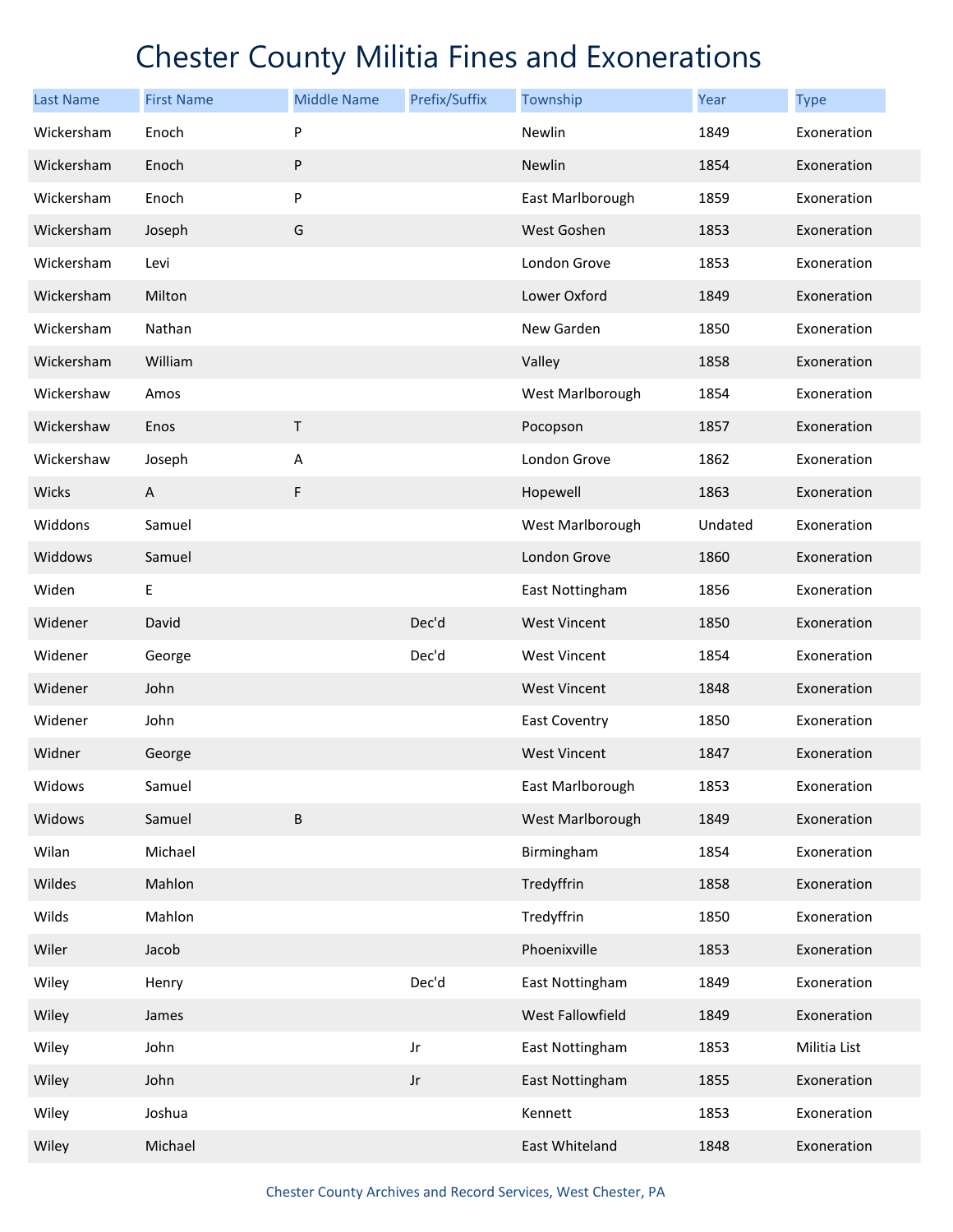| <b>Last Name</b> | <b>First Name</b> | <b>Middle Name</b> | Prefix/Suffix | Township                | Year    | <b>Type</b>  |
|------------------|-------------------|--------------------|---------------|-------------------------|---------|--------------|
| Wiley            | Michael           |                    |               | East Whiteland          | 1849    | Exoneration  |
| Wiley            | Michael           |                    |               | East Whiteland          | 1850    | Exoneration  |
| Wiley            | William           |                    |               | East Nottingham         | 1849    | Exoneration  |
| Wiley            | William           |                    |               | London Grove            | 1862    | Exoneration  |
| Wiley            | William           |                    |               | East Nottingham         | 1862    | Exoneration  |
| Wiley            | William           |                    |               | New Garden              | 1863    | Exoneration  |
| Wiley            | William           | Α                  |               | East Nottingham         | 1853    | Militia List |
| Wilkenson        | Robert            |                    |               | Franklin                | 1855    | Exoneration  |
| Wilkinson        | Ahen              |                    |               | West Nottingham         | 1857    | Exoneration  |
| Wilkinson        | Allen             |                    |               | Newlin                  | 1863    | Exoneration  |
| Wilkinson        | Asher             | P                  |               | West Nottingham         | 1859    | Exoneration  |
| Wilkinson        | Asher             | P                  |               | West Nottingham         | Undated | Exoneration  |
| Wilkinson        | Emmor             |                    |               | Sadsbury                | 1850    | Exoneration  |
| Wilkinson        | George            | W                  |               | East Caln               | 1849    | Exoneration  |
| Wilkinson        | Isaac             |                    |               | Sadsbury                | 1850    | Exoneration  |
| Wilkinson        | John              |                    |               | <b>West Fallowfield</b> | 1853    | Exoneration  |
| Wilkinson        | John              |                    |               | Pocopson                | 1857    | Exoneration  |
| Wilkinson        | John              |                    |               | Phoenixville            | 1859    | Exoneration  |
| Wilkinson        | John              | P                  |               | East Marlborough        | 1857    | Exoneration  |
| Wilkinson        | Joseph            |                    |               | East Brandywine         | 1855    | Exoneration  |
| Wilkinson        | Joseph            |                    |               | East Brandywine         | 1855    | Militia List |
| Wilkinson        | <b>Noris</b>      |                    |               | Kennett                 | 1849    | Exoneration  |
| Wilkinson        | Noris             |                    |               | East Fallowfield        | 1858    | Exoneration  |
| Wilkinson        | Robert            |                    | Dec'd         | East Nottingham         | 1856    | Exoneration  |
| Wilkinson        | William           |                    |               | Pocopson                | 1857    | Exoneration  |
| Wilkinson        | William           |                    |               | Wallace                 | 1858    | Militia List |
| Wilkinson        | William           |                    |               | Wallace                 | 1859    | Militia List |
| Wilkison         | Norris            |                    |               | Kennett                 | 1850    | Exoneration  |
| Willaller        | John              |                    |               | North Conventry         | 1854    | Exoneration  |
| Willaner         | David             |                    |               | North Conventry         | 1847    | Exoneration  |
| Willard          | Abraham           |                    |               | West Fallowfield        | 1853    | Exoneration  |
| Willard          | Abraham           |                    |               | West Fallowfield        | 1854    | Exoneration  |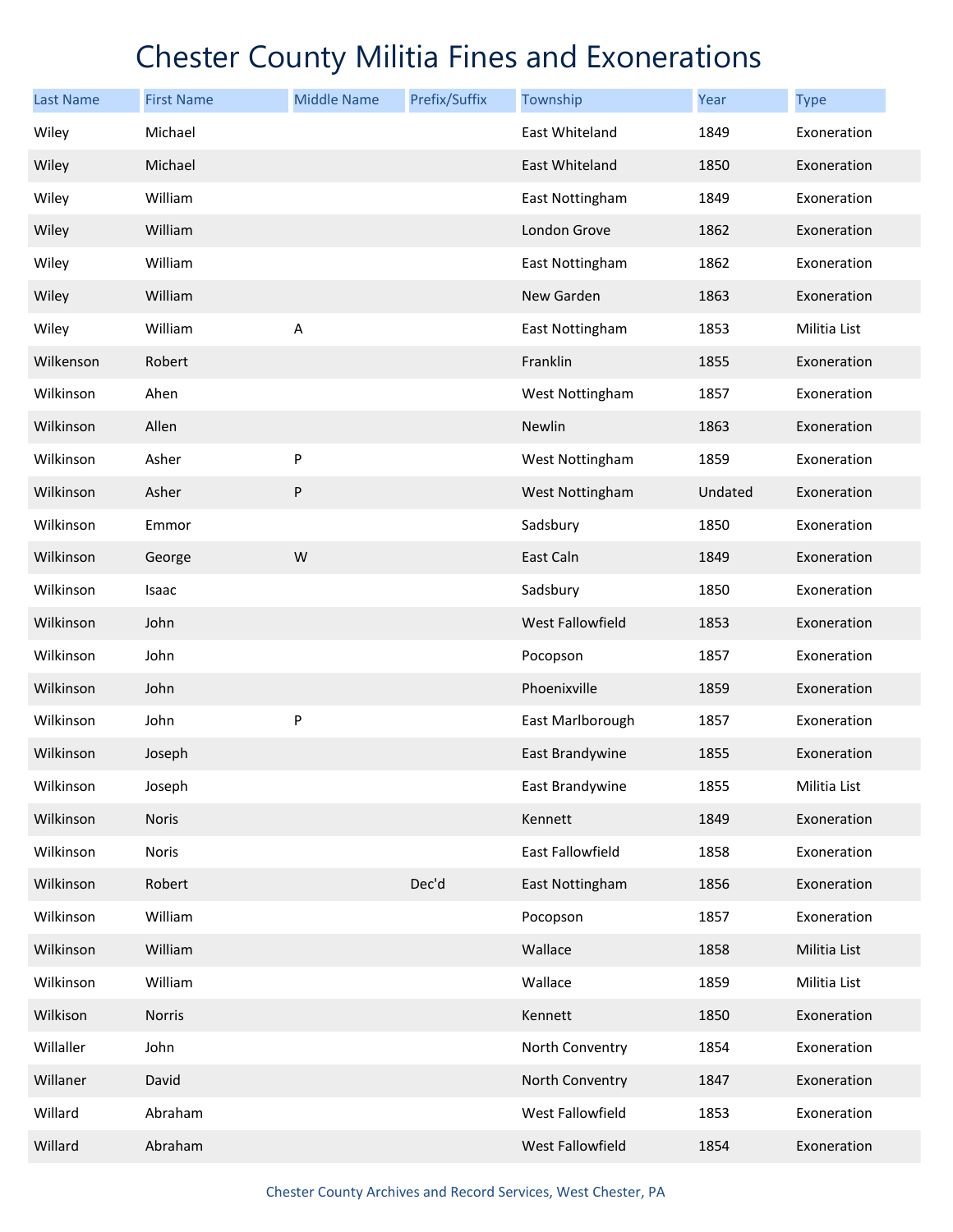| <b>Last Name</b> | <b>First Name</b> | <b>Middle Name</b> | Prefix/Suffix | Township                | Year | <b>Type</b> |
|------------------|-------------------|--------------------|---------------|-------------------------|------|-------------|
| Willard          | Abraham           |                    |               | West Fallowfield        | 1855 | Exoneration |
| Willard          | Benjamin          | $\mathsf F$        |               | London Britain          | 1857 | Exoneration |
| Willard          | Christopher       |                    |               | <b>West Nantmeal</b>    | 1860 | Exoneration |
| Willard          | Isaac             |                    |               | Highland                | 1857 | Exoneration |
| Willard          | Richard           |                    |               | Lower Oxford            | 1850 | Exoneration |
| Willauer         | Lafaett           |                    |               | North Conventry         | 1853 | Exoneration |
| Willaur          | Cyrus             |                    |               | South Conventry         | 1863 | Exoneration |
| Willaur          | $\sf S$           | Cyrus              |               | South Conventry         | 1862 | Exoneration |
| Willaurer        | Seneca            |                    |               | <b>East Coventry</b>    | 1854 | Exoneration |
| Willey           | William           |                    |               | <b>West Nantmeal</b>    | 1850 | Exoneration |
| Willey           | William           |                    |               | East Goshen             | 1850 | Exoneration |
| Willhour         | Sineca            |                    |               | <b>East Coventry</b>    | 1857 | Exoneration |
| William          | John              |                    | Dec'd         | Sadsbury                | 1853 | Exoneration |
| Williams         | A                 | W                  |               | <b>West Chester</b>     | 1863 | Exoneration |
| Williams         | Abban             |                    |               | Newlin                  | 1849 | Exoneration |
| Williams         | Abner             |                    |               | <b>West Fallowfield</b> | 1862 | Exoneration |
| Williams         | Chalkley          |                    |               | Willistown              | 1853 | Exoneration |
| Williams         | Charles           |                    |               | <b>East Whiteland</b>   | 1848 | Exoneration |
| Williams         | Charles           |                    |               | Tredyffrin              | 1848 | Exoneration |
| Williams         | Charles           |                    |               | Phoenixville            | 1850 | Exoneration |
| Williams         | Charles           |                    |               | East Whiteland          | 1850 | Exoneration |
| Williams         | Charles           |                    |               | East Whiteland          | 1856 | Exoneration |
| Williams         | Charles           |                    |               | East Whiteland          | 1862 | Exoneration |
| Williams         | Cyrus             |                    |               | Londonderry             | 1860 | Exoneration |
| Williams         | David             |                    |               | Schuylkill              | 1848 | Exoneration |
| Williams         | David             |                    |               | East Whiteland          | 1853 | Exoneration |
| Williams         | David             |                    |               | East Goshen             | 1857 | Exoneration |
| Williams         | David             |                    |               | East Whiteland          | 1862 | Exoneration |
| Williams         | Davis             |                    |               | East Whiteland          | 1852 | Exoneration |
| Williams         | Edward            |                    |               | West Whiteland          | 1849 | Exoneration |
| Williams         | Edward            |                    |               | Sadsbury                | 1857 | Exoneration |
| Williams         | Edward            |                    |               | West Whiteland          | 1862 | Exoneration |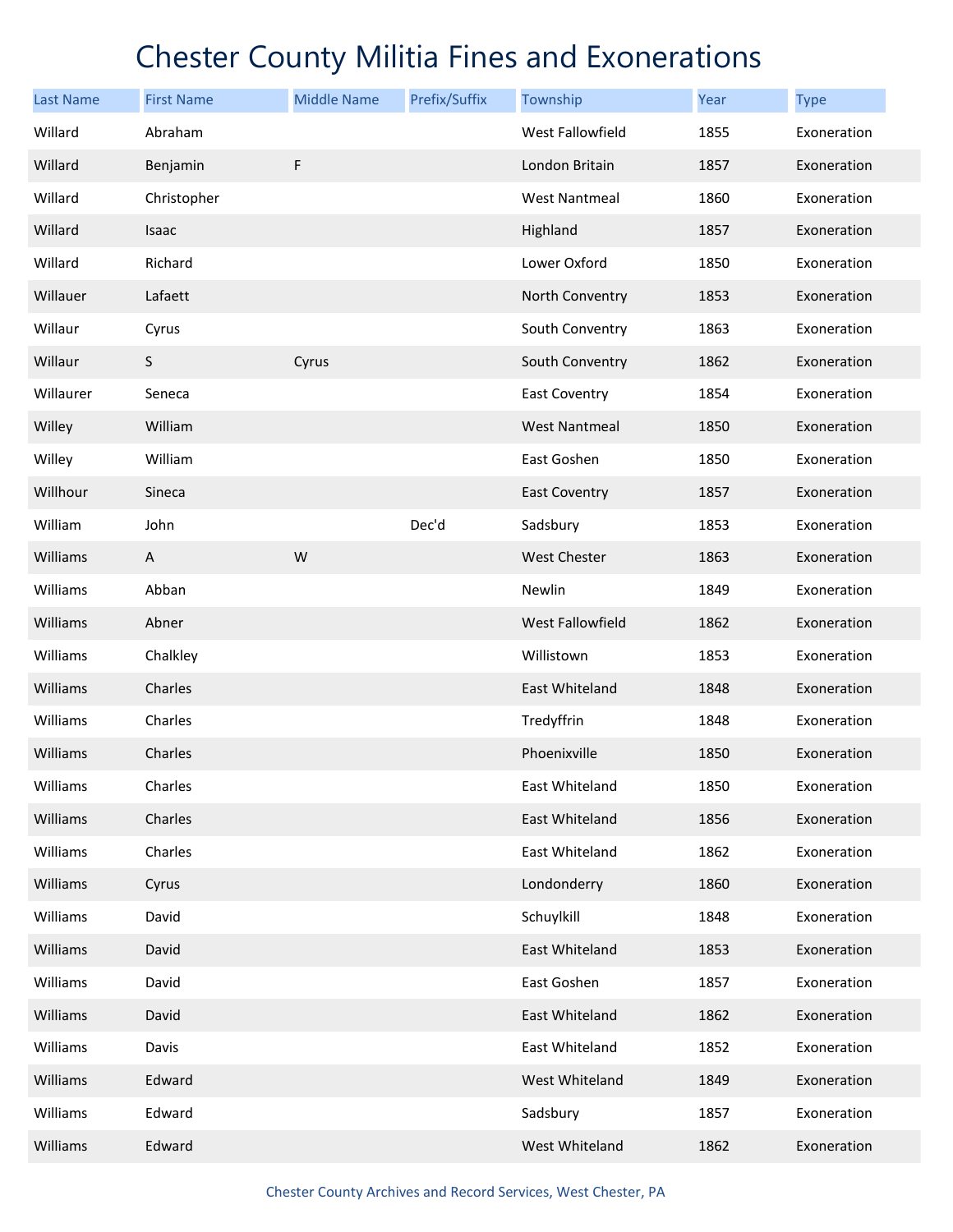| <b>Last Name</b> | <b>First Name</b> | <b>Middle Name</b> | Prefix/Suffix | Township             | Year | <b>Type</b>  |
|------------------|-------------------|--------------------|---------------|----------------------|------|--------------|
| Williams         | Eli               |                    |               | Phoenixville         | 1855 | Exoneration  |
| Williams         | Emmor             |                    |               | Phoenixville         | 1855 | Exoneration  |
| Williams         | G                 | $\mathsf C$        |               | West Chester         | 1854 | Exoneration  |
| Williams         | George            |                    |               | Sadsbury             | 1850 | Exoneration  |
| Williams         | George            |                    |               | East Caln            | 1854 | Exoneration  |
| Williams         | Gorgerss          |                    |               | Londonderry          | 1854 | Exoneration  |
| Williams         | Henry             | W                  |               | Kennett              | 1854 | Exoneration  |
| Williams         | Hiram             |                    |               | West Caln            | 1849 | Exoneration  |
| Williams         | Isaac             |                    |               | West Brandywine      | 1850 | Exoneration  |
| Williams         | Isaac             |                    |               | Phoenixville         | 1850 | Exoneration  |
| Williams         | Isaac             |                    |               | West Brandywine      | 1855 | Exoneration  |
| Williams         | Isaac             |                    |               | West Brandywine      | 1856 | Exoneration  |
| Williams         | Isaac             |                    |               | West Brandywine      | 1857 | Exoneration  |
| Williams         | Isaac             |                    |               | Phoenixville         | 1859 | Exoneration  |
| Williams         | Isachar           |                    |               | <b>West Nantmeal</b> | 1857 | Militia List |
| Williams         | Isachar           |                    |               | <b>West Nantmeal</b> | 1859 | Exoneration  |
| Williams         | Isacher           |                    |               | <b>West Nantmeal</b> | 1858 | Militia List |
| Williams         | $\mathsf J$       |                    |               | Hopewell             | 1863 | Exoneration  |
| Williams         | J                 | ${\sf R}$          |               | Charlestown          | 1859 | Exoneration  |
| Williams         | James             |                    |               | Sadsbury             | 1853 | Exoneration  |
| Williams         | James             |                    |               | West Fallowfield     | 1858 | Exoneration  |
| Williams         | John              |                    |               | London Grove         | 1850 | Exoneration  |
| Williams         | John              |                    |               | London Grove         | 1850 | Exoneration  |
| Williams         | John              |                    |               | Sadsbury             | 1853 | Exoneration  |
| Williams         | John              |                    |               | East Fallowfield     | 1857 | Exoneration  |
| Williams         | John              |                    |               | Hopewell             | 1857 | Exoneration  |
| Williams         | John              |                    |               | East Marlborough     | 1859 | Exoneration  |
| Williams         | John              |                    |               | <b>West Vincent</b>  | 1859 | Exoneration  |
| Williams         | John              | M                  |               | East Pikeland        | 1863 | Exoneration  |
| Williams         | John              | ${\sf R}$          |               | Charlestown          | 1860 | Exoneration  |
| Williams         | Joseph            |                    |               | Lower Oxford         | 1858 | Exoneration  |
| Williams         | Joseph            | ${\sf R}$          |               | Charlestown          | 1857 | Exoneration  |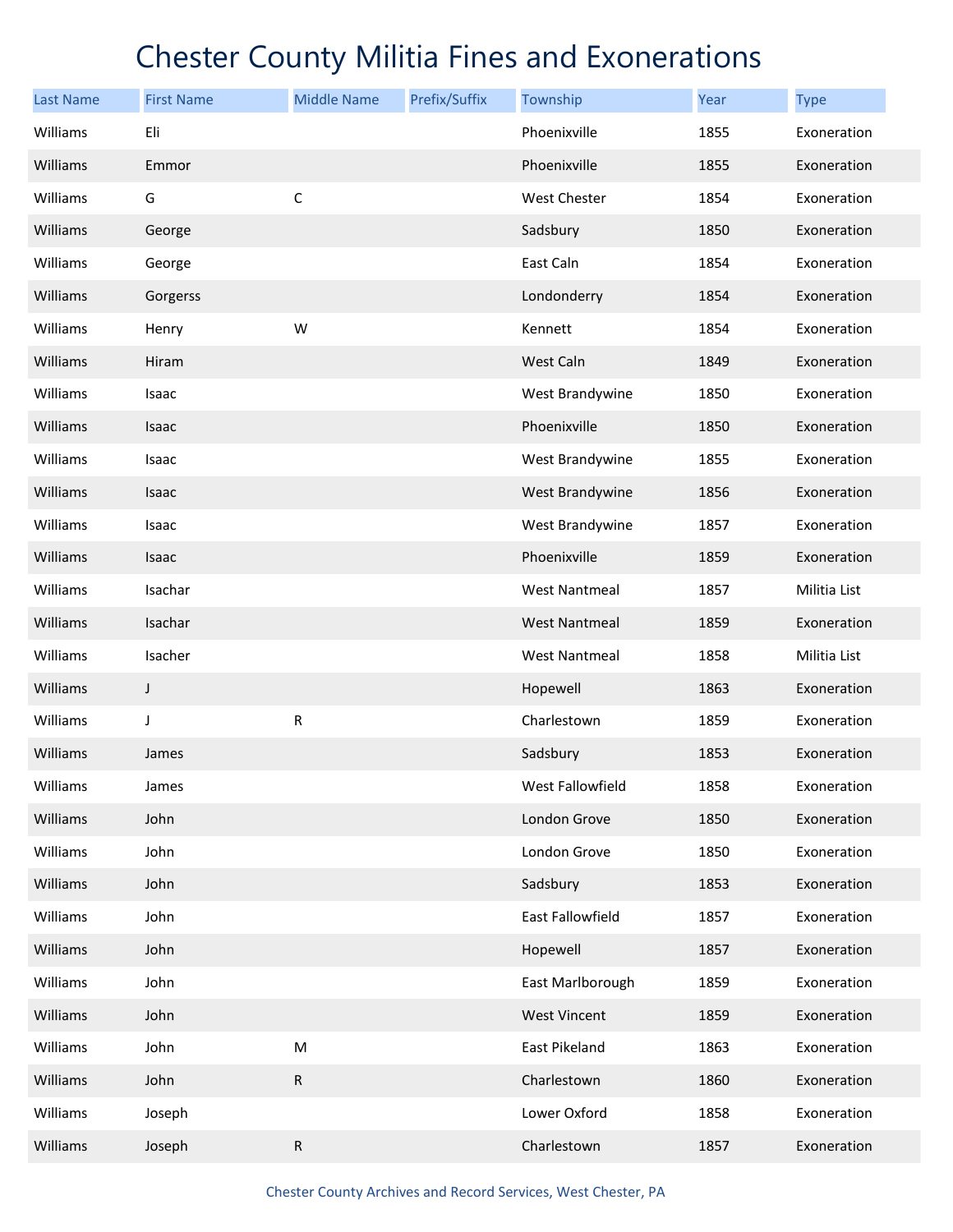| <b>Last Name</b> | <b>First Name</b> | <b>Middle Name</b> | Prefix/Suffix | Township             | Year | <b>Type</b>  |
|------------------|-------------------|--------------------|---------------|----------------------|------|--------------|
| Williams         | Joseph            | R                  |               | Charlestown          | 1858 | Exoneration  |
| Williams         | Major             |                    |               | Phoenixville         | 1854 | Exoneration  |
| Williams         | Oliver            |                    |               | West Caln            | 1849 | Exoneration  |
| Williams         | Oliver            | $\sf S$            |               | Sadsbury             | 1850 | Exoneration  |
| Williams         | Richard           | W                  |               | London Grove         | 1853 | Exoneration  |
| Williams         | Samuel            |                    |               | Easttown             | 1849 | Exoneration  |
| Williams         | Thomas            |                    |               | Phoenixville         | 1853 | Exoneration  |
| Williams         | Thomas            |                    |               | Phoenixville         | 1854 | Exoneration  |
| Williams         | Thomas            |                    |               | East Marlborough     | 1856 | Exoneration  |
| Williams         | Thomas            |                    |               | East Marlborough     | 1859 | Exoneration  |
| Williams         | Thomas            |                    |               | Valley               | 1862 | Exoneration  |
| Williams         | Thomas            |                    |               | <b>East Vincent</b>  | 1863 | Exoneration  |
| Williams         | Thomas            | P                  |               | Londonderry          | 1855 | Exoneration  |
| Williams         | William           |                    |               | Willistown           | 1847 | Exoneration  |
| Williams         | William           |                    |               | East Pikeland        | 1847 | Exoneration  |
| Williams         | William           |                    |               | Willistown           | 1848 | Exoneration  |
| Williams         | William           |                    |               | Warwick              | 1857 | Exoneration  |
| Williams         | Wills             |                    |               | Phoenixville         | 1850 | Exoneration  |
| Williamson       | Elwood            |                    |               | Valley               | 1854 | Exoneration  |
| Williamson       | Gilpin            |                    |               | <b>East Bradford</b> | 1854 | Exoneration  |
| Williamson       | Gilpin            |                    |               | Valley               | 1860 | Exoneration  |
| Williamson       | Howard            |                    |               | East Whiteland       | 1847 | Exoneration  |
| Williamson       | Howard            |                    |               | Tredyffrin           | 1848 | Exoneration  |
| Williamson       | Howard            |                    |               | East Whiteland       | 1848 | Exoneration  |
| Williamson       | Jefferis          |                    |               | West Bradford        | 1849 | Exoneration  |
| Williamson       | Jefferis          |                    |               | West Goshen          | 1860 | Exoneration  |
| Williamson       | Robert            |                    |               | Phoenixville         | 1853 | Exoneration  |
| Williamson       | Thomas            |                    |               | London Grove         | 1852 | Exoneration  |
| Williard         | Henry             |                    |               | New Garden           | 1862 | Exoneration  |
| Williard         | Phillip           |                    |               | East Brandywine      | 1860 | Militia List |
| Willis           | Charles           |                    |               | West Chester         | 1855 | Exoneration  |
| Willouer         | Julas             |                    |               | South Conventry      | 1857 | Exoneration  |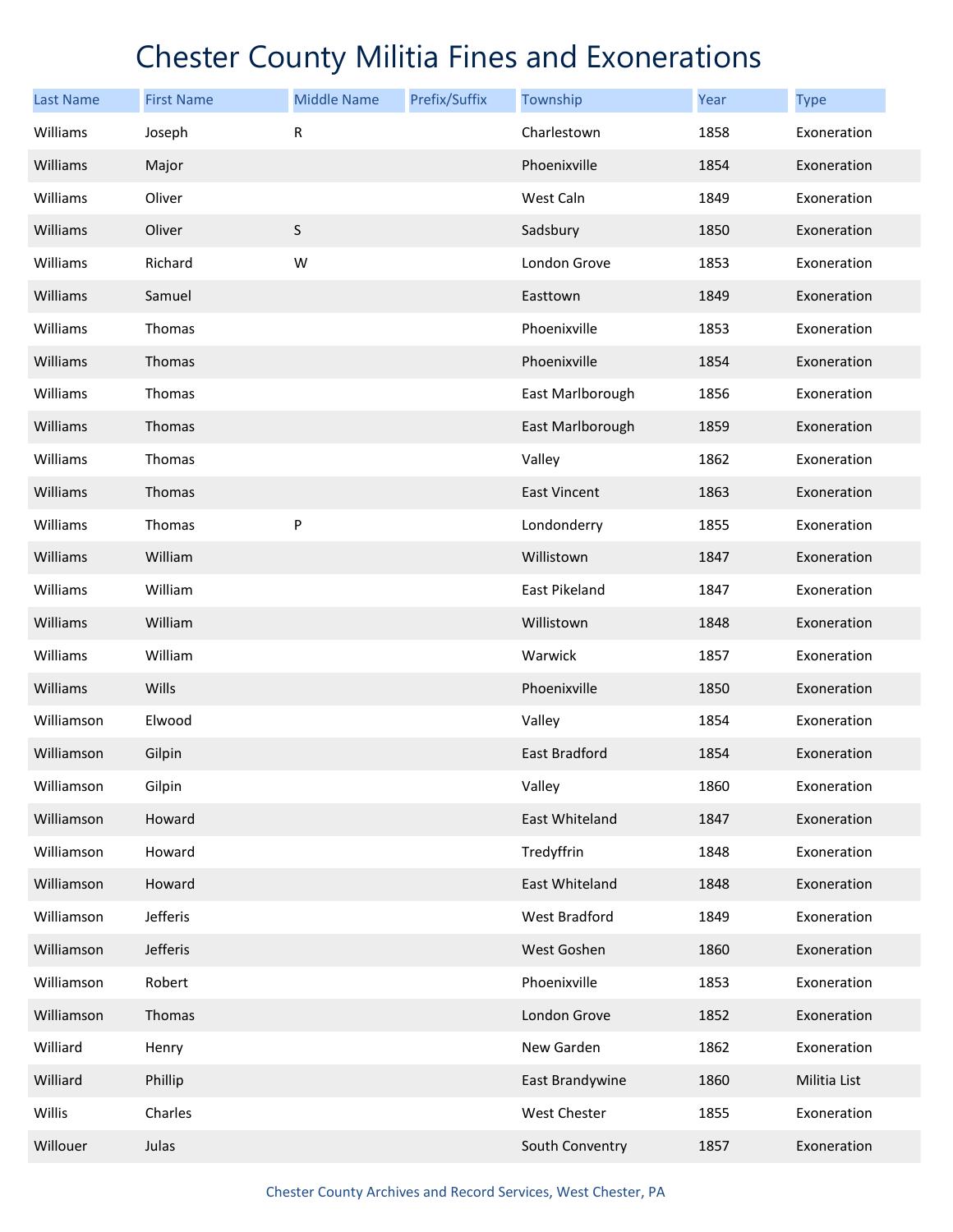| <b>Last Name</b> | <b>First Name</b> | <b>Middle Name</b>        | Prefix/Suffix | Township                | <b>Year</b> | <b>Type</b>  |
|------------------|-------------------|---------------------------|---------------|-------------------------|-------------|--------------|
| Willour          | David             |                           |               | North Conventry         | 1856        | Exoneration  |
| Willour          | $\mathsf J$       | W                         |               | North Conventry         | 1857        | Exoneration  |
| Willour          | Seneca            | G                         |               | North Conventry         | 1859        | Exoneration  |
| Willour          | Seneca            | W                         |               | North Conventry         | 1860        | Exoneration  |
| Willour          | Seneck            |                           |               | <b>East Coventry</b>    | 1862        | Exoneration  |
| Willson          | Isaac             |                           |               | <b>Upper Oxford</b>     | 1854        | Exoneration  |
| Wilmot           | William           |                           |               | Phoenixville            | 1862        | Exoneration  |
| Wilson           | Abner             |                           |               | Kennett                 | 1863        | Exoneration  |
| Wilson           | Alfred            |                           |               | London Grove            | 1860        | Exoneration  |
| Wilson           | Alfred            |                           |               | West Fallowfield        | 1862        | Exoneration  |
| Wilson           | <b>Bird</b>       |                           |               | New Garden              | 1850        | Exoneration  |
| Wilson           | Charles           |                           |               | East Nottingham         | 1859        | Exoneration  |
| Wilson           | Charles           | W                         |               | East Fallowfield        | 1850        | Exoneration  |
| Wilson           | Curtis            |                           |               | East Brandywine         | 1856        | Exoneration  |
| Wilson           | David             |                           |               | <b>Upper Oxford</b>     | 1850        | Exoneration  |
| Wilson           | David             |                           |               | <b>East Fallowfield</b> | 1853        | Exoneration  |
| Wilson           | David             |                           |               | Highland                | 1854        | Exoneration  |
| Wilson           | David             | $\mathsf C$               |               | East Caln               | 1859        | Exoneration  |
| Wilson           | David             | J                         |               | West Bradford           | 1856        | Militia List |
| Wilson           | David             | J                         |               | <b>West Bradford</b>    | 1862        | Exoneration  |
| Wilson           | Edward            |                           |               | West Chester            | 1855        | Exoneration  |
| Wilson           | George            |                           |               | New London              | 1853        | Exoneration  |
| Wilson           | George            |                           |               | Sadsbury                | 1853        | Exoneration  |
| Wilson           | George            | $\sf V$                   |               | <b>Upper Uwchlan</b>    | 1859        | Exoneration  |
| Wilson           | Henry             |                           |               | East Nottingham         | 1849        | Exoneration  |
| Wilson           | Isaac             |                           |               | Lower Oxford            | 1850        | Exoneration  |
| Wilson           | Isaac             |                           |               | <b>Upper Oxford</b>     | 1853        | Exoneration  |
| Wilson           | Isaac             |                           |               | <b>Upper Oxford</b>     | 1855        | Exoneration  |
| Wilson           | Isaac             |                           |               | <b>Upper Oxford</b>     | 1857        | Exoneration  |
| Wilson           | Isaac             | $\boldsymbol{\mathsf{H}}$ |               | Lower Oxford            | 1862        | Exoneration  |
| Wilson           | Jackson           |                           |               | Phoenixville            | 1855        | Exoneration  |
| Wilson           | Jacob             |                           |               | Wallace                 | 1858        | Militia List |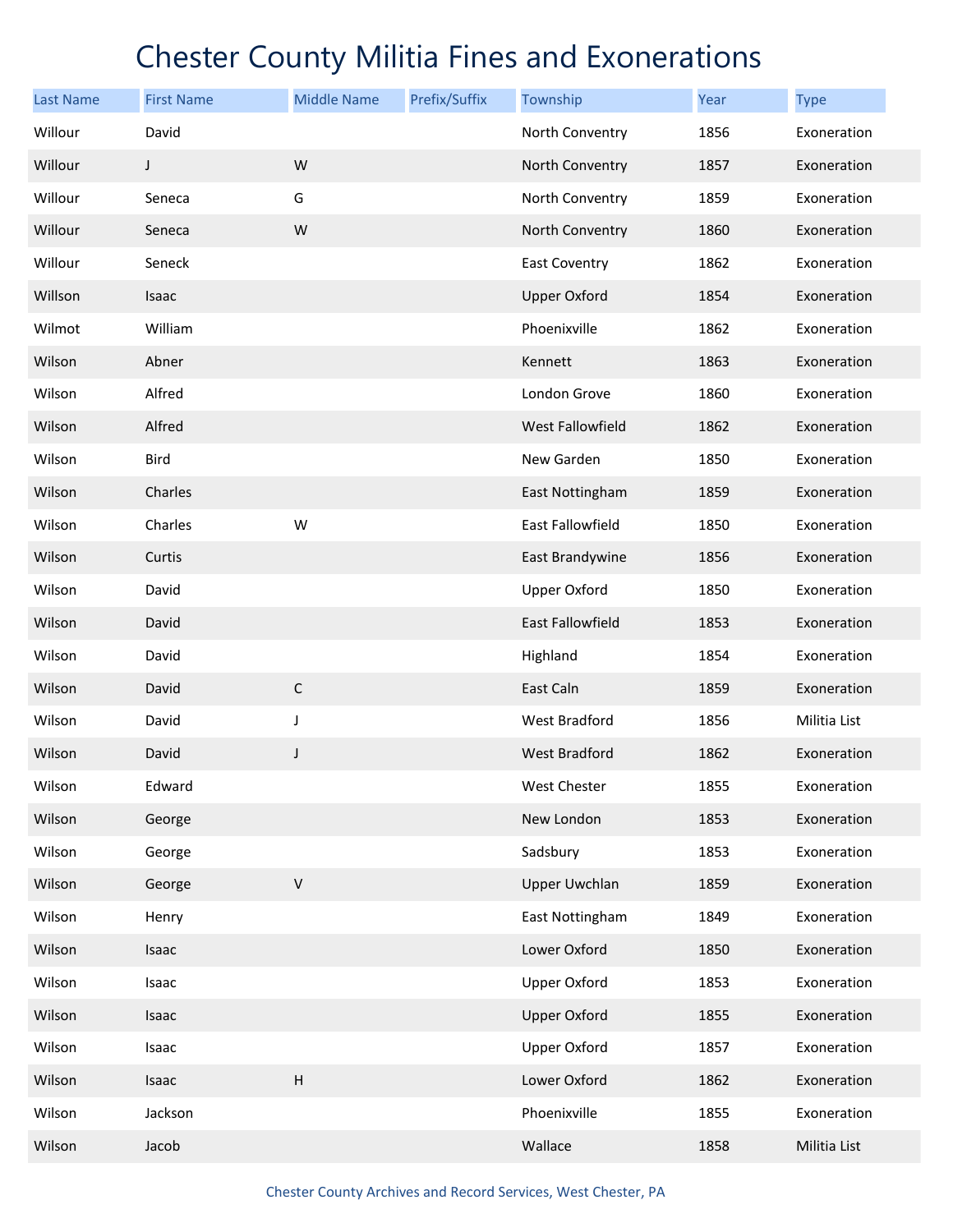| <b>Last Name</b> | <b>First Name</b> | <b>Middle Name</b> | Prefix/Suffix | Township             | Year | <b>Type</b>  |
|------------------|-------------------|--------------------|---------------|----------------------|------|--------------|
| Wilson           | Jacob             | B                  |               | Wallace              | 1859 | Militia List |
| Wilson           | James             |                    |               | New Garden           | 1850 | Exoneration  |
| Wilson           | James             |                    |               | Phoenixville         | 1850 | Exoneration  |
| Wilson           | James             |                    | Esq.          | East Fallowfield     | 1850 | Exoneration  |
| Wilson           | James             |                    |               | East Fallowfield     | 1862 | Exoneration  |
| Wilson           | James             | F                  |               | Wallace              | 1859 | Militia List |
| Wilson           | James             | P                  |               | Oxford Borough       | 1854 | Exoneration  |
| Wilson           | Jesse             |                    |               | Kennett              | 1850 | Exoneration  |
| Wilson           | Jessy             |                    |               | Kennett              | 1849 | Exoneration  |
| Wilson           | John              |                    |               | Charlestown          | 1849 | Exoneration  |
| Wilson           | John              |                    |               | West Marlborough     | 1849 | Exoneration  |
| Wilson           | John              |                    |               | West Brandywine      | 1852 | Exoneration  |
| Wilson           | John              |                    |               | Londonderry          | 1853 | Exoneration  |
| Wilson           | John              |                    |               | New Garden           | 1853 | Exoneration  |
| Wilson           | John              |                    |               | Valley               | 1853 | Exoneration  |
| Wilson           | John              |                    |               | <b>West Nantmeal</b> | 1853 | Militia List |
| Wilson           | John              |                    |               | Pennsbury            | 1853 | Exoneration  |
| Wilson           | John              |                    |               | Wallace              | 1854 | Exoneration  |
| Wilson           | John              |                    |               | West Pikeland        | 1857 | Exoneration  |
| Wilson           | John              |                    |               | Oxford Borough       | 1857 | Exoneration  |
| Wilson           | John              |                    |               | West Nantmeal        | 1857 | Militia List |
| Wilson           | John              |                    |               | <b>West Nantmeal</b> | 1858 | Militia List |
| Wilson           | John              |                    |               | East Fallowfield     | 1858 | Exoneration  |
| Wilson           | John              |                    |               | <b>Upper Oxford</b>  | 1862 | Exoneration  |
| Wilson           | John              |                    |               | East Brandywine      | 1862 | Exoneration  |
| Wilson           | John              |                    |               | East Brandywine      | 1862 | Militia List |
| Wilson           | John              |                    |               | Kennett              | 1863 | Exoneration  |
| Wilson           | John              | W                  |               | West Nantmeal        | 1852 | Exoneration  |
| Wilson           | Joseph            |                    |               | East Nottingham      | 1850 | Exoneration  |
| Wilson           | Joseph            |                    |               | Penn                 | 1857 | Exoneration  |
| Wilson           | Joseph            |                    |               | West Nottingham      | 1862 | Exoneration  |
| Wilson           | Joseph            | ${\sf P}$          |               | <b>West Nantmeal</b> | 1850 | Exoneration  |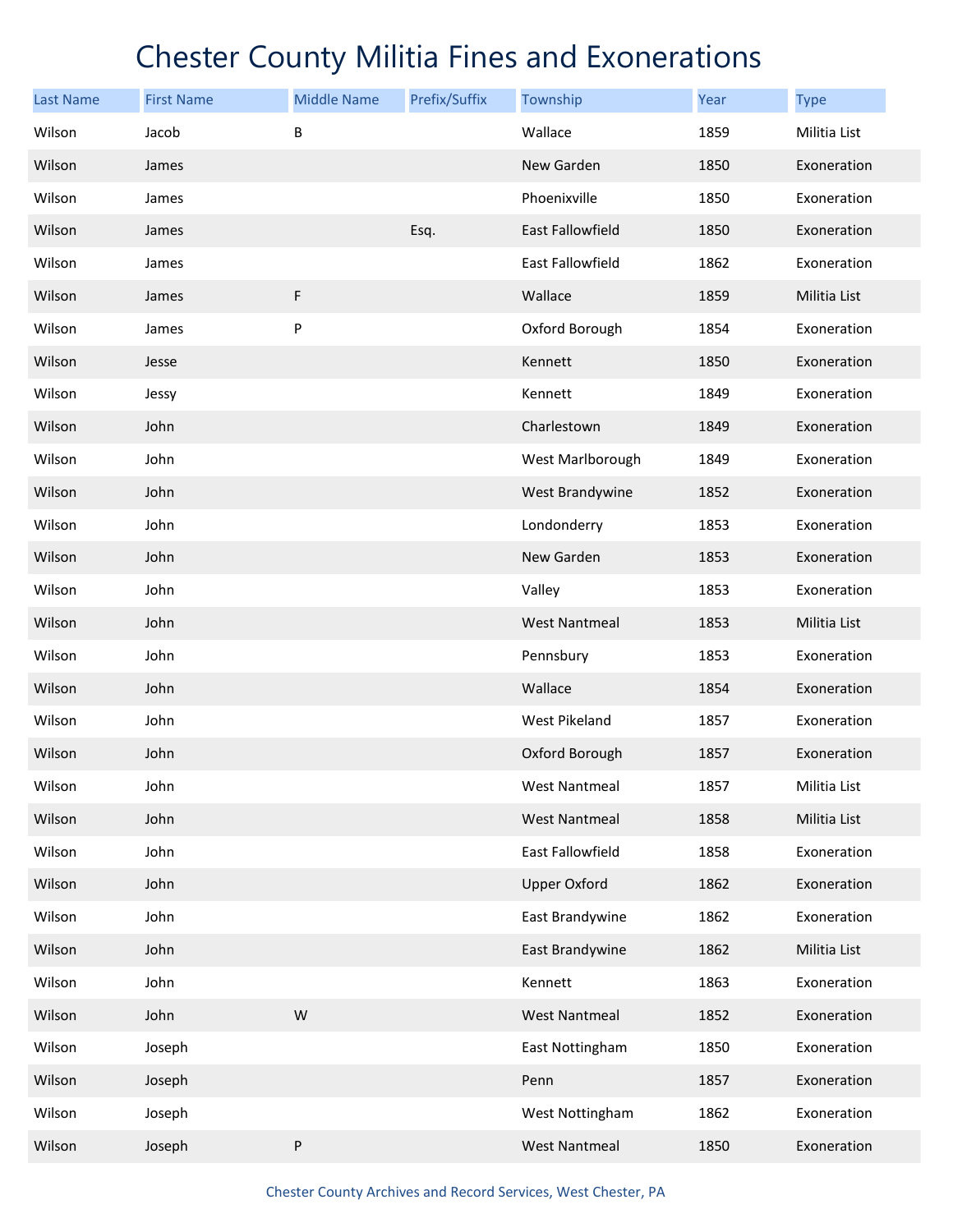| <b>Last Name</b> | <b>First Name</b> | <b>Middle Name</b> | Prefix/Suffix | Township                | Year | <b>Type</b>  |
|------------------|-------------------|--------------------|---------------|-------------------------|------|--------------|
| Wilson           | Joshua            |                    |               | Kennett                 | 1849 | Exoneration  |
| Wilson           | Joshua            |                    |               | East Fallowfield        | 1850 | Exoneration  |
| Wilson           | Lewis             |                    |               | Wallace                 | 1857 | Exoneration  |
| Wilson           | Lott              |                    |               | <b>East Nantmeal</b>    | 1857 | Exoneration  |
| Wilson           | Mathew            | J                  |               | East Nottingham         | 1853 | Militia List |
| Wilson           | Matthew           | James              |               | East Nottingham         | 1862 | Exoneration  |
| Wilson           | Peter             |                    |               | Upper Uwchlan           | 1860 | Exoneration  |
| Wilson           | Samuel            |                    |               | Uwchlan                 | 1855 | Exoneration  |
| Wilson           | Samuel            |                    |               | East Nottingham         | 1855 | Exoneration  |
| Wilson           | Samuel            |                    |               | <b>East Fallowfield</b> | 1862 | Exoneration  |
| Wilson           | Samuel            | W                  |               | London Britain          | 1862 | Exoneration  |
| Wilson           | Smith             |                    |               | New Garden              | 1853 | Exoneration  |
| Wilson           | Smith             | T                  |               | <b>Upper Oxford</b>     | 1860 | Exoneration  |
| Wilson           | Steven            |                    |               | New Garden              | 1862 | Exoneration  |
| Wilson           | Thomas            |                    |               | East Nottingham         | 1849 | Exoneration  |
| Wilson           | Thomas            |                    |               | East Nottingham         | 1850 | Exoneration  |
| Wilson           | Thomas            |                    |               | East Brandywine         | 1855 | Militia List |
| Wilson           | Thomas            |                    |               | East Brandywine         | 1857 | Militia Tax  |
| Wilson           | Thomas            |                    |               | Phoenixville            | 1859 | Exoneration  |
| Wilson           | Thomas            |                    |               | Phoenixville            | 1862 | Exoneration  |
| Wilson           | Thomas            | Α                  |               | London Grove            | 1853 | Exoneration  |
| Wilson           | William           |                    |               | West Caln               | 1849 | Exoneration  |
| Wilson           | William           |                    |               | London Grove            | 1850 | Exoneration  |
| Wilson           | William           |                    |               | London Grove            | 1850 | Exoneration  |
| Wilson           | William           |                    |               | Phoenixville            | 1853 | Exoneration  |
| Wilson           | William           |                    |               | East Brandywine         | 1854 | Exoneration  |
| Wilson           | William           |                    |               | East Whiteland          | 1854 | Exoneration  |
| Wilson           | William           |                    |               | Phoenixville            | 1855 | Exoneration  |
| Wilson           | William           |                    |               | West Pikeland           | 1857 | Exoneration  |
| Wilson           | William           |                    |               | Phoenixville            | 1859 | Exoneration  |
| Wilson           | William           |                    |               | East Whiteland          | 1859 | Exoneration  |
| Wilson           | William           |                    |               | West Pikeland           | 1860 | Exoneration  |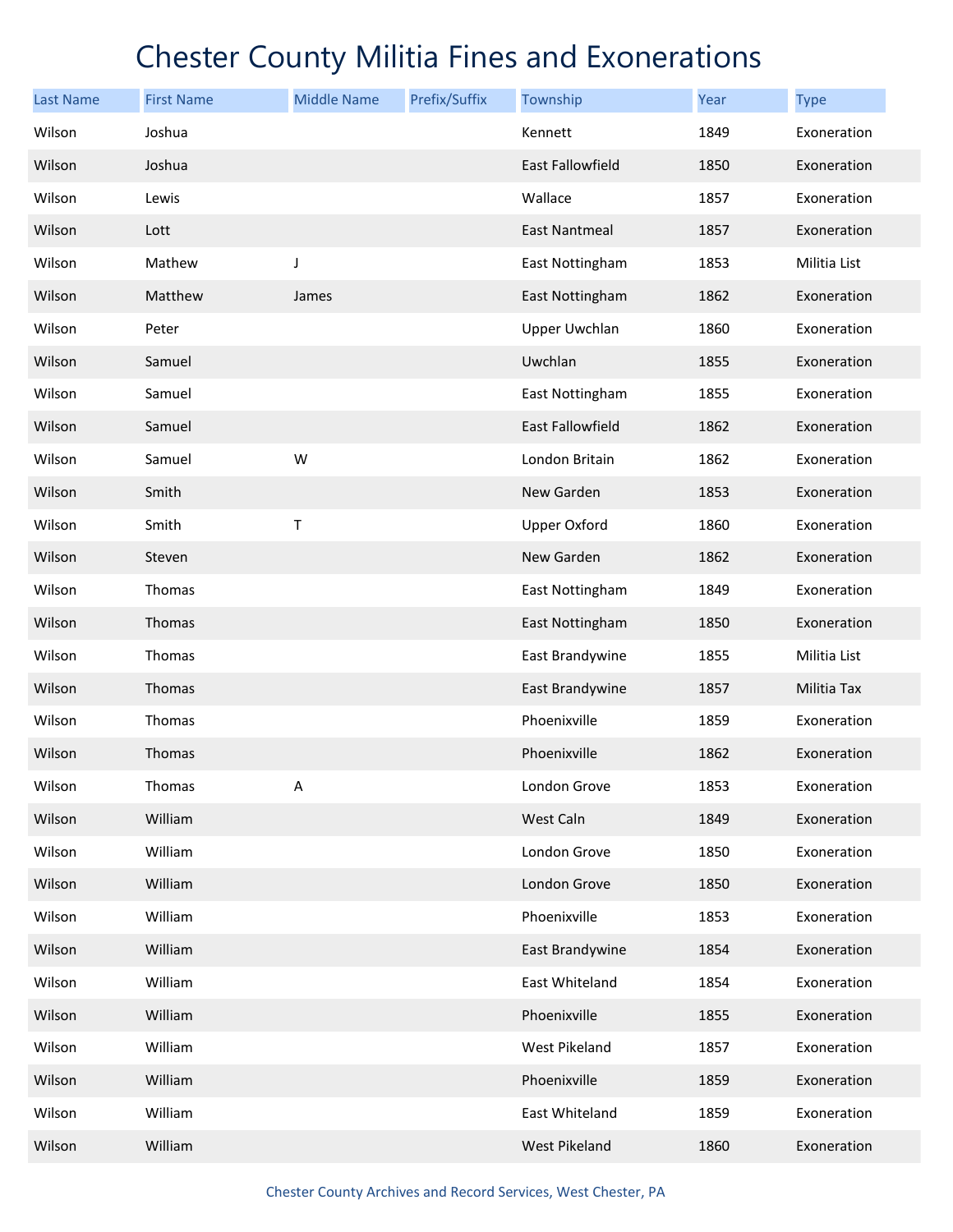| <b>Last Name</b> | <b>First Name</b> | <b>Middle Name</b>        | Prefix/Suffix | Township         | Year | <b>Type</b>  |
|------------------|-------------------|---------------------------|---------------|------------------|------|--------------|
| Wilson           | William           |                           |               | East Fallowfield | 1862 | Exoneration  |
| Wilson           | William           |                           |               | Westtown         | 1862 | Exoneration  |
| Wilson           | William           | $\boldsymbol{\mathsf{H}}$ |               | East Caln        | 1858 | Militia List |
| Wilson           | William           | Henry                     |               | Pennsbury        | 1855 | Exoneration  |
| Wilson           | William           | $\mathsf O$               |               | Franklin         | 1858 | Exoneration  |
| Wilson           | William           | Τ                         |               | East Fallowfield | 1850 | Exoneration  |
| Wilson           | Winfield          |                           |               | Tredyffrin       | 1850 | Exoneration  |
| Winchester       | John              |                           |               | Lower Oxford     | 1849 | Exoneration  |
| Winchester       | N                 | P                         |               | Hopewell         | 1858 | Exoneration  |
| Winchester       | ${\sf N}$         | ${\sf P}$                 |               | Hopewell         | 1863 | Exoneration  |
| Winchester       | Robert            |                           |               | Hopewell         | 1859 | Exoneration  |
| Winchester       | Robert            |                           |               | Hopewell         | 1863 | Exoneration  |
| Winchester       | Samuel            |                           |               | Hopewell         | 1863 | Exoneration  |
| Winchester       | Thomas            |                           |               | Hopewell         | 1855 | Exoneration  |
| Winchester       | Thomas            |                           |               | Hopewell         | 1855 | Exoneration  |
| Winchester       | Thomas            |                           |               | Hopewell         | 1857 | Exoneration  |
| Windle           | Lewis             |                           | M.D.          | West Fallowfield | 1857 | Exoneration  |
| Windle           | Oliver            |                           |               | East Brandywine  | 1860 | Militia List |
| Windle           | Parants           |                           |               | East Brandywine  | 1858 | Militia List |
| Windle           | Parents           |                           |               | East Brandywine  | 1863 | Exoneration  |
| Windle           | Parrants          |                           |               | East Brandywine  | 1859 | Militia List |
| Windle           | Parrants          |                           |               | East Brandywine  | 1860 | Militia List |
| Windle           | S                 | Harlan                    |               | Highland         | 1858 | Exoneration  |
| Windle           | Taylor            |                           |               | Pennsbury        | 1862 | Exoneration  |
| Windle           | Thomas            |                           |               | East Brandywine  | 1855 | Exoneration  |
| Winey            | $\mathsf{R}$      | $\mathsf D$               |               | Phoenixville     | 1853 | Exoneration  |
| Winfield         | Charles           |                           |               | North Conventry  | 1860 | Exoneration  |
| Wingate          | T.                |                           |               | Elk              | 1862 | Exoneration  |
| Wingate          | Thomas            |                           |               | East Nottingham  | 1853 | Militia List |
| Winger           | Barnard           |                           |               | West Nottingham  | 1855 | Exoneration  |
| Winger           | Isaac             |                           |               | West Caln        | 1855 | Exoneration  |
| Winings          | George            |                           |               | Warwick          | 1853 | Exoneration  |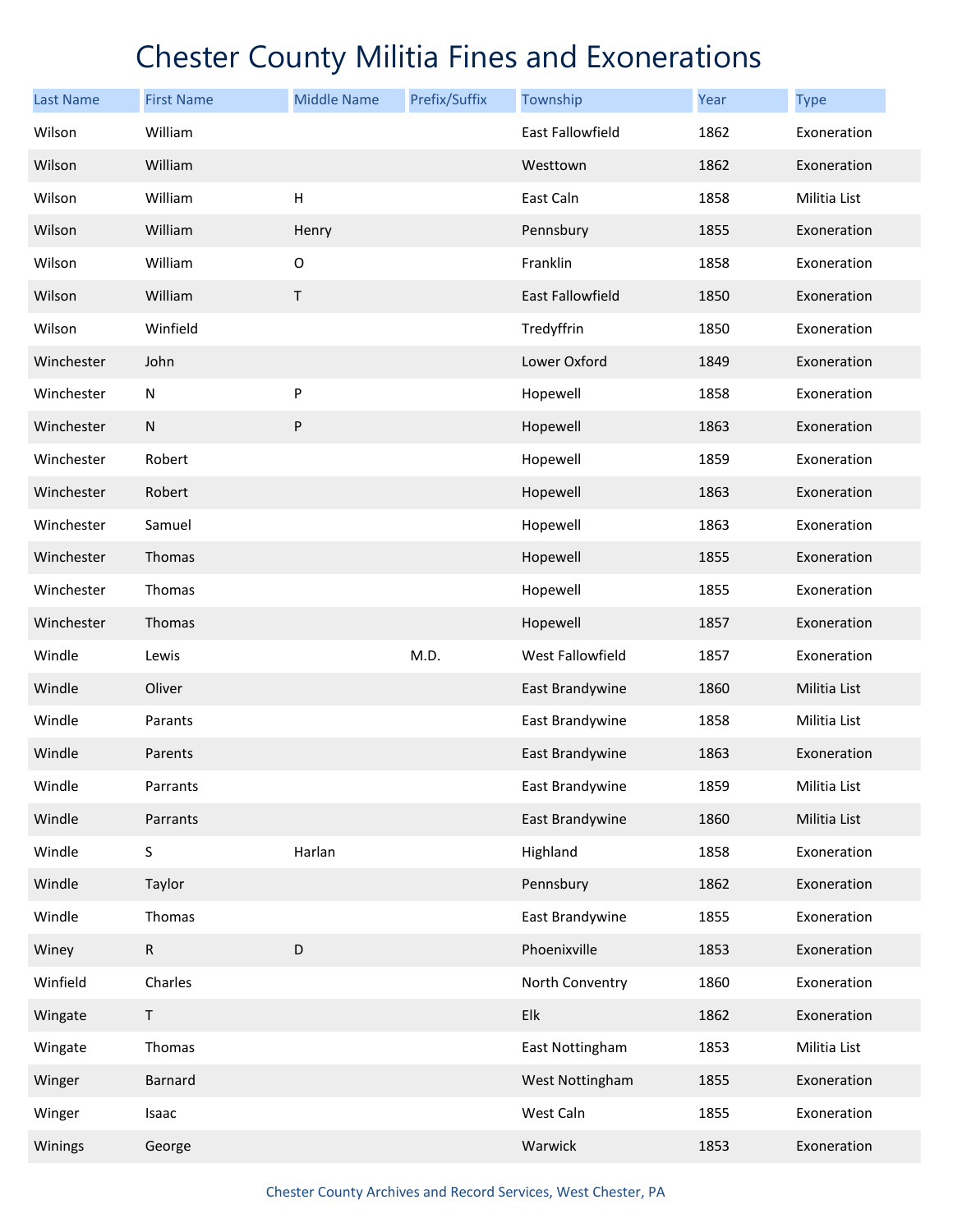| <b>Last Name</b> | <b>First Name</b> | <b>Middle Name</b> | Prefix/Suffix | Township             | Year | <b>Type</b>  |
|------------------|-------------------|--------------------|---------------|----------------------|------|--------------|
| Wise             | Albert            |                    |               | North Conventry      | 1859 | Exoneration  |
| Wise             | Albert            |                    |               | North Conventry      | 1860 | Exoneration  |
| Wise             | Daniel            |                    |               | North Conventry      | 1860 | Exoneration  |
| Wise             | John              |                    |               | Tredyffrin           | 1847 | Exoneration  |
| Wise             | Nathan            |                    |               | East Caln            | 1853 | Exoneration  |
| Wismer           | John              |                    |               | Schuylkill           | 1849 | Exoneration  |
| Wisner           | Charles           |                    |               | Phoenixville         | 1854 | Exoneration  |
| Wisner           | Charles           |                    |               | Phoenixville         | 1855 | Exoneration  |
| Wissimer         | Reuben            |                    |               | <b>East Coventry</b> | 1858 | Exoneration  |
| Wistner          | Charles           |                    |               | Phoenixville         | 1853 | Exoneration  |
| Witcraft         | John              |                    |               | Newlin               | 1860 | Exoneration  |
| Witcraft         | John              |                    |               | East Marlborough     | 1862 | Exoneration  |
| Witherow         | John              |                    |               | West Caln            | 1849 | Exoneration  |
| Witits           | Nathaniel         |                    |               | East Vincent         | 1856 | Exoneration  |
| Witman           | Jacob             |                    |               | North Conventry      | 1854 | Exoneration  |
| Wizer            | William           |                    |               | New London           | 1849 | Exoneration  |
| Woelffer         | David             |                    |               | Pennsbury            | 1862 | Exoneration  |
| Wolf             | Charles           |                    |               | <b>West Nantmeal</b> | 1849 | Exoneration  |
| Wolf             | Daniel            |                    |               | Wallace              | 1860 | Exoneration  |
| Wolf             | Frederick         |                    |               | <b>West Chester</b>  | 1863 | Exoneration  |
| Wolf             | George            |                    |               | Warwick              | 1863 | Exoneration  |
| Wollarton        | John              | B                  |               | East Bradford        | 1863 | Exoneration  |
| Wollerton        | Charles           |                    |               | East Caln            | 1850 | Exoneration  |
| Wollerton        | James             |                    |               | West Whiteland       | 1849 | Exoneration  |
| Wollerton        | Samuel            | Н                  |               | Uwchlan              | 1849 | Exoneration  |
| Wonderley        | George            | W                  |               | Wallace              | 1858 | Militia List |
| Wonderly         | G                 | W                  |               | Wallace              | 1858 | Exoneration  |
| Wood             | Benjamin          | L                  |               | West Fallowfield     | 1858 | Exoneration  |
| Wood             | James             |                    |               | New Garden           | 1855 | Exoneration  |
| Wood             | John              |                    |               | East Fallowfield     | 1850 | Exoneration  |
| Wood             | Joshua            |                    |               | West Fallowfield     | 1850 | Exoneration  |
| Wood             | $\mathsf O$       | $\sf S$            |               | West Chester         | 1858 | Exoneration  |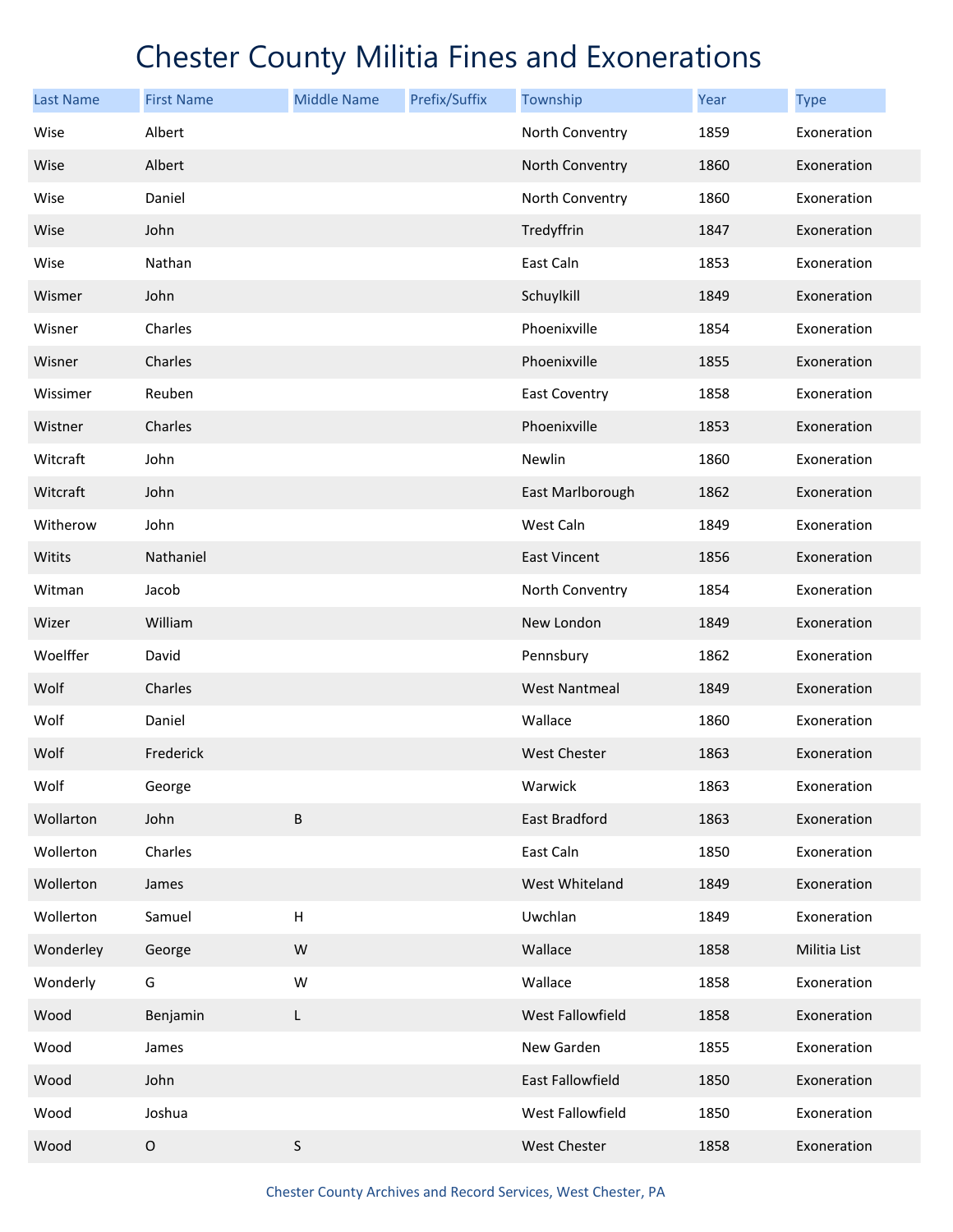| <b>Last Name</b> | <b>First Name</b> | <b>Middle Name</b> | Prefix/Suffix | Township             | Year | <b>Type</b>  |
|------------------|-------------------|--------------------|---------------|----------------------|------|--------------|
| Wood             | Rodman            |                    |               | Kennett              | 1853 | Exoneration  |
| Wood             | Samuel            |                    |               | East Marlborough     | 1856 | Exoneration  |
| Wooden           | James             | Taggert            |               | Phoenixville         | 1862 | Exoneration  |
| Woodfall         | William           |                    |               | East Bradford        | 1853 | Exoneration  |
| Woodhead         | Alfred            |                    |               | <b>Upper Uwchlan</b> | 1859 | Exoneration  |
| Woodhead         | Thomas            |                    |               | <b>Upper Uwchlan</b> | 1859 | Exoneration  |
| Woodhouse        | George            |                    |               | <b>East Coventry</b> | 1850 | Exoneration  |
| Woodland         | Abraham           |                    |               | <b>East Pikeland</b> | 1858 | Exoneration  |
| Woodland         | James             |                    |               | West Pikeland        | 1847 | Exoneration  |
| Woodland         | William           |                    |               | Charlestown          | 1850 | Exoneration  |
| Woodleag         | Abraham           |                    |               | West Fallowfield     | 1852 | Exoneration  |
| Woods            | Jackson           |                    | Dec'd         | East Marlborough     | 1850 | Exoneration  |
| Woods            | John              |                    |               | West Bradford        | 1849 | Exoneration  |
| Woods            | Milton            |                    |               | Penn                 | 1854 | Exoneration  |
| Woods            | Samuel            |                    |               | Kennett              | 1853 | Exoneration  |
| Woods            | Samuel            |                    |               | East Marlborough     | 1853 | Exoneration  |
| Woods            | Samuel            |                    |               | East Marlborough     | 1858 | Exoneration  |
| Woods            | Taylor            |                    |               | <b>West Chester</b>  | 1854 | Exoneration  |
| Woods            | Thomas            |                    |               | Sadsbury             | 1850 | Exoneration  |
| Woods            | William           |                    |               | Kennett              | 1850 | Exoneration  |
| Woodside         | John              | W                  |               | Penn                 | 1859 | Exoneration  |
| Woodside         | Robert            | G                  |               | Penn                 | 1862 | Exoneration  |
| Woodside         | Robert            | G                  |               | Penn                 | 1863 | Exoneration  |
| Woodward         | Abner             |                    |               | East Bradford        | 1850 | Exoneration  |
| Woodward         | Albert            |                    |               | West Chester         | 1863 | Exoneration  |
| Woodward         | Amos              | $\mathsf C$        |               | East Caln            | 1856 | Exoneration  |
| Woodward         | Caleb             | B                  |               | Kennett              | 1849 | Exoneration  |
| Woodward         | Clinton           |                    |               | East Caln            | 1858 | Militia List |
| Woodward         | Davis             | B                  |               | West Bradford        | 1850 | Exoneration  |
| Woodward         | Eber              |                    |               | West Bradford        | 1850 | Exoneration  |
| Woodward         | Ellis             |                    |               | Valley               | 1862 | Exoneration  |
| Woodward         | Evan              |                    |               | West Caln            | 1854 | Exoneration  |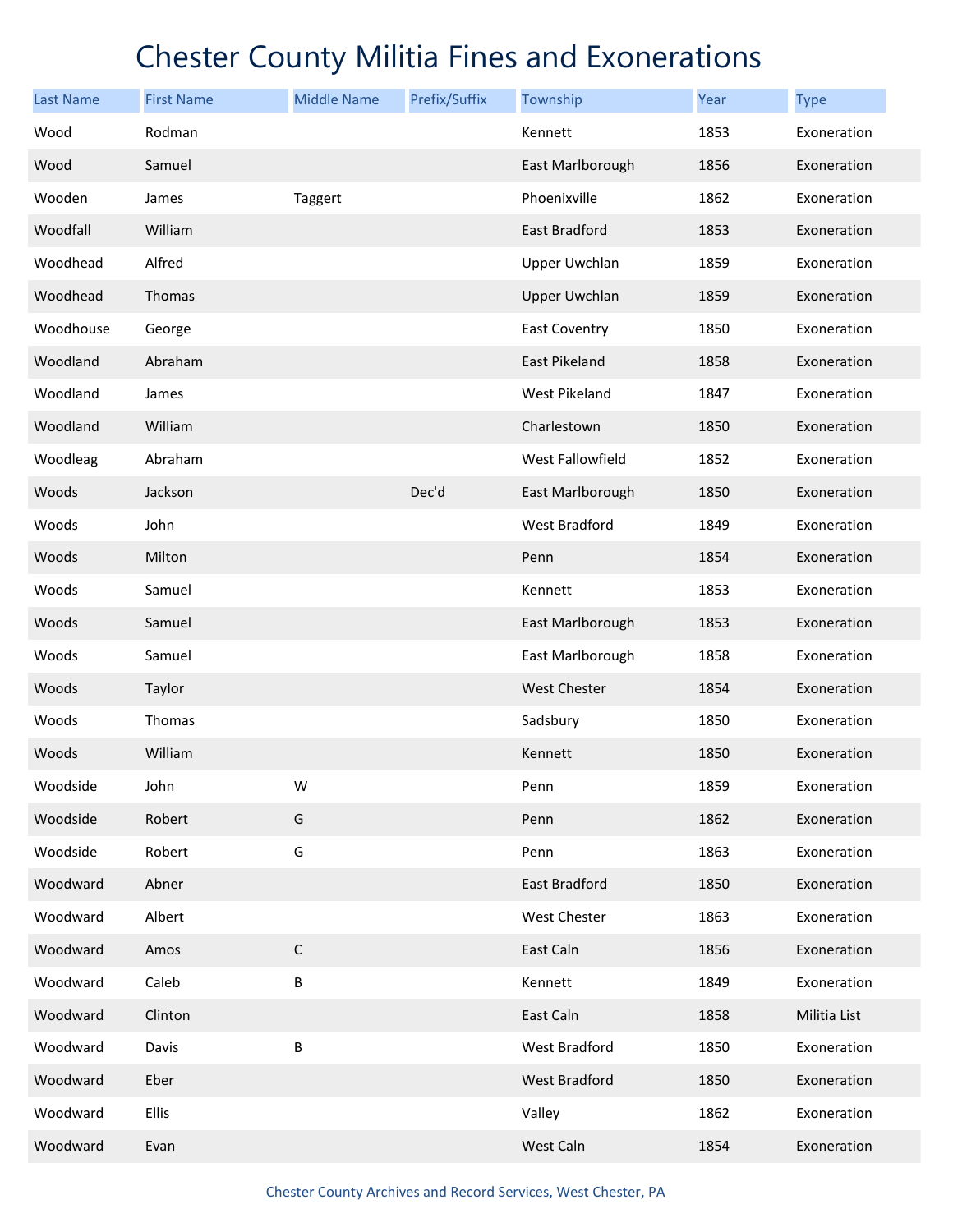| <b>Last Name</b> | <b>First Name</b> | <b>Middle Name</b> | Prefix/Suffix | Township             | Year | <b>Type</b>  |
|------------------|-------------------|--------------------|---------------|----------------------|------|--------------|
| Woodward         | Evan              |                    |               | West Chester         | 1862 | Exoneration  |
| Woodward         | Franklin          |                    |               | New Garden           | 1854 | Exoneration  |
| Woodward         | George            |                    |               | <b>West Bradford</b> | 1850 | Exoneration  |
| Woodward         | George            |                    |               | New Garden           | 1854 | Exoneration  |
| Woodward         | George            | W                  |               | West Bradford        | 1856 | Militia List |
| Woodward         | Isaac             |                    |               | Westtown             | 1858 | Exoneration  |
| Woodward         | Isaac             |                    |               | Oxford Borough       | 1863 | Exoneration  |
| Woodward         | Jefferson         |                    |               | West Marlborough     | 1857 | Exoneration  |
| Woodward         | John              | J                  |               | Kennett              | 1854 | Exoneration  |
| Woodward         | Joseph            |                    | Dec'd         | West Fallowfield     | 1850 | Exoneration  |
| Woodward         | Joseph            |                    |               | East Whiteland       | 1852 | Exoneration  |
| Woodward         | Joseph            |                    |               | Newlin               | 1853 | Exoneration  |
| Woodward         | Joseph            |                    |               | East Whiteland       | 1854 | Exoneration  |
| Woodward         | Joseph            | $\mathsf C$        |               | Westtown             | 1854 | Exoneration  |
| Woodward         | Joseph            | $\mathsf C$        |               | Thornbury            | 1854 | Exoneration  |
| Woodward         | Joseph            | $\mathsf C$        |               | Pennsbury            | 1862 | Exoneration  |
| Woodward         | Joshua            |                    |               | West Marlborough     | 1859 | Exoneration  |
| Woodward         | Moses             | $\sf S$            |               | West Bradford        | 1850 | Exoneration  |
| Woodward         | Paschall          |                    |               | West Chester         | 1860 | Exoneration  |
| Woodward         | Richard           | ${\sf M}$          |               | <b>West Bradford</b> | 1856 | Militia List |
| Woodward         | Richard           | M                  |               | West Bradford        | 1862 | Exoneration  |
| Woodward         | Samuel            |                    |               | East Fallowfield     | 1853 | Exoneration  |
| Woodward         | Thomas            |                    |               | Kennett              | 1853 | Exoneration  |
| Wooleston        | Isaac             |                    |               | New Garden           | 1850 | Exoneration  |
| Woolf            | Charles           |                    |               | <b>West Nantmeal</b> | 1852 | Exoneration  |
| Woollen          | Christian         |                    |               | Newlin               | 1856 | Exoneration  |
| Woollens         | T                 | Τ                  |               | Elk                  | 1862 | Exoneration  |
| Woops            | Jacob             |                    |               | Pennsbury            | 1850 | Exoneration  |
| Worall           | J                 | $\sf S$            |               | Uwchlan              | 1855 | Exoneration  |
| Worall           | Wesley            |                    |               | Valley               | 1853 | Exoneration  |
| Worall           | William           |                    |               | East Whiteland       | 1850 | Exoneration  |
| Worden           | George            |                    |               | West Nottingham      | 1860 | Exoneration  |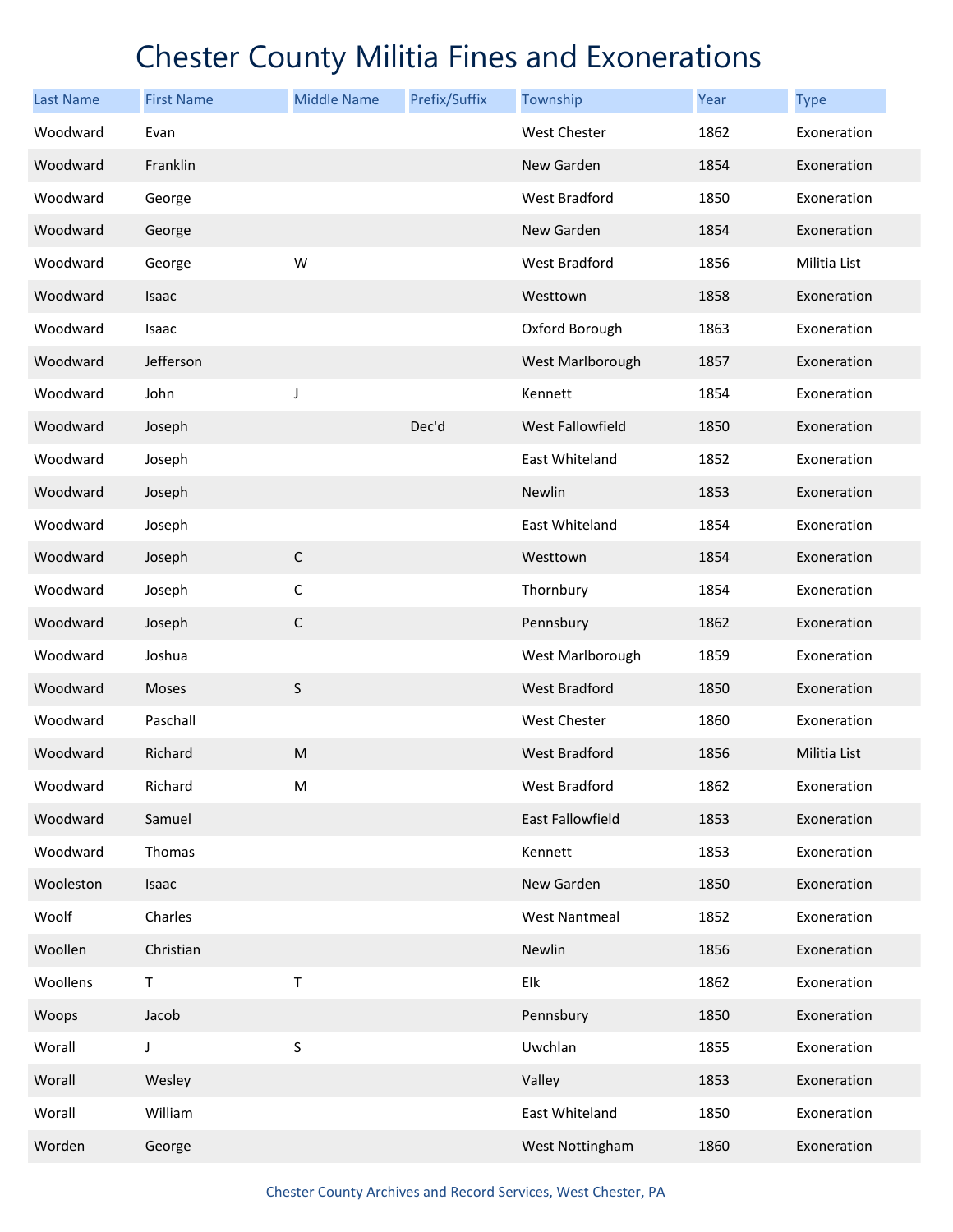| <b>Last Name</b> | <b>First Name</b> | <b>Middle Name</b>        | Prefix/Suffix | Township            | Year | <b>Type</b>  |
|------------------|-------------------|---------------------------|---------------|---------------------|------|--------------|
| Work             | James             |                           |               | <b>Upper Oxford</b> | 1859 | Exoneration  |
| Works            | Henry             |                           |               | Hopewell            | 1856 | Exoneration  |
| Works            | Jacob             |                           |               | Uwchlan             | 1860 | Exoneration  |
| Worlow           | Milton            |                           |               | West Fallowfield    | 1856 | Exoneration  |
| Worlow           | Milton            | B                         |               | West Fallowfield    | 1849 | Exoneration  |
| Worner           | Simeon            |                           |               | Sadsbury            | 1855 | Exoneration  |
| Worral           | Enoch             |                           |               | West Brandywine     | 1850 | Exoneration  |
| Worral           | Enos              |                           |               | West Brandywine     | 1850 | Exoneration  |
| Worrall          | Lewis             |                           |               | Wallace             | 1860 | Exoneration  |
| Worrall          | Sharpless         |                           |               | Tredyffrin          | 1847 | Exoneration  |
| Worrall          | Sharpless         |                           |               | East Whiteland      | 1847 | Exoneration  |
| Worrall          | Sharpless         |                           |               | Willistown          | 1857 | Exoneration  |
| Worrall          | William           |                           |               | Willistown          | 1860 | Exoneration  |
| Worrel           | David             |                           |               | West Brandywine     | 1852 | Exoneration  |
| Worrell          | David             |                           |               | East Brandywine     | 1855 | Militia List |
| Worrell          | David             |                           |               | East Brandywine     | 1857 | Militia Tax  |
| Worrell          | Enoch             | M                         |               | West Brandywine     | 1854 | Exoneration  |
| Worrell          | Enos              |                           |               | Uwchlan             | 1863 | Exoneration  |
| Worrell          | Isaac             | $\boldsymbol{\mathsf{H}}$ |               | West Brandywine     | 1863 | Exoneration  |
| Worrell          | John              |                           |               | Uwchlan             | 1853 | Exoneration  |
| Worrell          | Lewis             |                           |               | East Brandywine     | 1858 | Militia List |
| Worrell          | Nathaniel         |                           |               | East Marlborough    | 1853 | Exoneration  |
| Worrest          | George            | W                         |               | Highland            | 1862 | Exoneration  |
| Worstead         | Henry             |                           |               | <b>West Vincent</b> | 1863 | Exoneration  |
| Worth            | Charles           |                           |               | Hopewell            | 1863 | Exoneration  |
| Worth            | Charles           | $\mathsf C$               |               | East Marlborough    | 1862 | Exoneration  |
| Worth            | John              |                           | Esq           | West Bradford       | 1853 | Exoneration  |
| Worth            | John              | D                         |               | West Marlborough    | 1859 | Exoneration  |
| Worth            | Joseph            |                           |               | West Chester        | 1855 | Exoneration  |
| Worth            | Marshall          |                           |               | London Grove        | 1857 | Exoneration  |
| Worth            | Richard           | J                         |               | West Bradford       | 1853 | Exoneration  |
| Worth            | Richard           | $\mathsf J$               |               | West Bradford       | 1855 | Exoneration  |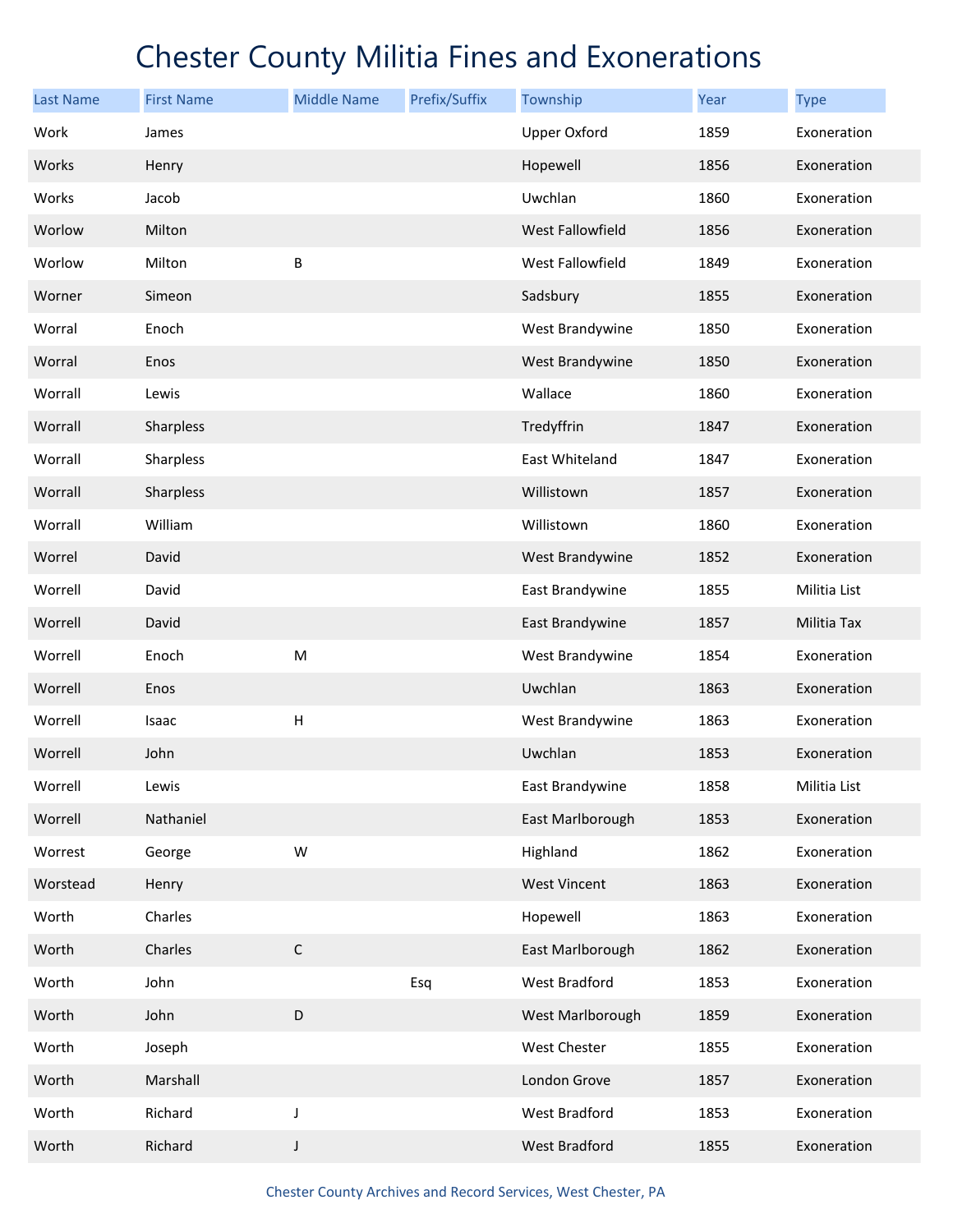| <b>Last Name</b> | <b>First Name</b> | <b>Middle Name</b> | Prefix/Suffix | Township             | Year | <b>Type</b>  |
|------------------|-------------------|--------------------|---------------|----------------------|------|--------------|
| Worth            | Samuel            |                    |               | East Fallowfield     | 1850 | Exoneration  |
| Worth            | Thomas            |                    |               | Pennsbury            | 1853 | Exoneration  |
| Worthington      | Benjamin          |                    |               | Kennett              | 1849 | Exoneration  |
| Worthington      | Benjamin          |                    |               | Kennett              | 1850 | Exoneration  |
| Worthington      | Hiram             |                    |               | West Goshen          | 1860 | Exoneration  |
| Worthington      | Oliver            |                    |               | West Goshen          | 1855 | Exoneration  |
| Worthington      | Oliver            | A                  |               | West Goshen          | 1857 | Exoneration  |
| Worthington      | William           |                    |               | Pocopson             | 1858 | Exoneration  |
| Worthington      | William           | ${\sf N}$          |               | <b>West Chester</b>  | 1850 | Exoneration  |
| Worts            | Jacob             |                    |               | Uwchlan              | 1862 | Exoneration  |
| Worts            | Jacob             |                    |               | Uwchlan              | 1863 | Exoneration  |
| Worts            | Jacob             |                    |               | Uwchlan              | 1863 | Exoneration  |
| Wortz            | Amaziah           |                    |               | Easttown             | 1863 | Exoneration  |
| Wrand            | David             |                    |               | <b>East Coventry</b> | 1862 | Exoneration  |
| Wright           | Auristus          |                    |               | East Caln            | 1849 | Exoneration  |
| Wright           | Crispus           |                    |               | East Vincent         | 1862 | Exoneration  |
| Wright           | Edward            |                    |               | Penn                 | 1857 | Exoneration  |
| Wright           | Edward            |                    |               | Penn                 | 1860 | Exoneration  |
| Wright           | George            |                    |               | New London           | 1849 | Exoneration  |
| Wright           | George            |                    |               | Franklin             | 1853 | Exoneration  |
| Wright           | George            |                    |               | East Nottingham      | 1856 | Exoneration  |
| Wright           | George            |                    |               | Honeybrook           | 1857 | Exoneration  |
| Wright           | James             |                    |               | Phoenixville         | 1853 | Exoneration  |
| Wright           | James             |                    |               | Phoenixville         | 1853 | Exoneration  |
| Wright           | James             |                    |               | East Nottingham      | 1862 | Exoneration  |
| Wright           | John              |                    |               | New London           | 1849 | Exoneration  |
| Wright           | John              |                    | Jr            | East Nottingham      | 1853 | Militia List |
| Wright           | John              |                    |               | East Bradford        | 1853 | Exoneration  |
| Wright           | John              | B                  |               | West Nantmeal        | 1853 | Militia List |
| Wright           | John              | W                  |               | <b>West Nantmeal</b> | 1854 | Exoneration  |
| Wright           | Joseph            |                    |               | New London           | 1849 | Exoneration  |
| Wright           | Robert            | F                  |               | <b>Upper Oxford</b>  | 1862 | Exoneration  |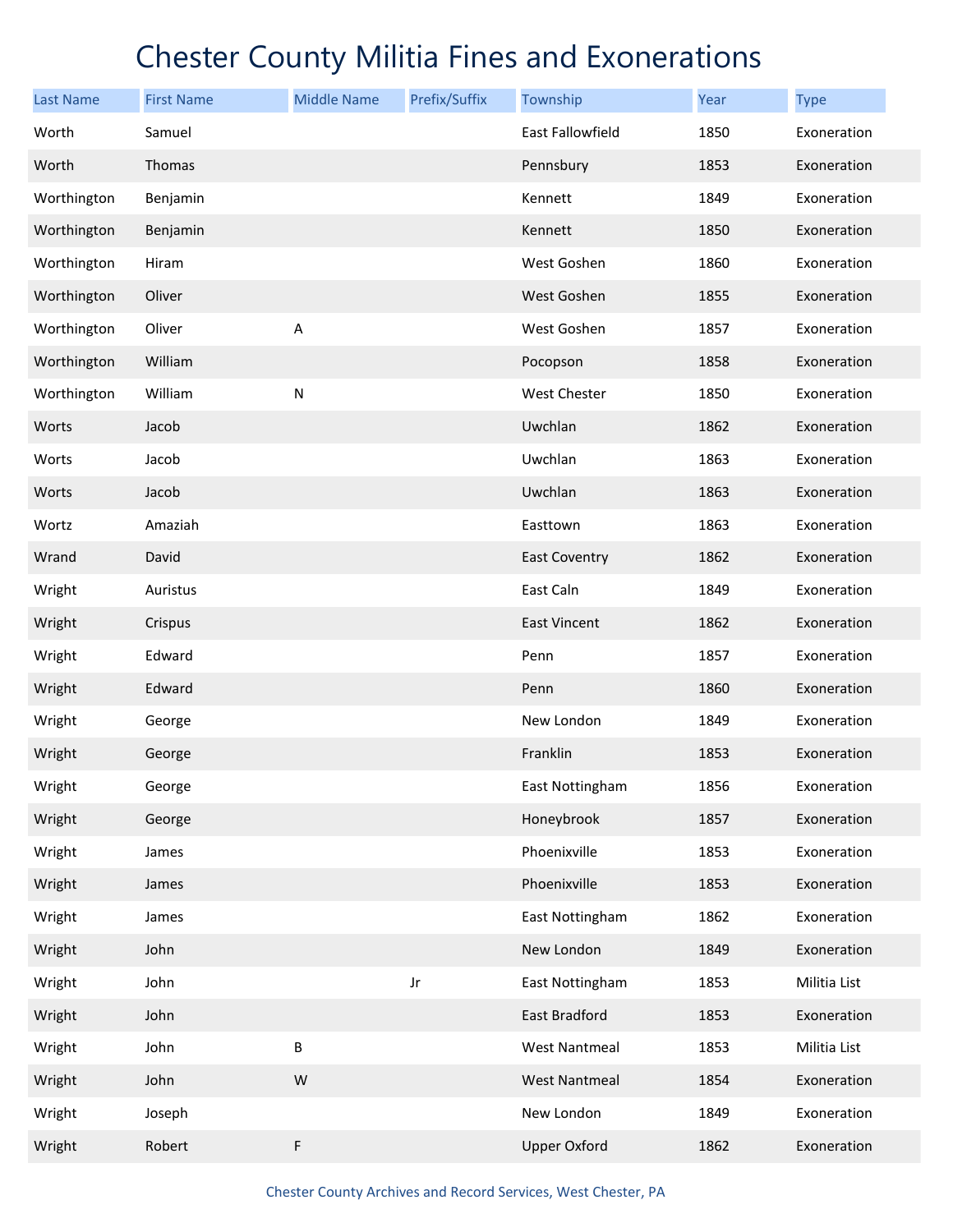| <b>Last Name</b> | <b>First Name</b> | <b>Middle Name</b>        | Prefix/Suffix | Township             | Year | <b>Type</b>  |
|------------------|-------------------|---------------------------|---------------|----------------------|------|--------------|
| Wright           | Robert            | L                         |               | <b>West Nantmeal</b> | 1853 | Exoneration  |
| Wright           | Robert            | L                         |               | <b>West Nantmeal</b> | 1853 | Militia List |
| Wright           | Samuel            |                           |               | East Caln            | 1850 | Exoneration  |
| Wright           | Simpson           |                           |               | West Fallowfield     | 1856 | Exoneration  |
| Wright           | Simpson           |                           |               | West Fallowfield     | 1858 | Exoneration  |
| Wright           | Thomas            |                           |               | <b>East Coventry</b> | 1860 | Exoneration  |
| Wright           | William           |                           |               | Kennett              | 1853 | Exoneration  |
| Wright           | William           |                           |               | Sadsbury             | 1856 | Exoneration  |
| Wyant            | David             |                           |               | East Vincent         | 1851 | Exoneration  |
| Wyant            | Samuel            |                           |               | <b>East Coventry</b> | 1858 | Exoneration  |
| Wyent            | David             |                           |               | Uwchlan              | 1851 | Exoneration  |
| Wynn             | George            |                           |               | Honeybrook           | 1857 | Exoneration  |
| Wynn             | James             |                           |               | Westtown             | 1855 | Exoneration  |
| Wynn             | Jonathan          |                           |               | East Nantmeal        | 1847 | Exoneration  |
| Wynn             | Jonathan          |                           |               | West Vincent         | 1853 | Exoneration  |
| Wynn             | Samuel            |                           |               | <b>East Nantmeal</b> | 1862 | Exoneration  |
| Wytt             | Adison            |                           |               | East Pikeland        | 1862 | Exoneration  |
| Yadgen           | George            | M                         |               | Elk                  | 1860 | Exoneration  |
| Yager            | Arthur            |                           |               | West Fallowfield     | 1852 | Exoneration  |
| Yarnald          | Enos              |                           |               | Phoenixville         | 1850 | Exoneration  |
| Yarnald          | William           | Н                         |               | Phoenixville         | 1850 | Exoneration  |
| Yarnall          | Alfred            |                           |               | Honeybrook           | 1862 | Exoneration  |
| Yarnall          | Alfred            | P                         |               | <b>West Nantmeal</b> | 1853 | Militia List |
| Yarnall          | Celey             |                           |               | Phoenixville         | 1853 | Exoneration  |
| Yarnall          | Edwin             | А                         |               | <b>West Nantmeal</b> | 1853 | Militia List |
| Yarnall          | Edwin             | $\mathsf A$               |               | <b>West Nantmeal</b> | 1858 | Militia List |
| Yarnall          | Jacob             |                           |               | Phoenixville         | 1859 | Exoneration  |
| Yarnall          | John              |                           | Dec'd         | Phoenixville         | 1859 | Exoneration  |
| Yarnall          | Nathan            | $\boldsymbol{\mathsf{H}}$ |               | Willistown           | 1857 | Exoneration  |
| Yarnall          | Preston           |                           |               | Willistown           | 1848 | Exoneration  |
| Yarnall          | Reese             | Τ                         | Dec'd         | Willistown           | 1855 | Exoneration  |
| Yarnall          | Selah             |                           |               | Phoenixville         | 1854 | Exoneration  |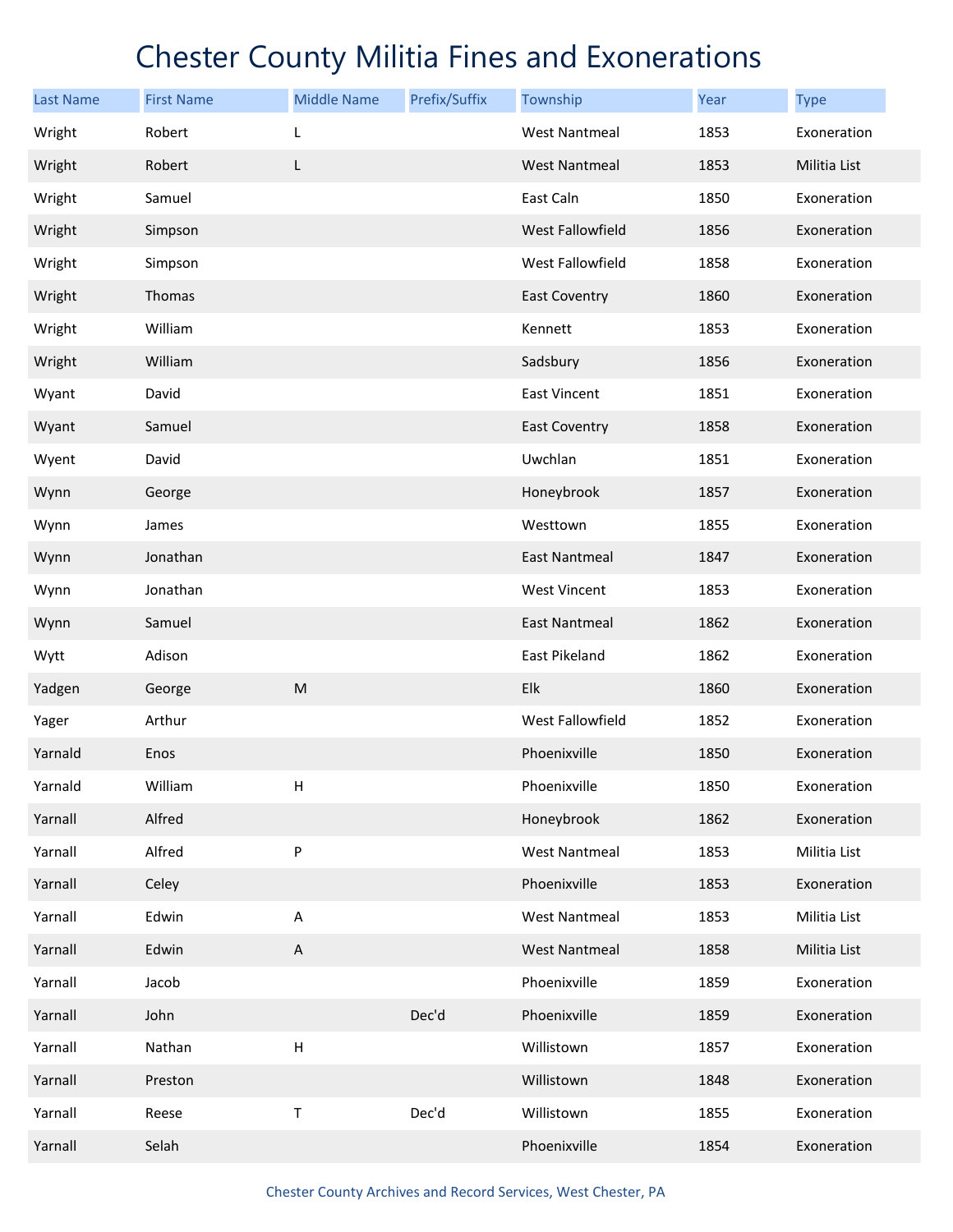| <b>Last Name</b> | <b>First Name</b> | <b>Middle Name</b>        | Prefix/Suffix | Township             | Year | <b>Type</b>  |
|------------------|-------------------|---------------------------|---------------|----------------------|------|--------------|
| Yarnall          | Selah             |                           |               | Phoenixville         | 1855 | Exoneration  |
| Yarnall          | Selah             |                           |               | Phoenixville         | 1858 | Exoneration  |
| Yarnall          | Thomas            |                           |               | Willistown           | 1847 | Exoneration  |
| Yarnall          | William           |                           |               | Phoenixville         | 1850 | Exoneration  |
| Yarnel           | E                 | $\boldsymbol{\mathsf{A}}$ |               | <b>West Nantmeal</b> | 1852 | Exoneration  |
| Yarnell          | Mordecai          |                           |               | <b>Upper Oxford</b>  | 1857 | Exoneration  |
| Yarnwald         | Samuel            |                           |               | West Fallowfield     | 1853 | Exoneration  |
| Yeager           | Arthur            |                           |               | West Fallowfield     | 1850 | Exoneration  |
| Yeager           | Davis             |                           |               | <b>East Vincent</b>  | 1849 | Exoneration  |
| Yeager           | Davis             |                           |               | <b>East Vincent</b>  | 1851 | Exoneration  |
| Yeager           | Davis             |                           |               | <b>East Vincent</b>  | 1853 | Exoneration  |
| Yeager           | Davis             |                           |               | <b>East Vincent</b>  | 1854 | Exoneration  |
| Yeager           | Davis             |                           |               | East Vincent         | 1856 | Exoneration  |
| Yeager           | Henry             |                           |               | East Pikeland        | 1858 | Exoneration  |
| Yeager           | Nathan            |                           |               | <b>East Vincent</b>  | 1854 | Exoneration  |
| Yeager           | Nathan            |                           |               | East Vincent         | 1863 | Exoneration  |
| Yearsley         | G                 | Joseph                    |               | East Nottingham      | 1854 | Exoneration  |
| Yearsley         | Isaac             |                           |               | Valley               | 1862 | Exoneration  |
| Yearsley         | James             |                           |               | Sadsbury             | 1850 | Exoneration  |
| Yeatman          | Alfred            |                           |               | New Garden           | 1860 | Exoneration  |
| Yeatman          | Alfred            |                           |               | New Garden           | 1862 | Exoneration  |
| Yeatman          | John              | ${\sf M}$                 |               | Kennett              | 1849 | Exoneration  |
| Yeocum           | Isaiah            |                           |               | <b>East Nantmeal</b> | 1848 | Exoneration  |
| Yeoman           | Thomas            |                           |               | <b>West Nantmeal</b> | 1853 | Exoneration  |
| Yeoman           | Thomas            |                           |               | West Nantmeal        | 1858 | Militia List |
| Yeoman           | Thomas            |                           |               | <b>West Nantmeal</b> | 1859 | Exoneration  |
| Yerkas           | Sylus             | D                         |               | East Caln            | 1858 | Militia List |
| Yerkely          | Jacob             |                           |               | Easttown             | 1847 | Exoneration  |
| Yerkely          | John              |                           |               | Easttown             | 1847 | Exoneration  |
| Yerkely          | Morris            |                           |               | Easttown             | 1847 | Exoneration  |
| Yerkes           | John              |                           |               | Easttown             | 1854 | Exoneration  |
| Yerman           | Benjamin          |                           |               | Downingtown          | 1863 | Exoneration  |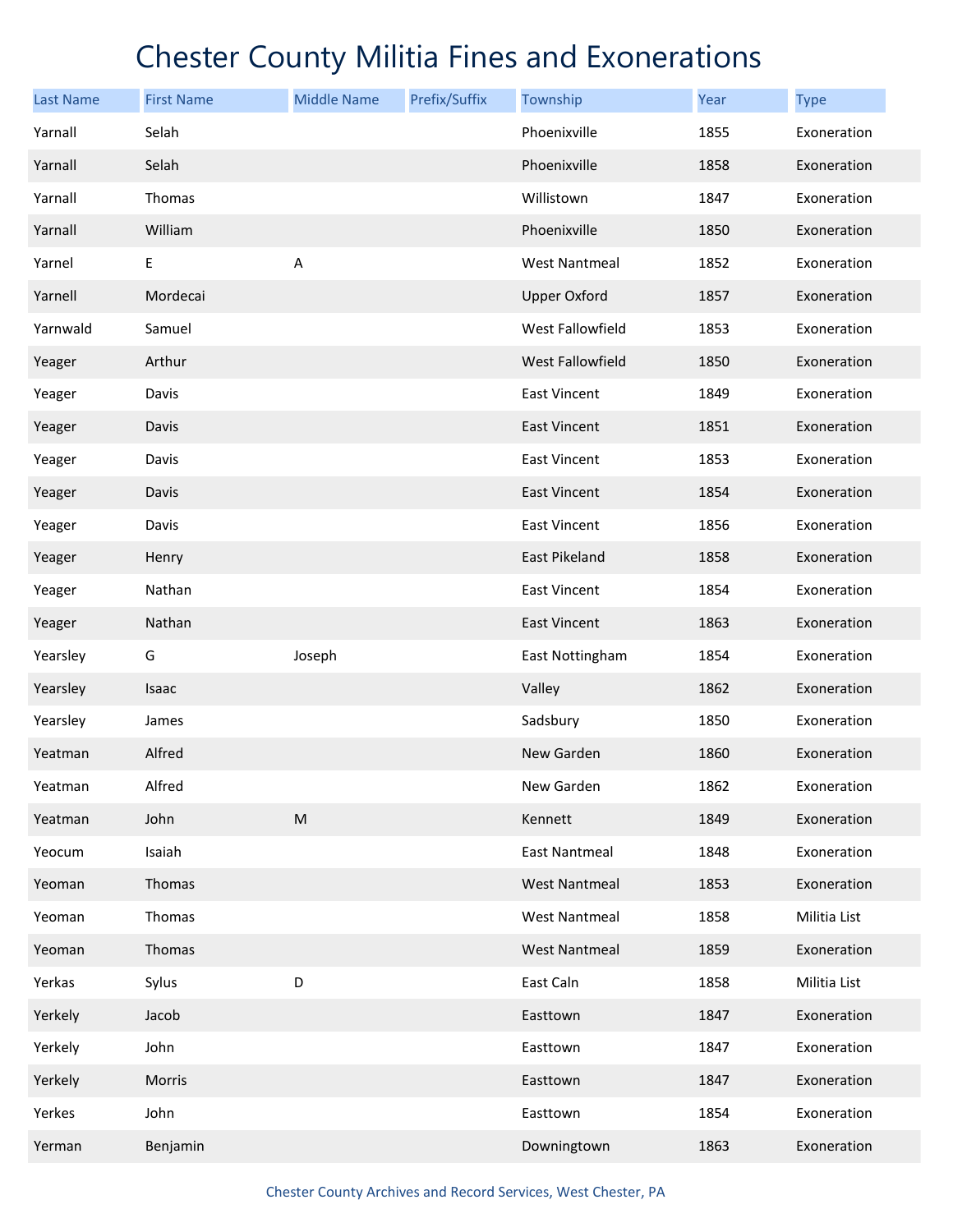| <b>Last Name</b> | <b>First Name</b> | <b>Middle Name</b> | Prefix/Suffix | Township             | Year | <b>Type</b>  |
|------------------|-------------------|--------------------|---------------|----------------------|------|--------------|
| Yetman           | John              |                    |               | London Britain       | 1857 | Exoneration  |
| Yetter           | Edward            | G                  |               | East Bradford        | 1860 | Exoneration  |
| Yetter           | John              |                    |               | Downingtown          | 1863 | Exoneration  |
| Yocum            | Moses             |                    |               | North Conventry      | 1860 | Exoneration  |
| Yocum            | Moses             |                    |               | North Conventry      | 1863 | Exoneration  |
| Yoder            | John              |                    |               | Uwchlan              | 1849 | Exoneration  |
| Yoder            | John              |                    |               | Uwchlan              | 1850 | Exoneration  |
| Yohn             | Samuel            |                    |               | <b>West Nantmeal</b> | 1853 | Militia List |
| Yoman            | George            |                    |               | Honeybrook           | 1850 | Exoneration  |
| Yoman            | Thomas            |                    |               | <b>West Nantmeal</b> | 1853 | Militia List |
| Yonnall          | Edward            |                    |               | <b>West Nantmeal</b> | 1859 | Exoneration  |
| Yoss             | Frederick         |                    |               | Phoenixville         | 1858 | Exoneration  |
| Yost             | David             |                    |               | Schuylkill           | 1849 | Exoneration  |
| Yost             | George            |                    |               | <b>West Nantmeal</b> | 1862 | Exoneration  |
| Yost             | Joseph            |                    |               | Honeybrook           | 1850 | Exoneration  |
| Young            | Archibald         |                    |               | Sadsbury             | 1853 | Exoneration  |
| Young            | Benjamin          |                    |               | Phoenixville         | 1853 | Exoneration  |
| Young            | Charles           |                    |               | New Garden           | 1862 | Exoneration  |
| Young            | David             |                    |               | East Fallowfield     | 1854 | Exoneration  |
| Young            | David             | К                  |               | Charlestown          | 1855 | Exoneration  |
| Young            | David             | R                  |               | Charlestown          | 1847 | Exoneration  |
| Young            | David             | ${\sf R}$          |               | Charlestown          | 1857 | Exoneration  |
| Young            | David             | S                  |               | East Fallowfield     | 1857 | Exoneration  |
| Young            | George            |                    |               | South Conventry      | 1858 | Exoneration  |
| Young            | George            |                    |               | West Chester         | 1862 | Exoneration  |
| Young            | George            | ${\sf M}$          |               | Honeybrook           | 1857 | Exoneration  |
| Young            | Isaac             |                    |               | West Goshen          | 1857 | Exoneration  |
| Young            | Isaac             |                    |               | West Goshen          | 1860 | Exoneration  |
| Young            | J                 | B.K.               |               | Charlestown          | 1858 | Exoneration  |
| Young            | James             |                    |               | West Pikeland        | 1850 | Exoneration  |
| Young            | James             |                    |               | West Bradford        | 1855 | Exoneration  |
| Young            | James             | ${\mathsf G}$      |               | West Fallowfield     | 1853 | Exoneration  |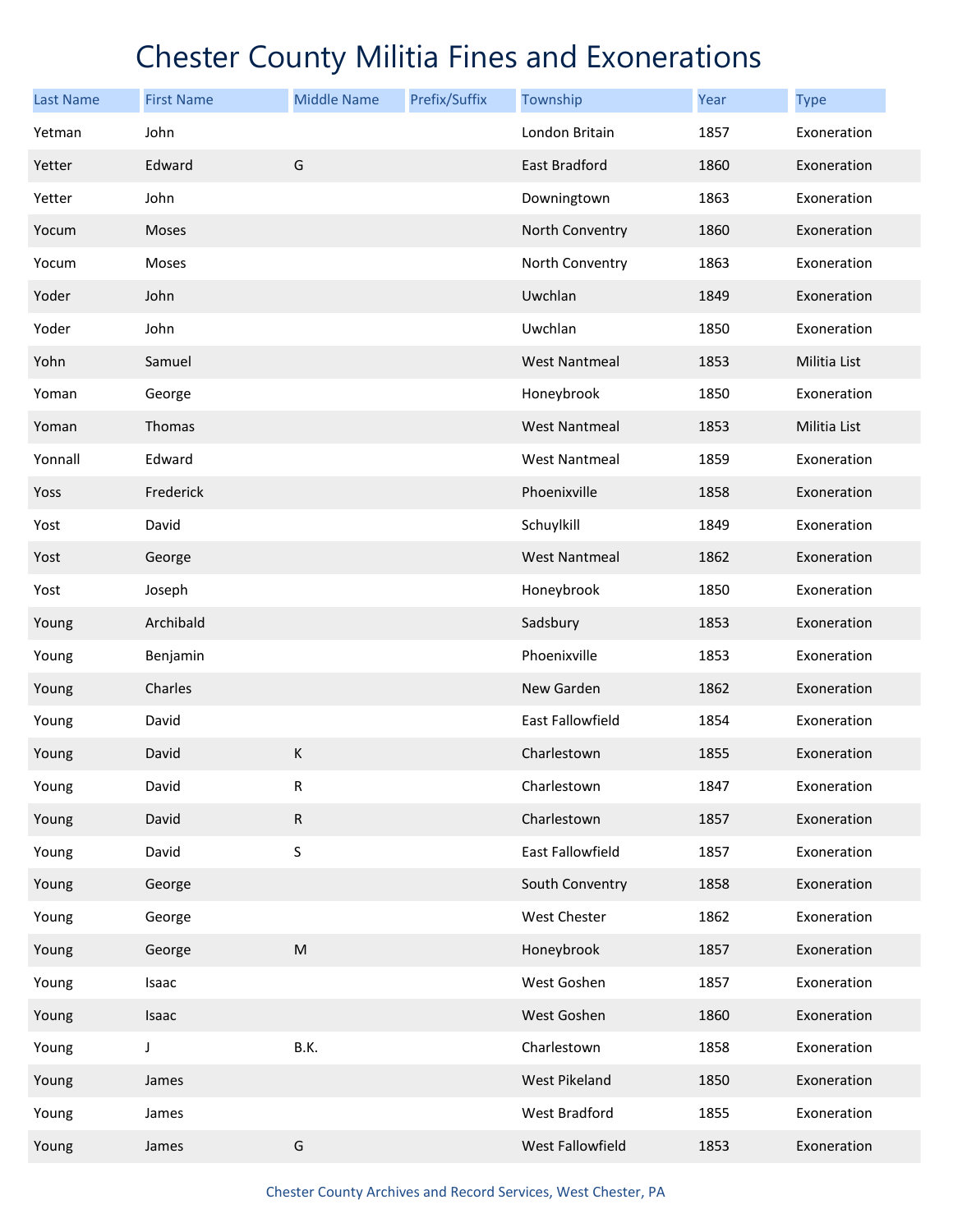| <b>Last Name</b> | <b>First Name</b> | <b>Middle Name</b> | Prefix/Suffix | Township                | Year | <b>Type</b>  |
|------------------|-------------------|--------------------|---------------|-------------------------|------|--------------|
| Young            | John              |                    |               | Charlestown             | 1849 | Exoneration  |
| Young            | John              | $\mathsf F$        |               | Charlestown             | 1858 | Exoneration  |
| Young            | John              | M                  |               | East Fallowfield        | 1854 | Exoneration  |
| Young            | Joseph            |                    |               | West Bradford           | 1850 | Exoneration  |
| Young            | Lewis             |                    |               | <b>East Vincent</b>     | 1848 | Exoneration  |
| Young            | Milton            |                    |               | <b>West Bradford</b>    | 1853 | Exoneration  |
| Young            | Peter             |                    |               | Charlestown             | 1858 | Exoneration  |
| Young            | Peter             |                    |               | Charlestown             | 1862 | Exoneration  |
| Young            | Robert            |                    |               | East Fallowfield        | 1857 | Exoneration  |
| Young            | Thomas            | W                  |               | Phoenixville            | 1853 | Exoneration  |
| Young            | Wallace           |                    |               | Pocopson                | 1857 | Exoneration  |
| Young            | Walter            |                    |               | South Conventry         | 1858 | Exoneration  |
| Young            | William           |                    |               | West Whiteland          | 1850 | Exoneration  |
| Young            | William           |                    |               | Uwchlan                 | 1853 | Exoneration  |
| Young            | William           |                    |               | Phoenixville            | 1859 | Exoneration  |
| Young            | William           | W                  |               | Charlestown             | 1849 | Exoneration  |
| Youngblood       | Alin              |                    |               | Charlestown             | 1854 | Exoneration  |
| Youngblood       | Allan             |                    |               | Charlestown             | 1853 | Exoneration  |
| Youngblood       | Allen             |                    |               | East Whiteland          | 1847 | Exoneration  |
| Youngblood       | Allen             |                    |               | Charlestown             | 1849 | Exoneration  |
| Youst            | George            |                    |               | <b>West Nantmeal</b>    | 1853 | Militia List |
| Youst            | George            |                    |               | <b>West Nantmeal</b>    | 1853 | Exoneration  |
| Yuart            | George            |                    |               | Kennett                 | 1854 | Exoneration  |
| Yung             | Thomas            | $\sf S$            |               | <b>East Fallowfield</b> | 1850 | Exoneration  |
| Yunken           | Edward            |                    |               | West Marlborough        | 1859 | Exoneration  |
| Yunken           | Edward            |                    |               | West Marlborough        | 1862 | Exoneration  |
| Zallen           | Thomas            |                    |               | West Fallowfield        | 1855 | Exoneration  |
| Zane             | James             |                    |               | Pocopson                | 1855 | Exoneration  |
| Zeiber           | George            |                    |               | Phoenixville            | 1850 | Exoneration  |
| Zell             | John              |                    |               | East Goshen             | 1862 | Exoneration  |
| Zell             | John              | Е                  |               | Phoenixville            | 1854 | Exoneration  |
| Zell             | Samuel            |                    |               | Tredyffrin              | 1849 | Exoneration  |